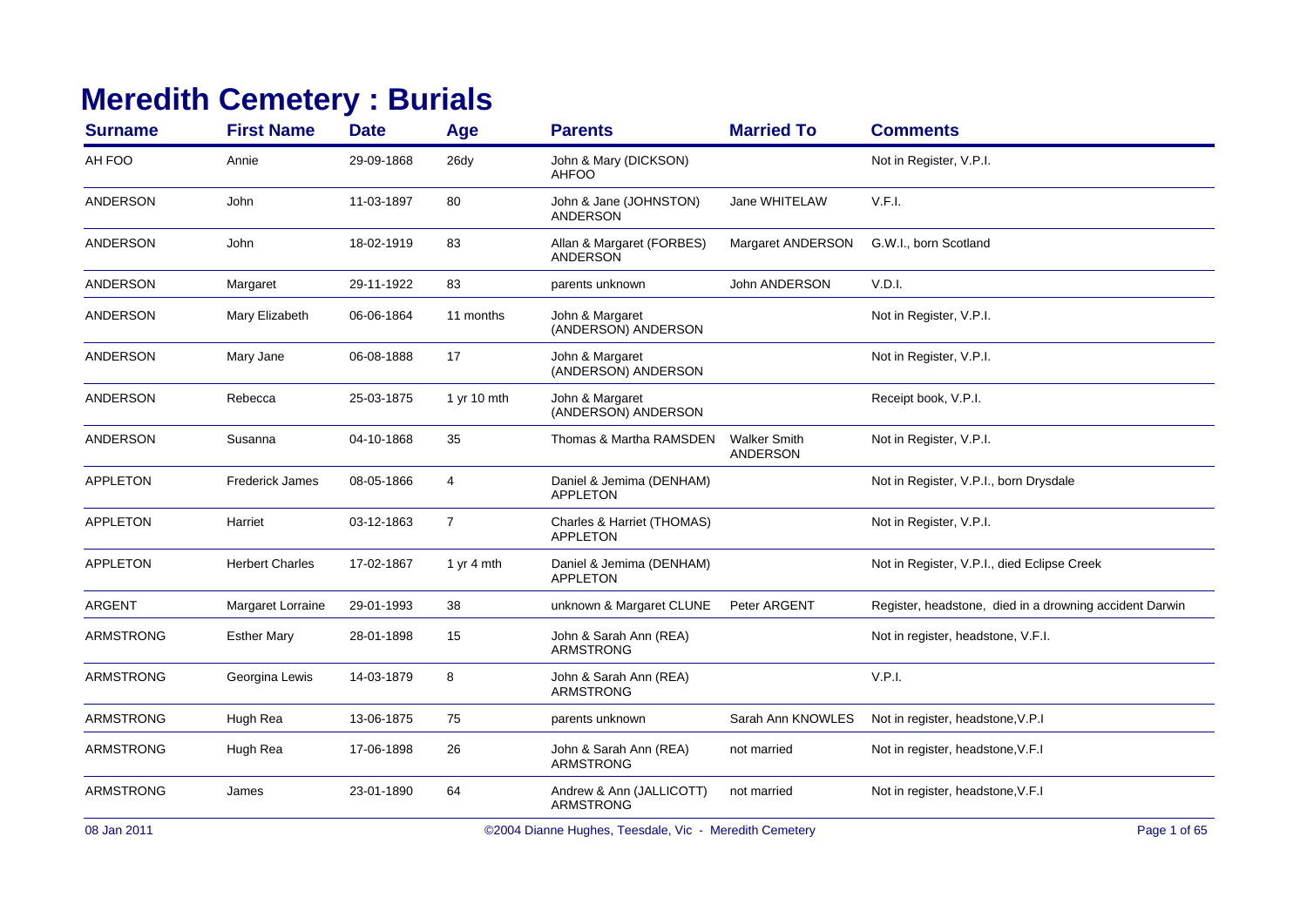| <b>Surname</b>    | <b>First Name</b> | <b>Date</b> | Age    | <b>Parents</b>                               | <b>Married To</b>     | <b>Comments</b>                                                                    |
|-------------------|-------------------|-------------|--------|----------------------------------------------|-----------------------|------------------------------------------------------------------------------------|
| <b>ARMSTRONG</b>  | John              | 18-08-1902  | 25     | John & Sarah Ann (REA)<br><b>ARMSTRONG</b>   | not married           | Not in register, headstone, V.E.I                                                  |
| <b>ARMSTRONG</b>  | Mary Elizabeth    | 29-07-1982  | 46     | William & Mary Ann BANKS                     | unknown               | Register, V.D.I.                                                                   |
| <b>ARMSTRONG</b>  | Sarah Ann         | 25-01-1891  | 42     | Hugh & Sarah Ann<br>(KNOWLES) REA            | <b>John ARMSTRONG</b> | Not in register, headstone, V.F.I. Geelong Advertiser                              |
| <b>AUSTIN</b>     | Elizabeth Ann     | 22-09-1926  | 55     | James & Matilda (GEORGE)<br><b>AUSTIN</b>    | not married           | Headstone, V.D.I.                                                                  |
| <b>AUSTIN</b>     | James             | 12-04-1885  | 85     | parents unknown                              | Mary Ann BEDFORD      | Not in register, headstone, V.P.I.                                                 |
| <b>AUSTIN</b>     | James             | 13-02-1908  | 62     | parents unknown                              | Matilda GEORGE        | Headstone, V.E.I., born Huntingtonshire, England, died<br><b>Boolara Gippsland</b> |
| <b>AUSTIN</b>     | Mary Ann          | 31-01-1879  | 75     | John & Elizabeth BEDFORD                     | James AUSTIN          | Headstone V.P.I. born Huntingtonshire, England                                     |
| <b>AUSTIN</b>     | Matilda           | 22-01-1896  | 48     | Peter William & Carol (LEE)<br><b>GEORGE</b> | James AUSTIN          | Headstone, V.F.I.                                                                  |
| <b>AUSTIN</b>     | Percy             | 31-01-1894  | 4 mths | Elizabeth Martha AUSTIN                      |                       | Not in register, V.F.I.                                                            |
| <b>BAENSCH</b>    | Anna Rosina       | 04-06-1897  | 93     | George & mother unknown<br><b>KULKE</b>      | Johann GEORGE         | Not in register, V.F.I., husband buried Germantown<br>Cemetery                     |
| <b>BAINBRIDGE</b> | Henry             | 16-12-1900  | 89     | Henry & mother unknown<br><b>BAINBRIDGE</b>  | Margaret              | V.F.I.                                                                             |
| <b>BAINBRIDGE</b> | Margaret          | 27-10-1891  | 86     | parents unknown                              | Henry BAINSBRIDGE     | V.F.I.                                                                             |
| <b>BAIRD</b>      | James             | 07-02-1866  | 3      | John & Penelope (BLACK)<br><b>BAIRD</b>      |                       | Not in register, V.P.I.                                                            |
| <b>BALES</b>      | Charles           | 30-12-1861  | 6      | John & Emily (WELLS)<br><b>BALES</b>         |                       | Not in register, V.P.I.                                                            |
| <b>BALES</b>      | James             | 30-12-1861  | 4      | John & Emily (WELLS)<br><b>BALES</b>         |                       | Not in register, V.P.I.                                                            |
| <b>BANKS</b>      | Jean Mary         | 18-03-1986  |        | James & Annie (BOWLES)<br><b>DOUGLAS</b>     | <b>William BANKS</b>  | died Skipton                                                                       |
| <b>BANKS</b>      | William           | 25-09-1949  | 52     | Robert & Sarah<br>(FERGUSON) BANKS           | Jean Mary DOUGLAS     | Headstone, V.D.I.                                                                  |
| <b>BARNES</b>     | John              | 19-03-1872  | 3      | Luke & Elizabeth Ann<br>(ELSGOOD) BARNES     |                       | Receipt book, V.P.I.                                                               |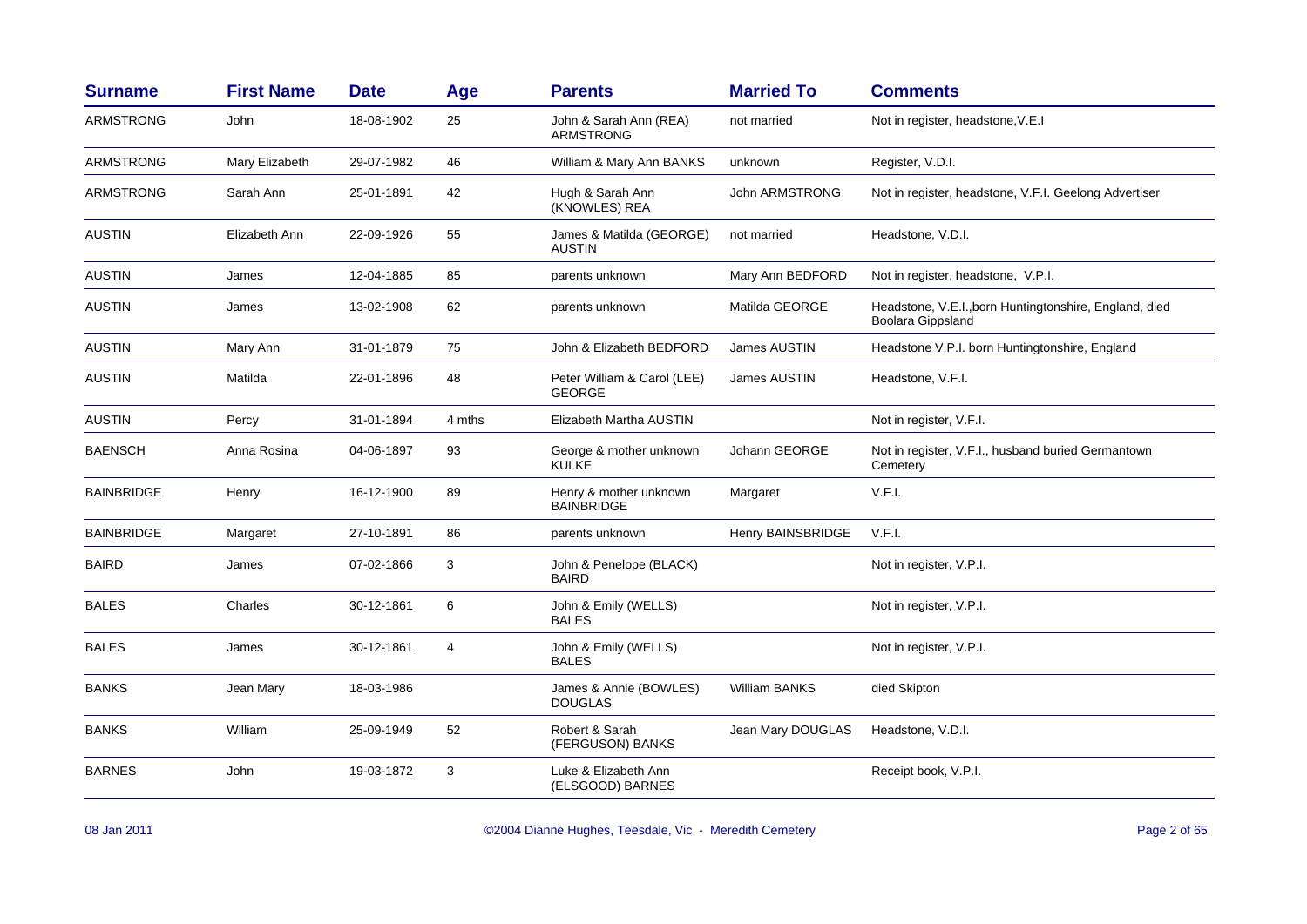| <b>Surname</b> | <b>First Name</b>        | <b>Date</b> | Age         | <b>Parents</b>                             | <b>Married To</b>             | <b>Comments</b>                               |
|----------------|--------------------------|-------------|-------------|--------------------------------------------|-------------------------------|-----------------------------------------------|
| <b>BARNES</b>  | Letie                    | 10-02-1869  | 1 yr 3 mths | Luke & Elizabeth Ann<br>(ELSGOOD) BARNES   |                               | Receipt book, V.P.I.                          |
| <b>BARTON</b>  | Joseph                   | 28-05-1867  | 35          | parents unknown                            | unknown if married            | Not in Register, V.P.I., born Dublin Ireland  |
| <b>BATTEN</b>  | Mary                     | 27-08-1859  | 43          | parents unknown                            | John BATTEN                   | Not in register, V.P.I., inquest              |
| <b>BAYARD</b>  | Duncan Fitzhugh          | 14-09-1978  | 81          | James & Eda (TRENT)                        | <b>Ethel FERGUSON</b>         | Register, headstone, V.D.I.                   |
| <b>BAYARD</b>  | Eda Johanna              | 30-11-1963  | 92          | unknown TRENT, mother<br>unknown           | James Ashton<br><b>BAYARD</b> | Register, headstone, V.D.I.                   |
| BAYARD         | <b>Ethel Rosetta</b>     | 01-08-1962  | 70          | John & Rosetta (LEWIS)<br><b>FERGUSON</b>  | Duncan BAYARD                 | Headstone, V.D.I.                             |
| BAYARD         | James Ashton             | 05-11-1944  | 69          | James & Eda Joanna<br>(TRENT) BAYARD       | not married                   | Headstone, V.D.I.                             |
| <b>BAYARD</b>  | Ronald                   | 15-10-1979  | 74          | James & Eda Joanna<br>(TRENT) BAYARD       | not married                   | Headstone, V.D.I.                             |
| <b>BAZLEY</b>  | William Edwin            | 22-01-1867  | 48          | parents unknown                            |                               | Not in register, V.P.I., born Dorset, England |
| <b>BEATON</b>  | Angus                    | 23-07-1912  | 97          | Archibald & Ann<br>(MURCHISON) BEATON      | Catherine McKINNON            | V.E.I.                                        |
| <b>BEATON</b>  | Catherine                | 30-06-1902  | 78          | Lachlan & May (McINNES)<br><b>McKINNON</b> | Angus BEATON                  | Not in register, V.E.I.                       |
| <b>BEATON</b>  | Donald                   | 21-03-1863  | 9dy         | Donald & Mary (MARTIN)<br><b>BEATON</b>    |                               | Not in register, V.P.I.                       |
| <b>BEDWELL</b> | Thurza                   | 11-09-1860  | 60          | Parents unknown                            |                               | Not in register, V.P.I.                       |
| <b>BEHAN</b>   | <b>Frederick William</b> | 13-01-1872  | 1 yr 6 mth  | William & Phoebe (GUNDRY)<br>BEHAN         |                               | Not in register, V.P.I., Geelong Advertiser   |
| BELL           | Daniel                   | 27-04-1888  | 1hr         | James & Mary Ann<br>(MARTEN) BELL          |                               | Not in register, V.P.I.                       |
| <b>BELL</b>    | James                    | 27-12-1865  | 50          | parents unknown                            |                               | Headstone, not on V.P.I.                      |
| BELL           | James                    | 07-05-1909  | 77          | William & Alice (HOWETT)<br>BELL           | Mary Ann MARTIN               | V.E.I., born Cavan, Ireland                   |
| <b>BELL</b>    | John                     | 22-06-1887  |             | William & Kezia (DENHOLM)<br><b>BELL</b>   |                               | Not on register, V.P.I.                       |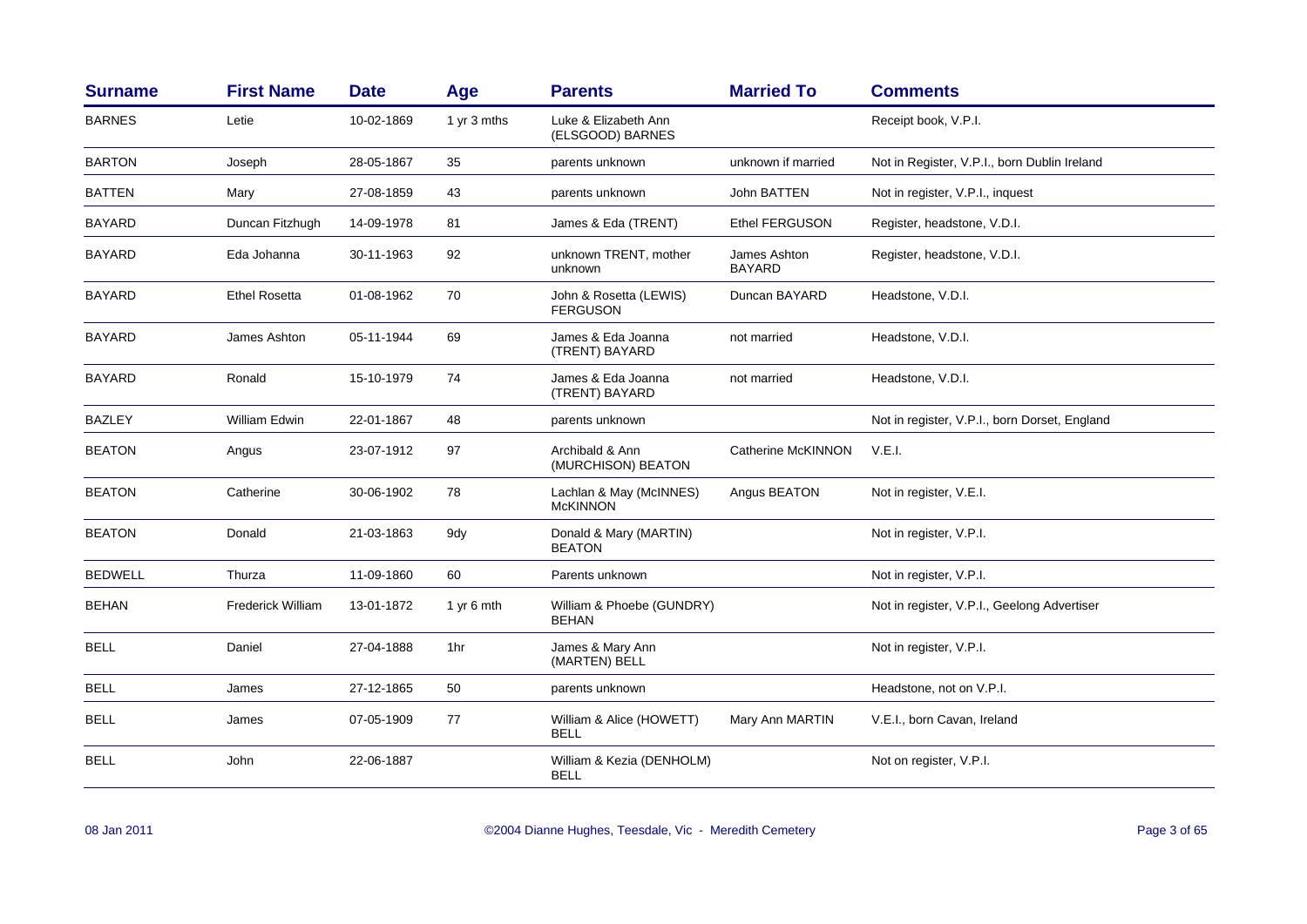| <b>Surname</b>     | <b>First Name</b>     | <b>Date</b> | Age                     | <b>Parents</b>                                 | <b>Married To</b>      | <b>Comments</b>                    |
|--------------------|-----------------------|-------------|-------------------------|------------------------------------------------|------------------------|------------------------------------|
| <b>BELL</b>        | John Thomas           | 15-04-1879  | 3                       | William & Kezia (DENHOLM)<br><b>BELL</b>       |                        | Receipt book, V.P.I.               |
| <b>BELL</b>        | Mary Ann              | 15-06-1930  | 84                      | George & Mary Ann<br>(MALONE) MARTIN           | James BELL             | V.D.I.                             |
| <b>BELL</b>        | <b>Robert Charles</b> | 09-09-1880  | 9dys                    | William & Kezia (DENHOLM)<br><b>BELL</b>       |                        | Receipt book, V.P.I.               |
| <b>BELL</b>        | <b>Robert Charles</b> | 12-09-1883  | $\sqrt{5}$              | James & Mary Ann (MARTIN)<br><b>BELL</b>       |                        | Not in register, V.P.I.            |
| <b>BELL</b>        | Rose Veronica         | 10-07-1920  | $\overline{\mathbf{4}}$ | Henry Nixon & Katherine<br>Annie (McLEAN) BELL |                        | G.W.I.                             |
| <b>BELL</b>        | <b>Stanley James</b>  | 15-03-1912  | 9                       | Sidney & Jessie<br>(POLWORTH) BELL             |                        | Headstone, V.E.I.                  |
| <b>BELL</b>        | William               | 22-09-1895  | 54                      | James & Margaret LYELL                         | Kezia DENHOLM          | Headstone, V.F.I.                  |
| <b>BELL</b>        | William               | 06-01-1964  | 88                      | James & Mary (MARTIN)<br>BELL                  | unmarried              | Headstone, V.D.I.                  |
| <b>BELLCHAMBER</b> | George                | 03-05-1875  | 22                      | Henry & Mary (DICKMAN)<br><b>BELLCHAMBER</b>   |                        | Receipt book, V.P.I.               |
| <b>BELLCHAMBER</b> | Robert John           | 04-07-1881  | 2 mths                  | Henry & Mary (DICKMAN)<br><b>BELLCHAMBER</b>   |                        | Not in register, V.P.I.            |
| <b>BENNETT</b>     | Andrew                | 13-07-1865  | $\overline{\mathbf{4}}$ | Andrew & Mary (GUILAR)<br><b>BENNETT</b>       |                        | Headstone, V.P.I.                  |
| <b>BENNETT</b>     | Andrew                | 05-11-1920  | 89                      | Andrew & Jane<br>(ALEXANDER) BENNETT           | Mary GUILAR            | Headstone, G.W.I.                  |
| <b>BENNETT</b>     | Catherine             | 01-01-1904  | 75                      | Joseph & Anne (REYNOLDS)<br><b>LYNCH</b>       | <b>William BENNETT</b> | V.E.I.                             |
| <b>BENNETT</b>     | James Thomas          | 28-02-1922  | 45                      | William & Catherine<br>(CLINCH) BENNETT        |                        | V.D.I.                             |
| <b>BENNETT</b>     | Jane Helen            | 15-03-1933  | 65                      | Andrew & Mary (GIULAR)<br><b>BENNETT</b>       | unmarried              | Headstone, V.D.I.                  |
| <b>BENNETT</b>     | John Robert           | 23-07-1865  | $\mathbf{1}$            | Andrew & Mary (GIULAR)<br><b>BENNETT</b>       |                        | Not in Register, V.P.I.,           |
| <b>BENNETT</b>     | Mary                  | 23-08-1925  | 64                      | Roger & Jane (ROBERTSON)<br><b>McRAE</b>       | Andrew BENNETT         | Headstone, not in register, V.D.I. |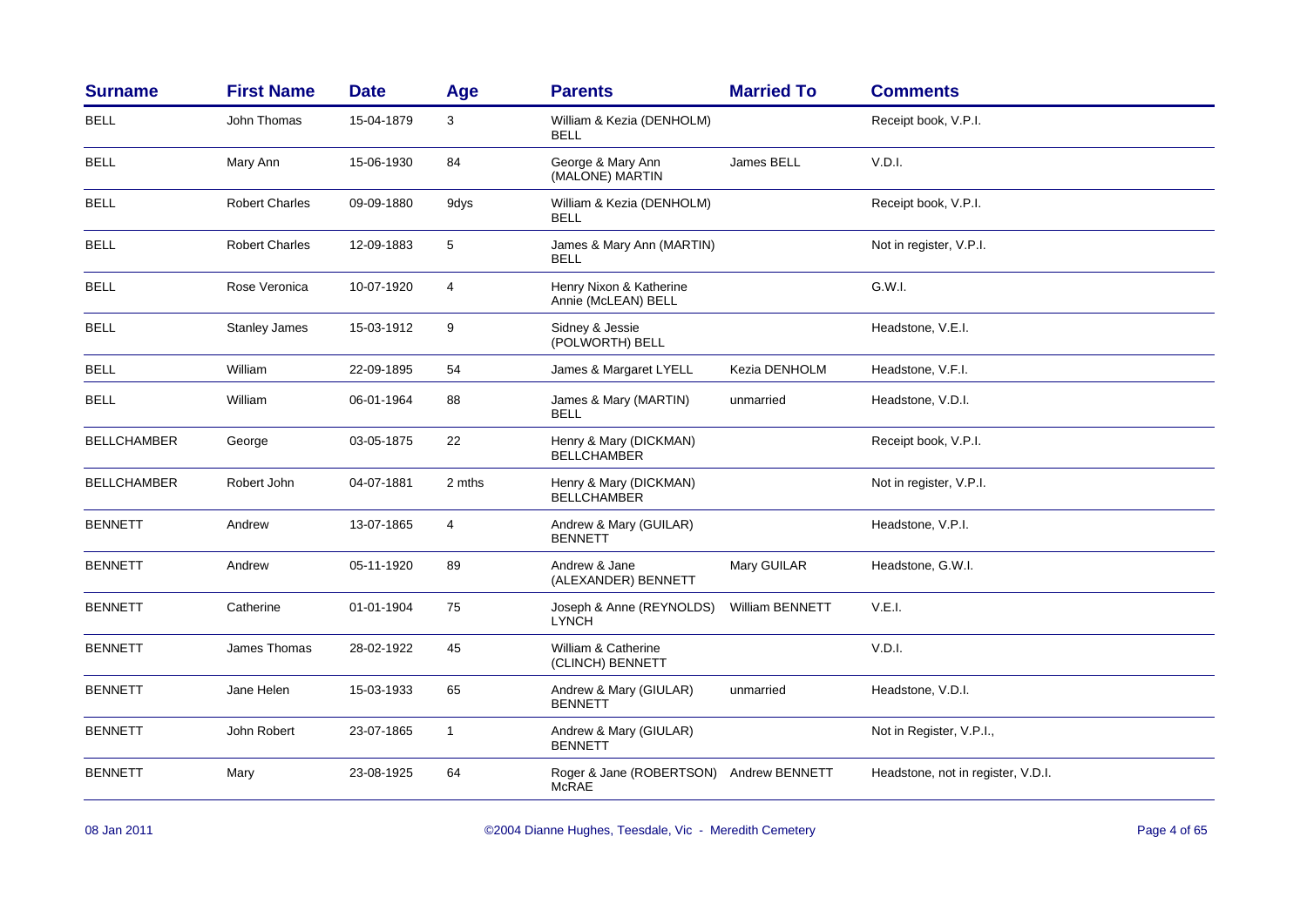| <b>Surname</b> | <b>First Name</b>        | <b>Date</b> | Age            | <b>Parents</b>                                | <b>Married To</b>                        | <b>Comments</b>                                                                 |
|----------------|--------------------------|-------------|----------------|-----------------------------------------------|------------------------------------------|---------------------------------------------------------------------------------|
| <b>BENNETT</b> | William John             | 22-07-1908  | 80             | parents unknown                               | Catherine LYNCH                          | V.E.I.                                                                          |
| <b>BINDER</b>  | Priscilla                | 25-04-1884  | 62             | John & mother unknown<br><b>MARLIN</b>        |                                          | Not in register, V.P.I.                                                         |
| <b>BIRD</b>    | <b>Ethel Mary</b>        | 23-10-1996  | 84             | Percy & Lucy (TAYLOR)<br><b>LAWRENCE</b>      | <b>John Vincent BIRD</b>                 | Headstone, Register born 22.8.1912                                              |
| <b>BIRT</b>    | <b>Isabella Frances</b>  | 18-02-1866  | $\mathbf{1}$   | William & Maria (GOODSELL)<br><b>BIRT</b>     |                                          | Not in register, V.P.I.                                                         |
| <b>BIRT</b>    | <b>William Henry</b>     | 20-10-1865  | 7 mths         | William & Maria (GOODSELL)<br><b>BIRT</b>     |                                          | Not in Register, V.P.I.                                                         |
| <b>BOOLEY</b>  | Donald                   | 28-04-1869  | $\overline{1}$ | Henry and Elizabeth<br>(PODGER) BOOLEY        |                                          | V.P.I.                                                                          |
| <b>BOOLEY</b>  | Elizabeth Jane           | 09-09-1867  | 33             | Henry & Elizabeth<br>(BARNETT) PODGER         | Henry BOOLEY                             | V.P.I., born Somersetshire England                                              |
| <b>BOOLEY</b>  | Mary Ann                 | 17-08-1869  | $\overline{1}$ | Henry & Elizabeth Jane<br>(PODGER) BOOLEY     |                                          | V.P.I.                                                                          |
| <b>BOOLEY</b>  | Mary Jane                | 28-01-1862  | $\overline{4}$ | Henry & Elizabeth Jane<br>(PODGER) BOOLEY     |                                          | Not in register, V.P.I., died Dollys Creek, inquest inflamation<br>of the lungs |
| <b>BOWMAN</b>  | Esther                   | 30-04-1939  | 75             | Daniel & Catherine<br>(TRAINOR) BRADY         | William John BOWMAN Headstone, V.D.I.    |                                                                                 |
| <b>BOWMAN</b>  | John Daniel              | 24-01-1951  | 57             | William John & Esther<br>(BRADY) BOWMAN       | not married                              | Headstone, V.D.I. Geelong Advertiser                                            |
| <b>BOWMAN</b>  | John Kenneth             | 24-03-1997  | 68             | Terrance & Mary Veronica<br>(KING) BOWMAN     | not married                              | Register, headstone                                                             |
| <b>BOWMAN</b>  | Mary Vera                | 10-05-1981  | 80             | Dennis & Mary (GILLIGAN)<br><b>KING</b>       | <b>Terance Lawrence</b><br><b>BOWMAN</b> | Register, headstone, V.D.I.                                                     |
| <b>BOWMAN</b>  | <b>Terrance Lawrence</b> | 31-12-1958  | 62             | William & Esther (BRADY)<br><b>BOWMAN</b>     | Mary Veronica KING                       | Headstone, V.D.I.                                                               |
| <b>BOWMAN</b>  | William John             | 21-09-1927  | 68             | John & Esther (McGREEVY)<br><b>BOWMAN</b>     | <b>Esther BRADY</b>                      | Headstone, V.D.I.                                                               |
| <b>BOXELL</b>  | Annie Teresa             | 24-01-1894  | 7 mths         | James Horatio & Rebecca<br>(WEIGHTMAN) BOXELL |                                          | Not in register, V.F.I.                                                         |
| <b>BOXELL</b>  | James                    | 06-12-1886  | 57             | parents unknown                               | Mary CALLAGHAN                           | Not in register, V.P.I.                                                         |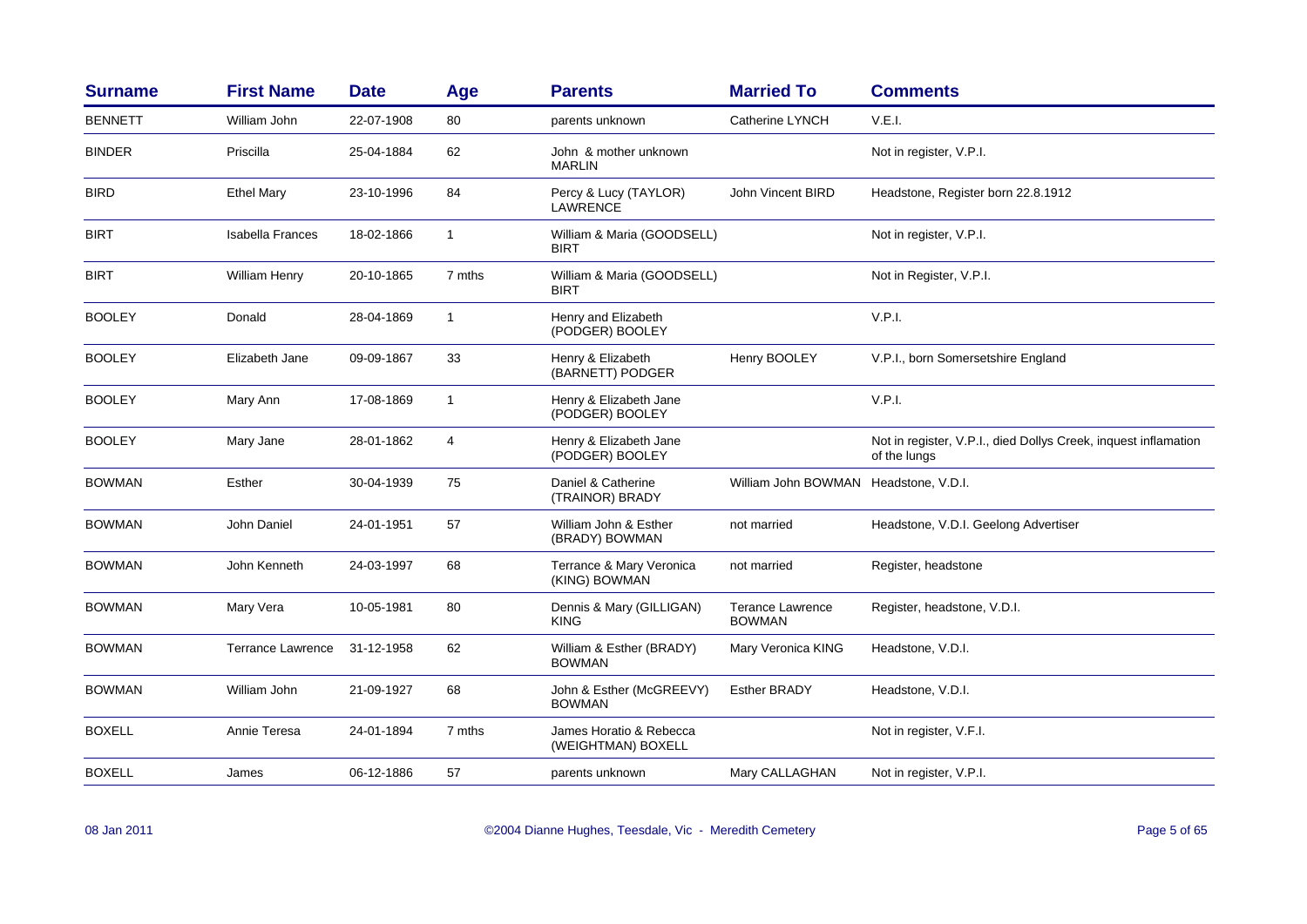| <b>Surname</b> | <b>First Name</b> | <b>Date</b> | Age      | <b>Parents</b>                              | <b>Married To</b>                   | <b>Comments</b>                                         |
|----------------|-------------------|-------------|----------|---------------------------------------------|-------------------------------------|---------------------------------------------------------|
| <b>BOXELL</b>  | John Thomas       | 15-10-1917  | 52       | James & Mary (CALLAGHAN)<br><b>BOXELL</b>   | unmarried                           | Headstone, G.W.I.                                       |
| <b>BOXELL</b>  | Mary              | 29-09-1893  | 64       | unknown CALLAGHAN,<br>mother unknown        | James BOXELL                        | Headstone, V.F.I.                                       |
| <b>BOXELL</b>  | Mary Ann          | 03-11-1865  | 65       | Thomas & Mary (COX)<br><b>HUMPHRIES</b>     | William Barrington<br><b>BOXELL</b> | Not in Register, V.P.I. under BOXHALL                   |
| <b>BOXELL</b>  | Mary Jane         | 24-05-1935  | 65       | James & Mary (CALLAGHER)<br><b>BOXELL</b>   | not married                         | Headstone, V.D.I.                                       |
| <b>BOXELL</b>  | William           | 01-02-1870  | 67       | parents unknown                             |                                     | Receipt book, V.P.I. under BOXHALL, born Surrey England |
| <b>BOYD</b>    | Ellen             | 08-02-1891  | 64       | James & Mary (BEST) GLENN Samuel BOYD       |                                     | Not in register, V.F.I.                                 |
| <b>BRADY</b>   | Catherine         | 30-03-1909  | 72       | Francis & Esther (REILLY)<br><b>TRAINOR</b> | Daniel BRADY                        | Headstone, V.E.I.                                       |
| <b>BRADY</b>   | Catherine         | 16-04-1930  | 58       | Richard & Mary Ann<br>(DONOGHUE) GILL       | John BRADY                          | Headstone, V.D.I.                                       |
| <b>BRADY</b>   | Daniel            | 26-05-1904  | 70       | Daniel & Annie (MOLLOY)<br><b>BRADY</b>     | <b>Catherine TRAINOR</b>            | Headstone, V.E.I.                                       |
| <b>BRADY</b>   | Daniel            | 21-09-1943  | 83       | Paul & Ann (MOLLOY)<br><b>BRADY</b>         | Mary BOWMAN                         | Headstone, V.D.I.                                       |
| <b>BRADY</b>   | Elizabeth Ann     | 26-11-1973  | 89       | James & Mary (WATTS)<br><b>MOLLOY</b>       | Thomas BRADY                        | Headstone, V.D.I.                                       |
| <b>BRADY</b>   | Hannah            | 20-05-1952  | 69       | Dennis & Norah (MURPHY)<br><b>CULLINAN</b>  | James BRADY                         | Headstone, V.D.I.                                       |
| <b>BRADY</b>   | Isabella Mary     | 21-01-1959  | 75       | John & Catherine<br>(McPHERSON) McLEOD      | Patrick BRADY                       | Headstone, V.D.I.                                       |
| <b>BRADY</b>   | James             | 02-12-1950  | 72       | Daniel & Catherine<br>(TRAINOR) BRADY       | Hannah<br>CULLINANullinan           | Headstone, V.D.I., Geelong Advertiser                   |
| <b>BRADY</b>   | Jessie            | 21-04-1909  | 48 hours | Patrick & Isabella (McLEOD)<br><b>BRADY</b> | unmarried                           | Headstone, V.E.I., twin of Mary                         |
| <b>BRADY</b>   | John              | 09-12-1945  | 75       | Daniel & Catherine<br>(TRAINOR) BRADY       | <b>Catherine GILL</b>               | Headstone, V.D.I.                                       |
| <b>BRADY</b>   | Kathleen Annie    | 17-12-1965  | 56       | Patrick & Isabella (McLEOD)<br><b>BRADY</b> | unmarried                           | Headstone, V.D.I.                                       |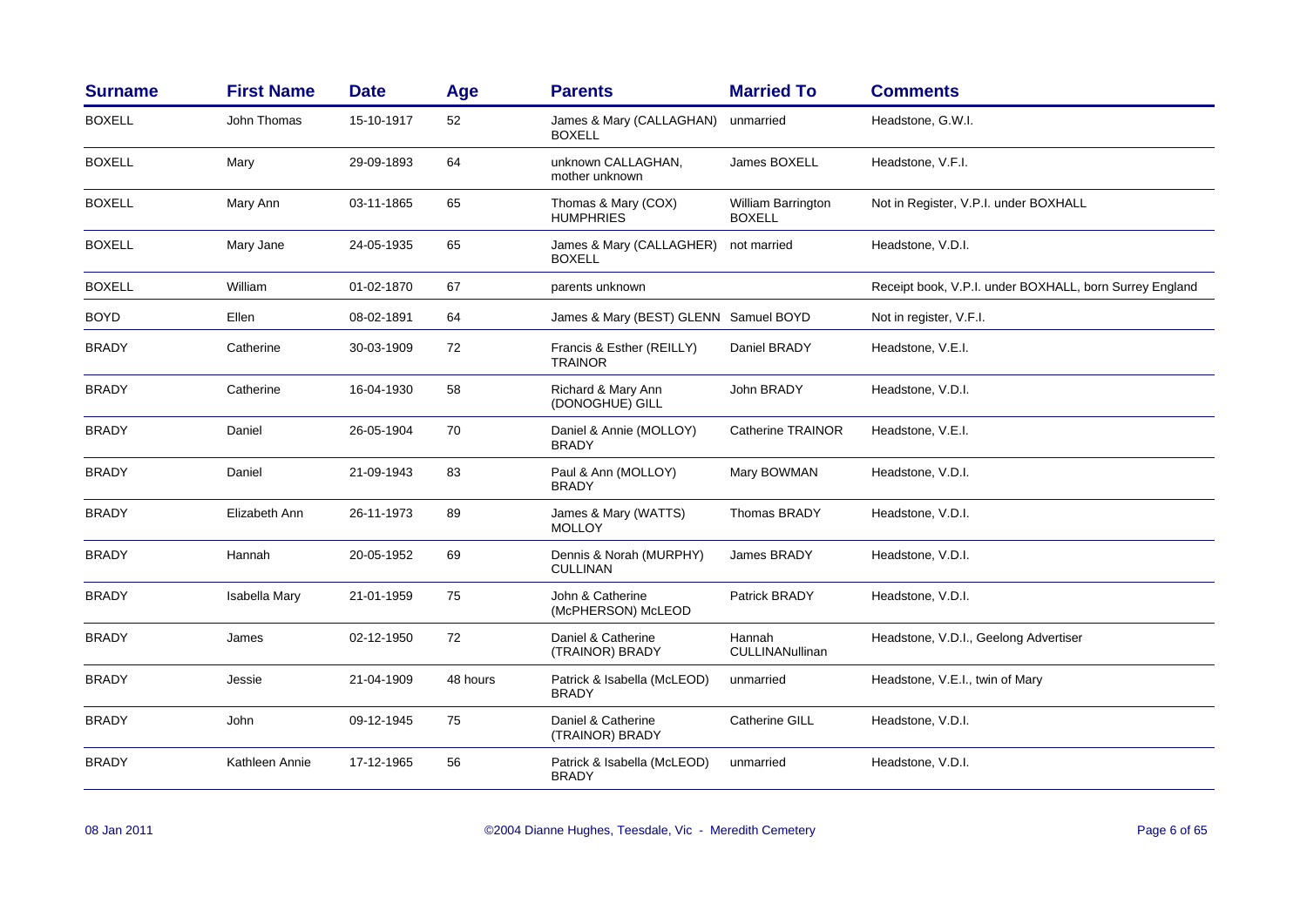| <b>Surname</b> | <b>First Name</b>      | <b>Date</b> | Age        | <b>Parents</b>                              | <b>Married To</b>                                      | <b>Comments</b>                                                           |
|----------------|------------------------|-------------|------------|---------------------------------------------|--------------------------------------------------------|---------------------------------------------------------------------------|
| <b>BRADY</b>   | Leslie James           | 30-05-1955  | 44         | James & Hannah<br>(CULLINAN) BRADY          | unmarried                                              | Headstone, V.D.I.                                                         |
| <b>BRADY</b>   | Mary                   | 19-04-1909  | 6 hours    | Patrick & Isabella (McLEOD)<br><b>BRADY</b> |                                                        | Headstone, V.E.I., twin of Jessie                                         |
| <b>BRADY</b>   | Mary Agnes             | 20-08-1941  | 84         | John & Esther (McGREVY)<br><b>BOWMAN</b>    | Daniel BRADY                                           | Headstone, V.D.I.                                                         |
| <b>BRADY</b>   | Mary Ann               | 29-04-1880  | 23         | Daniel & Catherine<br>(TRAINOR) BRADY       | not married                                            | Headstone, V.P.I. Geelong Advertiser                                      |
| <b>BRADY</b>   | Mary Lucy              | 24-11-1993  | 76         | Patrick & Isabella (McLEOD)<br><b>BRADY</b> | not married                                            | Register, headstone                                                       |
| <b>BRADY</b>   | Mary Philomena         | 28-11-1954  | 50         | John & Mary Ann (TUDOR)<br><b>MOONEY</b>    | Richard John BRADY                                     | Headstone, V.D.I., Geelong Advertiser                                     |
| <b>BRADY</b>   | Patrick                | 01-07-1950  | 76         | Daniel & Catherine<br>(TRAINOR) BRADY       | Isabella Mary McLEOD                                   | Headstone, V.D.I., Geelong Advertiser                                     |
| <b>BRADY</b>   | Richard John           | 29-10-1975  | 76         | Daniel & Catherine<br>(TRAINOR) BRADY       | Mary Philomena<br><b>MOONEY</b>                        | Headstone, V.D.I.                                                         |
| <b>BRADY</b>   | Thomas                 | 27-10-1943  | 74         | Daniel & Catherine<br>(TRAINOR) BRADY       | Elizabeth Ann MOLLOY Headstone, V.D.I.                 |                                                                           |
| <b>BRADY</b>   | <b>Vincent Patrick</b> | 02-10-1983  | 72         | Patrick & Isabella (McLEOD)<br><b>BRADY</b> | not married                                            | Headstone                                                                 |
| <b>BRAIN</b>   | James                  | 29-06-1860  | 1 yr 6 mth | James & Mary (WHARTON)<br><b>BRAIN</b>      |                                                        | Not in Register, V.P.I., died Stoney Rises                                |
| <b>BRIGGS</b>  | Alexander Sutton       | 19-10-1936  | 62         | Joseph & Margaret<br>(McCLEARY)             | Jane BELL                                              | Headstone, V.D.I.                                                         |
| <b>BRIGGS</b>  | Jane                   | 12-06-1964  | 82         | James & Mary (MARTIN)<br><b>BELL</b>        | Alexander BRIGGS                                       | Headstone, V.D.I.                                                         |
| <b>BRIGGS</b>  | Olive Marjorie         | 26-12-1919  | 13         | Alexander Sutton & Jane<br>(BELL) BRIGGS    |                                                        | Headstone, G.W.I., Geelong Advertiser                                     |
| BRILLI         | Lionetti Joseph        | 13-08-1985  | 88         | Guiseppe & Maria (TERISA)<br><b>BRILLI</b>  | Myrtle Frances<br><b>GABLETON</b>                      | Register, headstone, born 29.7.1897, Leghorn Italy,<br>Geelong Advertiser |
| BRILLI         | <b>Myrtle Frances</b>  | 23-08-1992  | 80         | George & Mary Frances<br>(SYKES) GABLETON   | 1. Henry Herbert<br>Victor MINIFIE 2.<br>Joseph BRILLI | Register, headstone born 26.3.1911 Geelong, Geelong<br>Advertiser         |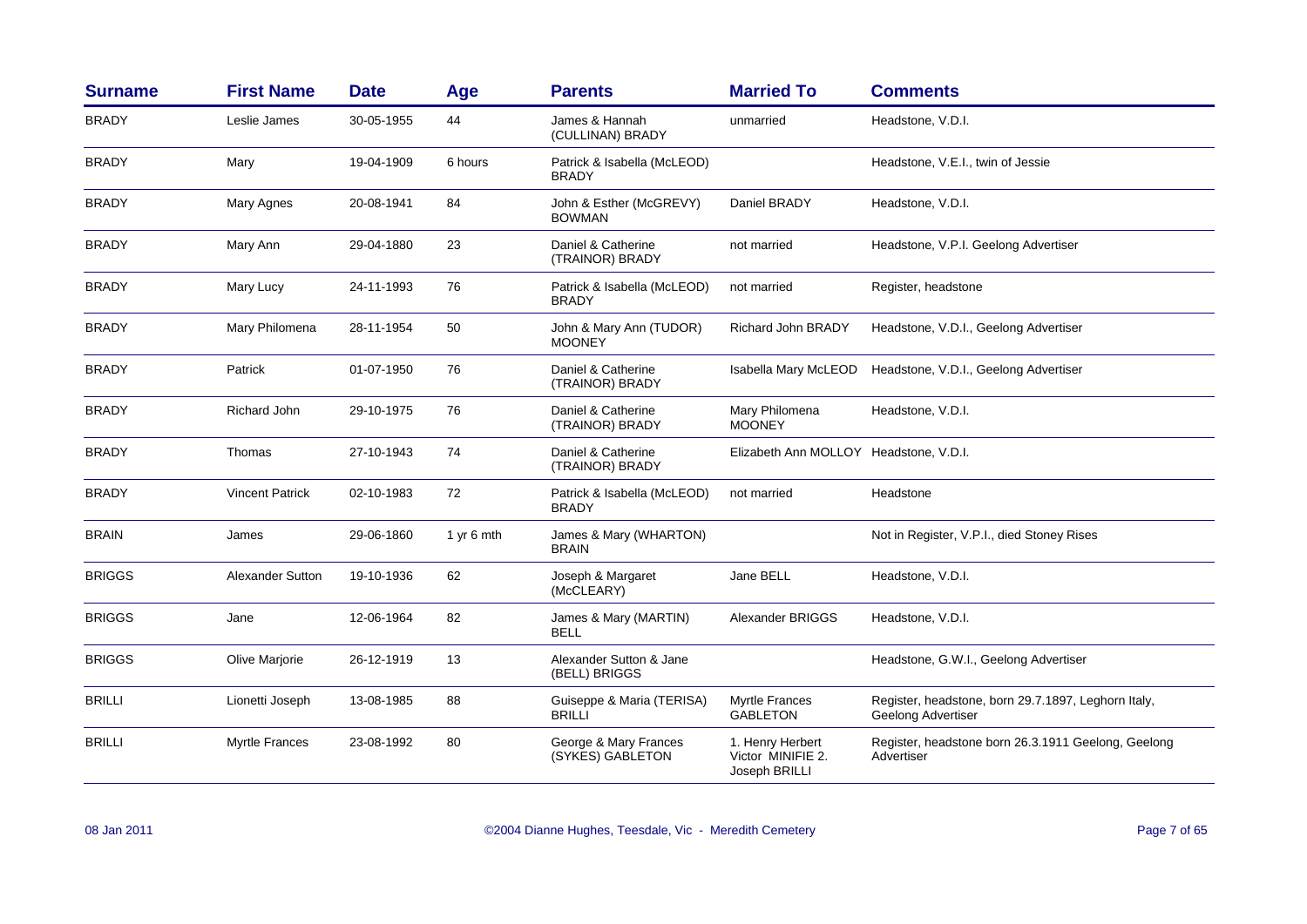| <b>Surname</b>   | <b>First Name</b>       | <b>Date</b> | Age        | <b>Parents</b>                                 | <b>Married To</b> | <b>Comments</b>                                                                     |
|------------------|-------------------------|-------------|------------|------------------------------------------------|-------------------|-------------------------------------------------------------------------------------|
| <b>BROOKS</b>    | Ellen                   | 07-02-1860  | 1 yr 6 mth | Charles & Mary Ann (TONER)<br><b>BROOKS</b>    |                   | Not in register, V.P.I.                                                             |
| <b>BROWN</b>     | Ellen                   | 27-07-1873  | 54         | John & Susan O'DONNELL                         | George BROWN      | Not in register, V.P.I.                                                             |
| <b>BROWN</b>     | George                  | 19-06-1871  |            | parents unknown                                | Ellen O'DONNELL   | Receipt book, V.P.I.                                                                |
| <b>BROWN</b>     | Vernis George           | 21-07-1902  | 12hr       | Thomas & Hilda (TAYLOR)<br><b>BROWN</b>        |                   | Receipt book, V.E.I.                                                                |
| <b>BRYDON</b>    | Andrew                  | 02-08-1865  | 3          | John & Isabella (BOSWELL)<br><b>BRYDON</b>     |                   | Not in register, V.P.I., inquest died by drowning in waterhole<br>at Mt.Doran       |
| <b>BUCHANAN</b>  | Donald                  | 25-07-1879  | 67         | Duncan & Jessie (McNEICE)<br><b>BUCHANAN</b>   | not married       | Headstone, V.P.I., born Skye, Scotland                                              |
| <b>BUCKWORTH</b> | William                 | 25-12-1858  | 2dys       | Joseph & Elizabeth (<br>PATTISON) BUCKWORTH    |                   | Not in register, V.P.I., father publican at Meredith, death<br>regestered Buninyong |
| <b>BURKE</b>     | Alexander               | 31-08-1883  | 102        | parents unknown                                |                   | Not in Register, V.P.I. born Dublin Ireland                                         |
| <b>BURNETT</b>   | Andrew                  | 24-12-1877  |            | parents unknown                                |                   | Not on V.P.I. farmer at Beremboke born Scotland                                     |
| <b>BURVELL</b>   | <b>Frederick Ronald</b> | 25-04-1930  | 1 yr 6 mth | Frederick & Catherine<br>(WATTS) BURVELL       |                   | V.D.I.                                                                              |
| <b>BYRNE</b>     | Amelia Annie            | 04-09-1908  | 41         | David & Ellen (DARCY)<br><b>MARTIER</b>        |                   | V.E.I.                                                                              |
| <b>BYRNE</b>     | Annie                   | 24-10-1868  | 14         | John & Catherine (WALSH)<br><b>BYRNE</b>       |                   | Receipt book, V.P.I., inquest drowned with sister Catherine                         |
| <b>BYRNE</b>     | Catherine               | 24-10-1868  | 10         | John & Catherine (WALSH)<br><b>BYRNE</b>       |                   | Receipt book, V.P.I., inquest drowned with sister Ann                               |
| <b>BYRNE</b>     | Catherine               | 05-07-1925  | 91         | Patrick & Ann (ROCHE)<br>WALSH                 | John BYRNE        | V.D.I.                                                                              |
| <b>BYRNE</b>     | Catherine               | 29-03-1951  | 76         | John & Catherine (WALSH)<br><b>BYRNE</b>       |                   | V.D.I.                                                                              |
| <b>BYRNE</b>     | David                   | 30-03-1953  | 82         | John & Mary Ellen BYRNE                        |                   | V.D.I.                                                                              |
| <b>BYRNE</b>     | <b>Edith Murial</b>     | 01-07-1994  | 78         | Edwin Charles & Martha Alice<br>(MAY) SCHERGER | John              | Register, headstone                                                                 |
| <b>BYRNE</b>     | James                   | 06-09-1957  | 92         | John & Catherine (WALSH)<br><b>BYRNE</b>       |                   | V.D.I.                                                                              |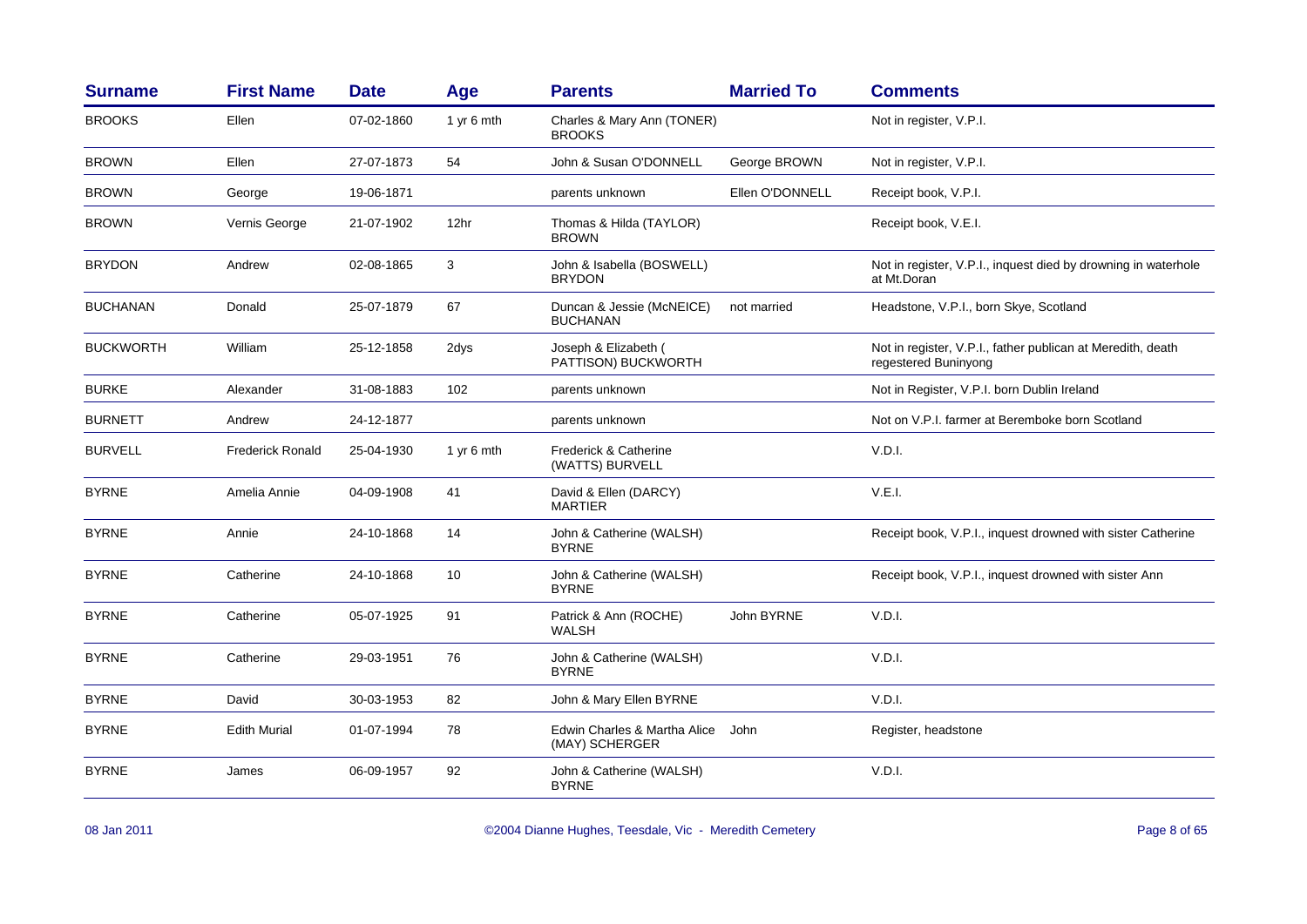| <b>Surname</b>  | <b>First Name</b>      | <b>Date</b> | Age               | <b>Parents</b>                               | <b>Married To</b>                      | <b>Comments</b>                      |
|-----------------|------------------------|-------------|-------------------|----------------------------------------------|----------------------------------------|--------------------------------------|
| <b>BYRNE</b>    | John                   | 22-08-1899  | 80                | parents unknown                              |                                        | In Register as Burns                 |
| <b>BYRNE</b>    | John                   | 19-05-1933  | 70                | parents unknown                              | Catherine WALSH                        | V.D.I.                               |
| <b>BYRNE</b>    | John (Jock)            | 18-05-1971  | 64                | Charles & Mary (O'TOOLE)<br><b>BYRNE</b>     | <b>Edith Muriel</b><br><b>SCHERGER</b> | Headstone, V.D.I.                    |
| <b>BYRNE</b>    | Martin                 | 03-04-1941  | 72                | John & Catherine (WALSH)<br><b>BYRNE</b>     |                                        | V.D.I.                               |
| <b>BYRNE</b>    | Patrick                | 08-05-1964  | 86                | John & Catherine (WALSH)<br><b>BYRNE</b>     |                                        | Register, V.D.I.                     |
| <b>CAHILL</b>   | Patrick                | 12-11-1894  | $12 \overline{ }$ | Martin & Mary (HOGAN)<br><b>BYRNE</b>        |                                        | Headstone, not in register, V.F.I.   |
| CALLAGHAN       | John Thomas            | 11-03-1883  | 5dy               | Matthew & Mary (BRYNE)<br>CALLAGHAN          |                                        | Not in register, V.P.I.              |
| CALLAGHAN       | Patrick                | 24-09-1865  | $\sqrt{5}$        | John & Bridget (BRADY)<br>CALLAGHAN          |                                        | Not in Register, V.P.I.              |
| CAMBRIDGE       | Sarah Ann              | 21-03-1925  | 80                | James & Mary (BEAFORD)<br><b>AUSTIN</b>      |                                        | Headstone, V.D.I.                    |
| <b>CAMPBELL</b> | Alexander<br>Armstrong | 17-11-1875  | 3                 | Colin & Johanna (MURRAY)<br><b>CAMPBELL</b>  |                                        | Headstone, V.P.I.                    |
| <b>CAMPBELL</b> | Christina              | 04-10-1873  | 10                | Colin & Johanna (MURRAY)<br>CAMPBELL         |                                        | Headstone, V.P.I.                    |
| <b>CAMPBELL</b> | Colin                  | 29-06-1893  | 67                | Colin & Margaret (CLARKE)<br><b>CAMPBELL</b> | Johanna MURRAY                         | Headstone, V.F.I. died Ballarat      |
| <b>CAMPBELL</b> | Colin                  | 26-12-1896  | 2dy               | Robert & Sarah (McKAY)<br><b>CAMPBELL</b>    |                                        | Not in register, V.F.I.              |
| <b>CAMPBELL</b> | Colin                  | 22-04-1984  | 86                | Robert Joseph & Sarah<br>(McKAY) CAMPBELL    | unmarried                              | Headstone, V.D.I.                    |
| <b>CAMPBELL</b> | Daisy                  | 13-01-1912  | 2dys              | Robert & Sarah (McKAY)<br><b>CAMPBELL</b>    |                                        | V.E.I. died Cargerie                 |
| CAMPBELL        | Johanna                | 06-04-1915  | 83                | Robert & Elspeth (MACKAY)<br><b>MURRAY</b>   | Colin CAMPBELL                         | Headstone, V.E.I. Geelong Advertiser |
| <b>CAMPBELL</b> | John (Jock)            | 14-08-1924  | 64                | Colin & Joanna (MURRAY)<br><b>CAMPBELL</b>   | unmarried                              | V.D.I.                               |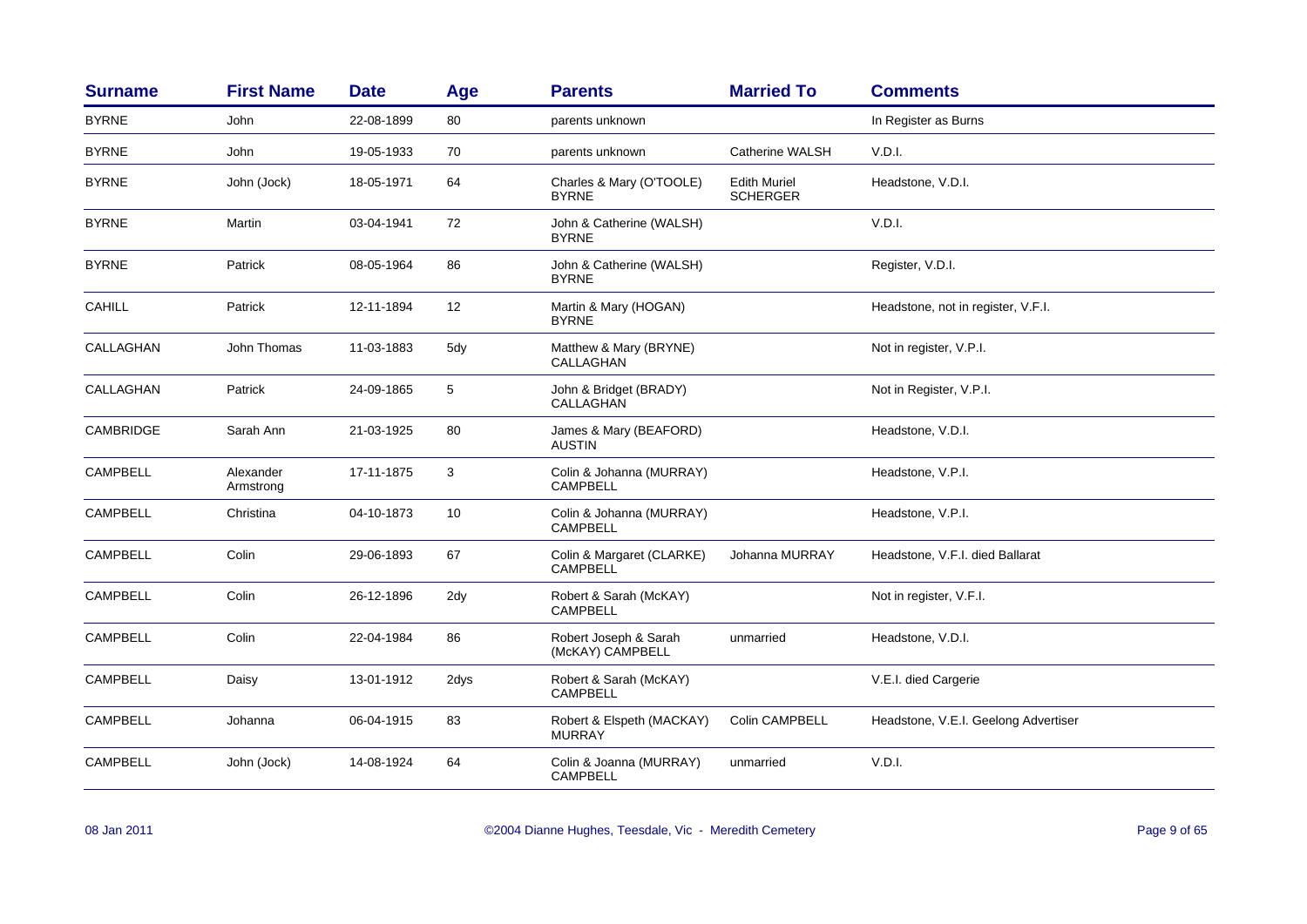| <b>Surname</b>  | <b>First Name</b>      | <b>Date</b> | Age          | <b>Parents</b>                                       | <b>Married To</b>                    | <b>Comments</b>                        |
|-----------------|------------------------|-------------|--------------|------------------------------------------------------|--------------------------------------|----------------------------------------|
| <b>CAMPBELL</b> | Malcolm                | 13-11-1884  | 64           | Donald & Margaret (CLARKE)<br><b>CAMPBELL</b>        | Ann BETHUNE                          | Not in register, V.P.I.                |
| <b>CAMPBELL</b> | Margaret               | 11-10-1873  | 87           | Archibald & Grace<br>(FLETCHER) CLARKE               | Colin CAMPBELL                       | Not in Register, V.P.I.                |
| <b>CAMPBELL</b> | Mary Jane              | 11-12-1897  | 61           | Thomas & Mary Jane<br>(RICHARDS) CAMPBELL            | <b>Richard CAMPBELL</b>              | Not in register, V.F.I. died Bunniyong |
| <b>CAMPBELL</b> | Robert James           | 12-06-1931  | 20           | Robert Joseph & Sarah<br>(McKAY) CAMPBELL            |                                      | Headstone, V.D.I.                      |
| <b>CAMPBELL</b> | Robert Joseph          | 09-03-1917  | 51           | Colin & Johanna (MURRAY)<br><b>CAMPBELL</b>          | Sarah Bishop McKAY                   | G.W.I., Geelong Advertiser             |
| <b>CAMPION</b>  | Ann                    | 29-05-1866  | 3            | John & Mary (DERMODY)<br><b>CAMPION</b>              |                                      | Headstone, Not in register, V.P.I.     |
| <b>CAMPION</b>  | <b>Bridget</b>         | 25-09-1935  | 71           | <b>Richard &amp; Catherine</b><br>(McNAMARA) CONNELL | Patrick CAMPION                      | Headstone, V.D.I.                      |
| <b>CAMPION</b>  | John                   | 02-10-1910  | 93           | Patrick & Bridget (FARRELL)<br><b>CAMPION</b>        | Mary DERMODY                         | headstone, V.E.I.                      |
| <b>CAMPION</b>  | John Thomas Victor     | 30-05-1959  | 68           | Patrick & Bridget (CONNELL)<br><b>CAMPION</b>        |                                      | V.D.I.                                 |
| <b>CAMPION</b>  | Kathleen Rosalie       | 03-06-1966  | 72           | Patrick & Bridget (CONNELL)<br><b>CAMPION</b>        | unmarried                            | Register, V.D.I.                       |
| <b>CAMPION</b>  | Mary                   | 29-07-1888  | 51           | Lawrence & Catherine<br>(FOGARTY) DERMODY            | <b>John CAMPION</b>                  | Headstone, V.P.I., Geelong Advertiser  |
| <b>CAMPION</b>  | <b>Patrick Francis</b> | 13-06-1939  | 82           | John & Mary (DERMODY)<br><b>CAMPION</b>              | <b>Bridget CONNELL</b>               | Headstone, V.D.I.                      |
| <b>CAMPION</b>  | <b>Richard Henry</b>   | 11-12-1968  | 66           | Patrick & Bridget (CONNELL)<br><b>CAMPION</b>        | Euguine Honorha<br><b>CORIELLIAS</b> | V.D.I. wife buried Lethbridge          |
| <b>CAMPION</b>  | Sarah Esther           | 01-01-1861  |              | John & Mary (DERMODY)<br><b>CAMPION</b>              |                                      | Not in register, V.P.I.                |
| <b>CAMPION</b>  | Theresa                | 07-06-1866  | $\mathbf{1}$ | John & Mary (DERMODY)<br><b>CAMPION</b>              |                                      | Headstone, Not in register, V.P.I.     |
| CANTLON         | Louisa Josephine       | 02-05-1945  | 72           | Thomas & Mary (HURLEY)<br><b>WALSH</b>               |                                      | Headstone, V.D.I.                      |
| CARDELL         | Mary Ann               | 11-08-1876  | 36           | Parents unknown                                      | <b>Isaac CARDELL</b>                 | Not in register, V.P.I.                |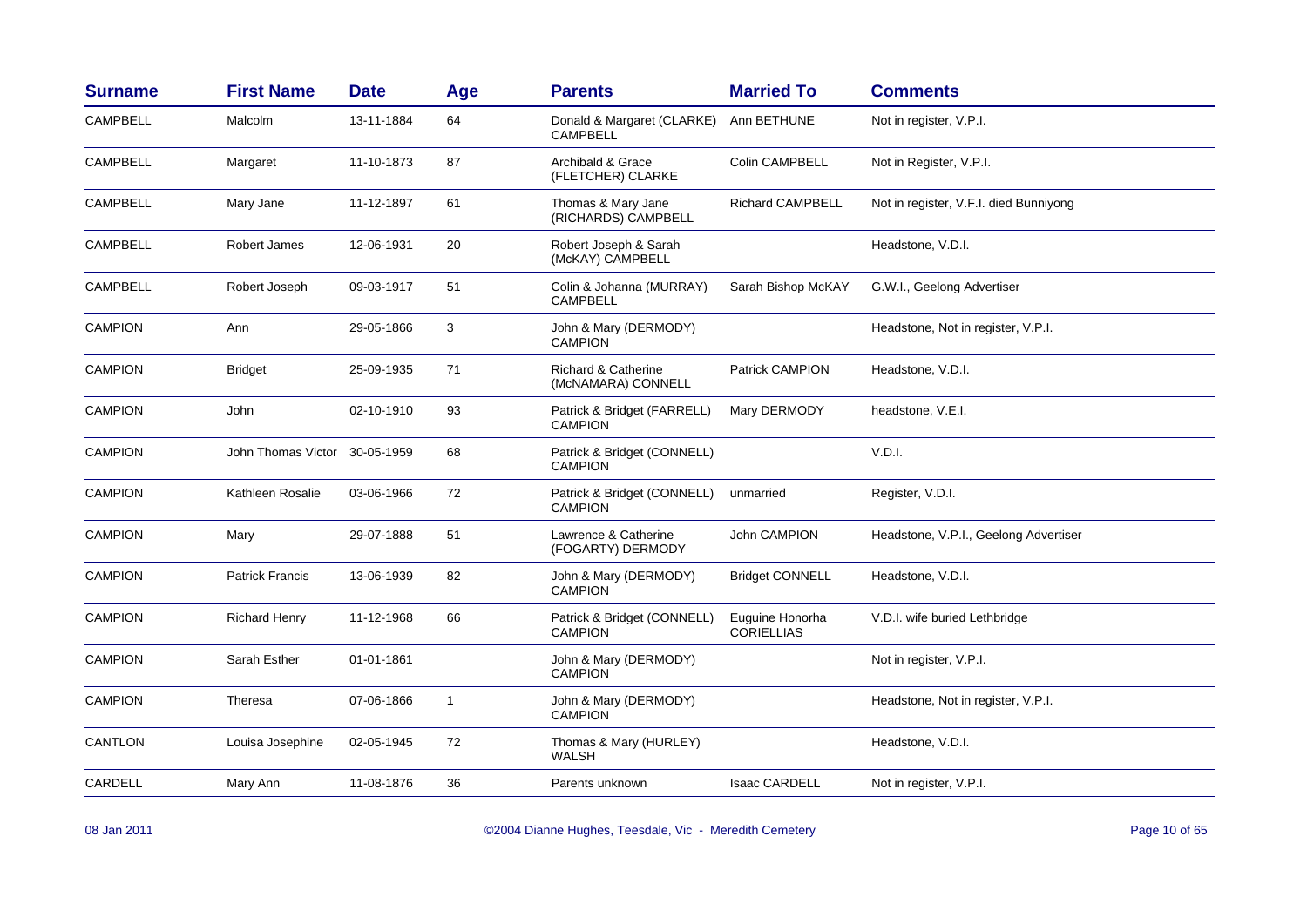| <b>Surname</b>     | <b>First Name</b>       | <b>Date</b> | Age            | <b>Parents</b>                              | <b>Married To</b>          | <b>Comments</b>                            |
|--------------------|-------------------------|-------------|----------------|---------------------------------------------|----------------------------|--------------------------------------------|
| CAREW              | John O'Donnell          | 27-06-1874  |                | John O'Donnell & Mary<br>(BAINBRIDGE) CAREW |                            | Receipt book, not on V.P.I.                |
| CAREW              | Mary Frances            | 02-05-1888  | 4              | John & Mary (BAINBRIDGE)<br><b>CAREW</b>    |                            | Receipt book, V.P.I.                       |
| <b>CAREY</b>       | Edward                  | 06-03-1914  | 61             | Edward & Ellen (WALSON)<br>CAREY            | Emma LINGFORD              | Headstone, G.W.I.                          |
| <b>CAREY</b>       | Emma                    | 25-06-1949  | 86             | William & Sarah (PAYNE)<br><b>LINGFORD</b>  | <b>Edward CAREY</b>        | Headstone, V.D.I.                          |
| CAREY              | <b>William Emmanuel</b> | 11-07-1958  | 75             |                                             |                            | Not on V.D.I.                              |
| <b>CARTER</b>      | Rebecca                 | 27-07-1871  | 70             | Thomas & Margaret OVENS                     |                            | Not in register, V.P.I.                    |
| <b>CHAMBERLAIN</b> | <b>Margaret Alice</b>   | 28-09-1876  | $\overline{2}$ | William & Susannah<br>(GREGORY) CHAMBERLAIN |                            | Not in register, V.P.I.                    |
| CHAMBERLAIN        | <b>Robert Ross</b>      | 09-11-1865  | 9              | John & Hannah (ILIFF)<br>CHAMBERLAIN        |                            | Not in register, V.P.I.                    |
| <b>CHAMBERLAIN</b> | William                 | 07-12-1877  |                |                                             |                            | not on V.P.I.                              |
| <b>CHAMBERS</b>    | Mahala Jacobs           | 03-11-1863  | 8 mths         | Robert & Mahala (JACOBS)<br><b>CHAMBERS</b> |                            | Not In Register, V.P.I.                    |
| <b>CHAPMAN</b>     | Frederick               | 18-09-1865  | 1day           | Frederick & Emma<br>(BRADMAN) CHAPMAN       |                            | Not in Register, V.P.I.                    |
| <b>CHEW</b>        | Fat                     | 27-05-1872  | 56             | parents unknown                             |                            | Receipt book, V.P.I.                       |
| <b>CLEARY</b>      | James                   | 27-01-1870  | 4              | Thomas & Honora (CLEARY)<br><b>CLEARY</b>   |                            | Not in register, V.P.I., born Lethbridge   |
| <b>CLEARY</b>      | <b>John Patrick</b>     | 21-02-1943  | 69             | Thomas & Nora (CLEARY)<br><b>CLEARY</b>     | Mary Ellen MORAN           | Headstone, V.D.I.                          |
| <b>CLEARY</b>      | Leslie John             | 11-06-1936  | 32             | John & Mary (MORAN)<br><b>CLEARY</b>        | not married                | Headstone, V.D.I.                          |
| <b>CLEARY</b>      | Mary Ellen              | 19-02-1968  | 86             | Daniel & Catherine (NESTY)<br><b>MORAN</b>  | <b>John Patrick CLEARY</b> | Headstone, Register, V.D.I.                |
| <b>CLOHESY</b>     | Julia                   | 09-06-1874  | 2dys           | Nicholas & Bridget<br>(SCANLON) CLOHESY     |                            | Receipt Book, twin sister to Mary, V.P.I   |
| <b>CLOHESY</b>     | Mary                    | 27-06-1874  | 3wks           | Nicholas & Bridget<br>(SCANLON) CLOHESY     |                            | Receipt book, V.P.I., twin sister to Julia |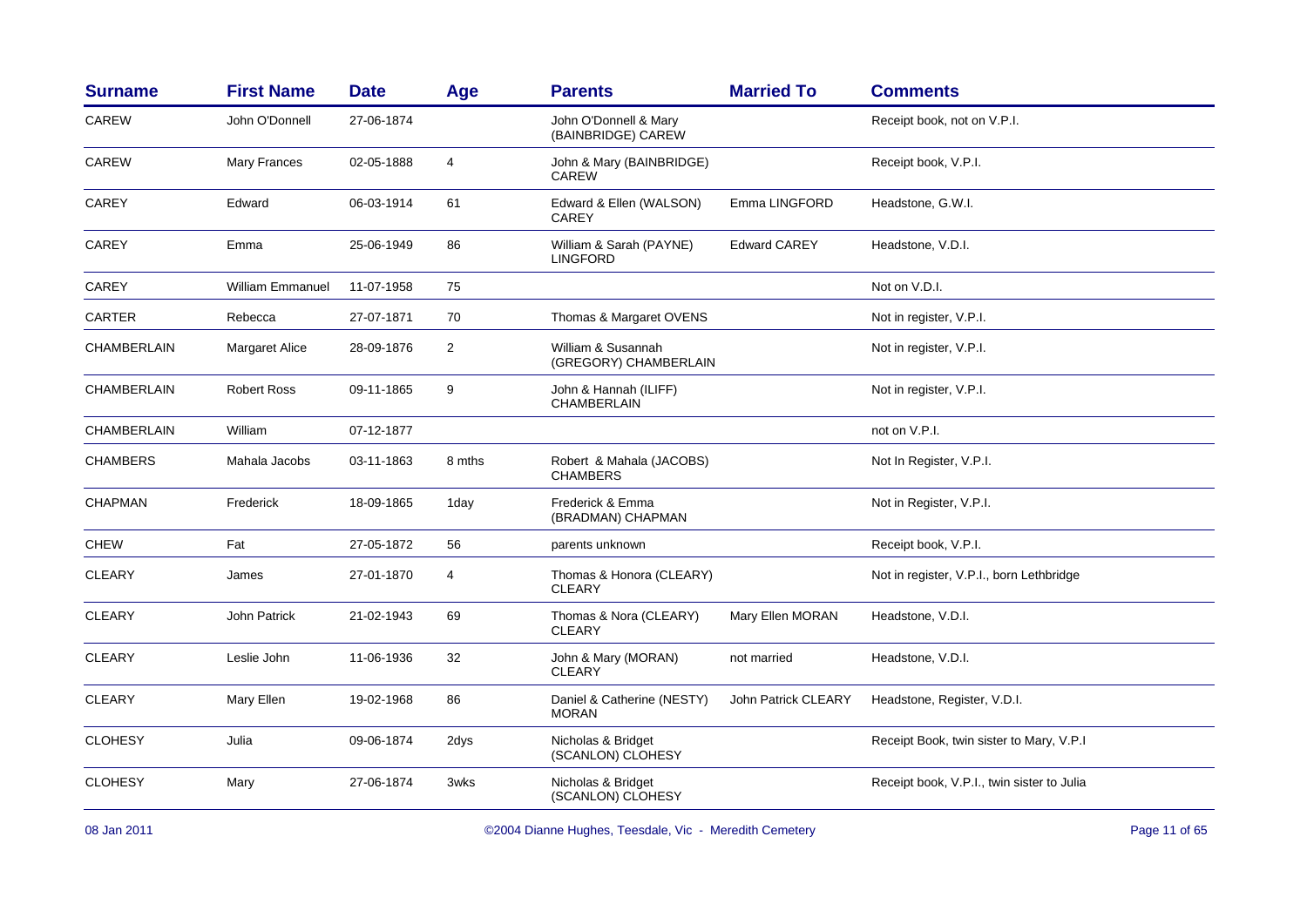| <b>Surname</b>   | <b>First Name</b>      | <b>Date</b> | Age     | <b>Parents</b>                               | <b>Married To</b>                 | <b>Comments</b>                                          |
|------------------|------------------------|-------------|---------|----------------------------------------------|-----------------------------------|----------------------------------------------------------|
| <b>CLUNE</b>     | <b>Kenneth Patrick</b> | 15-03-1975  | 22      | Kenneth & Mary (NEIL)<br><b>CLUNE</b>        |                                   | Headstone, Register, V.D.I.                              |
| <b>CODY</b>      | Mary                   | 18-03-1875  |         | Roger & Mary (WHEALEN)<br><b>CODY</b>        |                                   | Receipt book, not in V.P.I.                              |
| CODY             | Stephen                | 11-10-1873  | 3dys    | Roger & Mary (WHEALEN)<br>CODY               |                                   | Not in Register, V.P.I., died Green Hill                 |
| <b>COLCLOUGH</b> | Daisy Irene            | 12-09-1977  | 56      | Felix & Olive (BOWLES)<br><b>WICKMAN</b>     |                                   | Headstone, Register, V.D.I.                              |
| <b>COLCLOUGH</b> | Elizabeth              | 03-10-1980  | 29      | George & Daisy (WICKMAN)<br><b>COLCLOUGH</b> | not married                       | Headstone                                                |
| <b>COLCLOUGH</b> | Mary                   | 04-11-1914  | 36      | David & Mary (McNEILL)<br><b>GRANT</b>       |                                   | John James GRAHAME Headstone, G.W.I., Geelong Advertiser |
| COLE             | Mary Geraldine         | 08-08-1987  | 38      | Len & Elizabeth GARGAN                       |                                   | Headstone                                                |
| <b>COLLYER</b>   | Hannah                 | 09-04-1864  | 4wk     | John & Bridget (FINMAN)<br><b>COLLYER</b>    |                                   | Not in register, V.P.I., died Green Hill                 |
| <b>COLLYER</b>   | Mary Jane              | 01-11-1870  | 10 mths | John & Bridget (FINMAN)<br><b>COLLYER</b>    |                                   | Receipt book, V.P.I.                                     |
| <b>CONLEY</b>    | Ellen                  | 09-02-1900  | 28      | James & Jane CONLEY                          | not married                       | Not in register, headstone, V.F.I.                       |
| CONLEY           | James Henry            | 01-04-1905  | 77      | Henry & Emma (WALLIS)<br><b>CONLEY</b>       | Ellen Jane Geddes                 | Not in register, headstone, V.D.I.E                      |
| <b>CONLEY</b>    | Jane Eleanor           | 07-07-1893  | 54      | James & Annie (WILLIS)<br><b>GEDDES</b>      | James CONLEY                      | Headstone, V.F.I.                                        |
| <b>CONLEY</b>    | Maud May               | 18-07-1884  | 11      | James & Ellen Jane<br>(GEDDES) CONLEY        |                                   | V.P.I.                                                   |
| <b>CONLEY</b>    | <b>William Price</b>   | 28-04-1887  | 18      | James & Ellen Jane<br>(GEDDES) CONLEY        |                                   | V.P.I.                                                   |
| <b>CONNELL</b>   | Carrie Phoebe          | 23-11-1965  | 66      | Edgar & Caroline (PITT)<br><b>DORRINGTON</b> | Michael William<br><b>CONNELL</b> | Headstone, V.D.I.                                        |
| CONNELL          | Catherine              | 08-11-1872  | 35      | parents unknown                              | Richard CONNELL                   | Headstone, V.P.I.                                        |
| <b>CONNELL</b>   | <b>Edmund Stephen</b>  | 03-07-1942  | 49      | Michael & Jane<br>(KENNEALLY) CONNELL        |                                   | V.D.I.                                                   |
| <b>CONNELL</b>   | <b>Frank Charles</b>   | 28-11-1997  | 66      | Michael & Caroline CONNELL not married       |                                   | Register, Geelong Advertiser                             |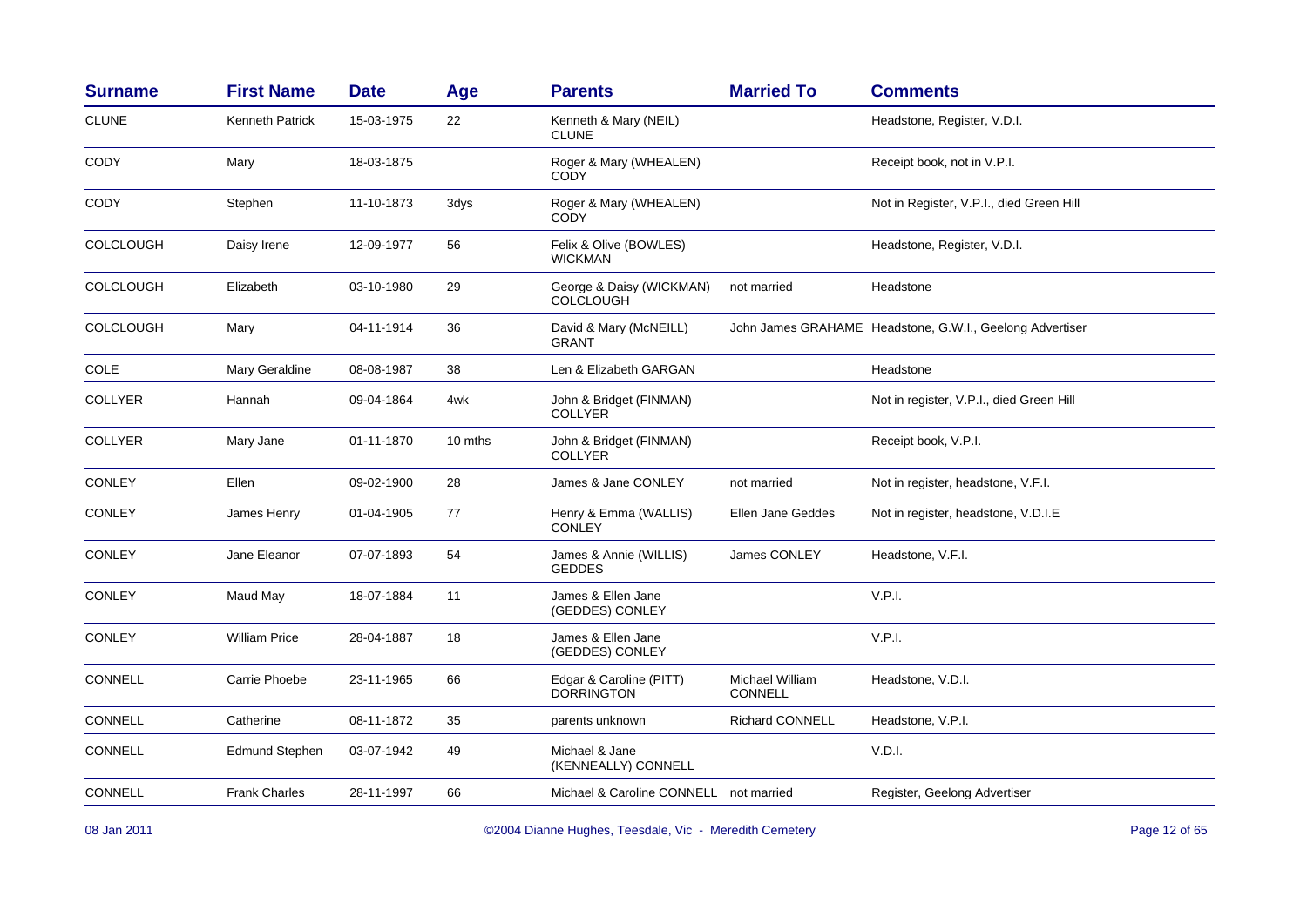| <b>Surname</b> | <b>First Name</b> | <b>Date</b> | Age | <b>Parents</b>                                      | <b>Married To</b>                                   | <b>Comments</b>                                                               |
|----------------|-------------------|-------------|-----|-----------------------------------------------------|-----------------------------------------------------|-------------------------------------------------------------------------------|
| CONNELL        | Jane Bridget      | 09-01-1941  | 75  | <b>Edward &amp; Catherine</b><br>(DUGGAN) KENNEALLY | Michael CONNELL                                     | V.D.I.                                                                        |
| <b>CONNELL</b> | Mary              | 28-08-1890  | 1dy | Michael & Jane<br>(KENNEALLY) CONNELL               |                                                     | Not in register, V.F.I.                                                       |
| <b>CONNELL</b> | Michael           | 04-04-1870  | 62  | Patrick & Margaret (McLEAN)<br><b>CONNELL</b>       | Margaret ARCHBOLD                                   | Receipt book, V.P.I.                                                          |
| <b>CONNELL</b> | Michael           | 02-03-1943  | 79  | John & Catherine<br>(McDONALD) CONNELL              | Jane KENNEALLY                                      | V.D.I.                                                                        |
| <b>CONNELL</b> | Michael William   | 08-05-1972  | 70  | Michael & Janet<br>(KENNEALLY) CONNELL              | Carrie Phoebe<br><b>CARRINGTON</b>                  | Headstone, Register, V.D.I.                                                   |
| CONNELL        | Richard           | 10-01-1920  | 83  | parents unknown                                     | 1.Catherine<br>McNAMARA 2. Bridget<br><b>MOYLAN</b> | Headstone, V.D.I. Son Richard died Queensland also<br>remembered on headstone |
| CONNELLY       | Jane              | 01-05-1870  |     |                                                     |                                                     | receipt book, not on V.P.I.                                                   |
| <b>CONNOR</b>  | Eliza             | 26-12-1900  | 79  | Unknown & mother unknown<br><b>LEE</b>              | Thomas CONNOR                                       | Headstone, not on V.F.I.                                                      |
| <b>CONNOR</b>  | Ellen Ann         | 05-07-1939  | 75  | Thomas & Eliza<br>(LEE)CONNOR                       |                                                     | V.D.I.                                                                        |
| <b>CONNOR</b>  | Mary              | 07-07-1939  | 74  | Thomas & Eliza<br>(LEE)CONNOR                       |                                                     | V.D.I.                                                                        |
| <b>CONNOR</b>  | Thomas            | 17-07-1901  | 88  | parents unknown                                     | Eliza LEE                                           | Headstone, V.F.I.                                                             |
| <b>COOK</b>    | Esther            | 04-03-1901  | 30  | William & Mary (SHORT)<br>COOK                      |                                                     | Not in register, V.F.I.                                                       |
| <b>COOKE</b>   | Andrew James      | 31-05-1956  | 76  | William & Mary (SHORT)<br><b>COOK</b>               | Hilda Annie<br><b>BOARDMAN</b>                      | Headstone, V.D.I.                                                             |
| <b>COOKE</b>   | Hilda Annie       | 01-07-1953  | 63  | Joseph & Ellen (RUST)<br><b>BOARDMAN</b>            | Andrew James COOKE Headstone, V.D.I.                |                                                                               |
| COOKE          | William Lloyd     | 19-04-1979  | 79  | Andrew & Hilda<br>(BOARDMAN) COOKE                  | Janet                                               | Headstone, V.D.I.                                                             |
| <b>COOPER</b>  | Annie Adelaide    | 03-10-1990  | 84  | Richard & Mary (BROWN)<br><b>FRY</b>                | <b>Ernest George</b><br><b>COOPER</b>               | Register                                                                      |
| <b>COOPER</b>  | Arthur Edward     | 07-10-1971  | 70  | Edward & Clara (BLUNT)<br><b>COOPER</b>             | 1.unknown 2 Mary<br>Martha SCHEFFERLE               | Register, V.D.I.                                                              |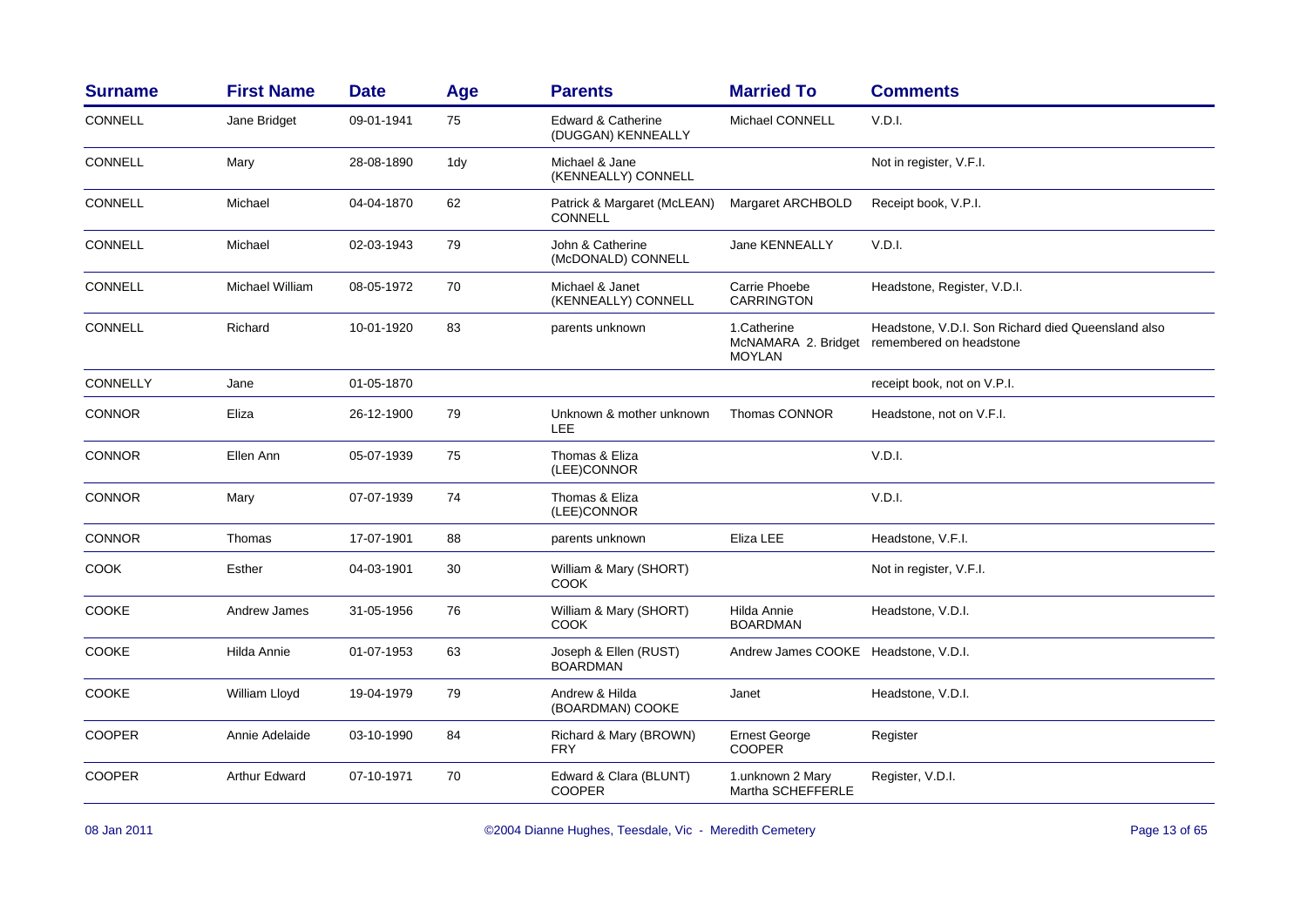| <b>Surname</b>      | <b>First Name</b>       | <b>Date</b> | Age            | <b>Parents</b>                                | <b>Married To</b>                     | <b>Comments</b>                                         |
|---------------------|-------------------------|-------------|----------------|-----------------------------------------------|---------------------------------------|---------------------------------------------------------|
| <b>COOPER</b>       | Clara Needham           | 12-07-1956  | 82             | John & Sarah (NEEDHAM)<br><b>BRUNT</b>        | Edwin COOPER                          | V.D.I.                                                  |
| <b>COOPER</b>       | Edwin                   | 06-08-1951  | 81             | James & Emma (BRADMAN)<br><b>COOPER</b>       | Clara Needham BLUNT Headstone, V.D.I. |                                                         |
| <b>COOPER</b>       | <b>Ernest George</b>    | 30-10-1964  | 59             | Edwin & Clara (BLUNT)<br><b>COOPER</b>        | Annie Adelaide FRY                    | Register, V.D.I.                                        |
| COOTS               | Mary                    | 20-12-1897  | 72             | Lachlan McKINNON & mother<br>unknown          | William COOTS                         | Headstone, V.F.I.                                       |
| <b>COOTS</b>        | William                 | 12-12-1899  | 40             | William & Mary (McKINNON)<br>COOTS            | not married                           | Headstone, V.F.I.                                       |
| <b>COOTS</b>        | William                 | 07-08-1903  | 82             | parents unknown                               | Mary McKINNON                         | Headstone, V.E.I.                                       |
| <b>COPPERWEIGHT</b> | Delia                   | 21-07-1866  | 35             | Charles & Sarah (THOM)<br><b>CHARLES</b>      |                                       | John COPPERWEIGHT Not on register, V.P.I., born England |
| <b>COPPERWEIGHT</b> | Sarah                   | 13-08-1865  | 8 mths         | John & Delia (CHARLES)<br><b>COPPERWEIGHT</b> |                                       | Not in Register, V.P.I.                                 |
| <b>COPPERWEIGHT</b> | William                 | 22-11-1863  | $\mathbf{1}$   | John & Delia (CHARLES)<br><b>COPPERWEIGHT</b> |                                       | Not in Register, V.P.I.                                 |
| <b>CORDELL</b>      | Hugh                    | 15-09-1876  | 10             | Isaac & Mary Ann CORDELL                      |                                       | Receipt Book, V.P.I.                                    |
| <b>CORDELL</b>      | Mary Ann                | 13-08-1876  | 35             |                                               |                                       | Receipt book, not on V.P.I.                             |
| CORKER              | Christina               | 30-08-1892  | 66             | parents unknown                               | James CORKER                          | Not in register, V.F.I.                                 |
| <b>CORKER</b>       | Elizabeth               | 26-11-1882  | 84             | parents unknown                               |                                       | Receipt Book, V.P.I.                                    |
| <b>CORKER</b>       | James                   | 07-08-1870  | 83             | parents unknown                               |                                       | Receipt Book, V.P.I., born Ireland                      |
| <b>COUGHLAN</b>     | Katherine               | 24-07-1865  | $\overline{2}$ | Thomas & Mary (CONNOR)<br><b>COUGHLAND</b>    |                                       | Not in Register, V.P.I.                                 |
| <b>COUGHLAN</b>     | Mary                    | 27-07-1865  | 5              | Thomas & Mary (CONNOR)<br><b>COUGHLAND</b>    |                                       | Not in Register, V.P.I.                                 |
| <b>COULEY</b>       | James                   | 02-04-1906  | 77             | Henry & Emma (WILLIS)<br><b>COULEY</b>        |                                       | Publican, Elaine, V.E.I.                                |
| <b>COURT</b>        | <b>Gwenneth Lillian</b> | 13-11-1995  | 50             | Grantula & Joyce YOUNG                        | <b>Keith COURT</b>                    | Register, headstone born 18.6.1945                      |
| COURT               | Keith Edward            | 13-11-1998  | 60             |                                               | Gwen                                  | Register, Geelong Advertiser                            |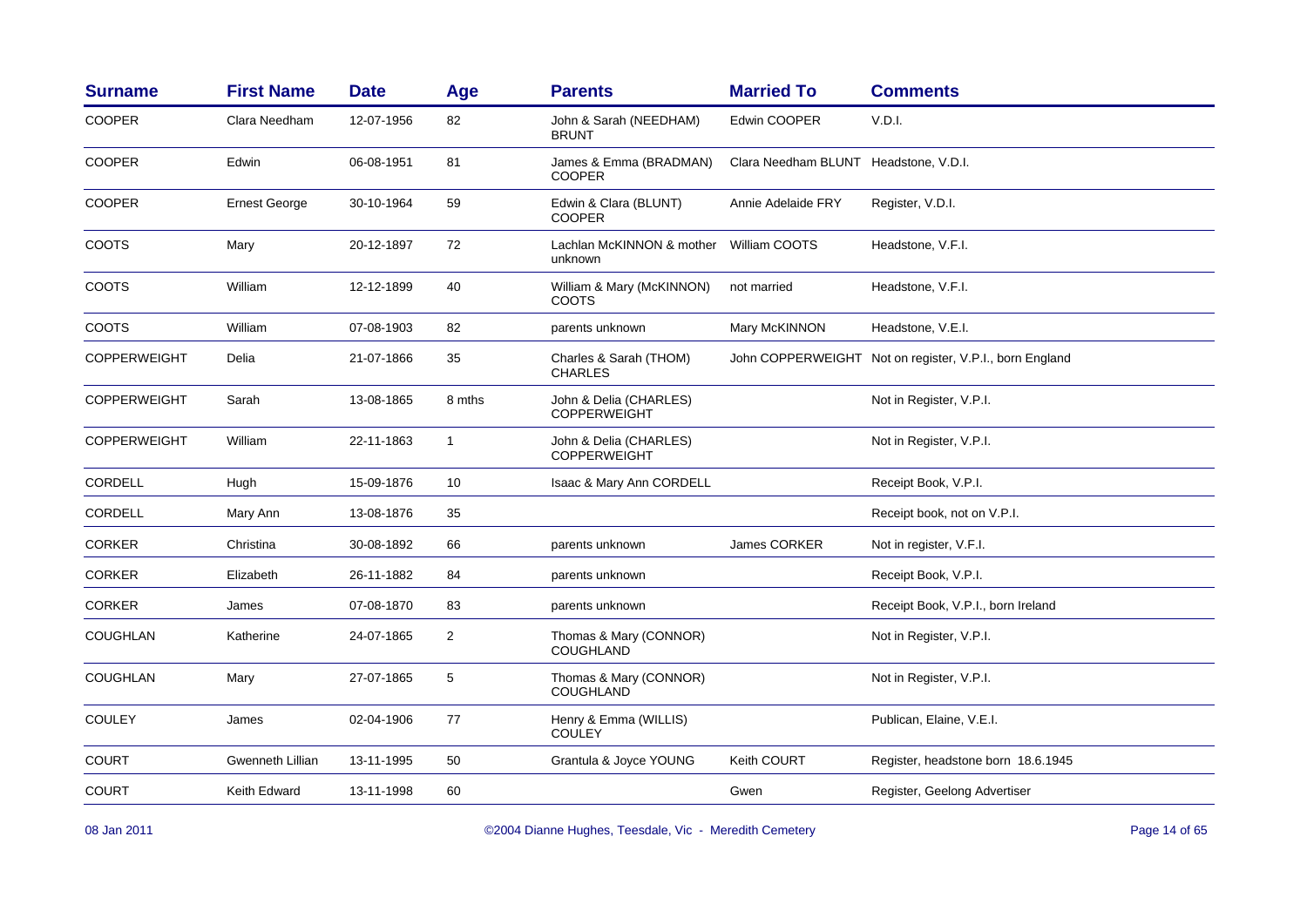| <b>Surname</b>     | <b>First Name</b> | <b>Date</b> | Age    | <b>Parents</b>                                | <b>Married To</b>                      | <b>Comments</b>                            |
|--------------------|-------------------|-------------|--------|-----------------------------------------------|----------------------------------------|--------------------------------------------|
| <b>CRAIG</b>       | Martha            | 10-10-1922  | 68     | Jesse & Mary (GOODE)<br><b>STEER</b>          | <b>William CRAIG</b>                   | Headstone, V.D.I.                          |
| <b>CRAIG</b>       | William Gibson    | 04-09-1928  | 76     | James & Agnes (BROWN)<br><b>CRAIG</b>         | Martha STEER                           | Headstone, V.D.I.                          |
| <b>CREED</b>       | Elizabeth Jacks   | 03-06-1958  | 98     | George & Martha (JACKS)<br><b>WEBB</b>        | John CREED                             | Headstone, V.D.I.                          |
| <b>CREED</b>       | John              | 30-04-1907  | 63     | Stephen & Martha<br>(TERNSIDE) CREED          | Elizabeth WEBB                         | Headstone, V.F.I., Grazier Morrison        |
| <b>CROFT</b>       | George            | 30-05-1892  | 69     | George & mother unknown<br><b>CROFT</b>       | Mary McMAHON                           | Headstone, V.F.I.                          |
| <b>CROFT</b>       | George            | 06-12-1944  | 87     | George & Mary (McMAHON)<br><b>CROFT</b>       | Mary Ellen COAKLEY                     | Headstone, V.D.I.                          |
| <b>CROFT</b>       | Mary              | 17-06-1910  | 82     | parents unknown                               | George CROFT                           | Headstone, V.E.I.                          |
| <b>CROFT</b>       | Mary Ellen        | 02-12-1934  | 60     | Daniel & Mary (FARRELLEY)<br><b>COAKLEY</b>   | George CROFT                           | Headstone, V.D.I.                          |
| <b>CRONIN</b>      | Mary              | 19-04-1868  | 37     | Martin & Bridget (NEYLON)<br><b>O'FARRELL</b> | John CRONIN                            | Headstone, V.P.I., born Tipperary, Ireland |
| <b>CRONIN</b>      | Timothy           | 08-04-1889  | 3 mths | Cornelius & Ann (HEHIR)<br><b>CRONIN</b>      |                                        | Headstone, V.F.I.                          |
| CROSLAND           | Jessie Ellen      | 07-08-1967  | 82     | William & Ellen (AUSTIN)<br><b>LOWNE</b>      |                                        | Headstone, V.D.I.                          |
| <b>CROWE</b>       | Matilda           | 17-10-1931  | 99     | James & Maria (HARPER)<br><b>MUIR</b>         | William CROWE                          | Elaine, V.D.I.                             |
| <b>CROWE</b>       | William           | 06-12-1877  |        | parents unknown                               | Matilda MUIR                           | Not in V.P.I.                              |
| <b>CRUICKSHANK</b> | James             | 04-05-1885  | 84     | William CRUICKSHANK &<br>mother unknown       | Mary                                   | Not in register, V.P.I.                    |
| <b>CRUICKSHANK</b> | Mary              | 02-09-1884  | 71     | parents unknown                               | James CRUICKSHANK Receipt book, V.P.I. |                                            |
| <b>CUMMINGS</b>    | Catherine         | 15-06-1888  | 85     | John & Isabella (McDONALD)<br><b>MORRISON</b> | James CUMINGS                          | Not in register, V.P.I.                    |
| <b>CUMMINGS</b>    | James             | 13-12-1866  | 21     | John & Mary (HASTINGS)<br><b>CUMMINGS</b>     |                                        | Not in Register, V.P.I.                    |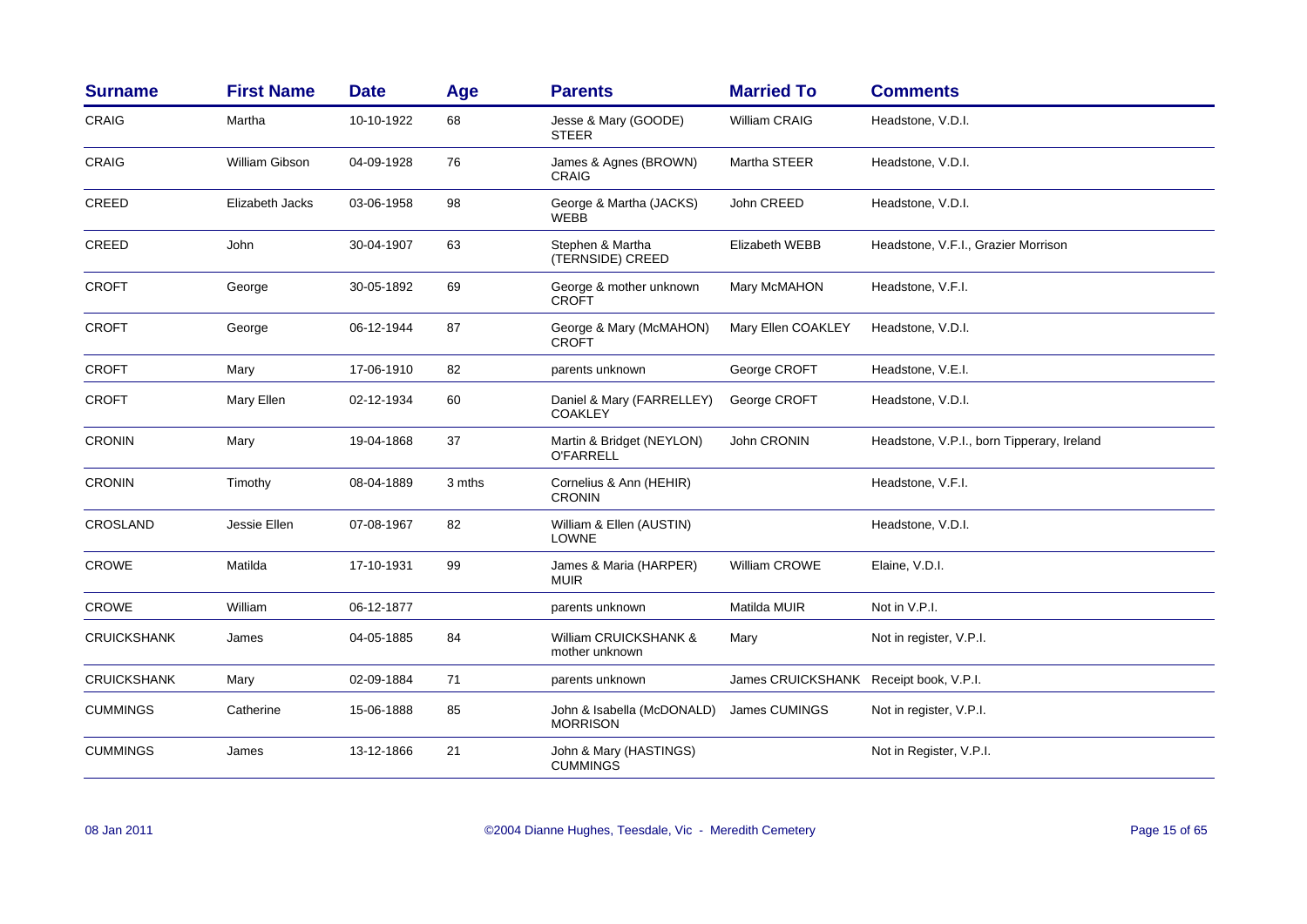| <b>Surname</b>  | <b>First Name</b>        | <b>Date</b> | Age         | <b>Parents</b>                                        | <b>Married To</b>                         | <b>Comments</b>                                                                        |
|-----------------|--------------------------|-------------|-------------|-------------------------------------------------------|-------------------------------------------|----------------------------------------------------------------------------------------|
| <b>CUMMINGS</b> | James                    | 22-09-1868  | 3           | John & Mary (HASTINGS)<br><b>CUMMINGS</b>             |                                           | Not in Register, V.P.I.                                                                |
| <b>CUMMINGS</b> | James                    | 15-10-1882  | 80          | James & Margaret (McLEOD)<br><b>CUMMINGS</b>          | Catherine MORRISON                        | Receipt book, V.P.I.                                                                   |
| <b>CUMMINGS</b> | John                     | 17-09-1884  | 67          | Michael & Ann (WAYLEN)<br><b>CUMMINGS</b>             | Mary HASTINGS                             | V.P.I.                                                                                 |
| <b>DANIEL</b>   | Matilda                  | 25-02-1988  | 57          |                                                       |                                           | Headstone                                                                              |
| <b>DARLING</b>  | <b>Bessie Giles</b>      | 08-07-1888  | 9           | <b>Edward &amp; Catherine</b><br>(DARLINGTON) DARLING |                                           | Headstone, V.P.I.                                                                      |
| <b>DARLING</b>  | Edward                   | 10-10-1879  | 68          | John & Jane (HUGHES)<br><b>DARLING</b>                | Catherine<br><b>DARLINGTON</b>            | Headstone, ex police Constable & storekeeper, V.P.I.,<br>Catherine died Melbourne 1892 |
| <b>DARMODY</b>  | Catherine                | 01-01-1875  |             | Richard & Margaret<br><b>FOGARTY</b>                  | Laurence DARMODY                          | Headstone, not on V.P.I.                                                               |
| <b>DARMODY</b>  | Catherine                | 09-10-1875  | 64          | <b>Richard &amp; Catherine</b><br><b>FOGARTY</b>      | William DARMODY                           | Receipt book, V.P.I., born Kilkenny, Ireland                                           |
| <b>DAVIDSON</b> | Elizabeth                | 26-11-1932  | 78          | Duncan & Agnes<br>(CAMPBELL) McNICOL                  | Henry DAVIDSON                            | Headstone, V.D.I., died Melbourne                                                      |
| <b>DAVIES</b>   | <b>Charles Frederick</b> | 06-10-1962  | 91          | John & Elizabeth (PHILLIPS)<br><b>DAVIES</b>          | Ellen Josephine<br><b>ENGLISH</b>         | Headstone, V.D.I.                                                                      |
| <b>DAVIES</b>   | Elizabeth                | 03-04-1862  | 1 yr 6 mths | John & Elizabeth (PHILLIPS)<br><b>DAVIES</b>          |                                           | Not in register, V.P.I., inquest drowned                                               |
| <b>DAVIES</b>   | Elizabeth                | 05-06-1902  | 75          | James & Mary (LEWIS)<br><b>PHILLIPS</b>               | John DAVIES                               | Headstone, V.E.I.                                                                      |
| <b>DAVIES</b>   | Ellen Josephine          | 05-03-1937  | 65          | Edward & Esther (JACKSON)<br><b>ENGLISH</b>           | <b>Charles Frederick</b><br><b>DAVIES</b> | Headstone, V.D.I.                                                                      |
| <b>DAVIES</b>   | Henry Thomas             | 25-05-1927  | 63          | John & Elizabeth (PHILLIPS)<br><b>DAVIES</b>          |                                           | Headstone, V.D.I. born 1866                                                            |
| <b>DAVIES</b>   | John                     | 16-11-1910  | 38          | Thomas & mother unknown<br><b>DAVIES</b>              | <b>Elizabeth PHILLIPS</b>                 | Headstone, V.E.I.                                                                      |
| <b>DAVIES</b>   | John                     | 31-01-1929  | 66          | John & Elizabeth (PHILLIPS)<br><b>DAVIES</b>          | not married                               | Headstone, V.D.I.                                                                      |
| <b>DAVIES</b>   | Maria                    | 18-05-1884  | 46          | John and Maria KEYS                                   | William                                   | Receipt Book, V.P.I.                                                                   |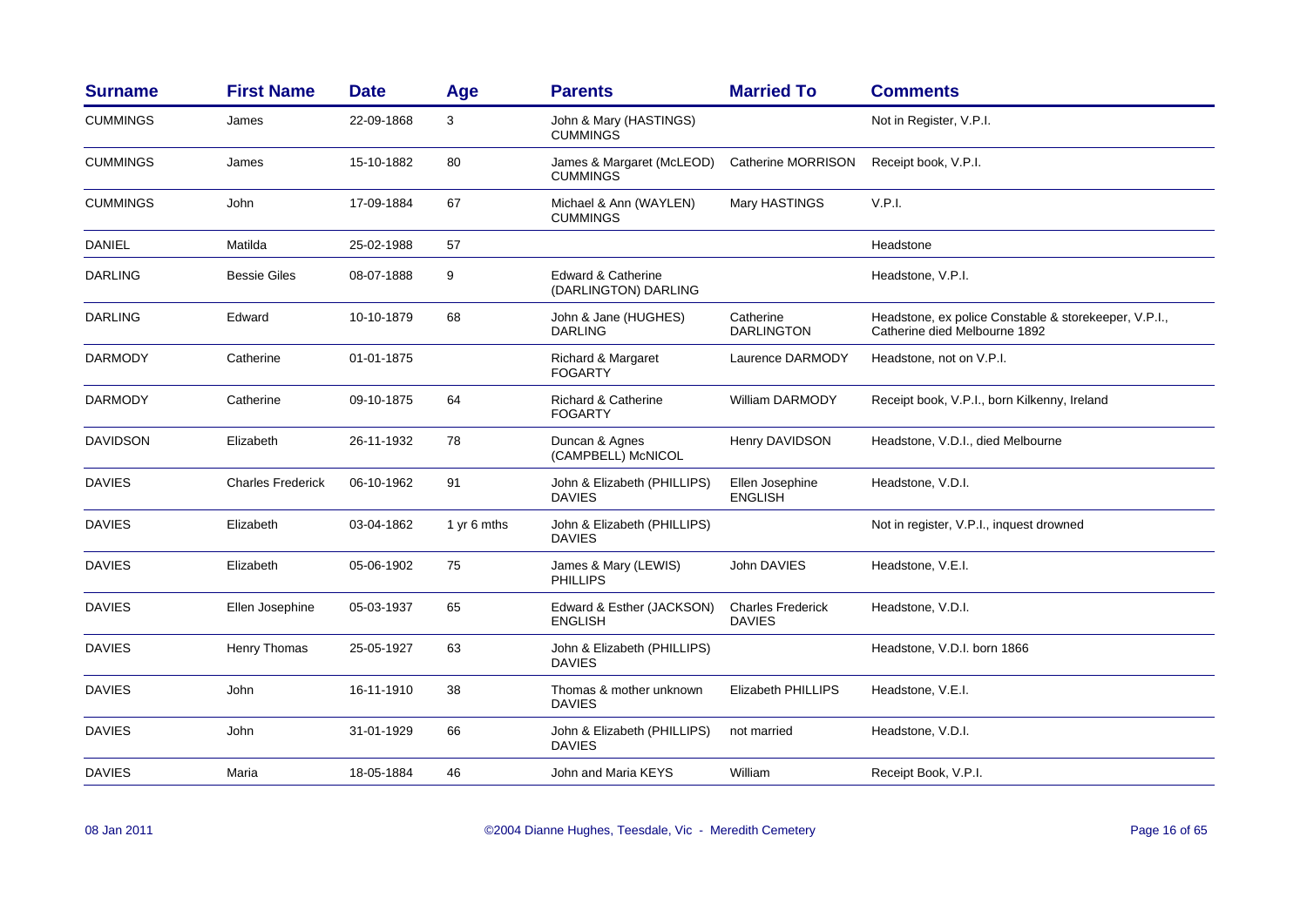| <b>First Name</b>       | <b>Date</b> | Age                            | <b>Parents</b>                               | <b>Married To</b>                  | <b>Comments</b>                                       |
|-------------------------|-------------|--------------------------------|----------------------------------------------|------------------------------------|-------------------------------------------------------|
| Mary                    | 19-06-1913  | 42                             | William & Ann (PATTERSON)<br><b>WARDROPE</b> |                                    | V.E.I.                                                |
| William                 | 11-12-1928  | 64                             | John & Elizabeth (PHILLIPS)<br>DAVIES        | Maria KEYS                         | died Melbourne, V.D.I.                                |
| Henry                   | 06-02-1911  | 60                             | John & Mary (WILTSHIRE)<br><b>DAVISON</b>    | Elizabeth McNICOL                  | V.E.I., headstone                                     |
| Alice                   | 17-07-1863  | 17dy                           | Thomas & Margaret<br>(MAHIFF) DAWSON         |                                    | Not in Register, V.P.I.                               |
| Alice                   | 27-10-1865  | 10 <sub>mn</sub>               | Thomas & Margaret<br>(MAHIFF) DAWSON         |                                    | Not in Register, V.P.I.,                              |
|                         |             | 84                             | parents unknown                              | Robert                             | Headstone, V.D.I.                                     |
| Janet                   | 07-10-1918  | 82                             | Robert & Isabella (LOGAN)<br><b>GRANT</b>    | Robert DEANS                       | Headstone, G.W.I., Geelong Advertiser                 |
| Robert                  | 23-02-1892  | 55                             |                                              |                                    | Headstone, V.F.I.                                     |
| Robert                  | 13-09-1940  | 75                             | Robert & Janet (GRANT)<br><b>DEANS</b>       | Catherine McKENZIE                 | Headstone, V.D.I.                                     |
| William Gouge           | 01-12-1893  | 25                             | John Philip & Frances<br>(HICKS) DEDRICK     |                                    | Not in register, V.F.I.                               |
| Hilda Margaret          | 01-06-1886  | 2 mths                         | Louis & Letitia (CROFT)<br><b>DEGRARDI</b>   |                                    | Not in register, V.P.I.                               |
| Elizabeth               | 07-07-1867  | 2 yr 2 mths                    | James & Elizabeth (MURPHY)                   |                                    | Not in register, V.P.I. died Buninyong                |
| William                 | 02-10-1939  | 65                             | John & Agnes<br>(BROADHURST) DEMPSEY         | Annie Maria FORSTER V.D.I., sadler |                                                       |
| <b>Frederick Edward</b> | 15-07-1924  | 35                             | William & Mary (MUIR)<br><b>DICKMAN</b>      | not married                        | Headstone, V.D.I.                                     |
| James John              | 27-11-1923  | 66                             | William & Mary (MUIR)<br><b>DICKMAN</b>      | not married                        | Headstone, not in register, killed in accident N.S.W. |
| Martha Isabel           | 31-07-1938  | 60                             | Edward & Elizabeth<br>(COLQUHOUN) BOULTON    | <b>William DICKMAN</b>             | Headstone, V.D.I.                                     |
| Mary                    | 08-02-1927  | 78                             | Robert & Mary MUIR                           | <b>William DICKMAN</b>             | Headstone, V.D.I.                                     |
| <b>Robert Alexander</b> | 18-10-1950  | 68                             | William & Mary (MUIR)<br><b>DICKMAN</b>      | not married                        | V.D.I., Geelong Advertiser                            |
|                         |             | Catherine Elizabeth 13-09-1975 |                                              |                                    | John & May (NESBIT) DEANS Janet GRANT                 |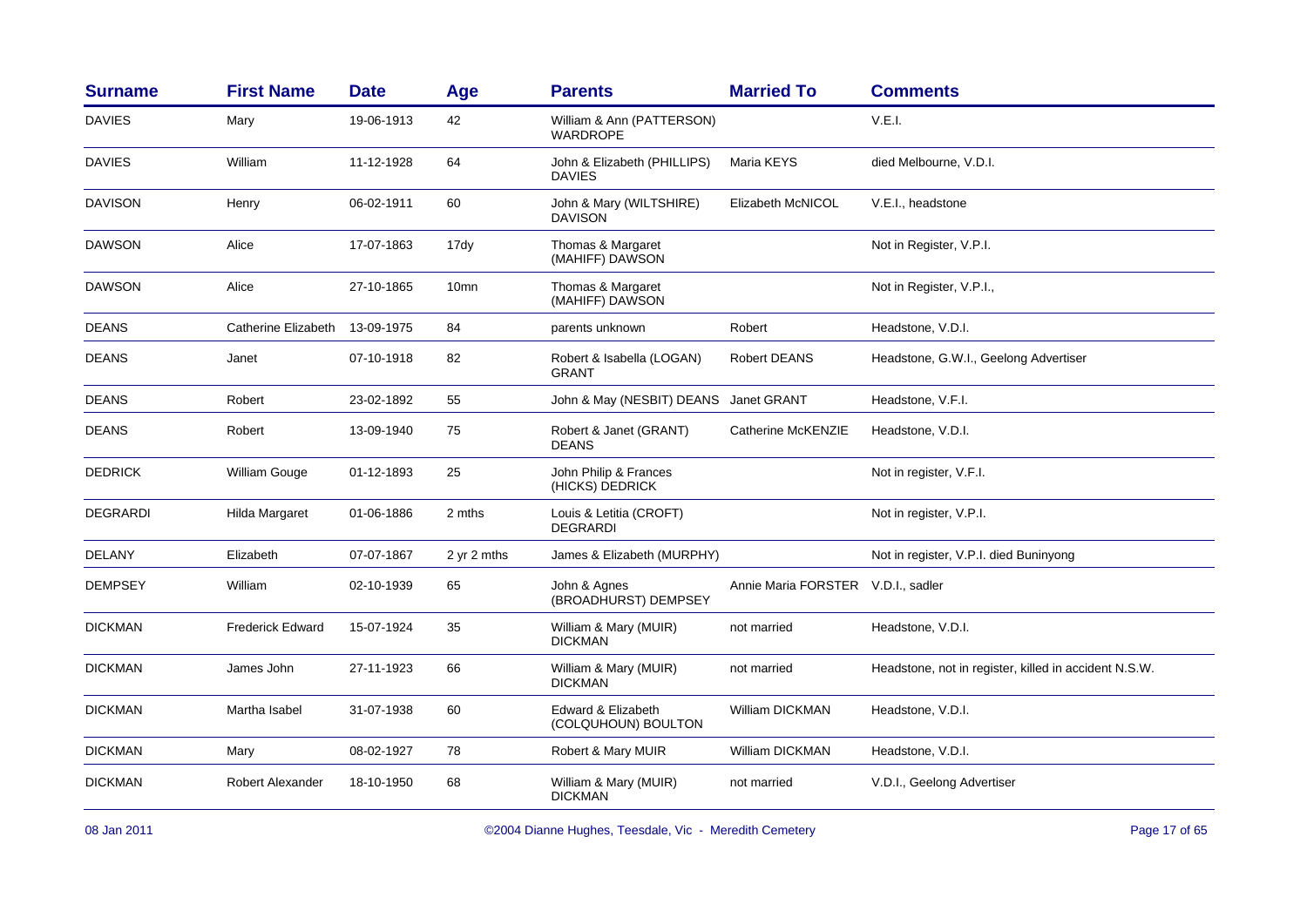| <b>Surname</b>    | <b>First Name</b>        | <b>Date</b> | Age          | <b>Parents</b>                              | <b>Married To</b>                       | <b>Comments</b>                                                             |
|-------------------|--------------------------|-------------|--------------|---------------------------------------------|-----------------------------------------|-----------------------------------------------------------------------------|
| <b>DICKMAN</b>    | <b>Thomas Arthur</b>     | 18-04-1933  | 66           | William & Mary (MUIR)<br><b>DICKMAN</b>     | not married                             | Headstone, V.D.I.                                                           |
| <b>DICKMAN</b>    | William                  | 08-11-1889  | 48           | Arthur & Grace Maria<br>(BROADBENT) DICKMAN | Mary MUIR                               | Headstone, V.F.I.                                                           |
| <b>DICKMAN</b>    | William Henry            | 29-07-1948  | 83           | William & Mary (MUIR)<br><b>DICKMAN</b>     | Martha Isabelle<br><b>BOULTON</b>       | Headstone, V.D.I.                                                           |
| <b>DOLLERY</b>    | Jane                     | 21-06-1903  | 62           | parents unknown                             | Robert DOLLERY                          | Not in register, V.E.I., Steiglitz & Meredith Shire Advertiser<br>27/6/1903 |
| <b>DOLLERY</b>    | Robert                   | 18-07-1898  | 63           |                                             | Jane                                    | Headstone, not on V.F.I.                                                    |
| <b>DOMNEY</b>     | Eliza Frances            | 14-05-1874  | 10 mths      | Thomas & Frances<br>(CHAMBERLAIN) DOLLERY   |                                         | Receipt book, V.P.I.                                                        |
| <b>DOMNEY</b>     | John                     | 01-01-1874  | $\mathbf{1}$ | Thomas & Frances<br>(CHAMBERLAIN) DOLLERY   |                                         | Not in register, V.P.I.                                                     |
| <b>DOMNEY</b>     | Thomas                   | 12-07-1882  | 39           | Thomas & Lydia (BORDER)<br><b>DOMNEY</b>    | Frances Ann<br><b>CHAMBERLAIN</b>       | Not in register, V.P.I.                                                     |
| <b>DONOHUE</b>    | <b>Harold Vincent</b>    | 13-05-1993  | 84           | Patrick & Catherine<br>(CONSIDINE)          | Mary Veronica RYAN                      | Register, headstone, born Geelong                                           |
| <b>DONOHUE</b>    | Mary Veronica            | 24-12-1973  | 59           | John Paul & Elizabeth<br>(MADDEN) RYAN      | <b>Harold Vincent</b><br><b>DONOHUE</b> | Headstone, V.D.I.                                                           |
| <b>DOPPING</b>    | still born child         | 15-08-1913  | stillorn     | T.E. DOPPING                                |                                         | Register                                                                    |
| <b>DORRINGTON</b> | <b>Caroline Margaret</b> | 18-09-1944  | 66           | James & Caroline (HOLDEN)<br><b>PITT</b>    | <b>Charles EDGERTON</b>                 | Headstone, V.D.I.                                                           |
| <b>DOUGLAS</b>    | James                    | 28-05-1934  | 72           | David & Mary (SMITH)<br><b>DOUGLAS</b>      | Mary FORIS                              | V.D.I.                                                                      |
| <b>DOUGLAS</b>    | Mary                     | 06-10-1945  | 81           | David & Mary (GRAEM-<br><b>SMITH) FORIS</b> | James DOUGLAS                           | Headstone, V.D.I.                                                           |
| <b>DRAPER</b>     | Elizabeth                | 23-07-1866  | 4            | Alexander & Henrietta<br>(DARLING) DRAPER   |                                         | Headstone, V.P.I.                                                           |
| <b>DRAPER</b>     | Harriet                  | 11-07-1866  | 1hr          | John & Harriet Jane<br>(CAMERON) DRAPER     |                                         | V.P.I.                                                                      |
| <b>DRAPER</b>     | <b>Harriet Jane</b>      | 18-07-1866  | 25           | Alexander & Leanor<br>(LENMAN) CAMERON      | John HEATH                              | Headstone, V.P.I., born Tasmania                                            |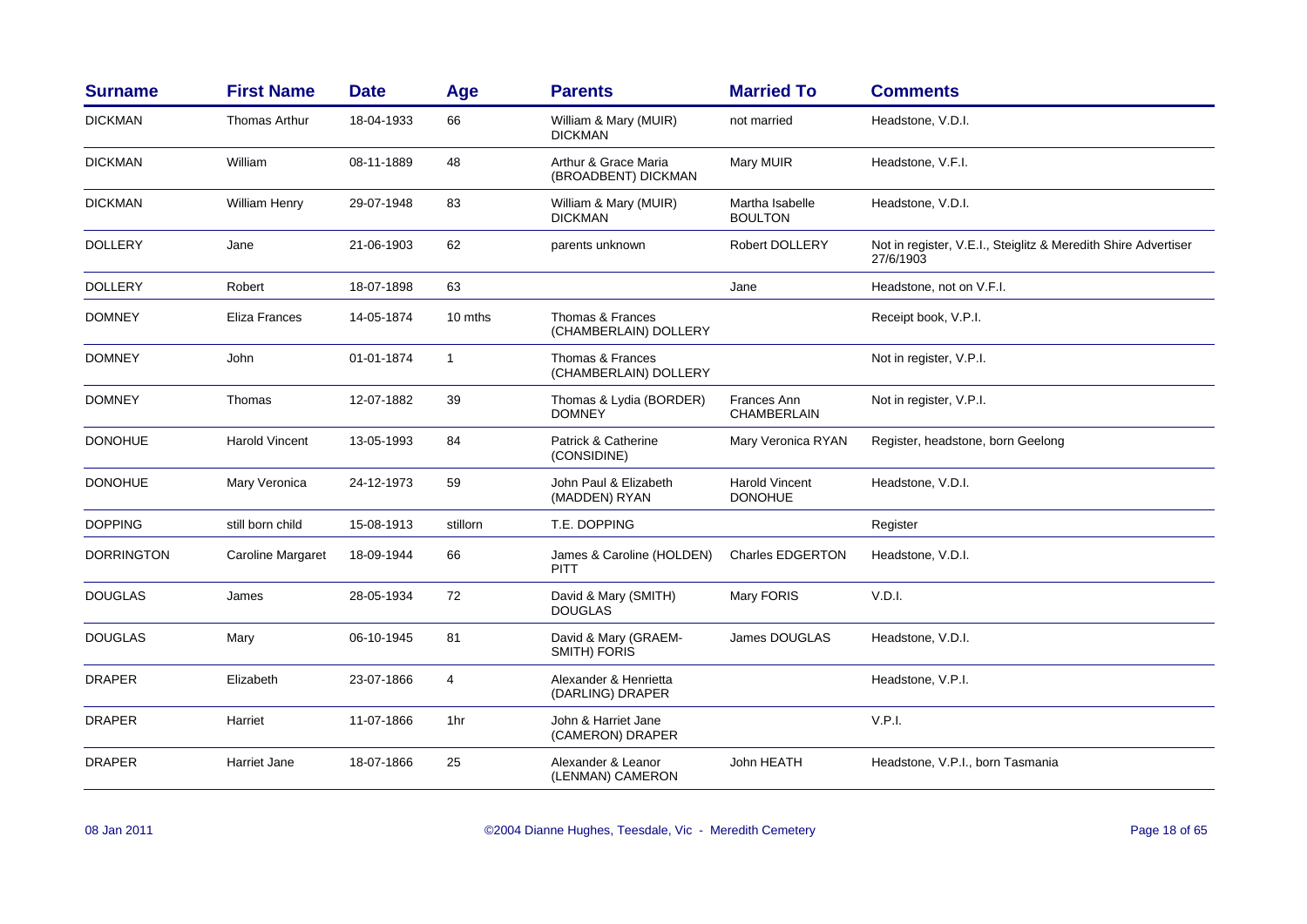| <b>Surname</b>   | <b>First Name</b>        | <b>Date</b> | Age            | <b>Parents</b>                                              | <b>Married To</b>                         | <b>Comments</b>                                                                         |
|------------------|--------------------------|-------------|----------------|-------------------------------------------------------------|-------------------------------------------|-----------------------------------------------------------------------------------------|
| <b>DUNLOP</b>    | David                    | 09-11-1865  | 12             | Thomas & Catherine<br>(CAMERON) DUNLOP                      |                                           | Not in Register, V.P.I.                                                                 |
| <b>EAST</b>      | <b>Harriett Rebecca</b>  | 21-01-1940  | 76             | Henry & Jane (TILLEY)<br><b>HODGE</b>                       | <b>Richard EAST</b>                       | Headstone, V.D.I.                                                                       |
| <b>EAST</b>      | Richard                  | 19-01-1940  | 86             | Roger & Johannah (OATES)<br><b>EAST</b>                     | <b>Harriet Rebecca</b><br><b>HODGE</b>    | Headstone, V.D.I.                                                                       |
| <b>EAST</b>      | <b>Sidney Albert</b>     | 28-07-1998  | 72             |                                                             | Joan CAPEL                                | Register, Geelong Advertiser                                                            |
| <b>ELDER</b>     | William                  | 16-10-1875  | 43             | Lt.Colonel Alexander<br>McDONALD & Olive<br>(unknown) ELDER | Matilda Ann WALSH                         | Receipt Book, headstone, V.P.I., born India of Scotish<br>descent                       |
| <b>ELLIOTT</b>   | Ellen                    | 08-03-1865  | 33             | John & Catherine (NEVILLE)<br><b>GORMAN</b>                 | <b>William ELLIOTT</b>                    | Not in Register, V.D.I., born Galway, Ireland                                           |
| <b>ELLIOTT</b>   | James                    | 28-01-1898  | 62             | father unknown & Ellen<br><b>ELLIOTT</b>                    |                                           | Receipt book, V.D.I.                                                                    |
| <b>ELLIOTT</b>   | Mary Catherine           | 18-05-1862  | 20dy           | William & Ellen (GORMAN)<br><b>ELLIOTT</b>                  |                                           | Not in register, V.P.I.                                                                 |
| <b>ELLIOTT</b>   | Sarah Ann                | 12-01-1933  | 84             | George & Jessie<br>(McCALLUM) McNAUGHTON                    |                                           | Headstone, V.P.I.                                                                       |
| <b>ELLIS</b>     | <b>Florence Beatrice</b> | 19-03-1892  | 9 mths         | Frederick & Florence<br>(ARMSTRONG) ELLIS                   |                                           | Not in register, V.F.I.                                                                 |
| <b>ELMSLIE</b>   | Catherine                | 23-02-1872  | 1 yr 6 mths    | Henry & Catherine (RYAN)<br><b>ELMSLIE</b>                  |                                           | Receipt book, V.P.I., born Morrisons                                                    |
| <b>ELMSLIE</b>   | Richard                  | 06-11-1868  | 12hr           | Henry & Catherine (RYAN)<br><b>ELMSLIE</b>                  |                                           | Receipt Book, V.P.I.                                                                    |
| <b>EVERETT</b>   | John                     | 13-03-1865  | 60             | parents unknown                                             | not married                               | Not in Register V.P.I., born Norfolk, England, died when<br>mine collasped at Morrisons |
| <b>FAIRBAIRN</b> | John Hardie              | 10-11-1865  | 39             | George & Mary (HARDIE)<br><b>FAIRBAIRN</b>                  | Marie Antoinette<br><b>August TEIVENS</b> | Not in Register, V.P.I. born Scotland                                                   |
| <b>FALSE</b>     | <b>Harriet Edith</b>     | 02-09-1860  | 11             | Ebenezer & Harriet (FROST)<br><b>FALSE</b>                  |                                           | Not in register, V.P.I.                                                                 |
| <b>FARRELL</b>   | Agnes                    | 09-12-1880  | $\overline{2}$ | Martin & Sarah (SWEENEY)<br><b>FARRELL</b>                  |                                           | Receipt book, V.P.I. name spelt FARRELL on some records<br>also as FARRELLY             |
| <b>FARRELL</b>   | Martin                   | 11-12-1869  | 4              | Martin & Sarah (SWEENEY)<br><b>FARRELL</b>                  |                                           | Receipt book, still born name also spelt FARRELL                                        |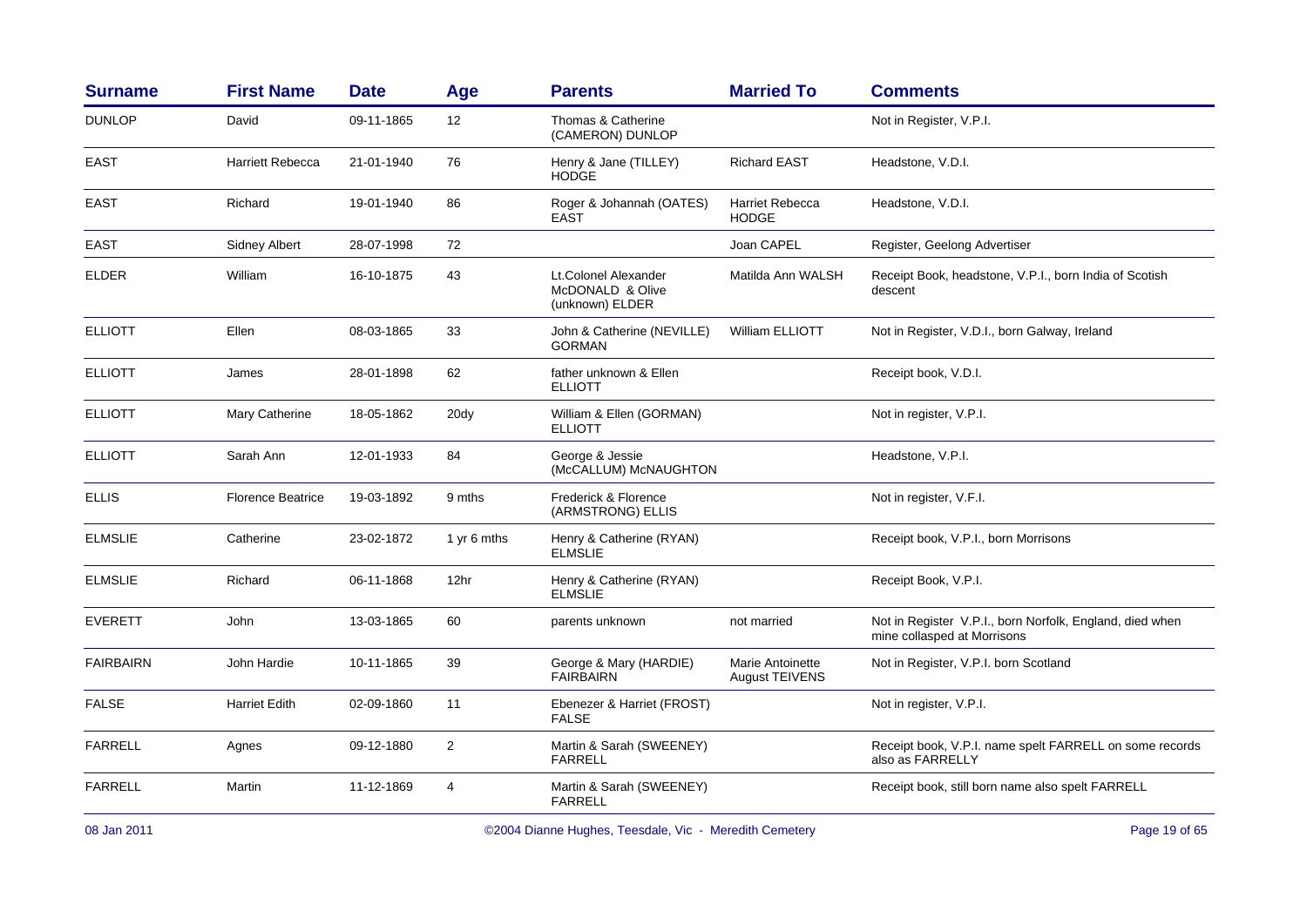| <b>Surname</b>      | <b>First Name</b>      | <b>Date</b> | Age         | <b>Parents</b>                                      | <b>Married To</b> | <b>Comments</b>                                   |
|---------------------|------------------------|-------------|-------------|-----------------------------------------------------|-------------------|---------------------------------------------------|
| <b>FARRELL</b>      | <b>Martin Patrick</b>  | 08-10-1908  | 84          | Michael & Ann FARRELL                               | Sarah SWEENEY     | V.E.I.                                            |
| <b>FEATHERSTONE</b> | Peter John             | 14-10-1986  | 11          | Florence Joy Broadbent<br><b>CLUNE</b>              |                   | Headstone, known under surname BROADBENT          |
| <b>FIELD</b>        | Charles                | 22-07-1860  | 41          | James & Sarah<br>(CHURCHILL)<br><b>FEATHERSTONE</b> |                   | Not in register, V.P.I.                           |
| <b>FISHBURN</b>     | Geoffrey Thomas        | 06-09-1989  | 24          | Thomas John & Beverley<br><b>FISHBURN</b>           | Lorelle BATH      | Geelong Advertiser                                |
| <b>FISHBURN</b>     | Thomas John            | 14-09-1977  | 53          | Thomas & Elizabeth<br>(PARISH) FISHBURN             |                   | Headstone, Register, V.D.I.                       |
| <b>FITZGERALD</b>   | <b>Vincent Francis</b> | 13-06-1875  | 16          | John & Elizabeth<br>(McGUINEN) FITZGERALD           |                   | Not in register, V.P.I.                           |
| <b>FLEMING</b>      | James                  | 12-11-1872  | 60          | William & Bridget (FANNON)<br><b>FLEMING</b>        |                   | Not in register, V.P.I., born Kilkenny, Ireland   |
| <b>FLETCHER</b>     | Robert                 | 26-12-1867  | 18          | James & Mary Ann (JAMES)<br><b>FLETCHER</b>         |                   | Not in register, V.P.I.                           |
| <b>FOILAN</b>       | Johanna                | 08-04-1867  | 1 yr 4 mths | James & Bridget (LYSAIGHT)<br><b>FOILAN</b>         |                   | Not in register, V.P.I.                           |
| <b>FORD</b>         | Frances                | 20-08-1866  |             | <b>Charles &amp; Frances</b><br>(FERGUSON) FORD     |                   | Not in register, V.P.I.                           |
| <b>FOX</b>          | Frederick              | 08-10-1871  | 52          | parents unknown                                     | Mary RYAN         | Receipt book, headstone, V.P.I. born Kent England |
| <b>FRASER</b>       | John                   | 25-09-1924  | 64          | Hugh & Mary (ANDERSON)<br>FRASER                    |                   | V.D.I.                                            |
| <b>FRASER</b>       | Mary Ann               | 20-06-1868  | 4           | Alexander & Eliza (WELCH)<br><b>FRASER</b>          |                   | Not in register, V.P.I.                           |
| <b>FRYER</b>        | Thomas                 | 13-03-1898  | 9 mths      | Thomas & Mary (POWER)<br><b>FRYER</b>               |                   | Not in register, V.D.I.                           |
| <b>GALLAGHER</b>    | Paige                  | 05-05-1993  | s/b         |                                                     |                   | Register, headstone,                              |
| GARGAN              | Annie                  | 20-08-1964  | 84          | Matthew & Mary Ann (STOW)<br>GARGAN                 | unmarried         | Headstone, V.D.I.                                 |
| <b>GARGAN</b>       | Catherine Mary         | 13-10-1888  | 20          | Matthew & Mary Ann (STOW)<br>GARGAN                 | unmarried         | Headstone, V.P.I.                                 |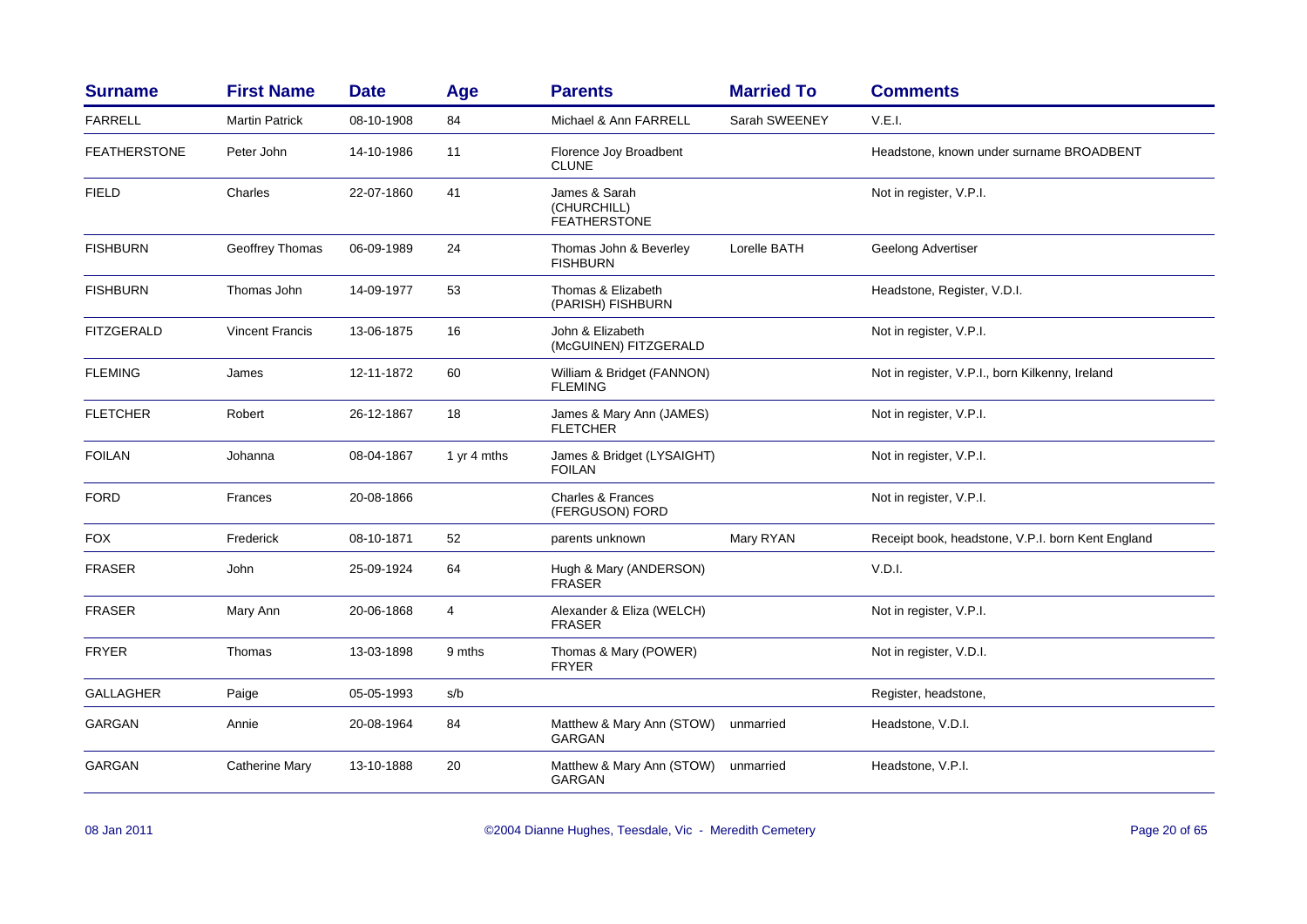| <b>Surname</b> | <b>First Name</b>  | <b>Date</b> | Age | <b>Parents</b>                                 | <b>Married To</b>                       | <b>Comments</b>                                                     |
|----------------|--------------------|-------------|-----|------------------------------------------------|-----------------------------------------|---------------------------------------------------------------------|
| <b>GARGAN</b>  | Edward             | 26-12-1964  | 89  | Matthew & Mary Ann (STOW)<br><b>GARGAN</b>     | Mary Margaret MILLAN                    | Register, headstone, V.D.I.,                                        |
| <b>GARGAN</b>  | Joseph Lawrence    | 25-09-1947  | 68  | Matthew & Mary Ann (STOW)<br><b>GARGAN</b>     | 1. Uknown 2. Teresa<br>Mary REYNOLDS    | Headstone, V.D.I.                                                   |
| <b>GARGAN</b>  | Julia              | 19-12-1973  | 89  | Matthew & Mary Ann (STOW)<br>GARGAN            | unmarried                               | Headstone, V.D.I.                                                   |
| <b>GARGAN</b>  | Kathleen Elizabeth | 06-07-1961  | 45  | John & Margaret (Randall)<br>McCormack         | Leonard Joseph<br>GARGAN                | Headstone, V.D.I.                                                   |
| GARGAN         | Kathleen Teresa    | 22-07-1996  | 84  | Joseph & Teresa<br>(RRYNOLDS) GARGAN           | not married                             | Register, headstone                                                 |
| GARGAN         | Leonard Joseph     | 07-12-1983  | 74  | Edward & Margaret (MILNE)<br>GARGAN            | Kathleen Elizabeth<br><b>McCORMACK</b>  | Headstone, V.D.I.                                                   |
| GARGAN         | Leonard Phillip    | 06-11-1889  | 3   | Matthew & Mary Ann (STOW)<br>GARGAN            |                                         | Headstone, V.F.I., died of diptheria                                |
| GARGAN         | Martha             | 30-11-1961  | 82  | William & Mary (MUIR)<br><b>DICKMAN</b>        | 1. unknown 2. Robert<br>GARGAN          | Headstone, V.D.I.                                                   |
| <b>GARGAN</b>  | Mary Ann           | 21-01-1919  | 73  | Robert & Bridget (TRAINOR)<br>STOW             | <b>Matthew GARGAN</b>                   | Headstone, G.W.I., Geelong Advertiser                               |
| GARGAN         | Mary Margaret      | 08-03-1924  | 48  | Alexander & Joanna<br>(RIODAN) MILLAN          | Joseph GARGAN                           | Register, headstone, V.D.I.                                         |
| GARGAN         | Mary Monica        | 05-01-1974  | 79  | Patrick & Harriett (COURT)<br><b>GLEESON</b>   | Joseph GARGAN                           | register, headstone, V.D.I.                                         |
| <b>GARGAN</b>  | Matthew            | 30-08-1900  | 59  | Matthew & Mary (McMAHON)<br>GARGAN             | Mary Ann STOW                           | Headstone, V.F.I.                                                   |
| <b>GARGAN</b>  | Robert             | 25-10-1934  | 63  | Matthew & Mary Ann (STOW)<br><b>GARGAN</b>     | 1. Bridget GLEESON<br>2. Martha DICKMAN | Headstone, 1st wife and baby Robert Gerard died<br>Clarendon V.D.I. |
| GARGAN         | Teresa Mary        | 26-01-1917  | 37  | Francis & Catherine (MAHER)<br><b>REYNOLDS</b> | Joseph Lawrence<br><b>GARGAN</b>        | Register, headstone, G.W.I., Geelong Advertiser                     |
| <b>GARGAN</b>  | Theresa            | 16-11-1889  | 12  | Matthew & Mary Ann (STOW)<br>GARGAN            |                                         | Headstone, Not in register, V.DFI., died diptheria                  |
| <b>GEAR</b>    | Pamela Joyce       | 17-08-1992  | 45  | Grantula (Bill) & Joyce<br><b>YOUNG</b>        | Dennis GEAR                             | Register, headstone                                                 |
| <b>GEORGE</b>  | Alfred John        | 03-05-1939  | 78  | William & Emma (FLYNN)<br><b>GEORGE</b>        | Ellen LOWE                              | Headstone, V.D.I., died Footscray                                   |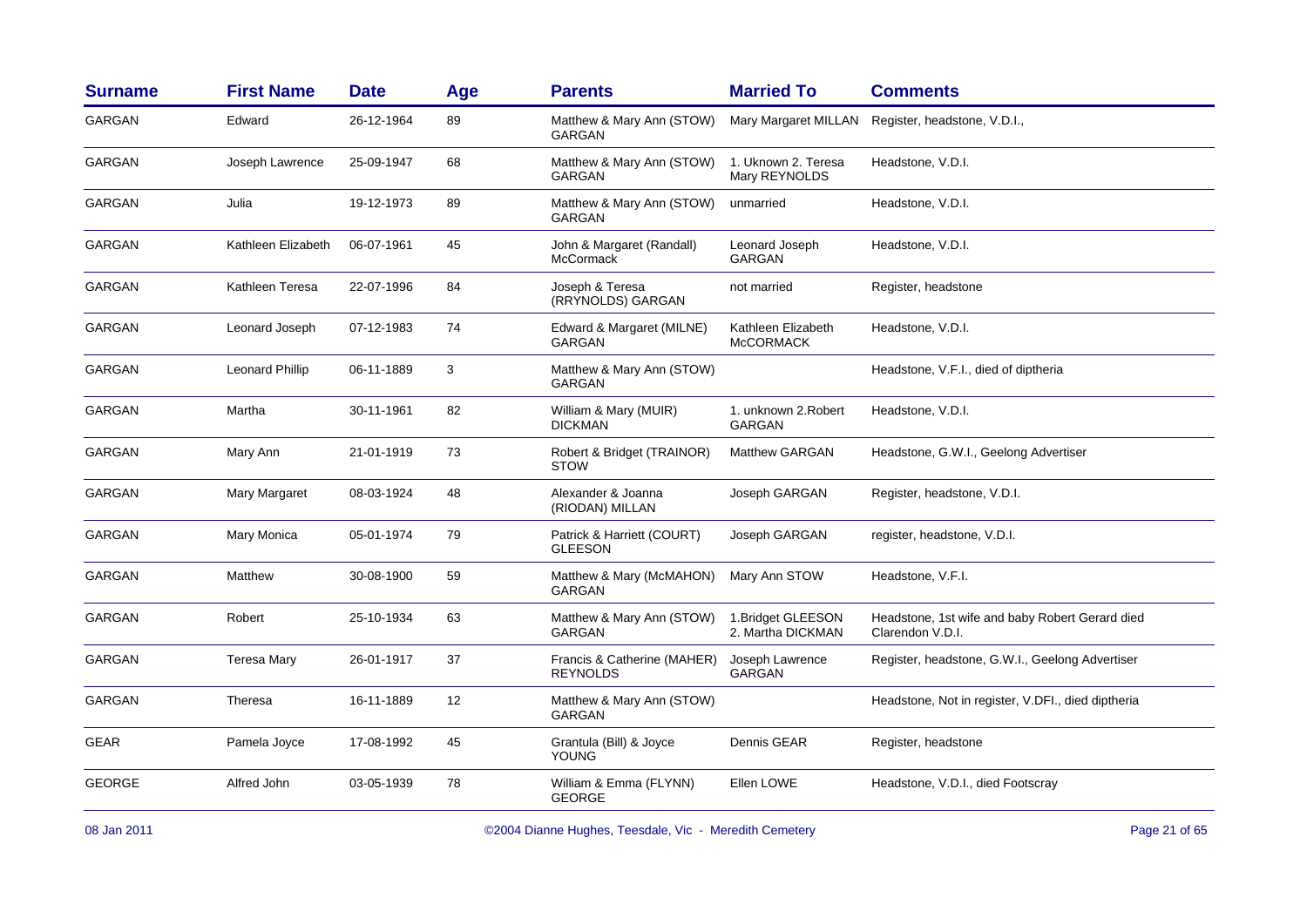| <b>Surname</b>    | <b>First Name</b>      | <b>Date</b> | Age             | <b>Parents</b>                                        | <b>Married To</b>        | <b>Comments</b>                            |
|-------------------|------------------------|-------------|-----------------|-------------------------------------------------------|--------------------------|--------------------------------------------|
| <b>GEORGE</b>     | Ellen                  | 28-07-1943  | 82              | Unknown LOWE & mother<br>unknown                      | Alfred John GEORGE       | Headstone, V.D.I.                          |
| <b>GILBEE</b>     | Margaret Jane          | 09-08-1883  | 11              | Frederick William & Isabella<br>(PRIMROSE) GILBEE     |                          | Not in register, V.D.I.                    |
| <b>GILES</b>      | Elizabeth              | 06-07-1887  | 43              | <b>Edward &amp; Catherine</b><br>(DARLINGTON) DARLING | Thomas Henry GILES       | Headstone, V.P.I.                          |
| <b>GILES</b>      | Henry                  | 01-01-1876  | 52              | Henry & Sophia<br>(COLLINGWOOD) GILES                 |                          | V.P.I. died Melbourne born London          |
| <b>GILES</b>      | Sarah Ann              | 06-10-1862  | 1 hour          | Thomas Henry & Elizabeth<br>(DARLING) GILES           |                          | Not in register, V.P.I.                    |
| <b>GILES</b>      | Thomas Henry           | 24-05-1905  | 68              | parents unknown                                       | <b>Elizabeth DARLING</b> | Headstone, V.E.I., died East Melbourne     |
| GILL              | Alfred                 | 13-04-1869  | 1 yr 6 mth      | Peter & Kate (TOMLINSON)<br>GILL                      |                          | Receipt book, V.P.I.                       |
| <b>GLANDFIELD</b> | John                   | 10-10-1900  | 69              | parents unknown                                       | Martha TREWOLLA          | Not in register, V.F.I.                    |
| <b>GLASSCOCK</b>  | Jane                   | 17-08-1900  | 72              | William & Agnes (KELLOCK)<br><b>CONLEY</b>            |                          | V.F.I.                                     |
| <b>GLASSCOCK</b>  | John                   | 27-05-1869  | 70              | James & Susan (REEDER)<br><b>GLASSOCK</b>             | Mary DEANE               | V.P.I.                                     |
| <b>GLASSCOCK</b>  | Thomas                 | 28-12-1870  | 14 <sub>V</sub> | William & Sarah<br>(CHALLIS)NGOASSC9CI                |                          | Receipt book, not on V.P.I.                |
| <b>GLASSCOCK</b>  | William                | 18-07-1859  | 28              | Robert & Susanna<br><b>GLASSOCK</b>                   | Sarah CHALLIS            | V.P.I.                                     |
| <b>GLASSON</b>    | Laura Jane             | 02-02-1870  | 3 mths          | Charles & Elizabeth<br>(HONEYCOMBE) GLASSON           |                          | Receipt book, V.P.I.                       |
| <b>GONINON</b>    | <b>Thomas Marshall</b> | 03-04-1898  | 3wk             | Edward & Sarah<br>(MARSHALL) GONINON                  |                          | Not in register, V.F.I.                    |
| <b>GOODWIN</b>    | Joseph Thomas          | 22-05-1867  | 39              | JohnGOODWIN & mother<br>unknown                       |                          | Not in Register, V.P.I.                    |
| <b>GOSLING</b>    | female                 | 13-12-1857  |                 | Edward & Anne (GILL)<br><b>GOSLING</b>                |                          | Not in register, V.P.I., died Burnt Bridge |
| <b>GOSLING</b>    | William Edward         | 10-06-1855  | 5 mths          | Edward & Anne (GILL)<br><b>GOSLING</b>                |                          | Not in register, V.P.I., died Buninyong    |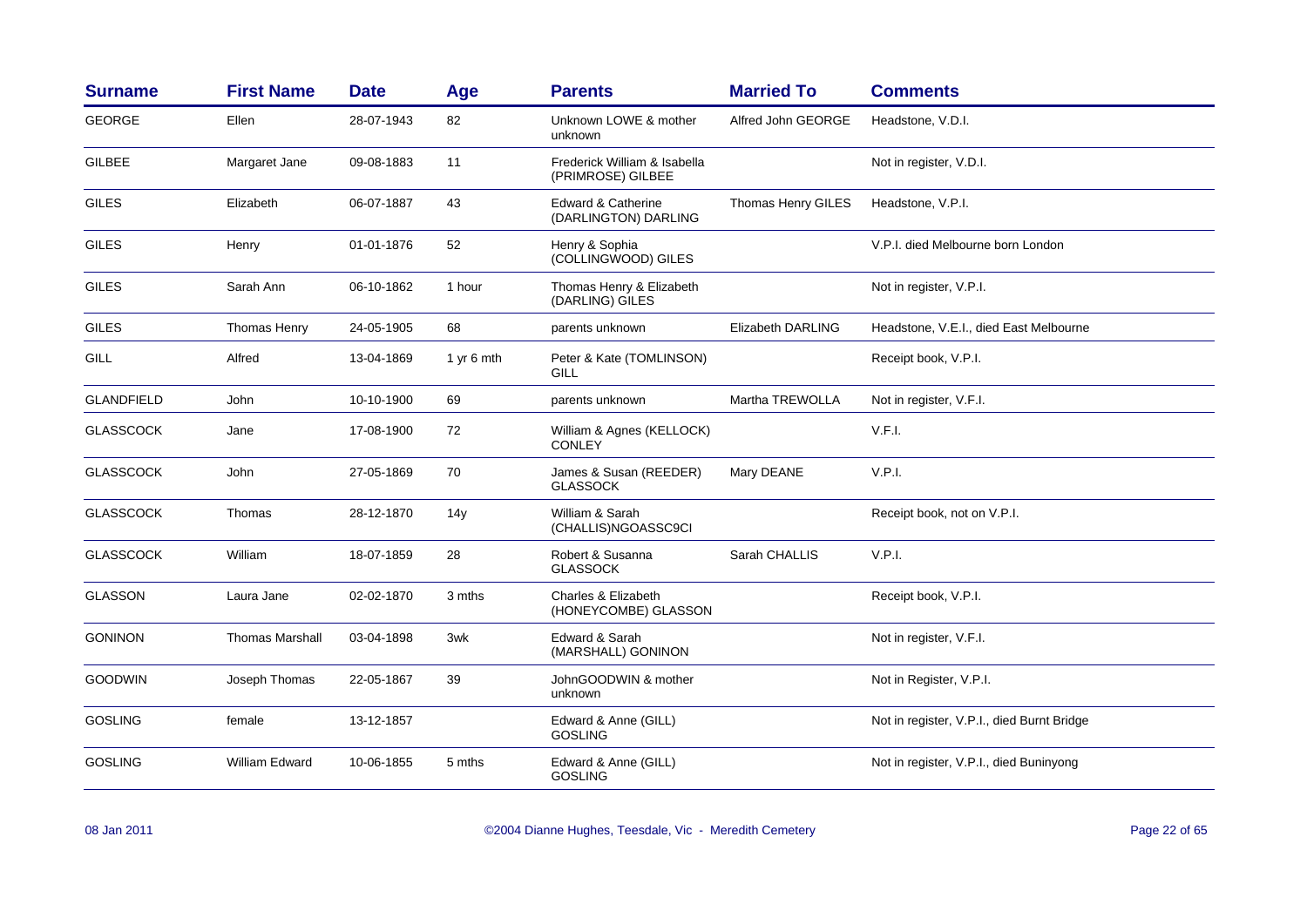| <b>Surname</b> | <b>First Name</b>           | <b>Date</b> | Age | <b>Parents</b>                               | <b>Married To</b>               | <b>Comments</b>                                                   |
|----------------|-----------------------------|-------------|-----|----------------------------------------------|---------------------------------|-------------------------------------------------------------------|
| <b>GOWANS</b>  | <b>Clement McEwen</b>       | 21-04-1921  | 39  | William & Isabella (HORNAL)<br><b>GOWANS</b> |                                 | V.D.I.                                                            |
| <b>GRADY</b>   | Frederick                   | 26-08-1901  | 56  | parents unknown                              | unknown if married              | Not in register, V.F.I., found dead near the Coolbargurk<br>Creek |
| <b>GRANT</b>   | Agnes                       | 26-08-1985  | 91  | Enoch & Eliza (CLARKE)<br>MAYO               | William John GRANT              | Register                                                          |
| <b>GRANT</b>   | Alice                       | 08-11-1959  | 84  | Benjamin & Margaret (Wilson)<br>Withers      | <b>Robert GRANT</b>             | Headstone, not in register V.D.I.                                 |
| <b>GRANT</b>   | Amy Elizabeth               | 21-08-1928  | 66  | Joseph & Amy (SIMMONS)<br><b>SQUIRES</b>     | <b>Richard GRANT</b>            | V.D.I.                                                            |
| <b>GRANT</b>   | Angus                       | 19-04-1936  | 60  | David & Mary (McNEILL)<br><b>ANGUS</b>       | Ada Emma MAYO                   | Headstone, Register, V.D.I.                                       |
| <b>GRANT</b>   | Clara Alice                 | 08-07-1982  | 91  | Alfred & Henrietta (HODGE)<br>WELLS          |                                 | Samuel Francis GRANT Headstone, not in register                   |
| <b>GRANT</b>   | David                       | 17-08-1909  | 63  | parents unknown                              | Mary McNEILL                    | Headstone, V.E.I.                                                 |
| <b>GRANT</b>   | Dorothy (Doris)<br>Veronica | 22-08-1934  | 22  | Robert & Rose (MOLLOY)<br><b>GRANT</b>       | not married                     | Headstone. Register, V.D.I.                                       |
| <b>GRANT</b>   | James Oswald                | 10-07-1961  | 79  | Richard & Amy Elizabeth<br>(SQUIRES) GRANT   | Mabel Elizabeth<br><b>LOWNE</b> | Headstone, Register, V.D.I.                                       |
| <b>GRANT</b>   | <b>Mabel Elizabeth</b>      | 07-09-1966  | 75  | Richard & Catherine (COOK)<br><b>LOWNE</b>   | James Oswald GRANT              | Headstone, Register, V.D.I.                                       |
| <b>GRANT</b>   | Mary                        | 22-02-1929  | 79  | Angus & Mary (CAMPBELL)<br>McNEILL           | David GRANT                     | Headstone, V.D.I.                                                 |
| <b>GRANT</b>   | Raymond Robert              | 26-11-1988  | 77  | Robert John & Rose Agnes<br>(MOLLOY) GRANT   | not married                     | Headstone, V.B.I.                                                 |
| <b>GRANT</b>   | Richard                     | 03-02-1914  | 68  | Robert & Elizabeth (LEE)<br><b>GRANT</b>     | Amy Elizabeth<br><b>SQUIRES</b> | G.W.I.                                                            |
| <b>GRANT</b>   | Robert                      | 03-02-1963  | 81  | David & Mary (McNEILL)<br><b>GRANT</b>       | Alice WITHERS                   | Headstone, not in register, V.D.I.                                |
| <b>GRANT</b>   | Robert John                 | 15-10-1946  | 69  | Richard & Amy (SQUIRES)<br><b>GRANT</b>      | Rose Agnes MOLLOY               | Headstone, V.D.I.                                                 |
| <b>GRANT</b>   | Rose Agnes                  | 08-11-1954  | 73  | parents unknown                              | Robert John GRANT               | Headstone, V.D.I.                                                 |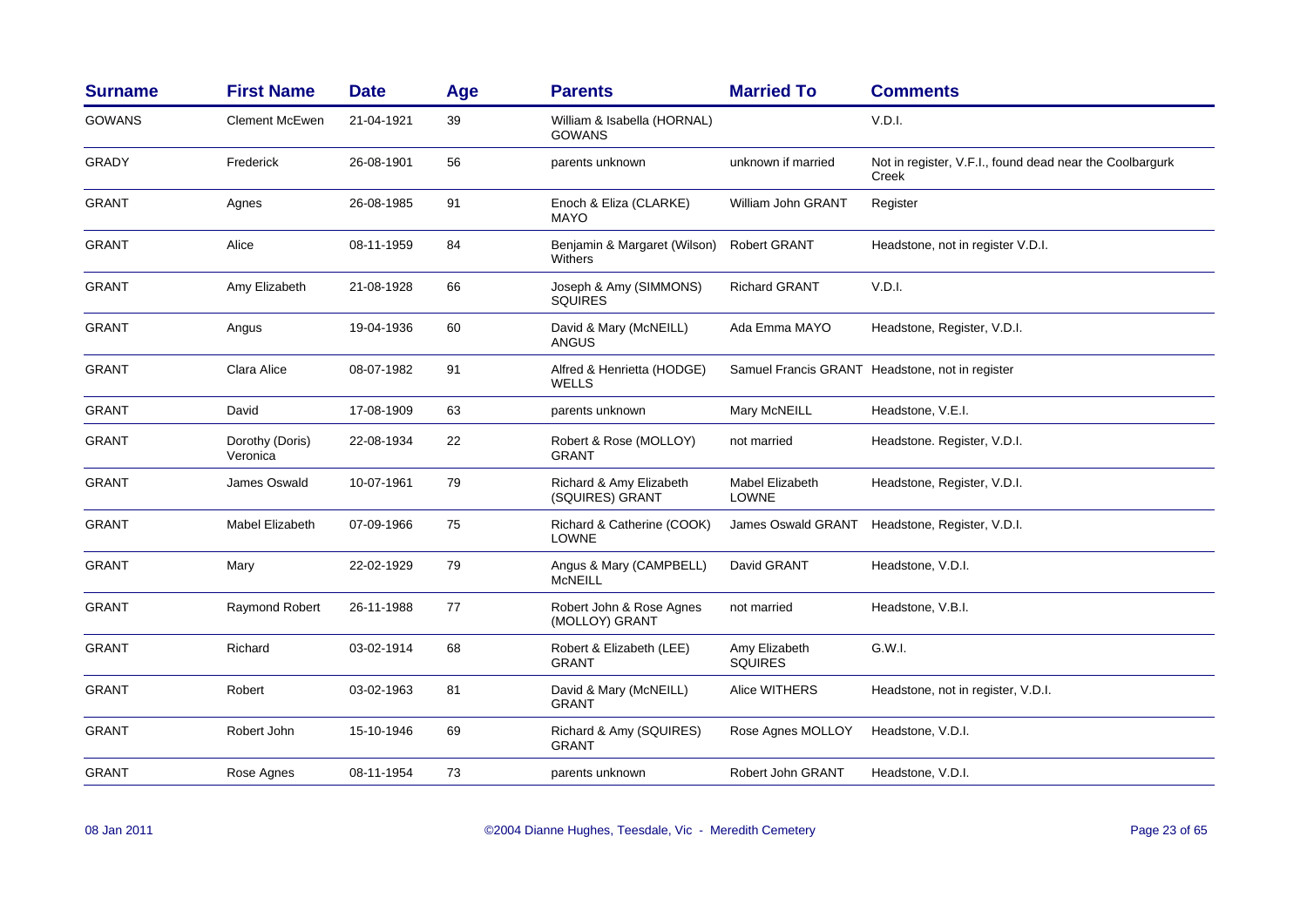| <b>Surname</b>   | <b>First Name</b>      | <b>Date</b> | Age     | <b>Parents</b>                                  | <b>Married To</b>                 | <b>Comments</b>                                           |
|------------------|------------------------|-------------|---------|-------------------------------------------------|-----------------------------------|-----------------------------------------------------------|
| <b>GRANT</b>     | Samuel Francis         | 08-07-1964  | 78      | Richard & Elizabeth<br>(SQUIRES) GRANT          | Clara Alice WELLS                 | Headstone, Register, V.D.I.                               |
| <b>GRANT</b>     | William John           | 16-05-1963  | 78      | David & Mary (McNEILL)<br><b>GRANT</b>          | Agnes MAYO                        | Headstone, V.D.I.                                         |
| <b>GRANT</b>     | <b>William Richard</b> | 17-05-1923  | 53      | Richard & Amy Elizabeth<br>(SQUIRES) GRANT      | not married                       | Register, V.D.I., died Strezelecki Gippsland              |
| <b>GRENFELL</b>  | Charles Norman         | 18-06-1946  | 30      | Charles & Isabella (CRAIG)<br><b>GRENFELL</b>   |                                   | Headstone Register, V.D.I.                                |
| <b>GRENFELL</b>  | <b>Charles Phillip</b> | 03-06-1974  | 93      | Richard & Mary (RICHARDS)<br><b>GRENFELL</b>    |                                   | Headstone, Register, V.D.I.                               |
| <b>GRENFELL</b>  | Gladys Lillian         | 18-10-1988  | 81      |                                                 | Leslie Richard<br><b>GRENFELL</b> | Headstone*                                                |
| <b>GRENFELL</b>  | Isabella               | 07-06-1958  | 68      | William & Isabella (STEERS)<br>CRAIG            | <b>Richard GRENFELL</b>           | Headstone, Register, V.D.I.                               |
| <b>GRENFELL</b>  | Leslie Richard         | 10-01-1998  | 88      | Charles & Isabella (CRAIG)<br><b>GRENFELL</b>   | Gladys Lillian<br><b>BUTCHER</b>  | Headstone Register, Geelong Advertiser                    |
| <b>GRENFELL</b>  | Margaret               | 17-02-1875  | 2       | <b>Richard and Mary</b><br>(RICHARDS) GRENFELL  |                                   | Headstone, V.P.I.                                         |
| <b>GRENFELL</b>  | Mary Jane              | 09-12-1897  | 60      | Thomas & Mary Jane<br><b>RICHARDS</b>           | <b>Richard GRENFELL</b>           | Headstone Not in register, V.D.I., died Bunniyong         |
| <b>GRENFELL</b>  | Rebecca Mary           | 05-12-1920  | 10 mths | Richard & Martha<br>(WISEMAN) GRENFELL          |                                   | G.W.I.                                                    |
| <b>GRENFELL</b>  | <b>Richard Matthew</b> | 29-11-1917  | 84      | Lewis & Mary (MATTHEWS)<br><b>GRENFELL</b>      |                                   | Headstone G.W.I.                                          |
| <b>GRENFELL</b>  | William Charles        | 01-09-1987  | 74      | Charles Phillip & Isabella<br>(CRAIG) GRENFELL  |                                   | Headstone Register, V.D.I.                                |
| <b>GRIEVE</b>    | Catherine              | 18-02-1863  | 3 mths  | James & Agnes (WHITE)<br><b>GRIEVE</b>          |                                   | Not in register, V.P.I.                                   |
| <b>GRIEVE</b>    | Elizabeth              | 20-02-1863  | 3 mths  | James & Agnes (WHITE)<br><b>GRIEVE</b>          |                                   | not in register, V.P.I.                                   |
| <b>GRIFFITHS</b> | David Parry            | 09-09-1937  | 27      | Henry Isaac & Ethel (PARRY)<br><b>GRIFFITHS</b> | unmarried                         | Headstone, V.D.I., died in shooting accident in Gippsland |
| <b>GRIFFITHS</b> | Esther                 | 30-03-1953  | 80      | Thomas & Elizabeth<br>(McLEOD) PARRY            | Henry Isaac<br><b>GRIFFITHS</b>   | Headstone, V.D.I.                                         |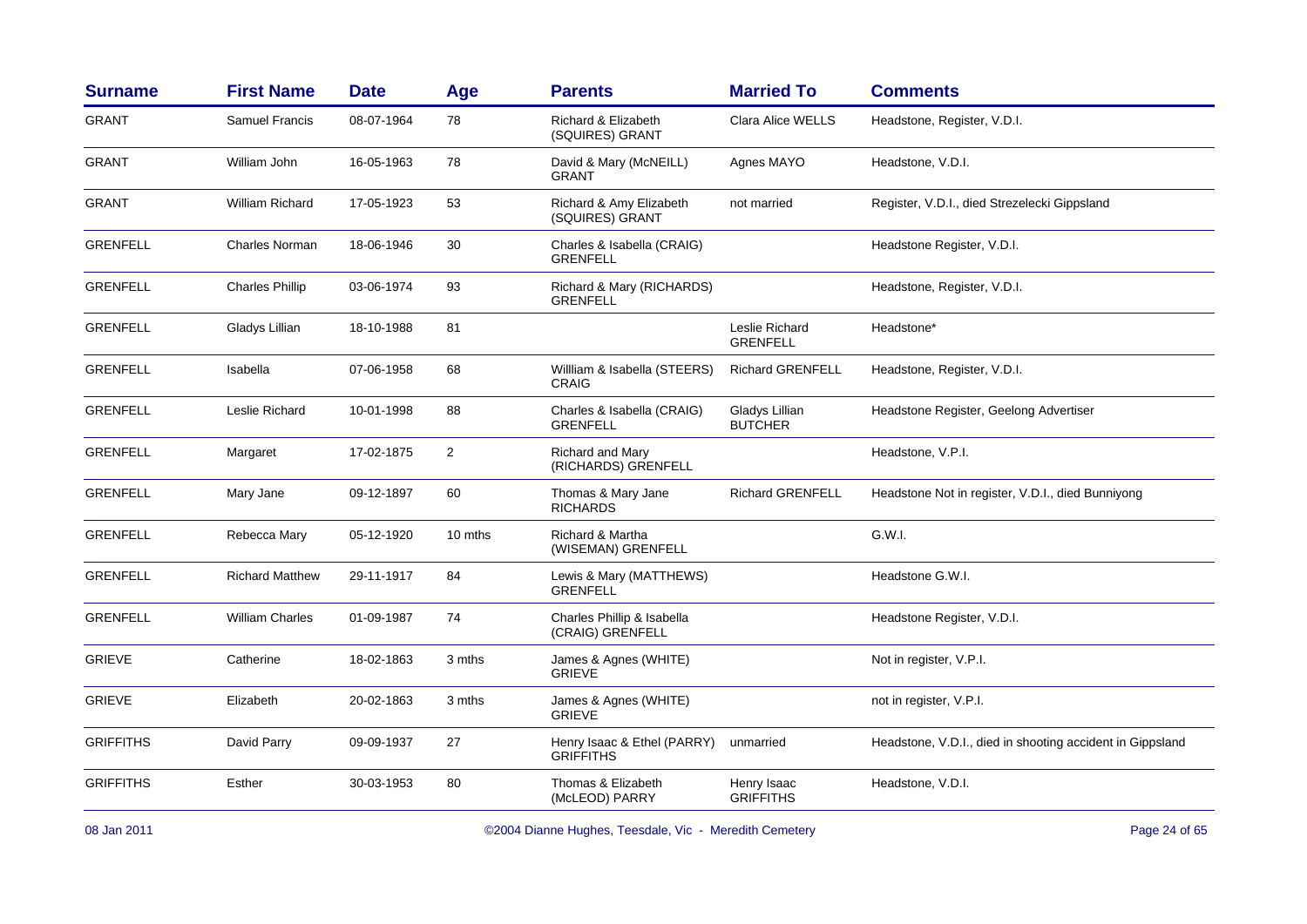| <b>Surname</b>   | <b>First Name</b>      | <b>Date</b> | Age    | <b>Parents</b>                                 | <b>Married To</b>                      | <b>Comments</b>                                        |
|------------------|------------------------|-------------|--------|------------------------------------------------|----------------------------------------|--------------------------------------------------------|
| <b>GRIFFITHS</b> | Henry Isaac            | 13-04-1948  | 88     | Thomas & Mary (DANIEL)<br><b>GRIFFITHS</b>     | <b>Esther PARRY</b>                    | Headstone, V.D.I.                                      |
| <b>GRIFFITHS</b> | Ivor                   | 12-01-1939  | 74     | Thomas & Mary (DANIEL)<br><b>GRIFFITHS</b>     | unmarried                              | V.D.I.                                                 |
| <b>GRIFFITHS</b> | Jessie                 | 04-09-1924  | 14     | Henry Isaac & Esther<br>(PARRY) GRIFFITHS      |                                        | Headstone, V.D.I.                                      |
| <b>GUBBY</b>     | Alfred                 | 24-12-1893  | 8 mths | Ellen GUBBY                                    |                                        | Not in register, V.F.I.                                |
| <b>HAINES</b>    | Jane                   | 12-01-1870  | 45     | James & Margaret<br>(WILLIAMS) GLASBY          | <b>Edwin HAINES</b>                    | Receipt book V.P.I., born Tasmania                     |
| HALL             | <b>Albert Franklin</b> | 27-01-1915  | 42     | Archibald & Eliza (FRANKLIN)<br><b>HALL</b>    | Evangeline St. Clair<br><b>DICKMAN</b> | G.W.I., Geelong Advertiser                             |
| <b>HALL</b>      | <b>Bridget</b>         | 05-02-1865  | 30     | John McGUIRE, mother<br>unknown                | James HALL                             | Not in Register, V.P.I., inquest - uterine haemorrhage |
| <b>HALL</b>      | Mary Elizabeth         | 26-03-1910  | 4 mths | Albert & Evangeline St.Clair<br>(DICKMAN) HALL |                                        | V.E.I.                                                 |
| <b>HAMILL</b>    | <b>Bridget</b>         | 08-03-1908  | 71     | Michael & Ann (HALLINAN)<br><b>McINERNEY</b>   | James HAMILL                           | V.E.I.                                                 |
| <b>HAMILL</b>    | James                  | 21-10-1916  | 81     | John & Sarah (FARAN)<br><b>HAMILL</b>          | <b>Bridget McINERNEY</b>               | V.E.I. Geelong Advertiser                              |
| <b>HAMILL</b>    | John                   | 14-04-1874  | s/b    | James & Bridget<br>(McINERNEY) HAMILL          |                                        | Receipt book, stillborn                                |
| <b>HAMILL</b>    | Julia                  | 23-03-1869  | 30     | Connor & Ellen (DELANEY)<br><b>DEMPSEY</b>     | <b>Patrick HAMILL</b>                  | Headstone, V.D.I.                                      |
| <b>HAMILL</b>    | Patrick James          | 02-02-1898  | 23     | James & Bridgett (McINNES)<br><b>HAMILL</b>    | Julia DEMPSEY                          | Headstone, V.F.I., born Morrisons                      |
| <b>HANSON</b>    | Samuel                 | 19-03-1865  | 4wk    | Robert & Jane (NICHOLSON)<br><b>HANSON</b>     |                                        | Not in register, V.P.I., died Morrisons                |
| <b>HARDY</b>     | James                  | 22-04-1867  |        |                                                |                                        | Not on V.P.I.                                          |
| <b>HARPER</b>    | Sarah                  | 18-07-1886  | 40     | John & Jessie McPHERSON                        |                                        | Not in register, V.P.I.                                |
| <b>HARRIS</b>    | Ernest John            | 04-04-1891  | 12 wks | John Hobb & Hannah<br>(LOWNES) HARRIS          |                                        | Not in register, V.F.I.                                |
| <b>HARRIS</b>    | Henry                  | 30-03-1876  | 66     | parents unknown                                | Anne HOSKNG                            | Receipt book, V.P.I.                                   |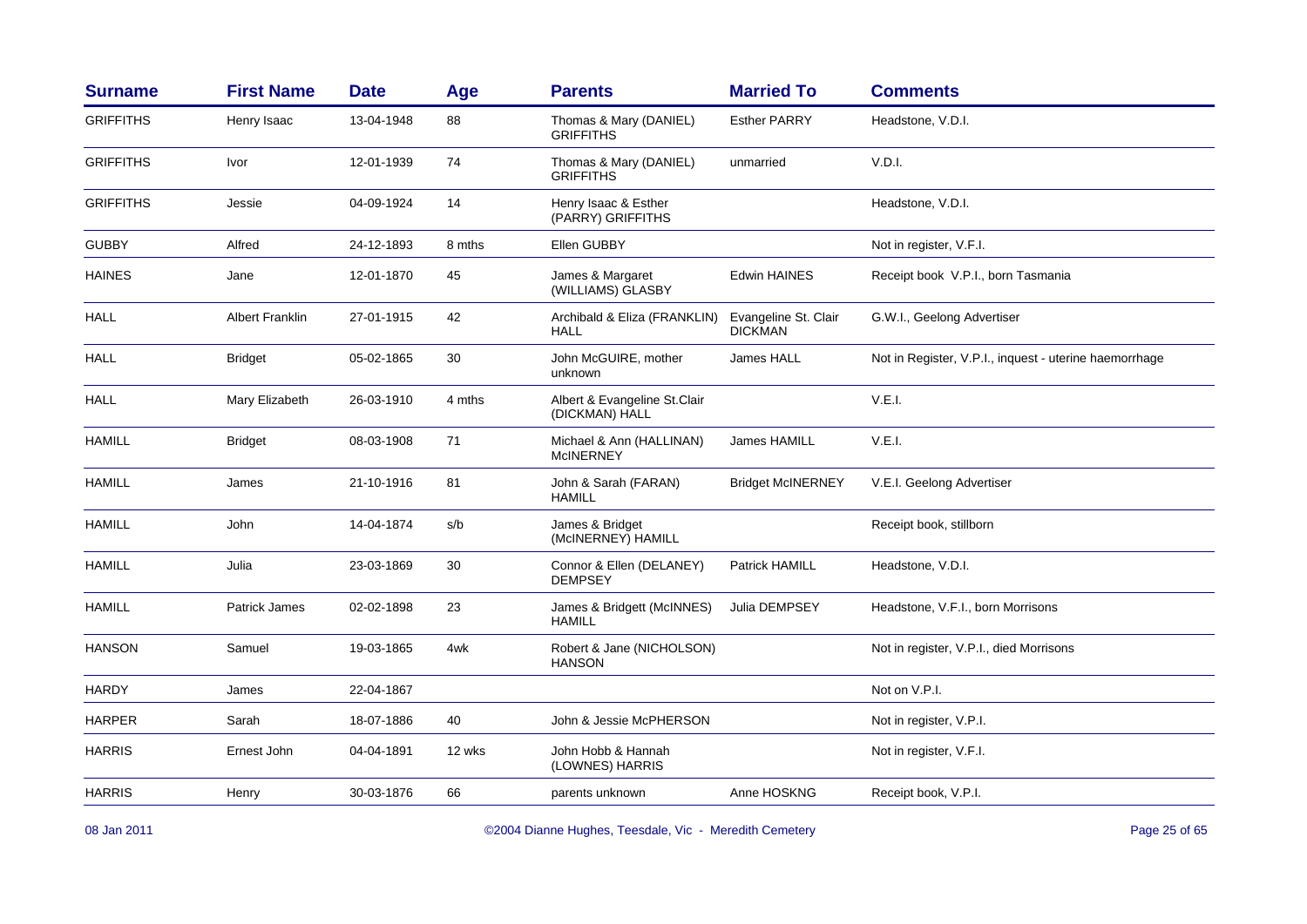| <b>Surname</b>  | <b>First Name</b>     | <b>Date</b> | Age     | <b>Parents</b>                                | <b>Married To</b>                   | <b>Comments</b>                                                  |
|-----------------|-----------------------|-------------|---------|-----------------------------------------------|-------------------------------------|------------------------------------------------------------------|
| <b>HARRISON</b> | Cecil                 | 08-05-1878  | 50      | William & Ann DAVIS                           | Winifred Stephen<br><b>HARRISON</b> | Receipt Book V.P.I., born Glamorgan Wales, Geelong<br>Advertiser |
| <b>HARRISON</b> | Mary                  | 01-02-1892  | 50      |                                               | <b>William HARRISON</b>             | Not on V.F.I.                                                    |
| <b>HARVEY</b>   | Alice                 | 23-07-1885  | 67      | Patrick & Anastasia (BYRNE)<br><b>O'BRIEN</b> | Andrew HARVEY                       | Not in register, V.P.I.Geelong Advertiser                        |
| <b>HARVEY</b>   | <b>Emily Corella</b>  | 02-01-1897  | 8 mths  | Edward & Corella<br>(MITCHELL) HARVEY         |                                     | Not in register, V.F.I.                                          |
| <b>HARVEY</b>   | Maxwell Edward        | 07-03-1898  | 1 mth   | Edward & Corella<br>(MITCHELL) HARVEY         |                                     | Not in register, V.F.I.                                          |
| <b>HARVEY</b>   | Nellie Gladys         | 02-01-1900  | 3 mths  | Edward & Corella<br>(MITCHELL) HARVEY         |                                     | V.F.I.                                                           |
| <b>HARVEY</b>   | Phoebe                | 01-01-1867  | 70      | Mathew & Mary OAKLEY                          | James HARVEY                        | V.P.I.                                                           |
| <b>HAYES</b>    | Anthony               | 09-10-1875  | s/born  | Thomas & Elizabeth<br>(COCKERELL) HAYES       |                                     | Receipt book                                                     |
| <b>HAYES</b>    | Herbert Raymond       | 16-09-1998  | 73      |                                               | Elizabeth Anne                      | Register, Geelong Advertiser                                     |
| <b>HAYES</b>    | James                 | 10-03-1892  | 20 days | Thomas & Elizabeth<br>(COCKERELL) HAYES       |                                     | Not in register, V.F.I.                                          |
| <b>HAYTON</b>   | Eliza                 | 22-08-1864  | 4 mths  | William & Ann (GODBER)<br><b>HAYTON</b>       |                                     | Not in register, V.P.I.                                          |
| <b>HAYWOOD</b>  | Alice Emily           | 08-07-1879  | 8       | Joseph & Harriet (PARKER)<br><b>HAYWOOD</b>   |                                     | Receipt book, V.P.I., died Ballarat                              |
| <b>HAYWOOD</b>  | <b>Edward Thomas</b>  | 03-07-1879  | 3       | Joseph & Harriet (PARKER)<br><b>HAYWOOD</b>   |                                     | Receipt book, V.P.I.                                             |
| <b>HAYWOOD</b>  | Harriet               | 20-11-1928  | 81      | William & Mary<br>(ECCLESTON) PARKER          | Joseph HAYWOOD                      | V.D.I., died Lal Lal                                             |
| <b>HAYWOOD</b>  | John                  | 29-08-1928  | 39      | Joseph & Harriet (PARKER)<br><b>HAYWOOD</b>   |                                     | V.D.I.                                                           |
| <b>HAYWOOD</b>  | <b>Robert Edward</b>  | 09-04-1951  | 71      | Joseph & Harriet (PARKER)<br><b>HAYWOOD</b>   |                                     | V.D.I.                                                           |
| <b>HAYWOOD</b>  | <b>William Turner</b> | 26-01-1948  | 65      | Joseph & Harriet (PARKER)<br><b>HAYWOOD</b>   | not married                         | V.D.I., Geelong Advertiser, in Cemetery Register as June<br>1918 |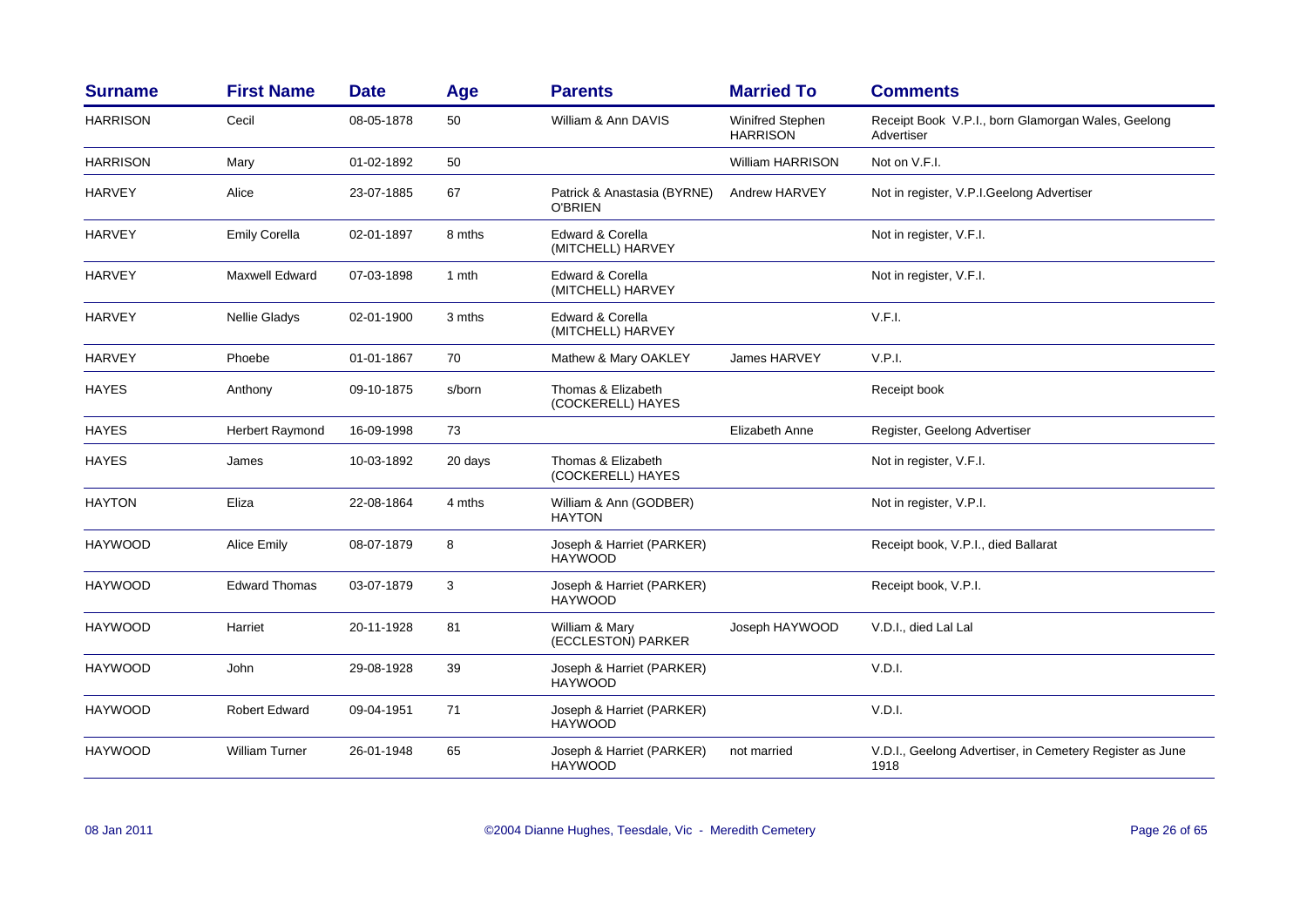| <b>Surname</b>   | <b>First Name</b>      | <b>Date</b> | Age        | <b>Parents</b>                                   | <b>Married To</b>       | <b>Comments</b>                                                                           |
|------------------|------------------------|-------------|------------|--------------------------------------------------|-------------------------|-------------------------------------------------------------------------------------------|
| <b>HEALEY</b>    | Catherine              | 25-08-1884  | 38         | Denis & Honora (HOGAN)<br><b>HARTY</b>           | <b>Edward HEALEY</b>    | Receipt book, V.P.I.Geelong Advertiser                                                    |
| <b>HEALEY</b>    | Charles                | 25-06-1907  | 75         | Edward & Ann (MAHER)<br><b>HEALEY</b>            | Mary Jane BRIAN         | V.E.I.                                                                                    |
| <b>HEALEY</b>    | Edward                 | 31-05-1870  | 1 yr 6 mth | Charles & Mary Jane (BRIAN)<br><b>HEALEY</b>     |                         | Receipt book, V.P.I.                                                                      |
| HEALEY           | Edward                 | 06-06-1885  | 44         | Edward and Ann (MAHER)<br><b>HEALEY</b>          |                         | Not in register, V.P.I. Railway Hotel Geelong Advertiser                                  |
| <b>HEALEY</b>    | Henry                  | 29-08-1870  | 5          | Charles & Mary Jane (BRIAN)<br><b>HEALEY</b>     |                         | Receipt book, V.P.I.                                                                      |
| <b>HEALEY</b>    | Mary                   | 02-01-1919  | 62         | Thomas & Mary Ann (QUINN)<br><b>HEALEY</b>       |                         | G.W.I.                                                                                    |
| <b>HEALEY</b>    | Mary Jane              | 25-08-1878  | 45         | Brian Henry & Deborah<br>(BROWN) BRAIN           | James HEALEY            | Receipt book, V.P.I., born County Tyrone Ireland, died<br>Reeds Creek, Geelong Advertiser |
| <b>HEALEY</b>    | Thomas                 | 04-10-1877  | 39         | Edward & Anne (MAHER)<br><b>HEALEY</b>           | unmarried               | V.D.I., born County Tyrone, Ireland                                                       |
| <b>HEARN</b>     | Annie Elizabeth        | 13-02-1957  | 54         | Martin & Eliza Ann (TUCKER)<br>LOVEDAY           | <b>Archibald HEARN</b>  | Headstone, Register, V.D.I.                                                               |
| <b>HEARN</b>     | Archibald<br>McPherson | 23-07-1964  | 62         | Joseph & Sarah<br>(McPHERSON) HEARN              | Annie LOVEDAY           | Headstone, Register, V.D.I.                                                               |
| <b>HEARN</b>     | Craig Vincent          | 15-05-1998  | 29         | Keith & Dorothy HEARN                            | not married             | Register, Geelong Advertiser                                                              |
| <b>HEARN</b>     | Sarah Ann              | 25-11-1935  | 65         | Archie & Margery<br>(McMASTER) McPHERSON         | Joseph HEARN            | V.D.I.                                                                                    |
| <b>HEHIR</b>     | Catherine              | 22-12-1903  | 63         | Edward and Ann (MEAGHER)<br><b>HEALEY</b>        | John HEHIR              | Headstone, V.E.I.                                                                         |
| <b>HEHIR</b>     | John                   | 02-02-1889  | 50         | Thomas & Bridget (GREEN)<br><b>HEHIR</b>         | <b>Catherine HEALEY</b> | Headstone, V.F.I.                                                                         |
| <b>HEHIR</b>     | Mary                   | 11-07-1903  | 27         | John & Catherine (HEALEY)<br><b>HEHIR</b>        | not married             | Headstone, V.E.I.                                                                         |
| HENDERSON        | Alexander James        | 15-02-1971  | 73         | William & Margaret Clark<br>(CAMPBELL) HENDERSON | unmarried               | Headstone, V.D.I.                                                                         |
| <b>HENDERSON</b> | Ellen Louisa           | 19-09-1957  | 74         | Henry & Hannah (GILLETT)<br><b>MUSGROVE</b>      | Joseph HENDERSON        | Headstone, V.D.I.                                                                         |
|                  |                        |             |            |                                                  |                         |                                                                                           |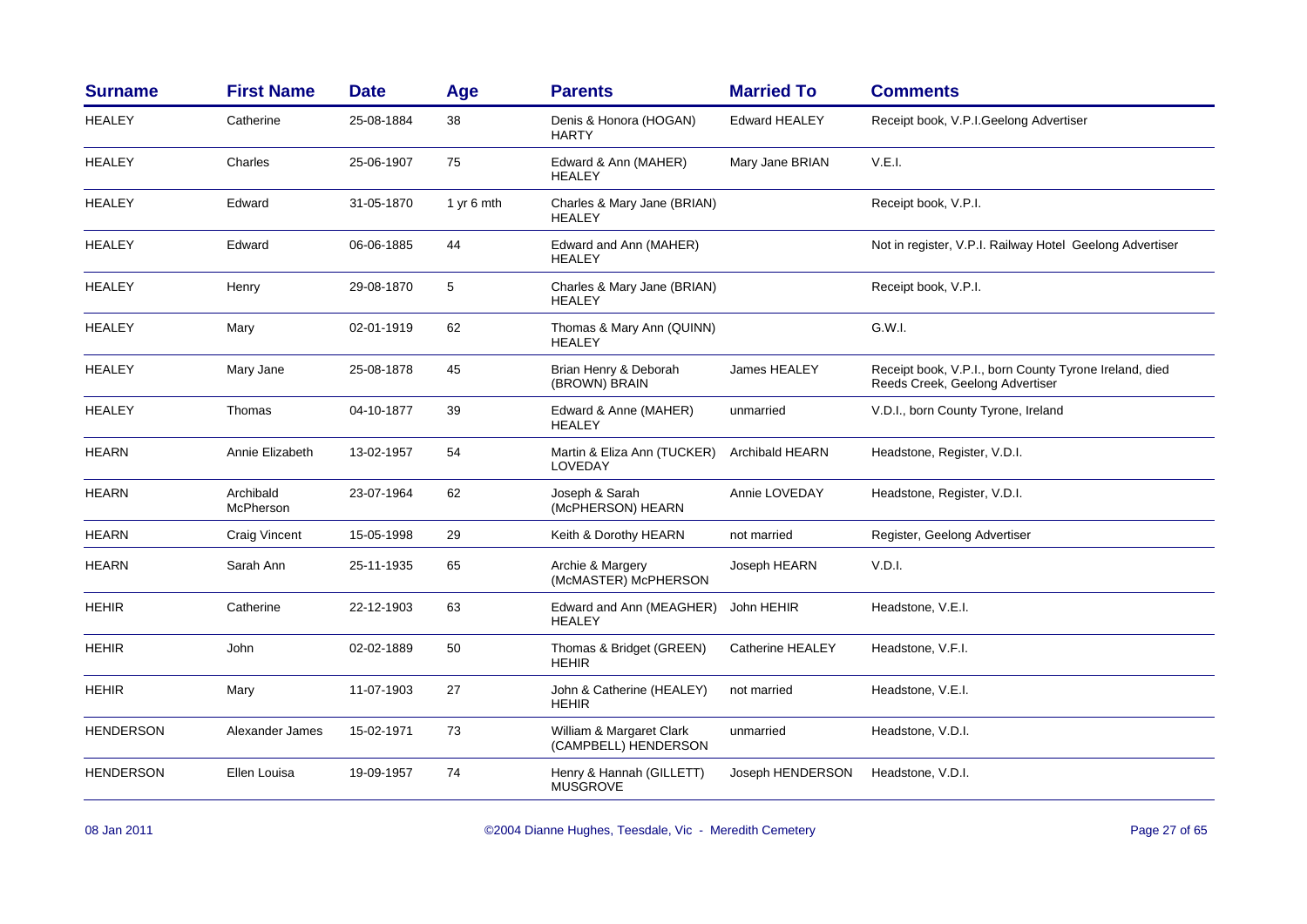| <b>Surname</b>     | <b>First Name</b>                  | <b>Date</b> | Age          | <b>Parents</b>                                | <b>Married To</b>                 | <b>Comments</b>                    |
|--------------------|------------------------------------|-------------|--------------|-----------------------------------------------|-----------------------------------|------------------------------------|
| <b>HENDERSON</b>   | James                              | 24-04-1908  | 88           | James & Margaret<br><b>HENDERSON</b>          | <b>Elizabeth GREEN</b>            | V.E.I.,                            |
| <b>HENDERSON</b>   | Jessie Isabell                     | 08-11-1939  | 26           | Joseph & Ellen Louisa<br>(MUSGROVE) HENDERSON | unmarried                         | Headstone, V.D.I.                  |
| <b>HENDERSON</b>   | Joseph                             | 20-06-1960  | 83           | William & Margaret<br>(GILLESPIE) HENDERSON   | Ellen Louisa<br><b>MUSGROVE</b>   | Headstone, V.D.I., died Ballarat   |
| <b>HENDERSON</b>   | Margaret Clark                     | 28-07-1945  | 87           | Colin & Johanna (MURRAY)<br>CAMPBELL          | <b>William HENDERSON</b>          | Headstone, V.D.I.                  |
| <b>HENDERSON</b>   | William                            | 13-02-1932  | 71           | William & Margaret<br>(GILLESPIE) HENDERSON   | Margaret Clark<br><b>CAMPBELL</b> | V.D.I., died Bamgamie              |
| <b>HENRY</b>       | Mary                               | 11-07-1903  | 27           | John & Catherine (HEALEY)<br><b>HEHIR</b>     | William HENRY                     | V.E.I.                             |
| <b>HETHRINGTON</b> | John                               | 20-09-1861  | 26           | Thomas & Frances<br><b>HETHERINGTON</b>       |                                   | Not in register, V.P.I.            |
| <b>HICKERY</b>     |                                    |             |              | <b>William HICKERY</b>                        |                                   | date of burial unknown             |
| <b>HOAD</b>        | Peter Francis                      | 26-08-1996  | 51           |                                               | Lois Aileen                       | Register, headstone                |
| <b>HODGE</b>       | Annie                              | 04-08-1949  | 84           | William & Annie (NEVILLE)<br><b>ELSTEAD</b>   | <b>Richard HDOGE</b>              | V.D.I., Geelong Advertiser         |
| <b>HODGE</b>       | Elizabeth Ann                      | 12-09-1893  | 27           | John & Margaret<br>(ANDERSON) ANDERSON        | Henry HODGE                       | Headstone, V.F.I.                  |
| <b>HODGE</b>       | <b>Enid Meredith</b>               | 24-07-1991  | 84           | Henry & Mary (GUBBY)<br><b>HODGE</b>          | unmarried                         | Headstone, born 5/12/1907          |
| <b>HODGE</b>       | Henry                              | 27-06-1903  | 75           | John & Elizabeth (ALLAN)<br><b>HODGE</b>      | Jane TILLY                        | Headstone, V.E.I., not in register |
| <b>HODGE</b>       | Jane                               | 07-04-1916  | 80           | unknown & unknown<br>(ROSEBLADE) TILLY        | Henry HODGE                       | Headstone, G.W.I.                  |
| <b>HODGE</b>       | Joseph Thomas                      | 09-01-1871  | 1 yr $3$ mth | Henry & Jane (TILLY) HODGE                    |                                   | Headstone, V.P.I.                  |
| <b>HODGE</b>       | <b>Richard Tilley</b><br>Roseblade | 05-06-1911  | 45           | Henry & Jane (TILLY) HODGE Annie Elstead      |                                   | V.E.I.                             |
| <b>HODGE</b>       | Robert George                      | 08-10-1918  | 21           | Henry & Mary (GUBBY)<br><b>HODGE</b>          |                                   | G.W.I.                             |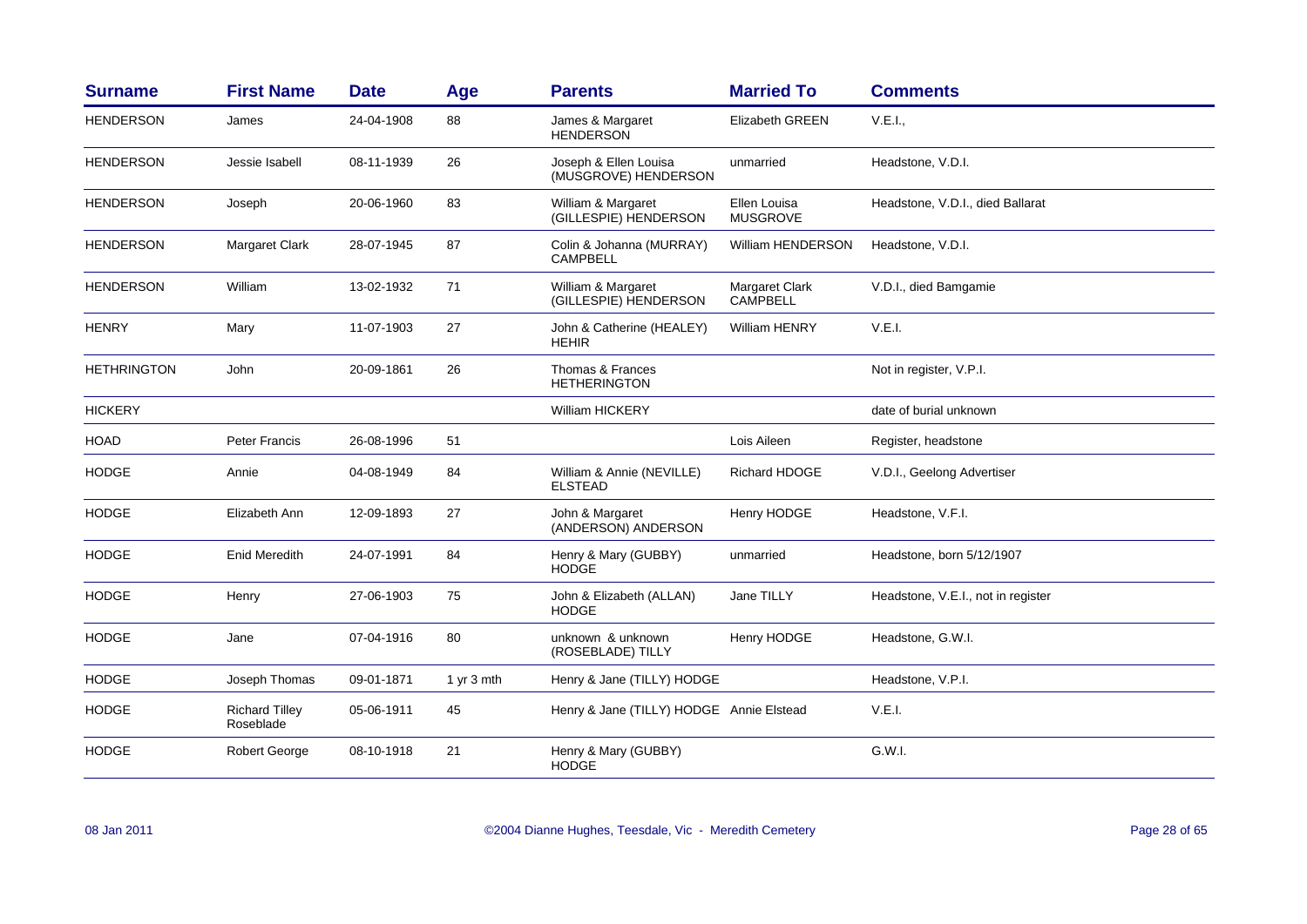| <b>Surname</b>    | <b>First Name</b>         | <b>Date</b> | Age        | <b>Parents</b>                                            | <b>Married To</b> | <b>Comments</b>                                        |
|-------------------|---------------------------|-------------|------------|-----------------------------------------------------------|-------------------|--------------------------------------------------------|
| <b>HOLT</b>       | James Joseph              | 28-02-1898  | 10 mths    | James & Teresa (STOWE)<br><b>HOLT</b>                     |                   | Not in register, V.F.I.                                |
| <b>HOLT</b>       | James Joseph              | 24-01-1933  | 92         | parents unknown                                           | Theresa STOWE     | V.D.I.                                                 |
| <b>HOLT</b>       | Theresa Mary              | 06-09-1906  | 48         | Robert & Bridge STOWE                                     | James HOLT        | V.E.I.                                                 |
| <b>HOOD</b>       | David                     | 27-02-1863  | 11 mths    | David & Elizabeth (WILLS)<br><b>HOOD</b>                  |                   | Not in register, V.P.I.                                |
| <b>HOOLEY</b>     | James                     | 19-04-1867  | 3 mths     | William & Frances BROWN                                   |                   | V.P.I., died Mt. Doran                                 |
| <b>HORNER</b>     | Ethel                     | 05-12-1872  | 22 mths    | William & Ann (SHIEL)<br><b>HORNER</b>                    |                   | Receipt book, V.P.I.                                   |
| <b>HORNER</b>     | Robert                    | 12-01-1867  | 12dy       | William & Ann Colter (SHEIL)<br><b>HORNER</b>             |                   | Not in register, V.P.I.                                |
| <b>HUMBERT</b>    | Marie Elizabeth<br>Pierre | 16-12-1917  | 80         | Jean LESSERLY & mother<br>unknown                         | August HUMBERT    | Headstone, not in register, G.W.I., Geelong Advertiser |
| <b>HUMPHRIES</b>  | Leslie John               | 14-08-1927  | 1 yr 7 mth | John Edward & Priscilla<br>(CAVEY) HUMPHRIES              |                   | V.D.I., died Cargarie                                  |
| <b>HUMPHRIES</b>  | Myrtle                    | 20-08-1927  | 3          | Edward & Mary (CAVEY)<br><b>HUMPHRIES</b>                 |                   | V.D.I., died Cargarie                                  |
| <b>HUNT</b>       | Susan                     | 22-08-1864  | 50         | Philip & Eliza MOORE                                      | George HUNT       | Not in register, V.P.I.                                |
| <b>HUNTER</b>     | Mary Elizabeth            | 07-12-1861  | 1 mth      | Isaac & Mary (McINTOSH)<br><b>HUNTER</b>                  |                   | not in register, V.P.I.                                |
| <b>HURLEY</b>     | Peter James               | 17-01-1873  | 3 wks      | Peter & Mary (HOOLEY)<br><b>HURLEY</b>                    |                   | Not in register, V.P.I., died Ballarat                 |
| <b>HUTCHINSON</b> | William Jardine           | 09-08-1942  | 85         |                                                           |                   | Not on V.D.I.                                          |
| <b>HYNES</b>      | Joseph                    | 06-06-1906  | 70         | Joseph & Mary (O'CONNOLL) Mary O'HALLORAN<br><b>HYNES</b> |                   | Not in register, V.E.I. died Elaine                    |
| <b>HYNES</b>      | Mary                      | 17-10-1872  | 14         | Joseph & Mary<br>(O'HALLORAN) HYNES                       |                   | Receipt book, V.P.I.                                   |
| <b>HYNES</b>      | Mary                      | 06-11-1906  | 74         | John & Bridget (DALEY)<br>O'HALLORAN                      | Joseph HYNES      | V.E.I., died Elaine                                    |
| <b>INGRAM</b>     | James                     | 08-07-1869  | 36         | James & Mary (HARVEY)<br><b>INGRAM</b>                    |                   | V.P.I., born County Amagh, Ireland                     |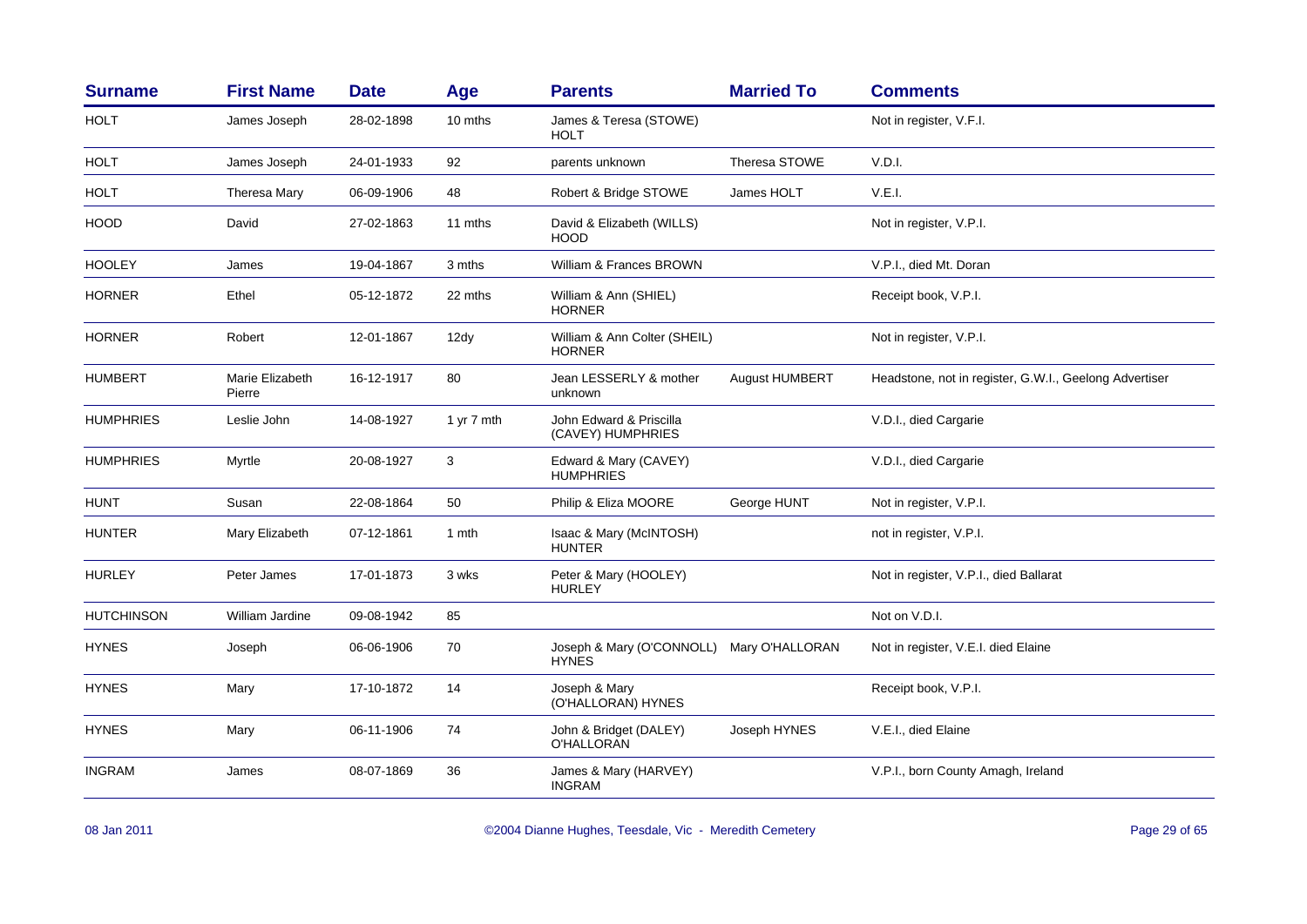| <b>Surname</b>   | <b>First Name</b>       | <b>Date</b> | Age         | <b>Parents</b>                              | <b>Married To</b>                                          | <b>Comments</b>                                                                                      |
|------------------|-------------------------|-------------|-------------|---------------------------------------------|------------------------------------------------------------|------------------------------------------------------------------------------------------------------|
| <b>INGRAM</b>    | John                    | 27-08-1865  | 28          | parents unknown                             |                                                            | Not in register, V.P.I., Tanner                                                                      |
| <b>IRISH</b>     | Catherine               | 12-08-1905  | 78          | unknown STEWART &<br>mother unknown         | <b>William IRISH</b>                                       | V.E.I.                                                                                               |
| <b>IRISH</b>     | William                 | 27-12-1868  | 30          | parents unknown                             | Catherine STEWART                                          | Receipt book, V.P.I., born Devon, England                                                            |
| <b>IRVINE</b>    | Henry John              | 10-04-1989  | 55          |                                             |                                                            | Register, headstone                                                                                  |
| <b>IRVINE</b>    | Mary Hannah             | 29-08-1926  | s/b         | Vincent & Julia (EVANS)<br><b>IRVINE</b>    |                                                            | V.D.I.                                                                                               |
| <b>IRVINE</b>    | <b>Theodore Vincent</b> | 18-11-1991  | 61          | parents unknown                             | unmarried                                                  | Headstone, Register                                                                                  |
| <b>JARVIS</b>    | Elizabeth               | 05-12-1877  | 83          |                                             |                                                            | Headstone Not on V.P.I.                                                                              |
| <b>JARVIS</b>    | William                 | 10-06-1871  | 65          | parents unknown                             | Helen BORAN                                                | Headstone V.P.I., Hotelkeeper at Elaine                                                              |
| <b>JERRAM</b>    | Emma Maria              | 20-01-1869  | 3 mths      | Jabez & Emma (BARNES)<br>JERRAM             |                                                            | Receipt book, V.P.I.                                                                                 |
| <b>JOHNSON</b>   | May                     | 06-11-1872  | 3 hrs       | Sidney & Frances<br>(CHANOLLER) JOHNSON     |                                                            | Receipt book, V.D.I.                                                                                 |
| <b>JOHNSON</b>   | Sydney                  | 28-12-1871  |             | Sidney & Frances<br>(CHANOLLER) JOHNSON     |                                                            | Receipt book, stillborn                                                                              |
| <b>JOHNSTON</b>  | <b>William Dunbar</b>   | 29-05-1855  | 37          | James Hope & Grace<br>(JOHNSTONE) JOHNSTONE | 1. Charlotte de Late<br>CRAIG 2. Mary Jane<br><b>BANKS</b> | Buried in old Meredith Cemetery Sub- Inspector of Police,<br>V.P.I., died from a fall from his horse |
| <b>JOHNSTONE</b> | Ann Caroline            | 16-11-1905  | 67          | Henry & Emma (DIXON)<br><b>BAYARD</b>       |                                                            | Headstone, not in register, V.E.I.                                                                   |
| <b>JOLLY</b>     | Joy Belinda (Quick)     | 31-10-1984  | 53          | James & Maude (LINDORFF)<br><b>MUSGROVE</b> | William JOLLY                                              | Headstone                                                                                            |
| <b>JONES</b>     | <b>Thomas Richard</b>   | 28-07-1861  | $\mathbf 1$ | Thomas & Catherine<br>(HAWLEY) JONES        |                                                            | Not in register, V.P.I.                                                                              |
| <b>JORDAN</b>    | Raymond Edward          | 06-02-2000  | 62          |                                             |                                                            | Register, headstone                                                                                  |
| <b>KANE</b>      | <b>Bridget Ann</b>      | 12-10-1872  | 4           | Michael & Mary (MAHONEY)<br><b>KANE</b>     |                                                            | V.P.I.                                                                                               |
| KELLY            | Catherine               | 21-08-1877  | 73          | Farquar & Ann McLENNON                      | Peter KELLY                                                | Receipt book, V.P.I. born Skye, Scotland                                                             |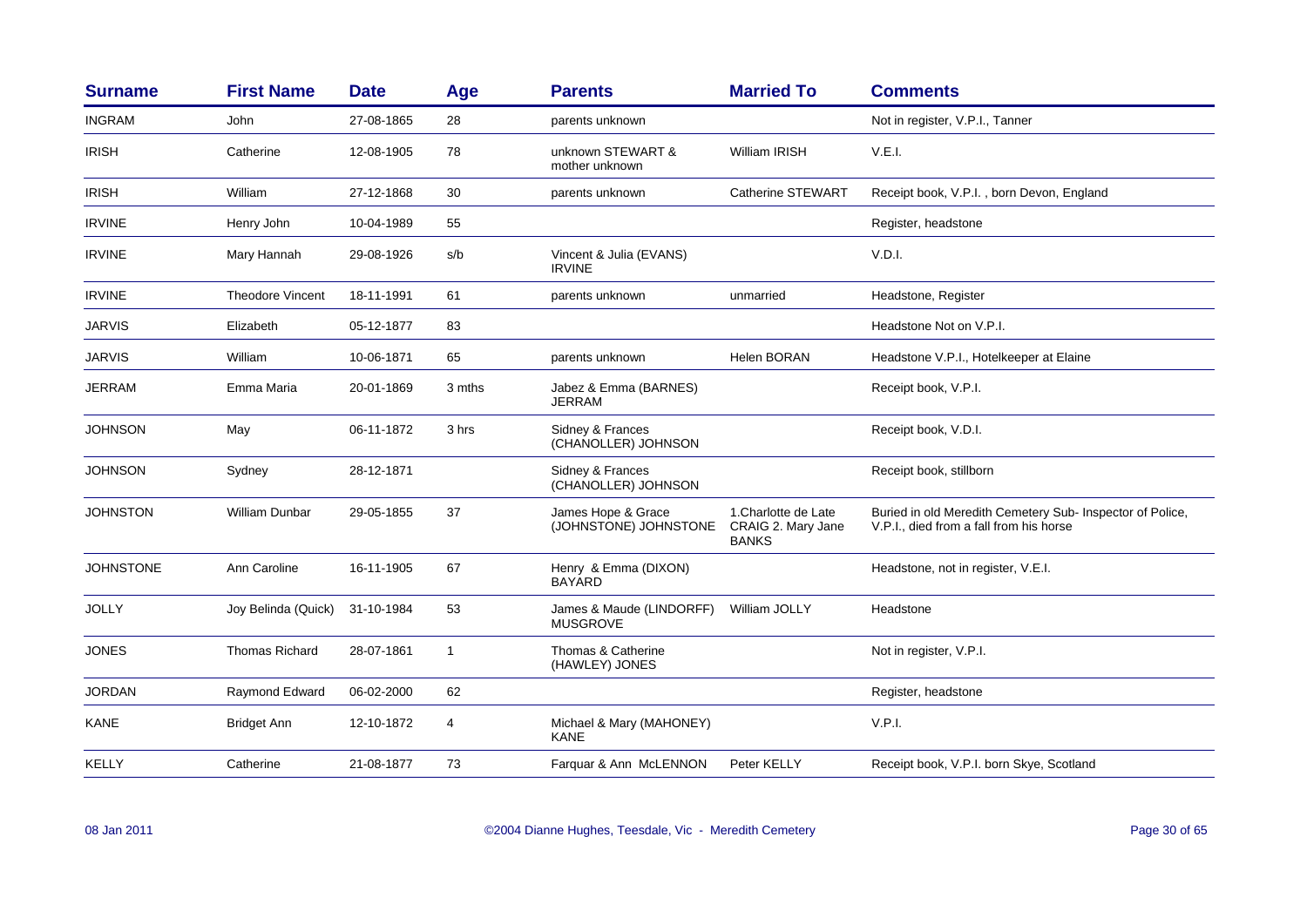| <b>First Name</b>    | <b>Date</b> | Age        | <b>Parents</b>                                | <b>Married To</b>                     | <b>Comments</b>                                  |
|----------------------|-------------|------------|-----------------------------------------------|---------------------------------------|--------------------------------------------------|
| John                 | 21-01-1903  | 70         | Peter & Catherine<br>(McLENNON) KELLY         | not married                           | V.E.I., born Isle of Skye, Inverness Shire       |
| Margaret             | 29-01-1873  | 32         | Peter & Catherine<br>(McLENNON) KELLY         | not married                           | Not in register, V.P.I., born Inverness Scotland |
| Peter                | 24-03-1892  | 98         | Hector & Christina<br>(McKINNON) KELLY        | Catherine McLENNON                    | V.F.I., born Isle of Skye, Inverness Shire       |
| Jonathon             | 25-04-1870  | 54         |                                               |                                       | Receipt book, not on V.P.I.                      |
| Hugh                 | 07-06-1866  | 6 mths     | Archibald & Ann<br>(McPHERSON) KENNEDY        |                                       | Died Clarenden, not in register, V.P.I.          |
| Isabella             |             |            |                                               |                                       | date of burial unknown                           |
| Mary                 | 07-07-1871  | 7 mths     | William & Catherine<br>(COLEMAN) KENNEDY      |                                       | Not in register, V.P.I., died Nambool            |
| Patrick              | 15-08-1873  | 35         | parents unknown                               |                                       | Not in register, V.P.I., Roscommon, Ireland      |
| Samuel Topping       | 27-07-1921  | 77         |                                               |                                       | Not on V.D.I.                                    |
| Bernard John         | 28-01-1988  | 85         | Charles & Alice (CANTWELL)<br><b>KERGER</b>   | not married                           | Headstone                                        |
| <b>Charles Henry</b> | 03-07-1952  | 87         | parents unknown                               | Alice Margaret<br>CANTWELL            | Headstone, V.D.I., Geelong Advertiser            |
| Hannah Rosina        | 26-01-1917  | 80         | August BARNET & mother<br>unknown             |                                       | Headstone, G.W.I.                                |
| Margaret Alice       | 30-08-1925  | 58         | unknown CANTWELL &<br>mother unknown          | <b>Charles Henry</b><br><b>KERGER</b> | Headstone, V.D.I.                                |
| <b>Franz Xavier</b>  | 17-02-1988  | 75         |                                               |                                       | Headstone*                                       |
| William Augustus     | 21-02-1866  | 6 mths     | Augustus & Margery<br>(McDONALD) KNAPP        |                                       | Not in register, V.P.I.                          |
| John                 | 01-03-1873  | 73         | parents unknown                               | <b>Bridget GRAHAM</b>                 | Not in register, V.P.I., born Isle of Man        |
| James                | 20-05-1895  | 57         | William and Janet (CRAIG)<br>LAMB             |                                       | Not in Register, V.F.I.                          |
| Michael              | 07-05-1871  | 39         | parents unknown                               |                                       | Receipt book, V.P.I., born Ireland               |
| Amelia Matilda       | 07-09-1881  | 1 yr 1 mth | Herbert Edward & Elizabeth<br>(LINFORD) LARGE |                                       | Receipt book, V.P.I.                             |
|                      |             |            |                                               |                                       |                                                  |

08 Jan 2011

©2004 Dianne Hughes, Teesdale, Vic - Meredith Cemetery entitled and the Cameron of the Page 31 of 65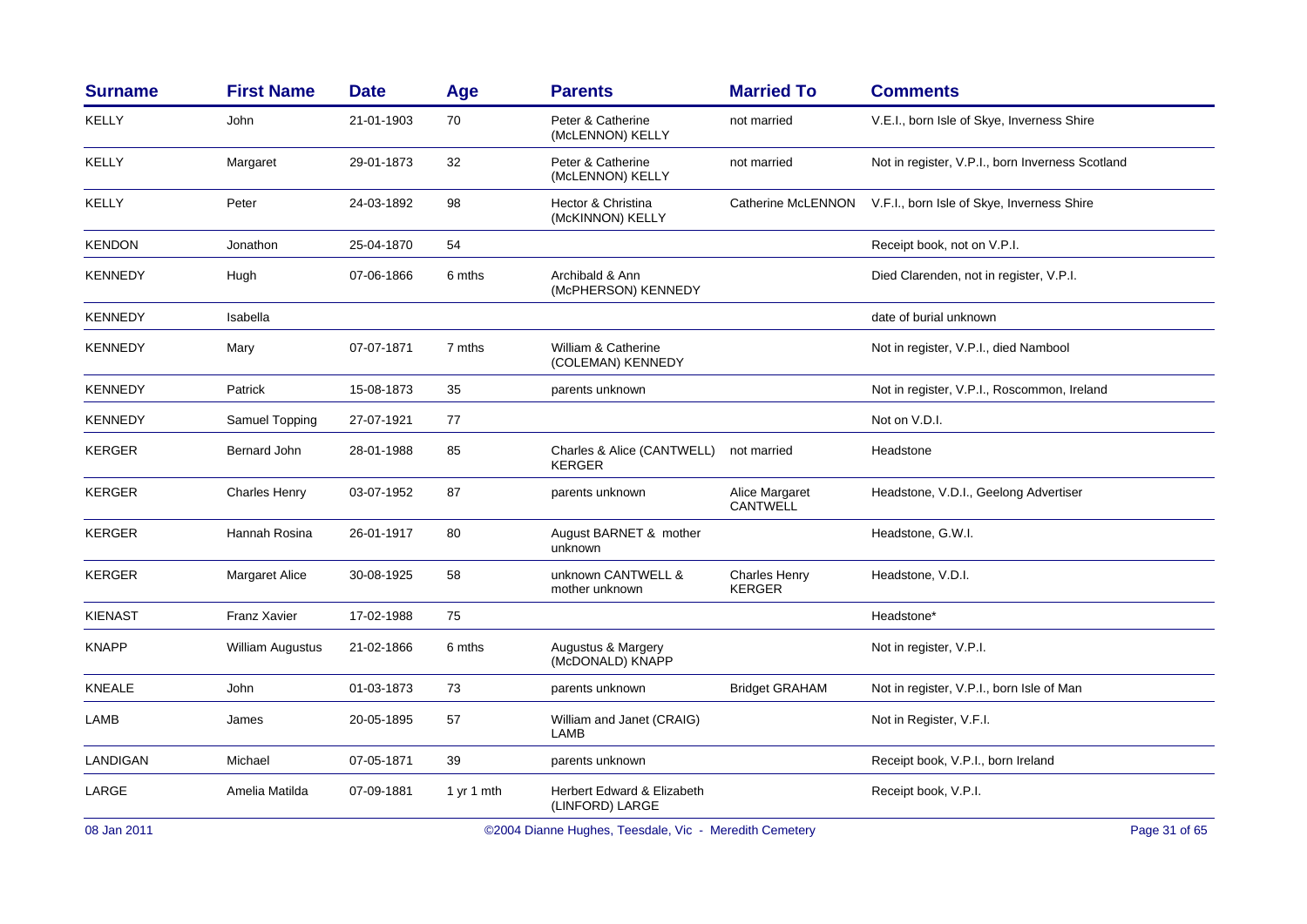| <b>Surname</b>   | <b>First Name</b>      | <b>Date</b> | Age            | <b>Parents</b>                            | <b>Married To</b>                | <b>Comments</b>                                                        |
|------------------|------------------------|-------------|----------------|-------------------------------------------|----------------------------------|------------------------------------------------------------------------|
| <b>LASSETER</b>  | Agnes Jane             | 27-10-1888  | 45             | James & Mary (DODD)<br><b>CRUICKSHANK</b> | William John<br><b>LASSETER</b>  | V.P.I., 1st wife of William John LASSETER                              |
| <b>LASSETER</b>  | Mary                   | 03-10-1909  | 57             | Richard & Mary (HERBERT)<br><b>ABBOTT</b> | William John<br><b>LASSETER</b>  | V.E.I. 2nd wife of William John LASSETER surname<br>LASSELER on V.E.I. |
| LATTER           | Louisa                 | 09-07-1866  | 19             | Alfred & Elizabeth (SMITH)<br>LATTER      |                                  | Not in register, V.P.I., born Kent, England                            |
| LATTER           | Richard                | 31-10-1931  | 29             | Benjamin & Ellen (PAWLEY)<br>LATTER       |                                  | V.D.I., died Steiglitz.                                                |
| LATTER           | Thomas                 | 06-06-1866  | $\overline{2}$ | Alfred & Elizabeth (SMITH)<br>LATTER      |                                  | Not in register, V.D.I., born Morrisons                                |
| LAUEBE           |                        |             |                | Alexander LAUEBE                          |                                  | date of burial unknown                                                 |
| LAVERY           | <b>Evangaline Rose</b> | 09-02-1867  | 1 yr 4 mth     | John & Catherine (HAMMILL)<br>LAVERY      |                                  | Not in register, V.D.I., died Morrisons                                |
| LAVERY           | Hugh                   | 17-02-1867  | 3 yr 6 mth     | John & Catherine (HAMMILL)<br>LAVERY      |                                  | Not in register, V.D.I., died Morrisons                                |
| LAWRENCE         | Lucy                   | 23-03-1956  | 70             | unknown TAYLOR & mother<br>unknown        |                                  | Headstone V.D.I.                                                       |
| <b>LAWSON</b>    | Lawrence               | 05-06-1861  | 9 wk           | Peter & Julie (DONOVAN)<br><b>LAWSON</b>  |                                  | Not in register, V.P.I.                                                |
| <b>LE MAITRE</b> | Ebenezer               | 11-12-1872  | 5              | John & Mary Ann<br>(MILLEDGE) LE MAITRE   |                                  | Receipt book, V.P.I. died Barhoneygurk                                 |
| <b>LE MAITRE</b> | Mary Ann               | 30-03-1865  | $\mathbf{1}$   | John & Mary Ann<br>(MILLEDGE) LE MAITRE   |                                  | Not in register, V.P.I.                                                |
| LE MAITRE        | William Ebenezer       | 11-12-1872  | 5              | John & Mary Ann<br>(MILLEDGE) LE MAITRE   |                                  | Not in register, V.P.I.                                                |
| LEAHY            | Catherine              | 20-04-1914  | 48             | James & Elizabeth<br>(LANGFORD) LEAHY     |                                  | Not on G.W.I.                                                          |
| LEAHY            | Elizabeth Ann          | 08-09-1873  | 61             | John & Elizabeth<br>(HARTWICK) LANGFORD   | James LEAHY                      | Headstone V.P.I.                                                       |
| LEAHY            | James M.D.             | 26-05-1870  | 67             | parents unknown                           | Elizabeth Ann<br><b>LANGFORD</b> | Headstone, V.P.I., Geelong Advertiser                                  |
| LEIGH            | Albert William         | 12-05-1981  | 64             | Albert & Beatrice LEIGH                   | May Isabella CURD                | Headstone, Register                                                    |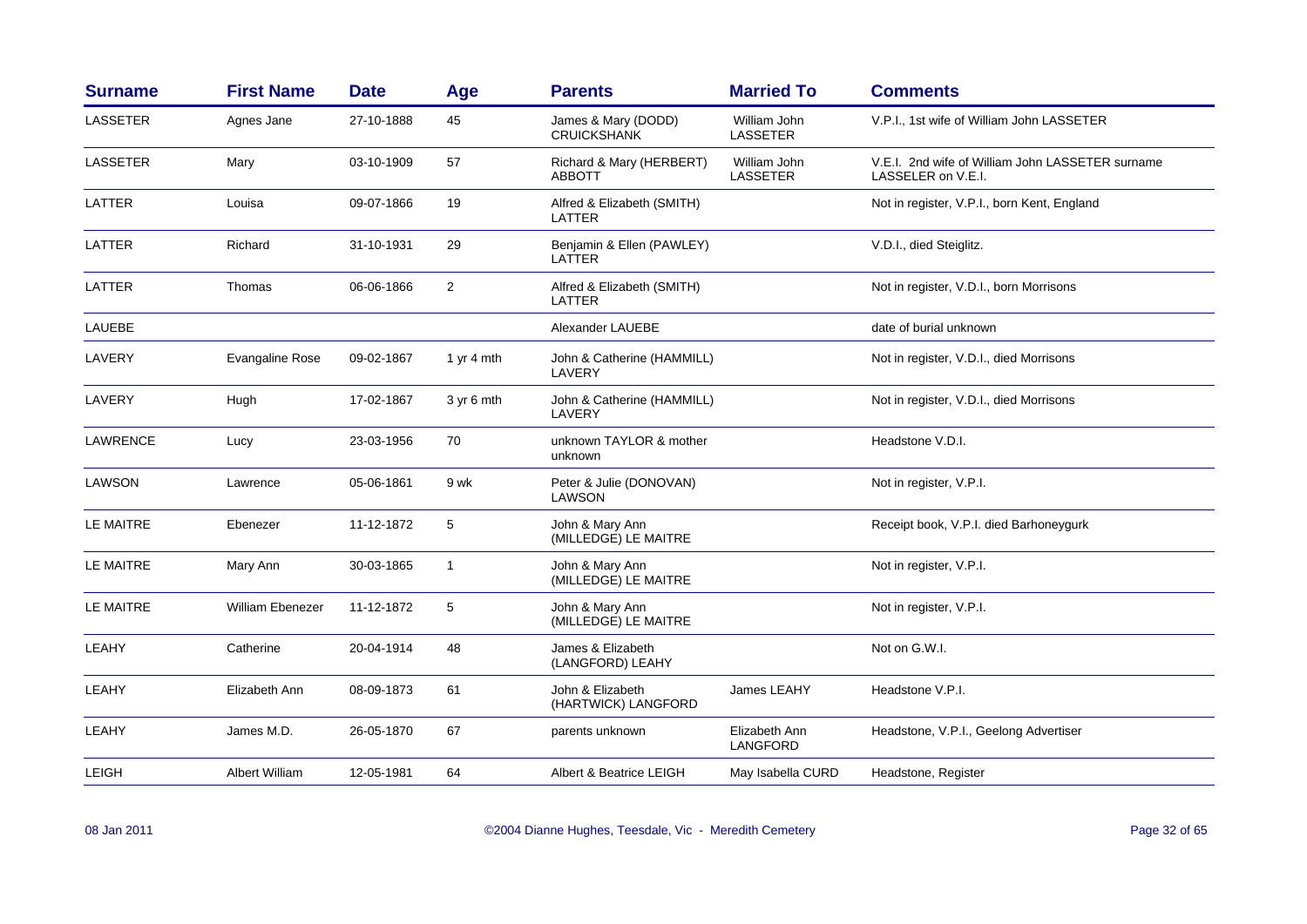| <b>Surname</b>  | <b>First Name</b>  | <b>Date</b> | Age    | <b>Parents</b>                                | <b>Married To</b>                 | <b>Comments</b>                                                        |
|-----------------|--------------------|-------------|--------|-----------------------------------------------|-----------------------------------|------------------------------------------------------------------------|
| LEIGH           | May Isabelle       | 01-10-1977  | 60     | Albert & Bella CURD                           | <b>Albert William LEIGH</b>       | Headstone, Register, V.D.I.                                            |
| <b>LETTS</b>    | Gregory Andrew     | 05-01-1971  | 80     | Andrew & Bridget (O'BRIEN)<br><b>LETTS</b>    | not married                       | Register, V.D.I.                                                       |
| LEVERETT        | Alice Maud         | 22-05-1953  | 75     | Joseph John & Mary<br>(FLANAGAN) LEVERETT     | not married                       | V.D.I.                                                                 |
| LEVERETT        | James              | 04-11-1965  | 75     | Joseph John & Mary<br>(FLANAGAN) LEVERETT     | not married                       | Headstone, died Ararat, V.D.I.                                         |
| <b>LEVERETT</b> | Jessie             | 17-07-1884  | 39     | Alexander & Christina<br>(BUCHANAN) McCRIMMON | <b>James LEVERETT</b>             | Not in Register, V.P.I.                                                |
| <b>LEVERETT</b> | Jessie             | 17-07-1884  | 40     | Alexander & Christine<br><b>McCRIMMON</b>     | <b>James LEVERETT</b>             | Receipt book, V.P.I. died Geelong Hospital, born Inverness<br>Scotland |
| LEVERETT        | Joseph John        | 28-11-1923  | 47     | Joseph John & Mary<br>(FLANAGAN) LEVERETT     | Mary Teresa<br><b>FLANAGAN</b>    | V.D.I.                                                                 |
| <b>LEVERETT</b> | Mary Agnes         | 09-06-1969  | 63     | Robert & Rose (MALLOY)<br><b>GRANT</b>        | Leo LEVERETT                      | Headstone, Register, V.D.I.                                            |
| LEVERETT        | Mary Ellen         | 13-09-1923  | 47     | Joseph John & Mary<br>(FLANAGAN) LEVERETT     | not married                       | V.D.I.                                                                 |
| LEVERETT        | Mary Teresa        | 26-04-1920  | 74     | John & Bridget (KEATING)<br><b>FLANAGAN</b>   | Joseph John<br>LEVERETT           | Register, G.W.I.                                                       |
| <b>LEVERETT</b> | Mary Theresa       | 17-02-1974  | 83     | Patrick & Maria (MOON)<br><b>CARMODY</b>      | William Joseph<br><b>LEVERETT</b> | Headstone, Register, V.D.I.                                            |
| LEVERETT        | William Joseph     | 01-02-1952  | 70     | Joseph John & Mary<br>(FLANAGAN) LEVERETT     | Mary Theresa<br><b>CARMODY</b>    | Headstone, V.D.I.                                                      |
| <b>LEWIS</b>    | Elizabeth Atkinson | 18-06-1911  | 80     | James & Charlotte WILEY                       | William LEWIS                     | V.E.I.                                                                 |
| LEWIS           | Elizabeth Irene    | 30-07-1959  | 58     | John & Mary Ann (TUDOR)<br><b>MOONEY</b>      | Thomas John LEWIS                 | Headstone, Register, V.D.I.                                            |
| <b>LEWIS</b>    | Mary               | 22-07-1871  | s/b    | William & Elizabeth<br>(ATKINSON) LEWIS       |                                   | Receipt book, stillborn                                                |
| <b>LEWIS</b>    | Rebecca            | 04-12-1868  | 3 days | William & Elizabeth<br>(ATKINSON) LEWIS       |                                   | Receipt book, V.P.I.                                                   |
| <b>LEWIS</b>    | Robert             | 18-03-1879  |        | William & Elizabeth<br>(ATKINSON) LEWIS       |                                   | Receipt book, V.P.I.                                                   |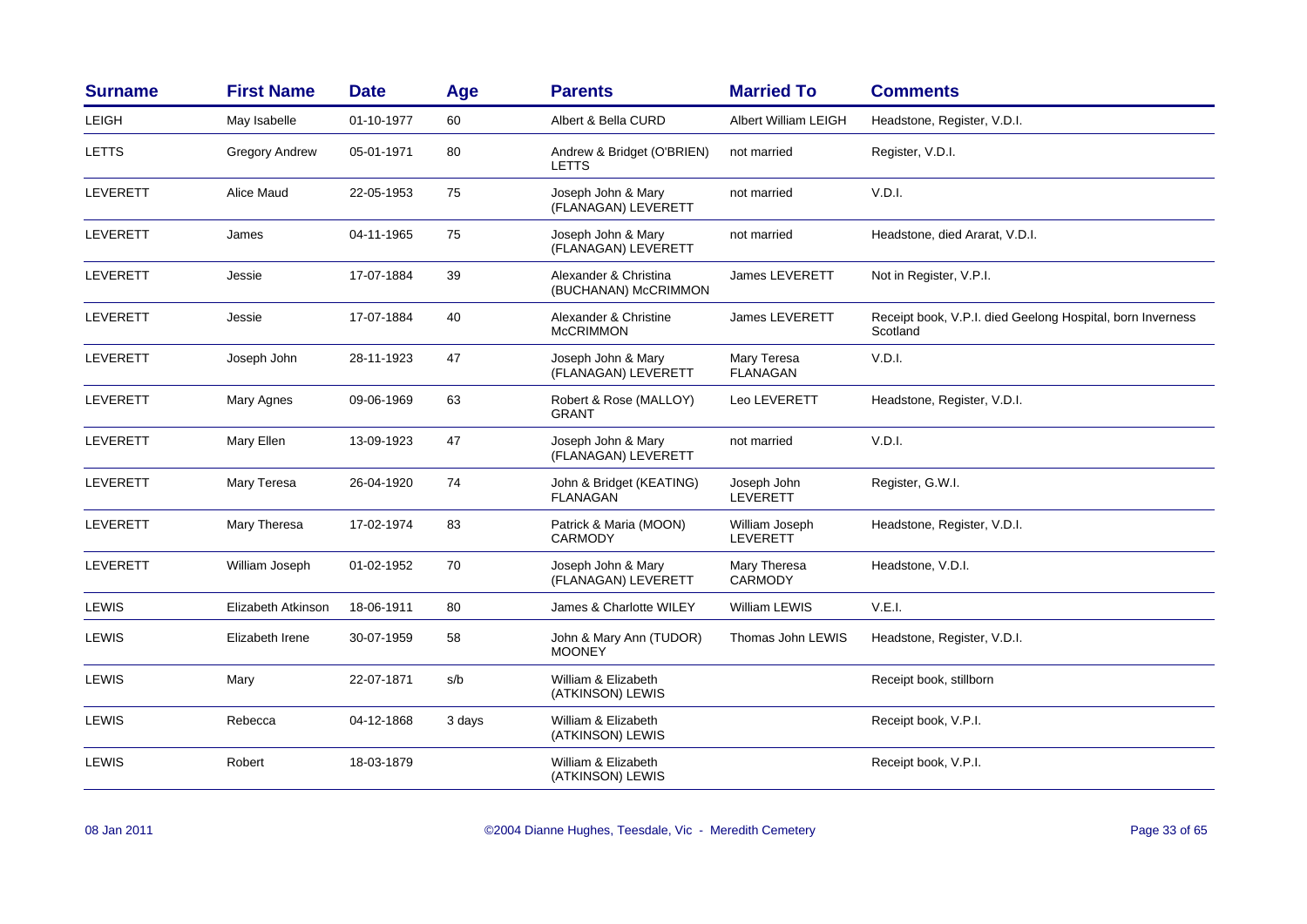| <b>Surname</b>   | <b>First Name</b>     | <b>Date</b> | Age | <b>Parents</b>                                | <b>Married To</b>                  | <b>Comments</b>                                                                                                                        |
|------------------|-----------------------|-------------|-----|-----------------------------------------------|------------------------------------|----------------------------------------------------------------------------------------------------------------------------------------|
| LEWIS            | Thomas                | 30-11-1875  | 60  | parents unknown                               | 1. unknown 2. Mary<br><b>SMITH</b> | Receipt book, V.P.I.                                                                                                                   |
| LEWIS            | <b>Thomas Garrett</b> | 07-12-1863  | 35  | parents unknown                               |                                    | Not in Register, V.P.I.                                                                                                                |
| LEWIS            | Thomas John           | 16-01-1964  | 73  | Thomas & Mary (MARQUIS)<br><b>LEWIS</b>       | Elizabeth Irene<br><b>MOONEY</b>   | Headstone, Register, V.D.I.                                                                                                            |
| <b>LEWIS</b>     | William Henry         | 04-04-1907  | 74  | Benjamin & Mary (PANDLE)<br>LEWIS             |                                    | V.E.I.                                                                                                                                 |
| <b>LINGFORD</b>  |                       | 21-08-1882  |     | William & Sarah (PAYNE)<br><b>LINGFORD</b>    |                                    | Receipt book, stillborn                                                                                                                |
| <b>LINGFORD</b>  | Frances               | 09-08-1872  | 8   | William & Sarah (PAYNE)<br><b>LINGFORD</b>    |                                    | Receipt book, V.P.I.                                                                                                                   |
| <b>LINGFORD</b>  | Sarah Jane            | 22-10-1867  | 7   | William & Sarah (PAYNE)<br><b>LINGFORD</b>    |                                    | Not in register, V.P.I.                                                                                                                |
| <b>LINKLATER</b> | Jacob                 | 09-04-1908  | 66  | Robert & Frances<br>(SANDLAIR) LINKLATER      | Christine McDONALD                 | V.E.I., born Orkney Scotland                                                                                                           |
| <b>LINKLATER</b> | Robert                | 17-02-1890  | 76  | Peter & Ellen (TOWERS)<br><b>LINKLATER</b>    | <b>Frances SilNCLAIR</b>           | Not in register, V.F.I., born Orkney Scotland                                                                                          |
| <b>LOGUE</b>     | Mary                  | 25-12-1910  | 44  | Andrew & Winifred<br>(McGETTIGAN) LOGUE       | not married                        | Headstone, V.E.I.                                                                                                                      |
| <b>LONDRIGAN</b> | Ellen                 | 06-08-1882  | 70  | parents unknown                               | not married                        | Receipt book V.P.I.                                                                                                                    |
| <b>LONGTOFT</b>  | Mary Ann              | 20-02-1884  | 55  | John WILLIAMS & mother<br>unknown             | Ralph LONGTOFT                     | Receipt book, V.P.I.Geelong Advertiser                                                                                                 |
| <b>LONGTOFT</b>  | Ralph                 | 08-08-1911  | 82  | Martin & Isabella (PANDER)<br><b>LONGTOFT</b> | Mary Ann WILLIAMS                  | Headstone, V.E.I.                                                                                                                      |
| LOUGHMAN         | James                 | 01-10-1936  | 72  | James & Susanne (EATON)<br><b>LOUGHMAN</b>    | Marguarite HYNES                   | V.D.I.                                                                                                                                 |
| LOUGHMAN         | Margarette            | 22-02-1938  | 76  | Joseph & Mary HYNES                           | James LOUGHMAN                     | V.D.I.                                                                                                                                 |
| LOWE             | Elizabeth             | 01-07-1858  | 25  | Gordon & Mary MATHESON                        | Frederick LOWE (born<br>Bermuda)   | murdered at Green Tent goldfields, bur Green Tent,<br>exhumed re-buried Old Meredith Cemetery, Owen<br>McSweeney hanged for her murder |
| LOWE             | Ellen                 | 18-02-1877  | 42  | John & Joanna (DELACY)<br><b>ENRIGHT</b>      | <b>William LOWE</b>                | Not in register, V.P.I.                                                                                                                |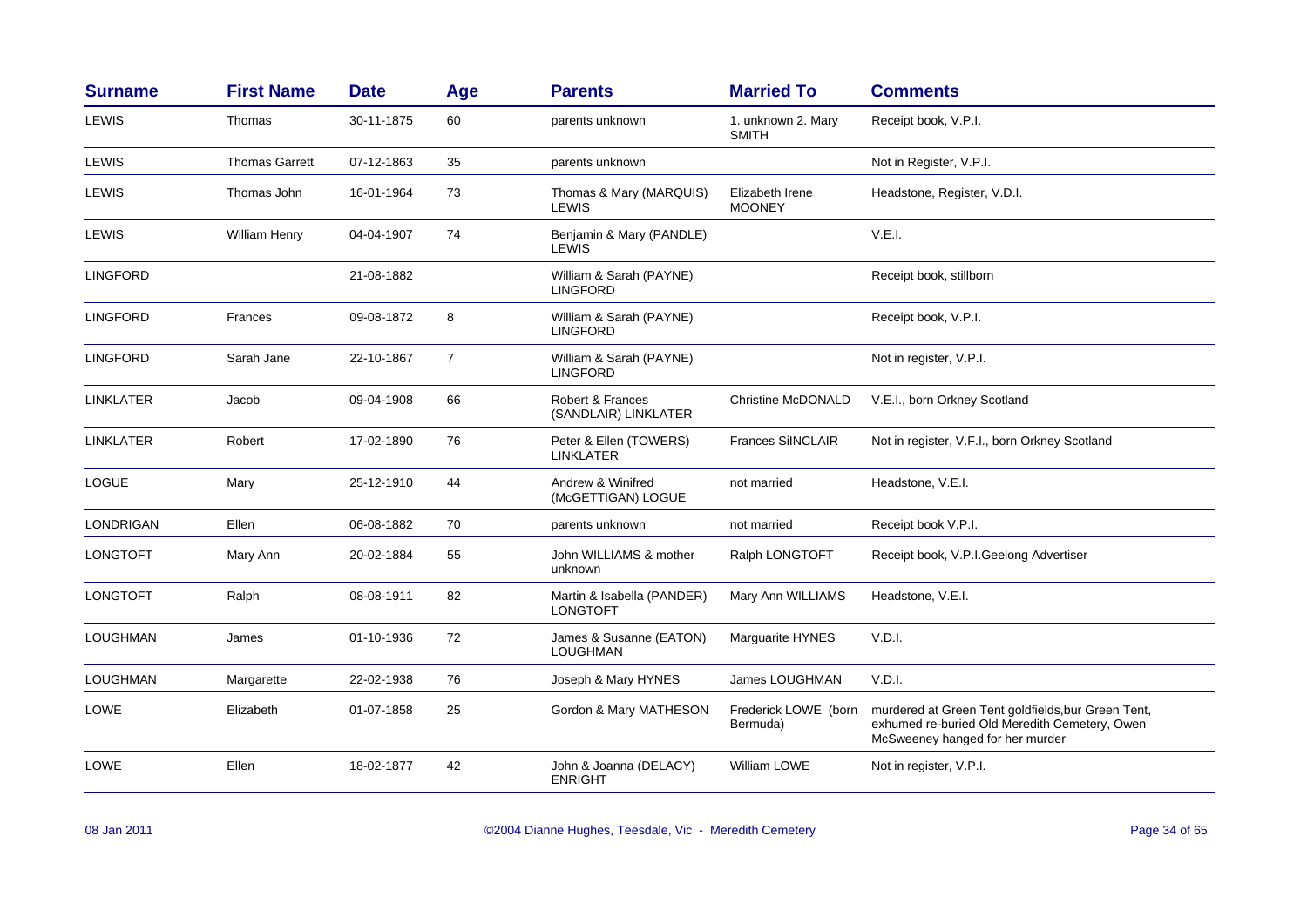| <b>Surname</b> | <b>First Name</b>    | <b>Date</b> | Age            | <b>Parents</b>                                   | <b>Married To</b>               | <b>Comments</b>                                 |
|----------------|----------------------|-------------|----------------|--------------------------------------------------|---------------------------------|-------------------------------------------------|
| <b>LOWNE</b>   | Ada Mary             | 21-04-1910  | 26             | Richard & Catherine Ann<br>(COOK) LOWNE          | unmarried                       | Headstone, V.E.I.                               |
| <b>LOWNE</b>   | Adelina              | 07-12-1875  | $\overline{4}$ | James & Hannah (PAYNE)<br>LOWNE                  |                                 | Receipt book, V.P.I., scarlet fever             |
| <b>LOWNE</b>   | <b>Alice Frances</b> | 12-04-1946  | 67             | William & Mary (SHORT)<br>COOK                   | James LOWNE                     | Headstone, V.D.I.                               |
| LOWNE          | Alice Hannah         | 05-04-1967  | 81             | Richard & Catherine Ann<br>(COOK) LOWNE          | not married                     | Headstone, Register, V.D.I.                     |
| <b>LOWNE</b>   | Allan James          | 11-12-1911  | 2              | James & Ellen (COOK)<br><b>LOWNE</b>             |                                 | Register, V.E.I.                                |
| <b>LOWNE</b>   | Amy Myrtle           | 17-07-1917  | 23             | Benjamin & Amy (BUDD)<br><b>COMBRIDGE</b>        |                                 | William Ernest LOWNE G.W.I., Geelong Advertiser |
| <b>LOWNE</b>   | Annie Jane           | 04-09-1969  | 75             | Charles & Mary (BOYD)<br><b>FLEISHMAN</b>        | George Richard<br><b>LOWNE</b>  | Headstone, Register, V.D.I.                     |
| <b>LOWNE</b>   | Catherine Ann        | 03-07-1938  | 76             | William & Mary (SHORT)<br>COOK                   | <b>Richard LOWNE</b>            | Headstone, not on V.D.I.                        |
| LOWNE          | Charles              | 30-07-1900  | 3 day          | William & Ellen (AUSTIN)<br><b>LOWNE</b>         |                                 | V.F.I.                                          |
| <b>LOWNE</b>   | Emma Maria           | 01-12-1875  | $\overline{7}$ | James & Hannah (PAYNE)<br><b>LOWNE</b>           |                                 | Receipt book, V.P.I., died from scarlet fever   |
| <b>LOWNE</b>   | George Richard       | 04-09-1953  | 59             | Richard & Catherine Ann<br>(COOK) LOWNE          | Annie FLEISHMAN                 | Headstone, V.D.I., Geelong Advertiser           |
| <b>LOWNE</b>   | Hannah               | 25-12-1898  | 65             | Richard & Sarah (CHAPMAN)<br><b>PAYNE</b>        | James LOWNE                     | V.F.I. born England                             |
| <b>LOWNE</b>   | Harry                | 30-11-1927  | 47             | James & Hannah (PAYNE)<br><b>LOWNE</b>           | <b>Mabel Harriet HAHN</b>       | Headstone V.D.I.                                |
| LOWNE          | James                | 10-05-1896  | 70             | Moses LOWNE & mother<br>unknown                  | Hannah PAYNE                    | V.F.I.                                          |
| LOWNE          | James                | 29-12-1953  | 79             | James & Hannah (PAYNE)<br><b>LOWNE</b>           | Alice Frances COOK              | Headstone, V.D.I., Geelong Advertiser           |
| <b>LOWNE</b>   | Leslie               | 03-07-1917  | 5 dys          | William Ernest & Amy Myrtle<br>(COMBRIDGE) LOWNE |                                 | G.W.I.                                          |
| <b>LOWNE</b>   | Leslie Richard       | 25-07-1997  | 90             | William & Ellen (AUSTIN)<br><b>LOWNE</b>         | Mary Elizabeth<br><b>JORDON</b> | <b>Headstone Register</b>                       |
|                |                      |             |                |                                                  |                                 |                                                 |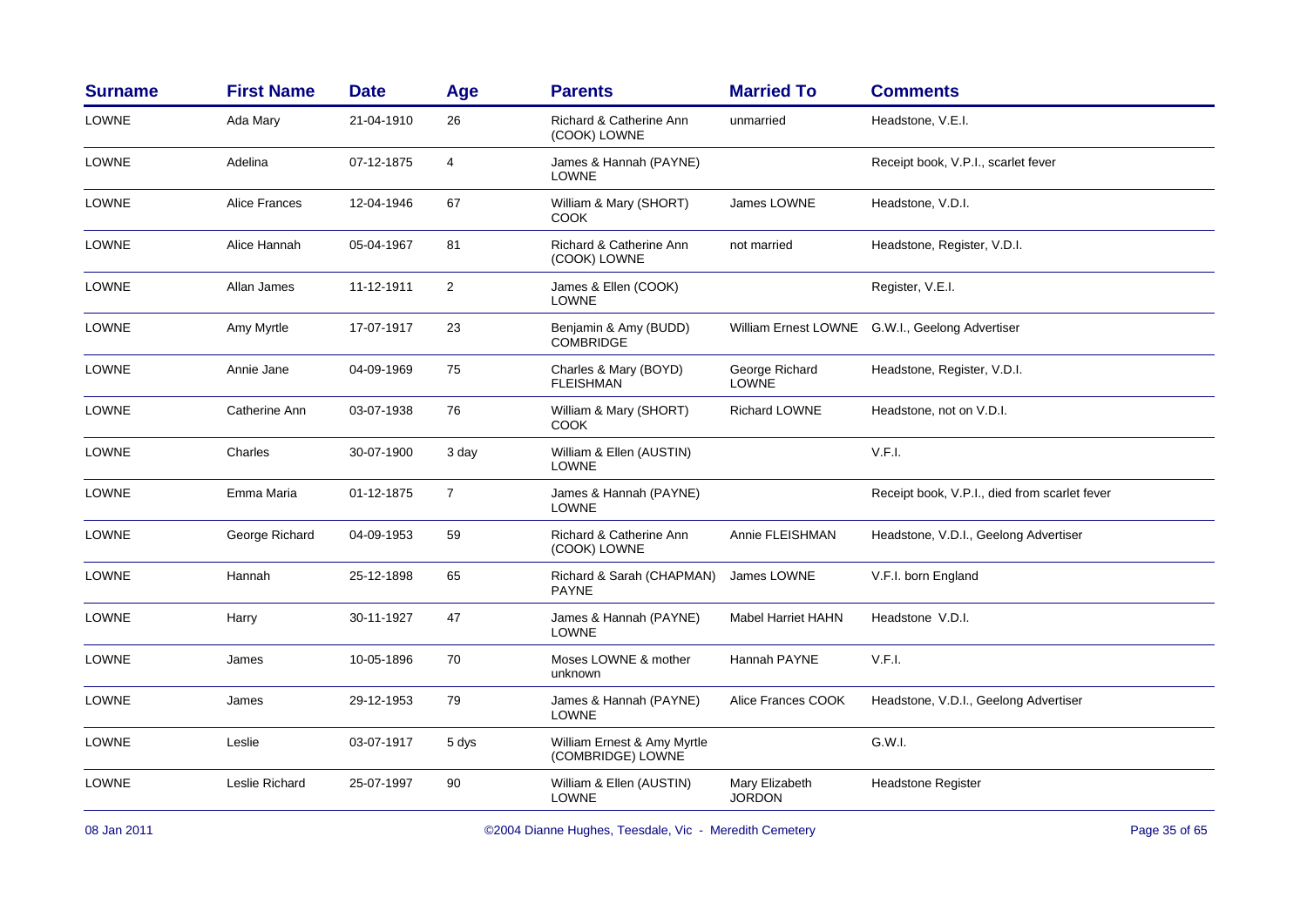| <b>Surname</b>      | <b>First Name</b>     | <b>Date</b> | Age    | <b>Parents</b>                             | <b>Married To</b>              | <b>Comments</b>                                        |
|---------------------|-----------------------|-------------|--------|--------------------------------------------|--------------------------------|--------------------------------------------------------|
| LOWNE               | <b>Mabel Harriet</b>  | 26-05-1958  | 79     | Frederick & Martha (FOX)<br><b>HAHN</b>    | Harry LOWNE                    | Headstone, V.D.I.&                                     |
| LOWNE               | Mary Elizabeth        | 13-03-1992  | 80     | Daniel & Helena (GORDON)<br><b>JORDON</b>  | Leslie Richard LOWNE           | <b>Headstone Register</b>                              |
| LOWNE               | Moses                 | 22-12-1875  | 10     | James & Hannah (PAYNE)<br><b>LOWNE</b>     |                                | Receipt book, V.P.I., died from scarlet fever          |
| LOWNE               | Norman Edward         | 03-02-1984  | 71     | James & Alice Frances<br>(COOK) LOWNE      | Mary GANLEY                    | Register                                               |
| <b>LOWNE</b>        | Richard               | 03-06-1939  | 76     | James & Hannah (PAYNE)<br>LOWNE            | Catherine Ann COOK             | Headstone, V.D.I.                                      |
| LOWNE               | Robert John           | 22-04-1944  | 56     | Richard & Catherine (COOK)<br><b>LOWNE</b> | not married                    | Headstone, V.D.I.                                      |
| <b>LOWNE</b>        | William Elder         | 13-10-1875  | 43     | Alexander & Unknown<br>(WALSH) LOWNE       | Ellen AUSTIN                   | Not in register, V.P.I.                                |
| LOWNE               | <b>William Ernest</b> | 24-07-1933  | 77     | James & Hannah (PAYNE)<br><b>LOWNE</b>     | Amy Myrtle<br><b>COMBRIDGE</b> | Headstone. V.D.I.                                      |
| LUNNY               | James                 | 25-04-1885  | 2 mths | James & Elizabeth<br>(McGUIRE) LUNNY       |                                | Not in register, V.P.I.                                |
| <b>LYNCH</b>        | James William         | 15-08-1907  | 7 mths | James & Margaret (ARKLAY)<br><b>LYNCH</b>  |                                | V.E.I.                                                 |
| <b>LYNCH</b>        | Jessie Louisa         | 07-01-1918  | 35     | Robert & Janet (GRANT)<br><b>DEANS</b>     | Daniel Joseph LYNCH            | Headstone, not in register, G.W.I., Geelong Advertiser |
| <b>LYNCH</b>        | Margaret Mary         | 06-08-1907  | 20     | William & Margaretta<br>(WHANMOUD) ARKLEY  | James LYNCH                    | V.E.I.                                                 |
| <b>LYNCH</b>        | <b>Mary Agnes</b>     | 13-07-1973  | 81     | John & Mary (BRADY)<br><b>BOWMAN</b>       | Patrick John LYNCH             | Headstone, Register, V.D.I.                            |
| <b>LYNCH</b>        | Patrick John          | 26-10-1960  | 75     | James & Mary (ARKLEY)<br><b>LYNCH</b>      | Mary Agnes BOWMAN              | Headstone, V.D.I.                                      |
| MacGILLIVRAY        | Alexander             | 18-08-1922  | 85     | John & Annie (FRASER)<br>MacGILLIVRAY      | not married                    | Headstone, V.D.I.                                      |
| MacGILLIVRAY        | Annie Fraser          | 20-01-1883  | 80     | Thomas FRASER & mother<br>unknown          | John MacGILLIVRAY              | Headstone, V.P.I.                                      |
| <b>MacGILLIVRAY</b> | Catherine Susan       | 21-02-1926  | 80     | John & Anne (FRASER)<br>MacGILLIVRAY       | not married                    | Headstone, V.D.I.                                      |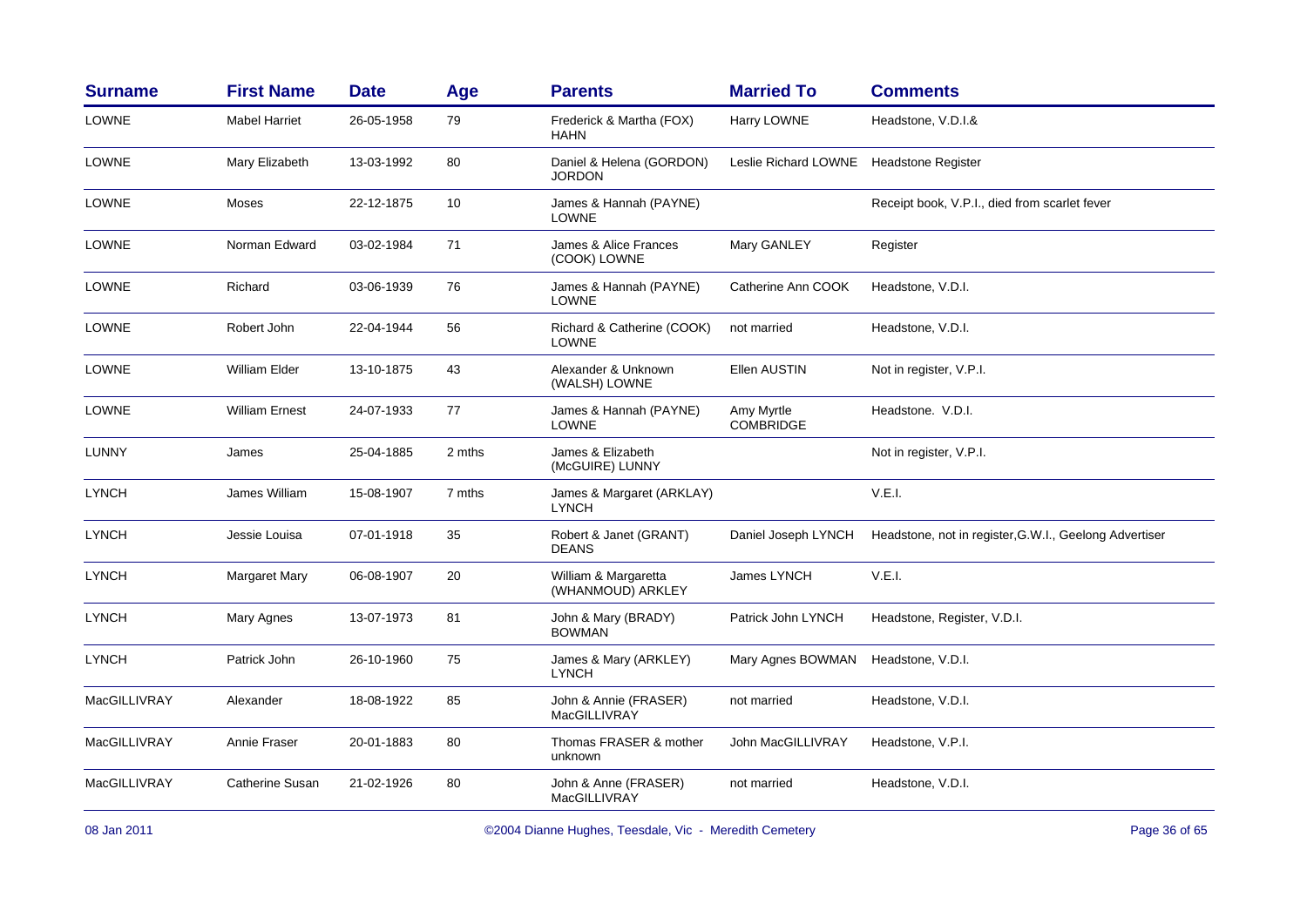| <b>Surname</b>   | <b>First Name</b> | <b>Date</b> | Age   | <b>Parents</b>                                 | <b>Married To</b>               | <b>Comments</b>                           |
|------------------|-------------------|-------------|-------|------------------------------------------------|---------------------------------|-------------------------------------------|
| MacGILLIVRAY     | Duncan            | 19-12-1905  | 74    | John & Anne (FRASER)<br>MacGILLIVRAY           | <b>Grace McINTOSH</b>           | Headstone, not in register, V.E.I.        |
| MacGILLIVRAY     | Grace             | 10-08-1910  | 61    | Robert & Catherine (BRUCE)<br><b>McINTOSH</b>  | Duncan<br>MacGILLIVRAY          | Headstone, V.E.I.                         |
| MacGILLIVRAY     | John              | 07-04-1872  | 71    | Duncan & Annie<br>MacGILLIVRAY                 | Annie FRASER                    | Headstone, V.P.I. born Inverness Scotland |
| MacGILLIVRAY     | Mary              | 18-05-1931  | 84    | John & Ann (FRASER)<br>MacGILLIVRAY            | not married                     | Headstone, V.D.I.                         |
| MacKINNON        | Donald            | 29-04-1864  | 54    | Charles & Hannah<br>(NICHOLSON) MacKINNON      | Elizabeth McINNES               | Not in Register, V.P.I.                   |
| <b>MacKINNON</b> | Donald            | 29-04-1869  | 47    | Charles & Hannah<br>(NICHOLSON) MacKINNON      | not married                     | Receipt book, headstone, V.P.I.           |
| MacKINNON        | Elizabeth         | 26-08-1903  | 76    | Duncan & Margaret<br>(McLEAN) McINNES          | Donald MacKINNON                | Headstone, V.E.I.                         |
| MacKINNON        | Hector            | 01-06-1881  | 58    | Charles & Sabina<br>(NICHOLSON) MacKINNON      | not married                     | Headstone, V.D.I., died St. Kilda         |
| <b>MARCHMENT</b> | Charlotte Belinda | 22-05-1957  | 83    | Matthew & Martha (BROCK)<br><b>THOMAS</b>      | <b>Edwin MARCHMENT</b>          | Headstone, V.D.I.                         |
| <b>MARCHMENT</b> | Edwin             | 16-07-1940  | 78    | Thomas & Sarah (GALE)<br><b>MARCHMENT</b>      | <b>Charlotte THOMAS</b>         | Headstone, V.D.I.                         |
| <b>MARCHMENT</b> | Edwin             | 20-05-1972  | 72    | Edwin & Charlotte (THOMAS)<br><b>MARCHMENT</b> | not married                     | Headstone, V.D.I.                         |
| <b>MARCHMENT</b> | Gladys            | 28-02-1983  | 76    | George & emma (MARTIN)<br><b>MILLER</b>        | John Alfred<br><b>MARCHMENT</b> | Headstone                                 |
| <b>MARCHMENT</b> | John Alfred       | 22-08-1966  | 67    | Edwin & Charlotte (THOMAS)<br><b>MARCHMENT</b> | Gladys MILLER                   | Headstone, V.D.I.                         |
| <b>MARSHALL</b>  | Anne              | 01-07-1879  | 24    | Thomas & Matilda (TAYLOR)<br><b>FROST</b>      | <b>William MARSHALL</b>         | Not in register, V.P.I.                   |
| <b>MARSHALL</b>  | William           | 08-08-1880  | 42    | parents unknown                                | Anne FROST                      | Not in register, V.P.I.                   |
| <b>MARTIN</b>    | Allan             | 29-11-1866  | 2 day | Kenneth & Isabella<br>(CHRISHOLM) MARTIN       |                                 | Not in Register, V.P.I.                   |
| <b>MAYO</b>      | Annie             | 20-04-1940  | 78    | George & Amelia (HARVEY)<br><b>HEATH</b>       | Samuel MAYO                     | Headstone, V.D.I.                         |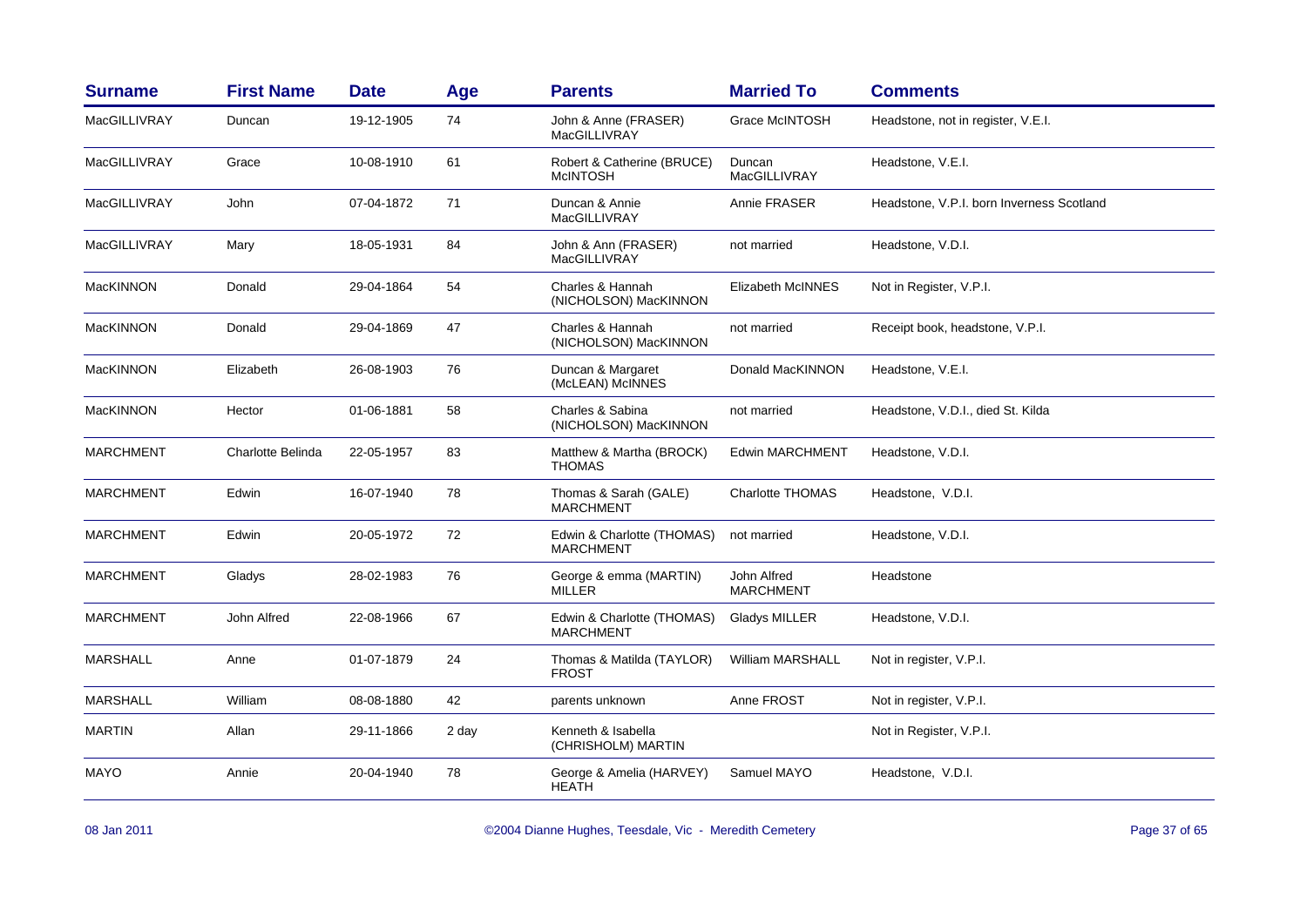| <b>Surname</b>    | <b>First Name</b> | <b>Date</b> | Age               | <b>Parents</b>                                | <b>Married To</b>                   | <b>Comments</b>                                                           |
|-------------------|-------------------|-------------|-------------------|-----------------------------------------------|-------------------------------------|---------------------------------------------------------------------------|
| <b>MAYO</b>       | George Enoch      | 09-03-1912  | 49                | Enoch & Eliza (CLARKE)<br><b>MAYO</b>         | <b>Lillie Bessie HOWELLS</b>        | Headstone, V.E.I.                                                         |
| MAYO              | George Enoch      | 24-02-1958  | 64                | Samuel & Annie (HEATH)<br><b>MAYO</b>         | Ruby Gladys<br><b>MUSGROVE</b>      | Headstone, V.D.I.                                                         |
| <b>MAYO</b>       | Lillie Bessie     | 13-08-1951  | 85                | Herbert HOWELL & mother<br>unknown            | George Enoch MAYO                   | Headstone, V.D.I.                                                         |
| <b>MAYO</b>       | Ruby Gladys       | 26-06-1942  | 46                | Henry & Hannah (GILLETT)<br><b>MUSGROVE</b>   | George Enoch MAYO                   | Headstone, V.D.I.                                                         |
| <b>MAYO</b>       | Samuel Henry      | 18-02-1943  | 77                | Enoch & Eliza (CLARKE)<br><b>MAYO</b>         | Annie HEATH                         | Headstone, V.D.I.                                                         |
| <b>McCELLAND</b>  | Alice             | 02-05-1861  | 2                 | William & Jessie (McLEAN)<br><b>McCELLAND</b> |                                     | Not in register, V.P.I.                                                   |
| McCOLL            | Hugh              | 02-09-1896  | 74                | Duncan & Margaret<br>(McINTYRE) McCOLL        | Mary KINCADE                        | Headstone, V.F.I.                                                         |
| <b>McCOLL</b>     | Isabella Logan    | 31-12-1964  | 91                | David & Mary (McNEILL)<br><b>GRANT</b>        | Robert McCOLL                       | Headstone, V.D.I.                                                         |
| McCOLL            | Mary              | 23-07-1900  | 73                | Robert & Janet<br>(McFaARLANE) KINCADE        | Hugh McCOLL                         | Headstone, V.F.I.                                                         |
| <b>McCOLL</b>     | Robert            | 07-02-1946  | 84                | Hugh & Mary (KINCAID)<br><b>McCOLL</b>        | <b>Isabella GRANT</b>               | Headstone, V.D.I.                                                         |
| <b>McCONNELL</b>  | Robert John       | 24-09-1870  | s/born            |                                               |                                     | Receipt book, stillborn                                                   |
| <b>McCONVILLE</b> | Daniel            | 10-09-1874  | $12 \overline{ }$ | John & Catherine<br>(O'HANLON) McCONVILLE     |                                     | Not in register, V.P.I.                                                   |
| <b>McCORMACK</b>  | Anastasia         | 20-09-1867  | 46                | William & Joanna<br>(ARMSTRONG) WELSH         | Thomas McCORMACK V.P.I.             |                                                                           |
| <b>McCORMACK</b>  | John Joseph       | 13-12-1944  | 56                | William & Sarah (LAVERY)<br><b>McCORMACK</b>  | Margaret Gertrude<br><b>RANDALL</b> | Headstone, V.D.I.                                                         |
| <b>McCORMACK</b>  | Julia             | 05-09-1883  | 26                | Robert & Prudence<br>(TRAINOR) STOW           | William McCORMACK                   | Not in register, headstone, V.P.I. Geelong Advertiser                     |
| <b>McCORMACK</b>  | Margaret Gertrude | 22-08-1989  | 97                | James & Elizabeth (WEBB)<br><b>RANDALL</b>    | John Joseph<br><b>McCORMACK</b>     | Headstone                                                                 |
| <b>McCORMACK</b>  | Susan             | 22-01-1950  | s/born            |                                               |                                     | Headstone, Stillborn granddaughter of Margaret & John<br><b>McCormack</b> |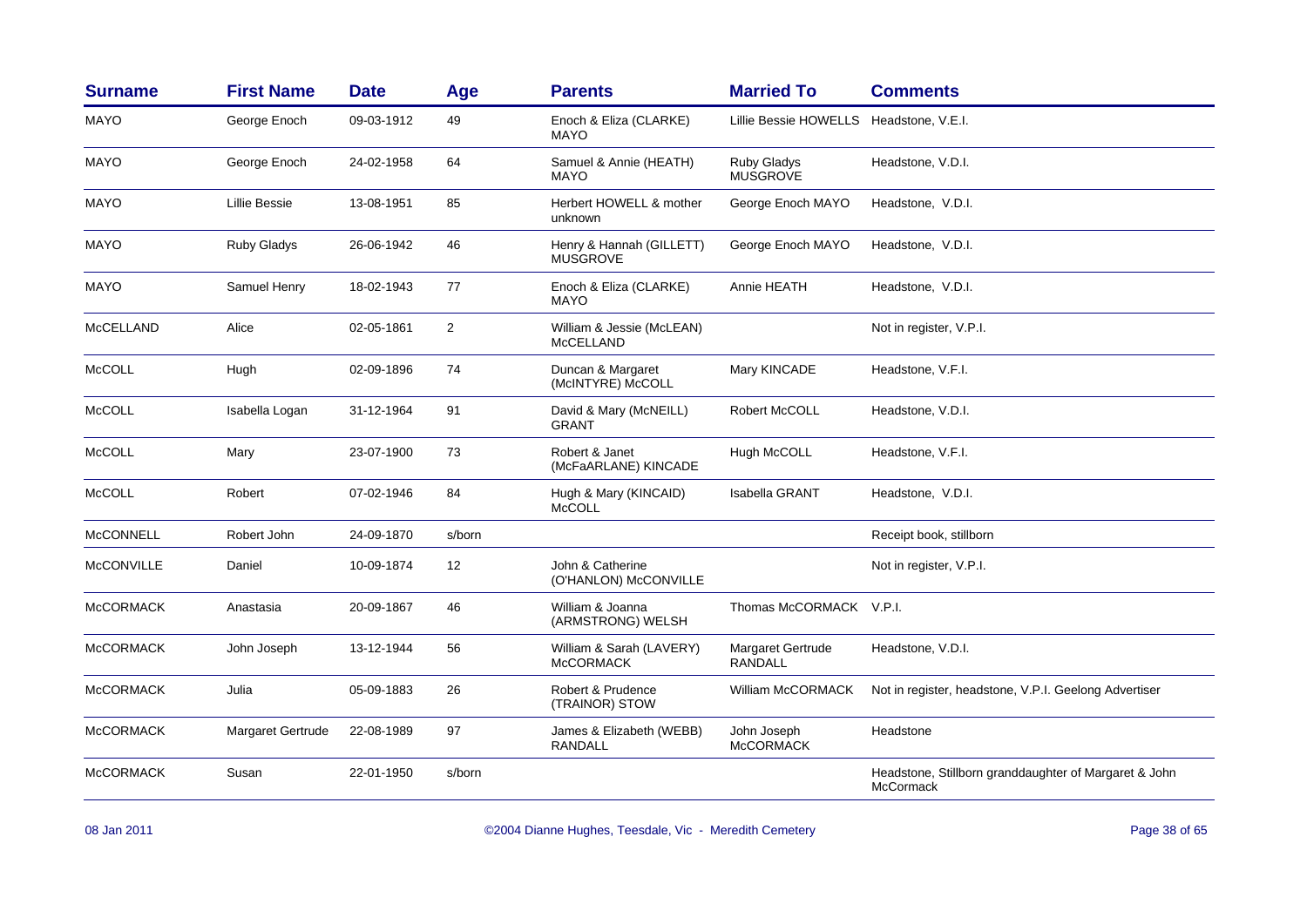| <b>Surname</b>   | <b>First Name</b>         | <b>Date</b> | Age            | <b>Parents</b>                                | <b>Married To</b>               | <b>Comments</b>                                                              |
|------------------|---------------------------|-------------|----------------|-----------------------------------------------|---------------------------------|------------------------------------------------------------------------------|
| <b>McCORMACK</b> | Thomas                    | 09-10-1872  | 65             | parents unknown                               | Anastasia WALSH                 | Receipt book, V.P.I., born Tipperary, Ireland                                |
| <b>McCRIMMON</b> | Alexander                 | 01-06-1888  | 79             | Donald & Jane (MATHESON)<br><b>McCRIMMON</b>  | Christina BUCHANAN              | Not in register, V.P.I.                                                      |
| <b>McCRIMMON</b> | Alexander Hugh            | 10-03-1889  | 1 mth          | Duncan & Catherine<br>(COOTS) McCRIMMON       |                                 | Not in register, V.F.I.                                                      |
| <b>McCRIMMON</b> | Alexander Hugh            | 16-03-1922  | 31             | Duncan & Mary (COUTTS)<br><b>McCRIMMON</b>    | Catherine COOTS                 | V.D.I.                                                                       |
| <b>McCRIMMON</b> | Catherine                 | 14-03-1895  | 33             | William & Margaret<br>(McKINNON) COOTS        | Duncan McCRIMMON                | Headstone, not in register, V.F.I.                                           |
| <b>McCRIMMON</b> | Christina                 | 26-02-1893  | 3 mths         | Duncan & Catherine<br>(COOTS) McCRIMMON       |                                 | Not in register, V.F.I.                                                      |
| <b>McCRIMMON</b> | Christina                 | 30-01-1907  | 91             | Duncan BUCHANAN &<br>mother unknown           | Alexander<br><b>McCRIMMON</b>   | V.E.I.                                                                       |
| <b>McCRIMMON</b> | Donald                    | 06-04-1895  | 3wk            | Duncan & Catherine<br>(COOTS) McCRIMMON       |                                 | Not in register, V.F.I.                                                      |
| <b>McCRIMMON</b> | Duncan                    | 09-10-1922  | 62             | Alexander & Christina<br>(BUCHANAN) McCRIMMON | Catherine COOTS                 | V.D.I.                                                                       |
| <b>McCRIMMON</b> | Jane                      | 30-12-1884  | 34             | Alexander & Christina<br>(BUCHANAN) McCRIMMON | not married                     | Headstone, V.P.I.                                                            |
| <b>McCRIMMON</b> | Richard                   | 09-07-1920  | 21             | Duncan & Alice (WELLS)<br><b>McCRIMMON</b>    | not married                     | G.W.I.                                                                       |
| <b>McDONALD</b>  | Annis                     | 20-12-1958  | 46             | Hugh & Selina Maude<br>(TRIGG) McDONALD       |                                 | Headstone, V.D.I.                                                            |
| <b>McDONALD</b>  | <b>Beatrice Constance</b> | 11-02-1900  | 28             | James & Jane (GEDDES)<br><b>CONLEY</b>        | Charles Hugh<br><b>McDONALD</b> | V.F.I.                                                                       |
| <b>McDONALD</b>  | Joseph                    | 12-01-1893  | 70             | parents unknown                               | Margaret<br><b>WINTERBOTTOM</b> | Headstone, V.F.I., born 10/3/1823 Tasmania                                   |
| <b>McDONALD</b>  | Margaret                  | 18-08-1861  | $\overline{2}$ | Charles & Mary (McDONALD)<br><b>McDONALD</b>  |                                 | Not in register, V.P.I.                                                      |
| <b>McDONALD</b>  | Margaret                  | 21-07-1915  | 88             | Thomas WINTERBOTTOM &<br>mother unknown       | Joseph McDONALD                 | Headstone, G.W.I., born 30/10/1827 Liverpool, England,<br>Geelong Advertiser |
| <b>McDONALD</b>  | Selina Maude              | 12-04-1965  | 76             | William & Annis (GUGGER)<br><b>TRIGG</b>      | Hugh McDONALD                   | Headstone, Register, V.D.I.                                                  |
|                  |                           |             |                |                                               |                                 |                                                                              |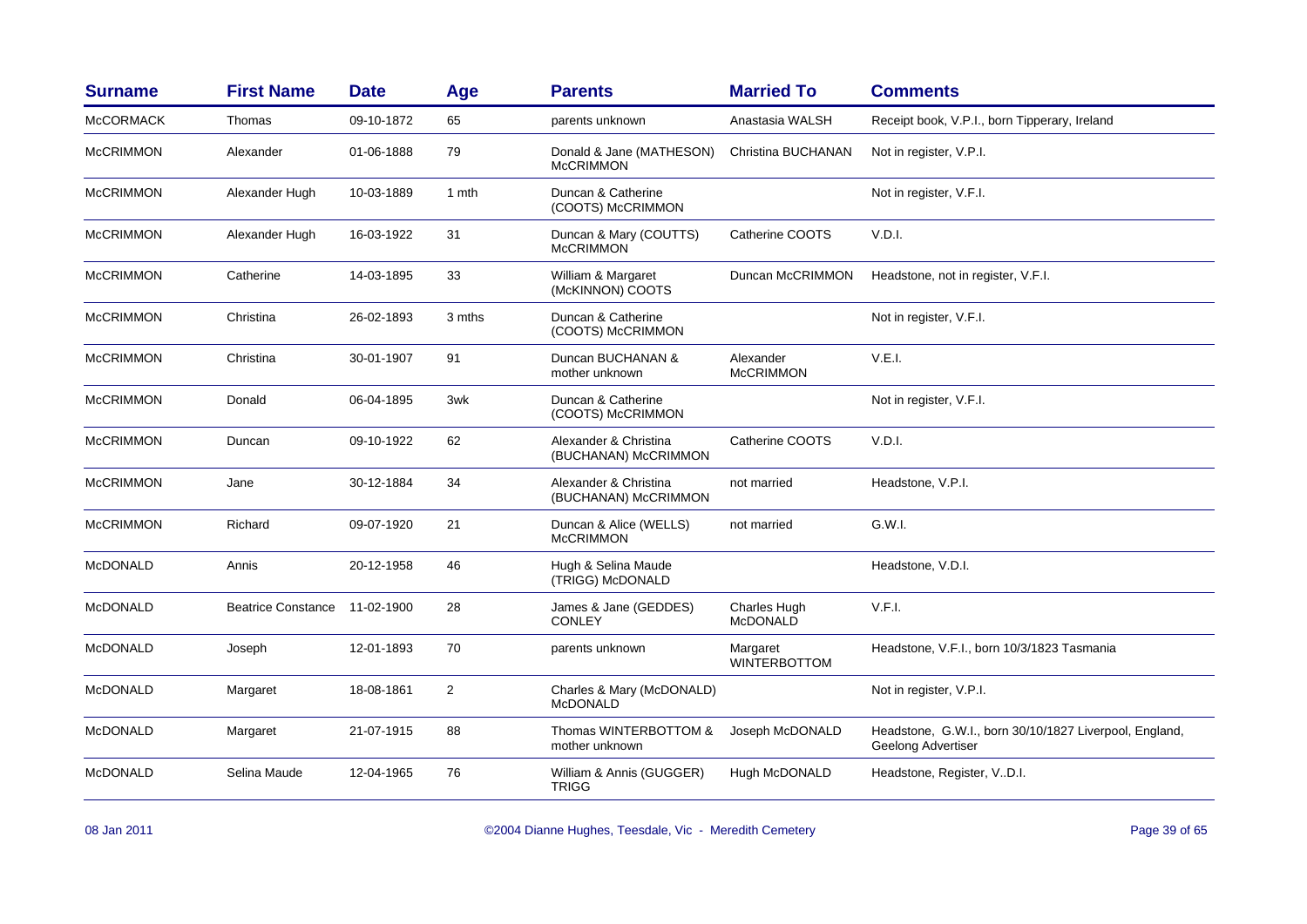| <b>Surname</b>   | <b>First Name</b>  | <b>Date</b> | Age            | <b>Parents</b>                             | <b>Married To</b>                        | <b>Comments</b>                                                            |
|------------------|--------------------|-------------|----------------|--------------------------------------------|------------------------------------------|----------------------------------------------------------------------------|
| <b>McDONALD</b>  | William Roy Walter | 23-02-1993  | 84             | Hugh & Selina (TRIGG)<br><b>McDONALD</b>   | not married                              | Register, headstone, V.B.I.                                                |
| <b>McDOUGALL</b> | David              | 30-04-1862  | 46             | parents unknown                            | Jane CAMPBELL                            | Not in register, V.P.I.                                                    |
| <b>MCFARLANE</b> | James Craig        | 13-04-1909  | 49             | Robert & Janet (CRAIG)<br><b>McFARLANE</b> | Elizabeth Ann                            | Headstone, V.E.I.                                                          |
| <b>McGRIES</b>   | Mary Ann           |             |                |                                            |                                          | date of death unknown                                                      |
| <b>McHAFFIE</b>  | Sarah              | 11-03-1913  | 78             | William & Sandra<br>(McKENZIE) POOLE       | <b>William Hunter</b><br><b>McHAFFIE</b> | V.E.I.                                                                     |
| <b>McINNES</b>   | Christina          | 09-05-1894  | 26             | Duncan & Mary (KELLY)<br><b>McINNES</b>    | not married                              | Headstone, not in register, V.F.I.                                         |
| <b>McINNES</b>   | Duncan             | 22-09-1909  | 81             | Donald & Catherine McINNES                 | <b>Mary KELLY</b>                        | Headstone, V.E.I.                                                          |
| <b>McINNES</b>   | Mary               | 22-11-1863  | 37             | Malcolm & Annabella<br>(McPHERSON) McINNES | not married                              | Headstone, not in register, V.P.I.                                         |
| <b>McINNES</b>   | Mary               | 11-07-1891  | 30             | Duncan & Mary (KELLY)<br><b>McINNES</b>    | not married                              | Headstone, not in register, V.F.I.                                         |
| <b>McINNES</b>   | Mary               | 08-12-1909  | 79             | Peter KELLY & mother<br>unknown            | Duncan McINNES                           | Headstone, V.E.I.                                                          |
| <b>McINNES</b>   | Mary Ann           | 08-11-1868  | $\overline{2}$ | Duncan & Mary (KELLY)<br><b>McINNES</b>    |                                          | Headstone, receipt book, V.P.I.                                            |
| <b>McINTOSH</b>  | John               | 11-02-1878  | 21             | William & Margaret<br>(CAMERON) McINTOSH   | not married                              | Receipt book, V.P.I., born Melbourne                                       |
| McKAY            | David              | 03-02-1933  | 60             | Peter & Mary Ann (AUSTIN)<br><b>McKAY</b>  | Mary WARD                                | Headstone, V.D.I.                                                          |
| <b>McKAY</b>     | Gladys May         | 12-07-1950  | 41             | David & Mary (WARD) McKAY not married      |                                          | Headstone, V.D.I., Geelong Advertiser                                      |
| McKAY            | James              | 15-07-1861  | 31             | Alexander & Ann (ROSS)<br><b>McKAY</b>     | Janet MATHESON                           | Not in Register, V.P.I., died Moranghurk born<br>Sutherlandshire, Scotland |
| <b>McKAY</b>     | Mary Ann           | 06-02-1915  | 72             | James & Mary (BEDFORD)<br><b>AUSTIN</b>    | Peter BISHOP                             | G.W.I., Geelong Advertiser                                                 |
| McKAY            | Mary Gertrude      | 15-08-1959  | 75             | Joseph & Eliza (TRICK)<br><b>WARD</b>      | David McKAY                              | Headstone, V.D.I.                                                          |
| <b>McKAY</b>     | Peter              | 22-05-1935  | 75             | Peter McKAY & mother<br>unknown            | not married                              | V.D.I., died Autumn St. Geelong West                                       |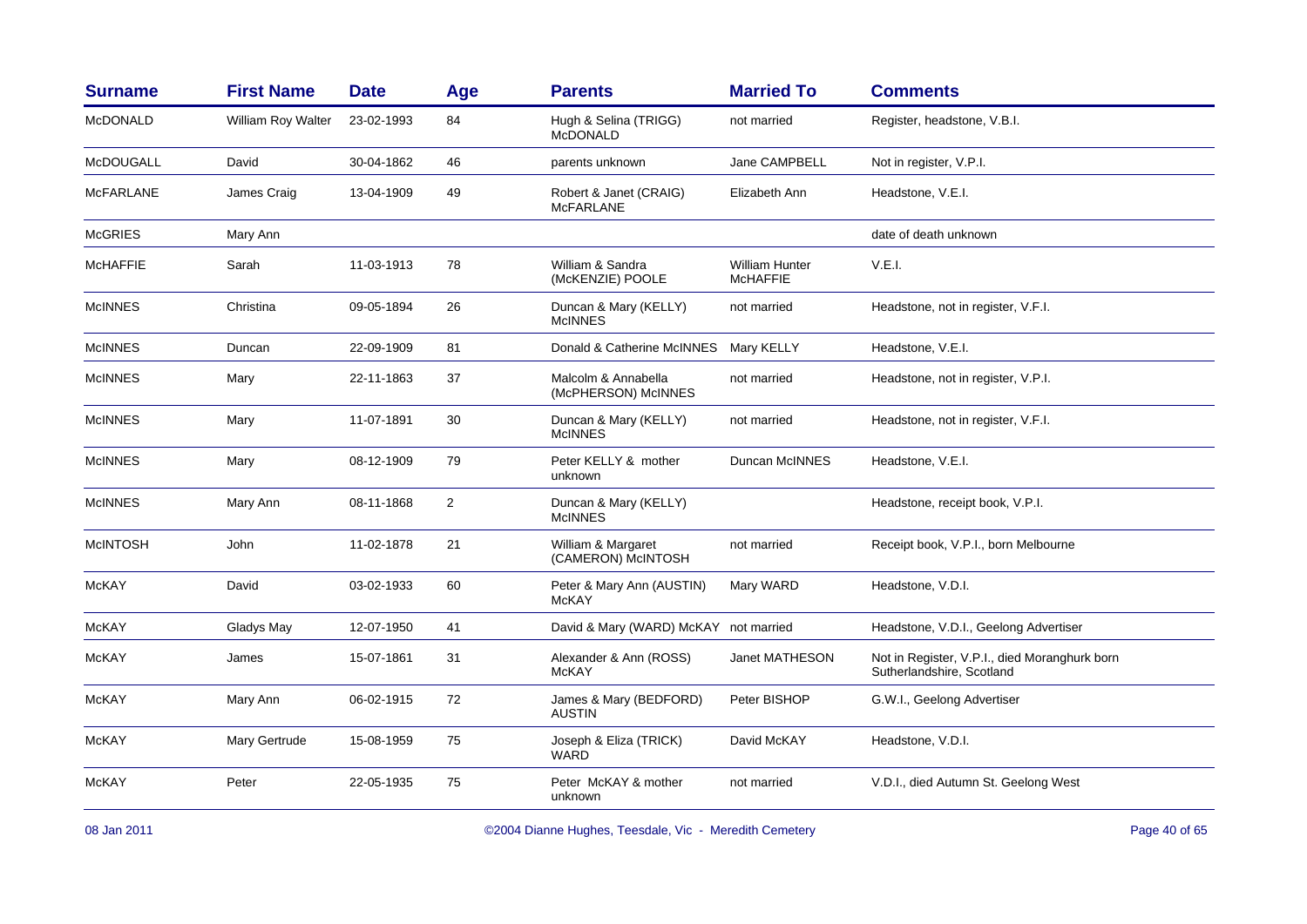| <b>Surname</b>    | <b>First Name</b> | <b>Date</b> | Age        | <b>Parents</b>                                  | <b>Married To</b>                     | <b>Comments</b>                                  |
|-------------------|-------------------|-------------|------------|-------------------------------------------------|---------------------------------------|--------------------------------------------------|
| McKAY             | Peter Bishop      | 29-11-1909  | 84         | John & Sarah (BISHOP)<br><b>McKAY</b>           | Mary Ann AUSTIN                       | V.E.I.                                           |
| McKELLAR          | Christina Betsy   | 02-09-1870  | 3          | Donald & Sarah (PODGER)<br><b>McKELLAR</b>      |                                       | Receipt book, V.P.I., born Moorabool             |
| McKELLAR          | Donald            | 23-03-1860  | 1 yr 6 mth | Donald & Sarah (PODGER)<br><b>McKELLAR</b>      |                                       | Not in Register, V.P.I.                          |
| <b>McKENZIE</b>   | Catherine Louisa  | 09-09-1914  | 75         | Duncan & Mary (McCALLUM)<br><b>CLARKE</b>       | <b>William McKENZIE</b>               | Headstone, G.W.I.                                |
| <b>McKENZIE</b>   | Edward            | 04-12-1894  | 25         | Alexander & Elizabeth<br>(MORGAN) McKENZIE      | not married                           | Headstone, V.F.I.                                |
| McLEAN            | Agnes             | 13-04-1864  | 3          | Peter & Emma (CHILCOT)<br><b>McLEAN</b>         |                                       | Not in Register, V.P.I.                          |
| <b>McMURTRIE</b>  | John              | 29-03-1867  | 9 mths     | James & Rose (McLEAN)<br><b>MCMURTRIE</b>       |                                       | Not in register, V.P.I. died Morrisons           |
| <b>McMURTRIE</b>  | Mary Ann          | 19-05-1873  | 4 mths     | James & Rose (McLEAN)<br><b>McMURTRIE</b>       |                                       | Not in register, V.P.I.                          |
| <b>McMURTRIE</b>  | Rose              | 15-02-1878  | 4 mths     | James & Rose (McLEAN)<br><b>McMURTRIE</b>       |                                       | Receipt Book, V.P.I.                             |
| <b>McNAUGHTON</b> | Alexander George  | 29-11-1988  | 89         | Donald & Catherine<br>(McCALLUM) McNAUGHTON     | Annie MARCHMENT                       | Headstone                                        |
| <b>McNAUGHTON</b> | Annie Evelyn      | 01-10-1993  | 89         | Edwin & Charlotte Belinda<br>(THOMAS) MARCHMENT | Alexander George<br><b>McNAUGHTON</b> | Register                                         |
| <b>McNAUGHTON</b> | Donald Alexander  | 16-11-1988  | 74         | Donald & Catherine<br>(McCALLUM) McNAUGHTON     | not married                           | Headstone                                        |
| <b>McNAUGHTON</b> | Donald Edwin      | 25-12-1996  | 64         | Lex & Annie McNAUGHTON                          | not married                           | Register                                         |
| <b>McNAUGHTON</b> | Ewan Donald       | 04-10-1926  | 36         | Donald & Catherine<br>(McCALLUM) McNAUGHTON     | not married                           | Headstone, V.D.I.                                |
| <b>McNAUGHTON</b> | Margaret Cameron  | 07-07-1967  | 78         | Donald & Catherine<br>(McCALLUM) McNAUGHTON     | unmarried                             | Headstone, sister of Donald Alexander McNaughton |
| <b>McNEILL</b>    | Agnes             | 22-07-1919  | 66         | Peter & Janet (MITCHELL)<br><b>GILLESPIE</b>    | Colin McNEILL                         | G.W.I. Geelong Advertiser                        |
| <b>MCNEILL</b>    | Angus             | 23-11-1893  | 90         | parents unknown                                 | Mary CAMPBELL                         | Not in register, V.F.I.                          |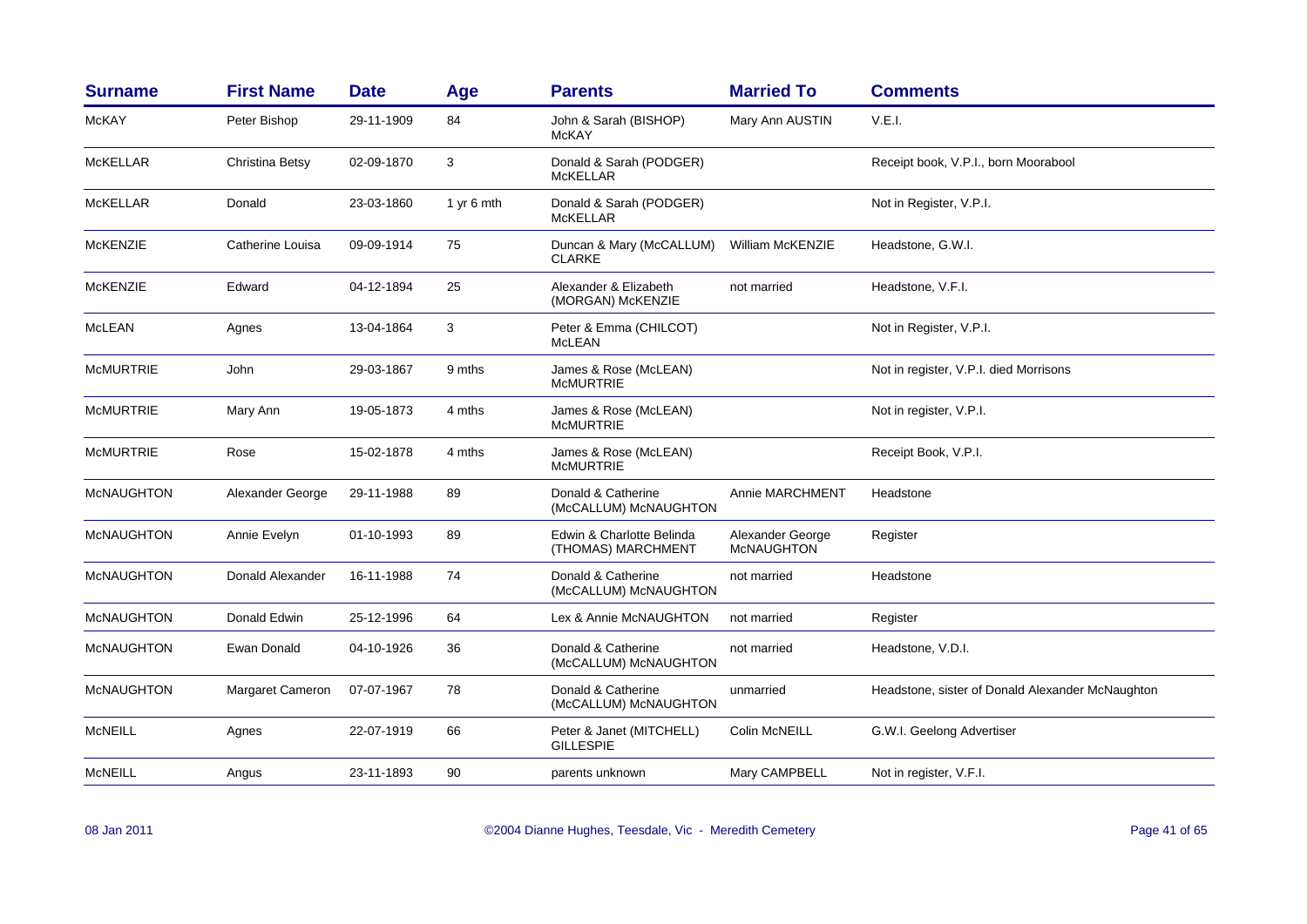| <b>Surname</b>   | <b>First Name</b> | <b>Date</b> | Age            | <b>Parents</b>                               | <b>Married To</b>    | <b>Comments</b>                                                                |
|------------------|-------------------|-------------|----------------|----------------------------------------------|----------------------|--------------------------------------------------------------------------------|
| <b>McNEILL</b>   | Colin             | 09-01-1909  | 72             | Angus & Mary (CAMPBELL)<br><b>McNEILL</b>    | not married          | Headstone, V.E.I., not in register                                             |
| <b>McNEILL</b>   | John              | 29-07-1876  | 34             | Angus & Mary (CAMPBELL)<br><b>McNEILL</b>    | Mary CLARK           | Headstone, V.P.I.                                                              |
| McNEILL          | Mary              | 26-12-1882  | 76             | Colin & Margaret CLARK                       | Angus McNEILL        | Headstone, not in register, V.P.I.                                             |
| <b>McPHERSON</b> | Annie             | 26-04-1919  | 51             | James & Marjorie<br>(McGILLIVRAY) McPHERSON  | not married          | Headstone, not in register, G.W.I. Geelong Advertiser                          |
| <b>McPHERSON</b> | Archibald         | 18-07-1918  | 85             | John & Jessie<br>(McGILLIVRAY) McPHERSON     | Mary McMASTER        | Headstone, G.W.I., died Steiglitz                                              |
| <b>McPHERSON</b> | Duncan            | 11-10-1908  | 36             | John & Jessie<br>(McGILLIVRAY) McPHERSON     |                      | V.E.I.                                                                         |
| <b>McPHERSON</b> | James             | 01-05-1887  | 52             | John & Jessie<br>(McGILLIVRAY) McPHERSON     |                      | Marjorie McGILLIVRAY Geelong Advertiser committed suicide by hanging, Inquest. |
| <b>McPHERSON</b> | James             | 21-05-1887  | 85             | William & Mary (ASHTON)<br><b>McPHERSON</b>  | not married          | Headstone, not register, on V.D.I. for 1891                                    |
| <b>McPHERSON</b> | James             | 01-02-1933  | 65             | Robert & Isobella<br>(CAMERON) McPHERSON     | Marjorie McGILLIVRAY | died Prahran, V.D.I.                                                           |
| <b>McPHERSON</b> | Jessie            | 26-01-1879  | 7 wks          | Archibald & Margaret<br>(McMASTER) McPHERSON |                      | Receipt Book, V.P.I.                                                           |
| <b>McPHERSON</b> | Jessie            | 04-01-1889  | 88             | John unknown & mother<br>unknown             | John McGILLIVRAY     | Headstone, V.F.I.                                                              |
| <b>McPHERSON</b> | Jessie            | 01-03-1922  | 56             | James & Margery<br>(McGILLIVRAY) McPHERSON   | not married          | V.D.I.                                                                         |
| <b>McPHERSON</b> | John              | 04-12-1870  | 65             |                                              | Jessie McGILLIVRAY   | Headstone, not on V.P.I.                                                       |
| <b>McPHERSON</b> | John              | 19-01-1908  | 37             | James & Margery<br>(McGILLIVRAY) McPHERSON   | not married          | Headstone, V.E.I                                                               |
| <b>McPHERSON</b> | Malcolm           | 11-04-1878  | $\overline{7}$ | Archibald & Margaret<br>(McMASTER) McPHERSON |                      | Receipt Book, V.D.I.                                                           |
| <b>McPHERSON</b> | Malcolm           | 28-03-1889  | 48             | John & Jessie<br>(McGILLIVRAY) McPHERSON     | not married          | Headstone, V.F.I., brother of Archibald                                        |
| <b>McPHERSON</b> | Marjorie          | 10-07-1913  | 73             | John & Annie (FRASER)<br><b>McGILLIVRAY</b>  | James McPHERSON      | Headstone, V.F.I.                                                              |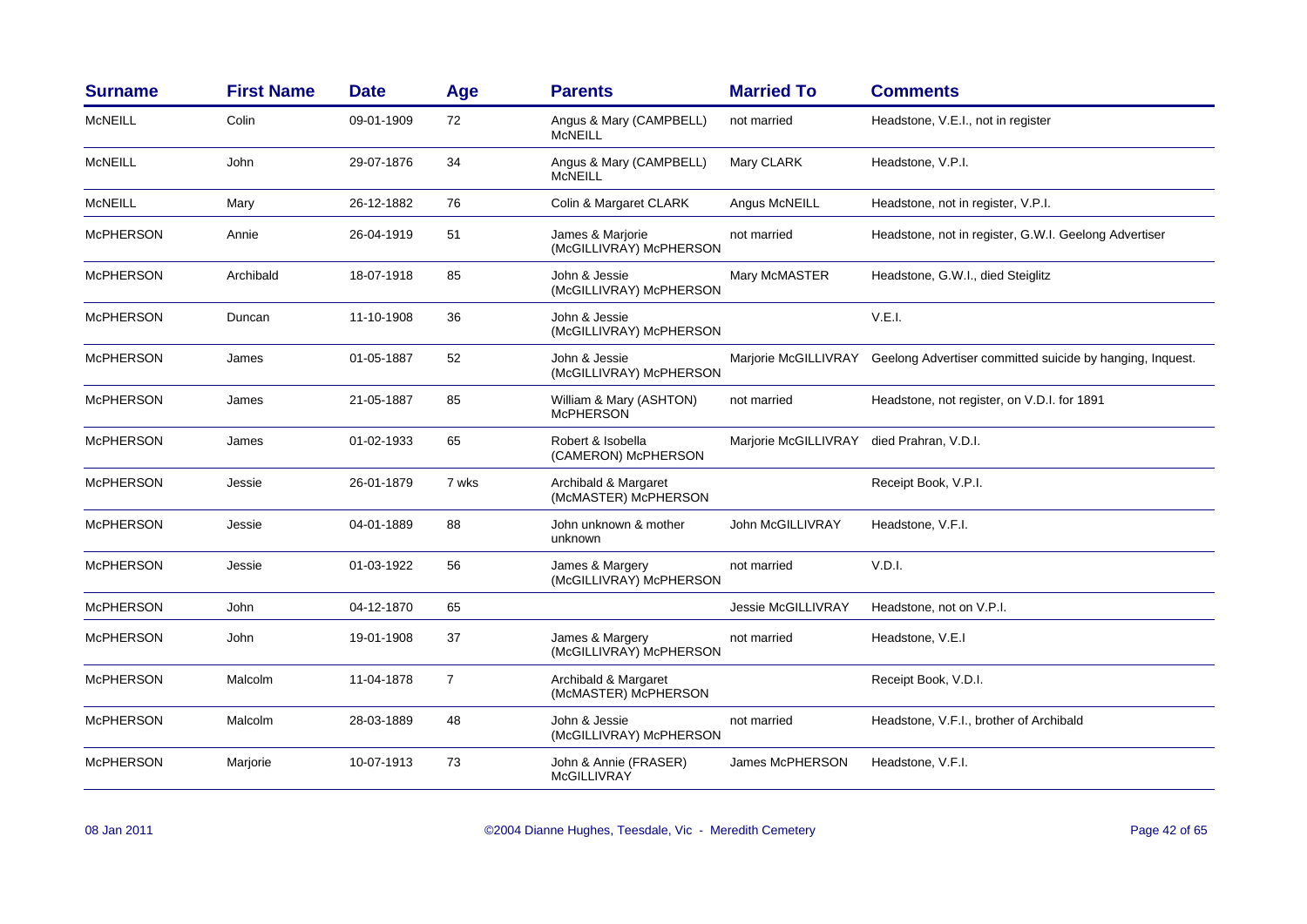| <b>Surname</b>   | <b>First Name</b>        | <b>Date</b> | Age     | <b>Parents</b>                                       | <b>Married To</b>                  | <b>Comments</b>                                 |
|------------------|--------------------------|-------------|---------|------------------------------------------------------|------------------------------------|-------------------------------------------------|
| <b>McPHERSON</b> | Mary                     | 13-05-1876  | 75      | Archibald & Flora<br>(McMILLAN) McMASTER             | John McPHERSON                     | Receipt Book, V.P.I., born Mull, Scotland       |
| <b>McPHERSON</b> | Sarah                    | 19-07-1888  | 40      | Archibald & Jessie<br>(McGILLIVRAY) McPHERSON        | not married                        | Headstone, Not on V.P.I.                        |
| <b>McRAE</b>     | Alexander                | 31-07-1877  | 67      | John & Margaret<br>(McCULLOCH) McRAE                 | Christina McMILLAN                 | Receipt book, Not on V.P.I.                     |
| McRAE            | Alexander                | 20-09-1877  | 67      | John and Margaret<br>(McCULLOCK) McRAE               | Christina McMULLEN                 | Not in register, V.P.I. born Rosshire Scotland  |
| McRAE            | Christina                | 02-02-1879  | 61      | Donald & Ellen (McRAE)<br><b>McMILLAN</b>            | Alexander McRAE                    | Receipt book, V.P.I.                            |
| <b>McRAE</b>     | Christina                | 02-02-1879  |         | parents unknown                                      | Alexander McRAE                    | Not in Register, V.P.I.                         |
| <b>McRAE</b>     | Donald (Reverend)        | 17-05-1878  | 44      | John & Marion (McLURE)<br><b>McRAE</b>               | not married                        | Receipt book, suicide, V.P.I.                   |
| <b>McRAE</b>     | Donald, Reverend         | 17-06-1873  | 44      | John & Marion (McLRE)<br><b>McRAE</b>                | not married                        | Headstone, not in register, V.P.I.              |
| <b>MIDDLETON</b> | Lucy Victoria            | 13-08-1988  | 60      |                                                      | Bill                               | Headstone                                       |
| MILLAN           | Alexander                | 19-04-1879  | 47      | Alexander & Margaret<br>(FORBES) MILLAN              | Johanna O'Rourke<br><b>REARDON</b> | Not in Register, V.P.I.                         |
| <b>MILLEDGE</b>  | Ann                      | 13-06-1879  | 38      | James & Elizabeth<br>(PARKINSON) SPRIGG              | Ebenezer MILLEDGE                  | Receipt Book. V.P.I., born Lincolnshire England |
| MILLEDGE         | Elizabeth Ann            | 18-06-1874  | 3 mths  | Ebenezer & Ann (SPRIGGS)<br><b>MILLEDGE</b>          |                                    | Receipt Book, V.P.I.                            |
| <b>MILLEDGE</b>  | Ellen                    | 20-12-1929  | 82      | John & Margaret<br>(WINTERBOTTOM)<br><b>McDONALD</b> | Henry MILLEDGE                     | Headstone, V.D.I.                               |
| <b>MILLEDGE</b>  | Henry                    | 26-04-1919  | 73      | William Ebenezer & Johanna<br>(OATES) MILLEDGE       | Ellen McDONALD                     | Headstone, G.W.IGeelong Advertiser              |
| MILLEDGE         | Margaret                 | 06-03-1878  | 12 days | Ebenezer & Ann (SPRIGGS)<br><b>MILLEDGE</b>          |                                    | Receipt Book, V.P.I.                            |
| <b>MILLER</b>    | <b>Clarence Victor</b>   | 30-11-1970  | 73      | William & Sarah (SIMPSON)<br>MILLER                  | Dorothy Barbara<br><b>BRIGGS</b>   | Headstone, Headstone, V.D.I.                    |
| <b>MILLER</b>    | Dorothy Barbara<br>Grace | 16-02-1998  | 89      | Alexander & Jane (BELL)<br><b>SUTTON</b>             | <b>Clarence MILLER</b>             | Register, Geelong Advertiser                    |
|                  |                          |             |         |                                                      |                                    |                                                 |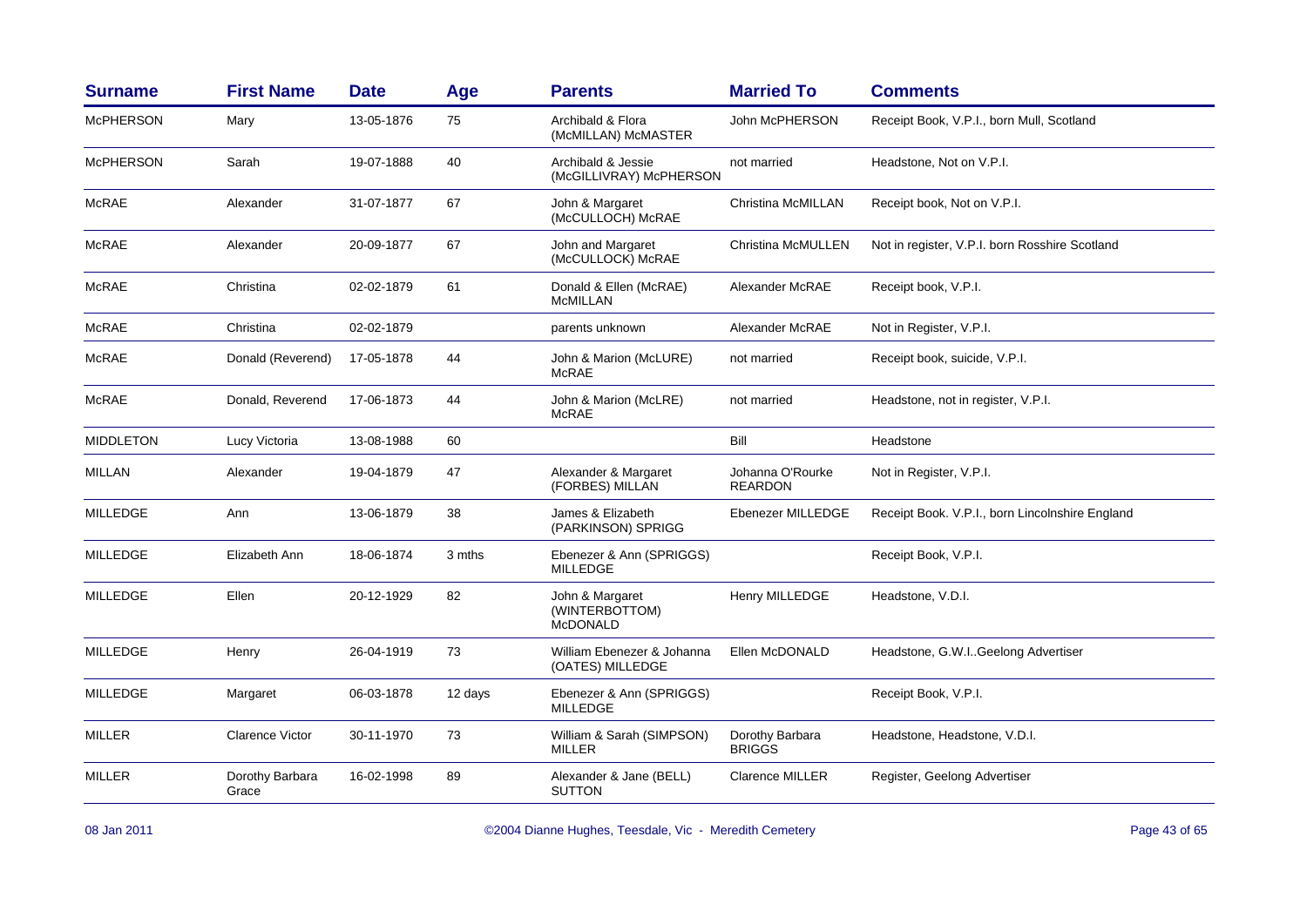| <b>Surname</b>  | <b>First Name</b>       | <b>Date</b> | Age            | <b>Parents</b>                              | <b>Married To</b>                  | <b>Comments</b>                                            |
|-----------------|-------------------------|-------------|----------------|---------------------------------------------|------------------------------------|------------------------------------------------------------|
| <b>MILLER</b>   | Ellen                   | 16-04-1871  | 6 days         | <b>Jennet MILLER</b>                        |                                    | Not in Register, V.P.I., born Stoney Rises, died Mt. Doran |
| <b>MITCHELL</b> | Ada Blanche             | 06-04-1869  | 3 wks          | William & Laura (COOMBS)<br><b>MITCHELL</b> |                                    | Receipt Book, V.P.I.                                       |
| <b>MITCHELL</b> | <b>Charles Percy</b>    | 23-11-1866  | 9              | William & Laura (COOMBS)<br><b>MITCHELL</b> |                                    | Not in register, V.P.I.                                    |
| <b>MITCHELL</b> | David                   | 24-11-1861  | $\overline{2}$ | James & Jane (LOURIE)<br><b>MITCHELL</b>    |                                    | Not in Register, V.P.I.                                    |
| <b>MITCHELL</b> | <b>Edward Henry</b>     | 24-04-1868  | 2 wks          | William & Laura (COOMBS)<br><b>MITCHELL</b> |                                    | Not in Register, V.P.I.                                    |
| <b>MITCHELL</b> | <b>Florence Empey</b>   | 18-04-1870  | 19 days        | William & Laura (COOMBS)<br><b>MITCHELL</b> |                                    | Receipt Book, V.P.I.                                       |
| <b>MITCHELL</b> | James                   | 26-03-1864  | 41             | David & Catherine<br>(STRATHDEE) MITCHELL   | Jane LAURIE                        | Not in Register, V.P.I. died Borhoneyghurk East            |
| <b>MITCHELL</b> | Laura Jane              | 12-12-1908  | 71             | parents unknown                             | William MITCHELL                   | V.E.I.                                                     |
| <b>MITCHELL</b> | Minnie Coombs           | 08-03-1871  | 3 wks          | William & Laura (COOMBS)<br><b>MITCHELL</b> |                                    | Receipt Book, V.P.I.                                       |
| <b>MITCHELL</b> | Sydney Arthur           | 24-03-1866  | 11 mths        | William & Laura (COOMBS)<br><b>MITCHELL</b> |                                    | Not in register, V.P.I., born Morrisons                    |
| <b>MITCHELL</b> | William                 | 27-02-1882  | 26             | William & Laura (COOMBS)<br><b>MITCHELL</b> |                                    | Receipt Book, not on V.P.I.                                |
| <b>MODAN</b>    | <b>Albert Frederick</b> | 22-01-1905  | 4              | Frederick & Marina (KING)<br><b>MODAN</b>   |                                    | V.E.I.                                                     |
| <b>MODAN</b>    | Mary Minnie             | 31-05-1932  | 85             | Thomas & Mary (GILBERT)<br><b>EDWARDS</b>   |                                    | V.D.I.                                                     |
| <b>MOHR</b>     | Alan George             | 23-11-1955  | 33             | Allan & Maggie (CREASY)<br><b>MOHR</b>      |                                    | Headstone, Register, V.D.I.                                |
| <b>MOHR</b>     | George McDonald         | 01-01-1968  | 77             | Henry & Elizabeth<br>(CARROLL) MOHR         | Maggie Ruth CREASY                 | Headstone, Register, V.D.I.                                |
| <b>MOHR</b>     | Hilda Marie             | 18-01-1978  | 50             | Herbert & Mary (CONWAY)<br><b>CONLAN</b>    |                                    | Headstone, Register, V.D.I.                                |
| <b>MOHR</b>     | Jean Alison             | 16-02-1995  | 74             | unknown BAYARD & mother<br>unknown          | 1. Robert SELLARS 2.<br>Harry MOHR | Register                                                   |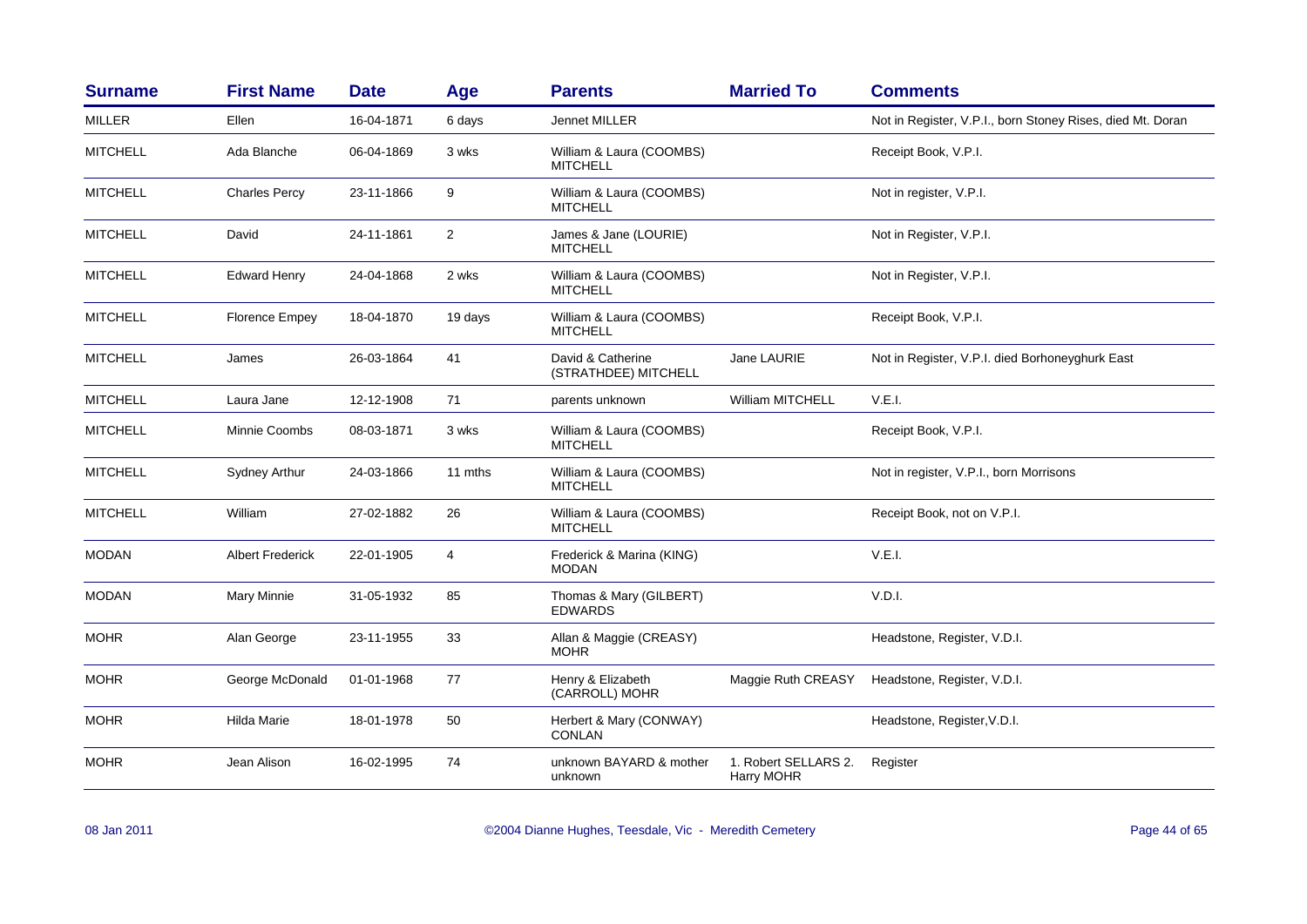| <b>Surname</b>  | <b>First Name</b>         | <b>Date</b> | Age            | <b>Parents</b>                             | <b>Married To</b>                          | <b>Comments</b>                          |
|-----------------|---------------------------|-------------|----------------|--------------------------------------------|--------------------------------------------|------------------------------------------|
| <b>MOHR</b>     | Maggie Ruth               | 25-07-1965  | 69             | James & Ellen (FRANKLIN)<br><b>CREASY</b>  | Allan MOHR                                 | Headstone, Register, V.D.I.              |
| <b>MOLLOY</b>   | James                     | 11-12-1891  | 4              | John & Mary (WATSON)<br><b>MOLLOY</b>      |                                            | V.F.I., died Geelong Hospital            |
| <b>MOLLOY</b>   | John                      | 16-04-1891  | 36             | James & Rose (CUSACK)<br><b>MOLLOY</b>     | Mary WATSON                                | V.F.I., Geelong Advertiser               |
| <b>MOONEY</b>   | <b>Catherine Mary</b>     | 22-12-1988  | 77             |                                            | <b>Christopher Daniel</b><br><b>MOONEY</b> | Headstone, Register                      |
| <b>MOONEY</b>   | <b>Christopher Daniel</b> | 04-08-1977  | 75             | John & Mary Ann (TUDOR)<br><b>MOONEY</b>   | Mary Ann SULLIVAN                          | Headstone, Register, V.D.I.              |
| <b>MOONEY</b>   | <b>John Patrick</b>       | 17-11-1924  | 65             | James & Elizabeth (HOLT)<br><b>MOONEY</b>  | Mary Ann TUDOR                             | Headstone, V.D.I.                        |
| <b>MOONEY</b>   | Mary Ann                  | 12-07-1954  | 85             | Christopher & Mary Ann<br>(SULLIVAN) TUDOR | John MOORE                                 | Headstone, V.D.I., Geelong Advertiser    |
| <b>MOORE</b>    | Margaret Bridget          | 15-05-1864  | 5              | Joseph & Mary (BYRNE)<br><b>MOORE</b>      |                                            | Not in register, V.P.I., died Ballarat   |
| <b>MORAN</b>    | James Joseph              | 11-11-1940  | 72             | John & Mary (NESTOR)<br><b>MORAN</b>       | <b>Beatrice SALISBURY</b>                  | V.D.I.                                   |
| <b>MORAN</b>    | John                      | 25-06-1908  | 72             | James & Mary (CODY)<br><b>MORAN</b>        | Mary<br>NESTOR/NESTER                      | Headstone, V.E.I., born Kilkenny Ireland |
| <b>MORAN</b>    | Lawrence                  | 09-08-1879  | 4 mths         | John & Mary (NESTOR)<br><b>MORAN</b>       |                                            | Headstone, Not in register, V.P.I.       |
| <b>MORAN</b>    | Mary                      | 09-01-1923  | 87             | Francis & Johanna<br>(CONDON) NESTOR       | John MORAN                                 | V.D.I.                                   |
| <b>MORAN</b>    | Mary Ann                  | 01-07-1875  | $\overline{2}$ | John & Mary (NESTOR)<br><b>MORAN</b>       |                                            | Headstone, Receipt Book, V.P.I.          |
| <b>MORPHETT</b> | Ellen                     | 18-03-1900  | 3 mths         | Henry & Marie (WISEMAN)<br><b>MORPHETT</b> |                                            | Twin of Susan, V.F.I.                    |
| <b>MORPHETT</b> | Susan                     | 01-03-1900  | 3 mths         | Henry & Marie (WISEMAN)<br><b>MORPHETT</b> |                                            | Twin of Ellen, V.F.I.                    |
| <b>MORRISON</b> | Robert                    | 09-04-1860  | 26             | Donald & Ann (McKIE)<br><b>MORRISON</b>    |                                            | Not in register, V.P.I.                  |
| <b>MORTIMER</b> | Hannah Elizabeth          | 17-04-1860  | 5 mths         | John & Sarah (BINGE)<br><b>MORTIMER</b>    |                                            | Not in register, V.P.I.                  |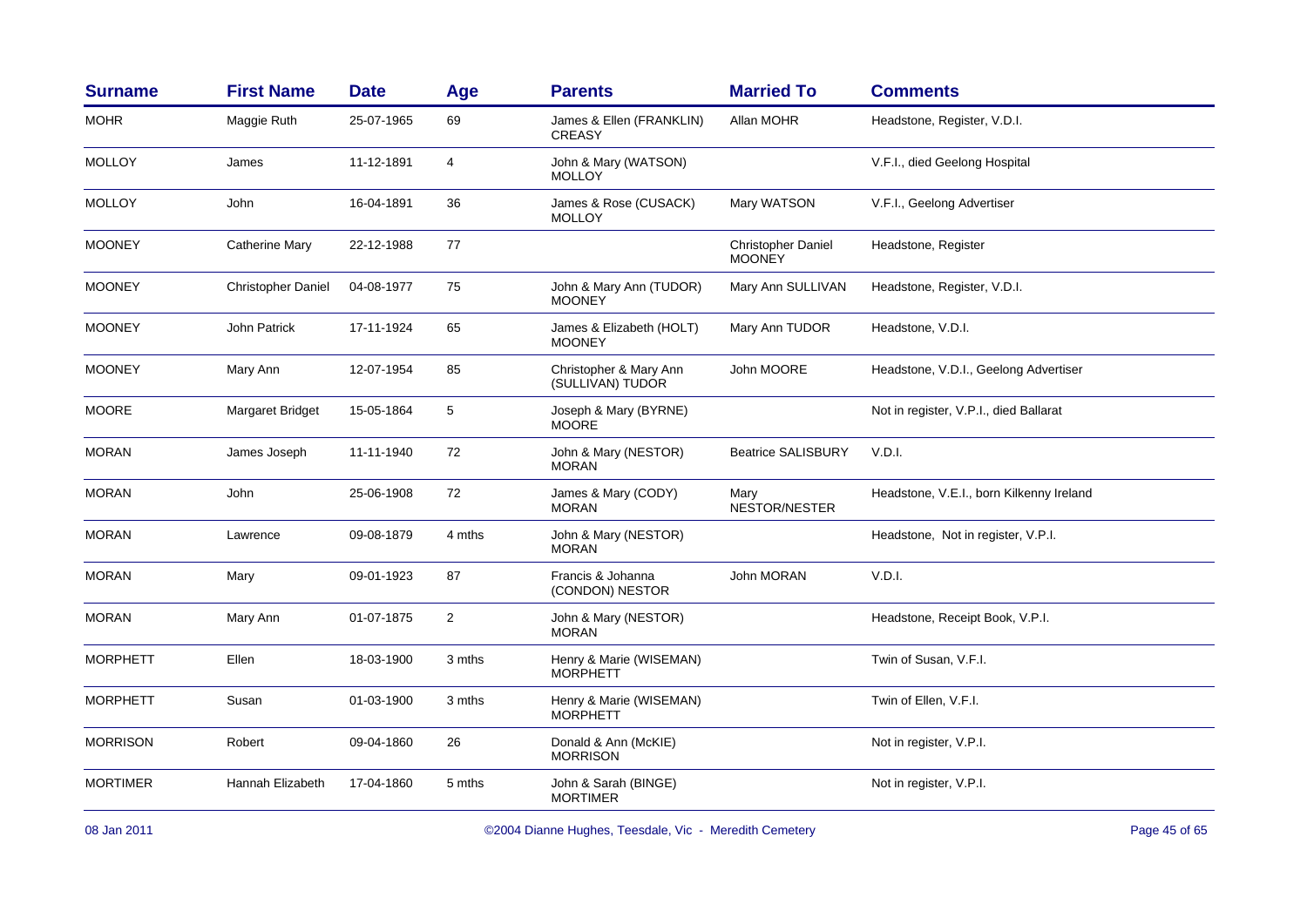| <b>Surname</b>  | <b>First Name</b>      | <b>Date</b> | Age        | <b>Parents</b>                               | <b>Married To</b>                | <b>Comments</b>                                                                       |
|-----------------|------------------------|-------------|------------|----------------------------------------------|----------------------------------|---------------------------------------------------------------------------------------|
| <b>MULLINS</b>  | Joseph                 | 26-04-1903  | 2 hour     | Joseph & Lily (MILLEDGE)<br><b>MULLINS</b>   |                                  | Not in Register, V.E.I.                                                               |
| <b>MUNRO</b>    | John                   | 17-08-1866  | 11         | Hugh & Alexandrina<br>(NICHOLSON) MUNRO      |                                  | Not in register, V.P.I., born Moorabool Diggings                                      |
| <b>MUNRO</b>    | Phoebe                 | 21-08-1866  | 10         | Hugh & Alexandrina<br>(NICHOLSON) MUNRO      |                                  | Not in register, V.P.I.                                                               |
| <b>MURDOCH</b>  | Annie                  | 14-06-1944  | 86         | James & Matilda (MUIR)<br><b>MURDOCH</b>     | not married                      | V.D.I.                                                                                |
| <b>MURDOCH</b>  | James Alexander        | 20-01-1865  | 36         | parents unknown                              | Matilda MUIR                     | Headstone, not in register, V.P.I., died Stoney Rises, born<br>Renfrewshire, Scotland |
| <b>MURDOCH</b>  | John                   | 17-04-1944  | 74         | James & Matilda (MUIR)<br><b>MURDOCH</b>     |                                  | V.D.I.                                                                                |
| <b>MUSGROVE</b> | <b>Albert Campbell</b> | 11-03-1928  | 6 mths     | Albert & Gertrude<br>(BURWOOD) MUSGROVE      |                                  | V.D.I.                                                                                |
| <b>MUSGROVE</b> | Daisy Grace            | 18-09-1970  | 85         | William & Mary (MUIR)<br><b>DICKMAN</b>      | George MUSGROVE                  | Register, V.D.I.                                                                      |
| <b>MUSGROVE</b> | George Samuel          | 24-10-1959  | 78         | Henry & Hannah (GILLETT)<br><b>MUSGROVE</b>  | Daisy DICKMAN                    | Headstone, V.D.I.                                                                     |
| <b>MUSGROVE</b> | Henry Vincent          | 22-08-1929  | 41         | Henry & Hannah (GILLETT)<br><b>MUSGROVE</b>  |                                  | Headstone, V.D.I.                                                                     |
| <b>MUSGROVE</b> | James Leslie           | 21-11-1974  | 84         | Henry & Hannah (GILLETT)<br><b>MUSGROVE</b>  | Maude Harriet<br><b>LINDORFF</b> | Headstone, V.D.I.                                                                     |
| <b>MUSGROVE</b> | <b>Kenneth Muir</b>    | 27-09-1938  | 26         | George & Daisy (DICKMAN)<br><b>MUSGROVE</b>  | not married                      | Headstone, V.D.I.                                                                     |
| <b>MUSGROVE</b> | <b>Maude Harriet</b>   | 20-01-1959  | 65         | Julius & Harriet (SIMONS)<br><b>LINDORFF</b> | James MUSGROVE                   | Headstone, V.D.I.                                                                     |
| <b>NELSON</b>   | Nelse                  | 28-01-1866  | 1 yr 6 mth | Lewis & Elizabeth (HOGG)<br><b>NELSON</b>    |                                  | Not in register, V.P.I.                                                               |
| <b>NOLAN</b>    | Elizabeth              | 02-08-1992  | 87         | William & Esther (BRADY)<br><b>BOWMAN</b>    | James NOLAN                      | Register, V.B.I.                                                                      |
| <b>NOLAN</b>    | James Edward           | 07-01-1974  | 72         | John & Mary (O'NEILL)<br><b>NOLAN</b>        | Elizabeth BOWMAN                 | Headstone, Register, V.D.I.                                                           |
| <b>NOLAN</b>    | Mary Esther            | 28-09-1937  | 1 mth      | James & Elizabeth (NOLAN)<br><b>NOLAN</b>    |                                  | Headstone, V.D.I., granddaughter of William John & Esther<br>Bowman                   |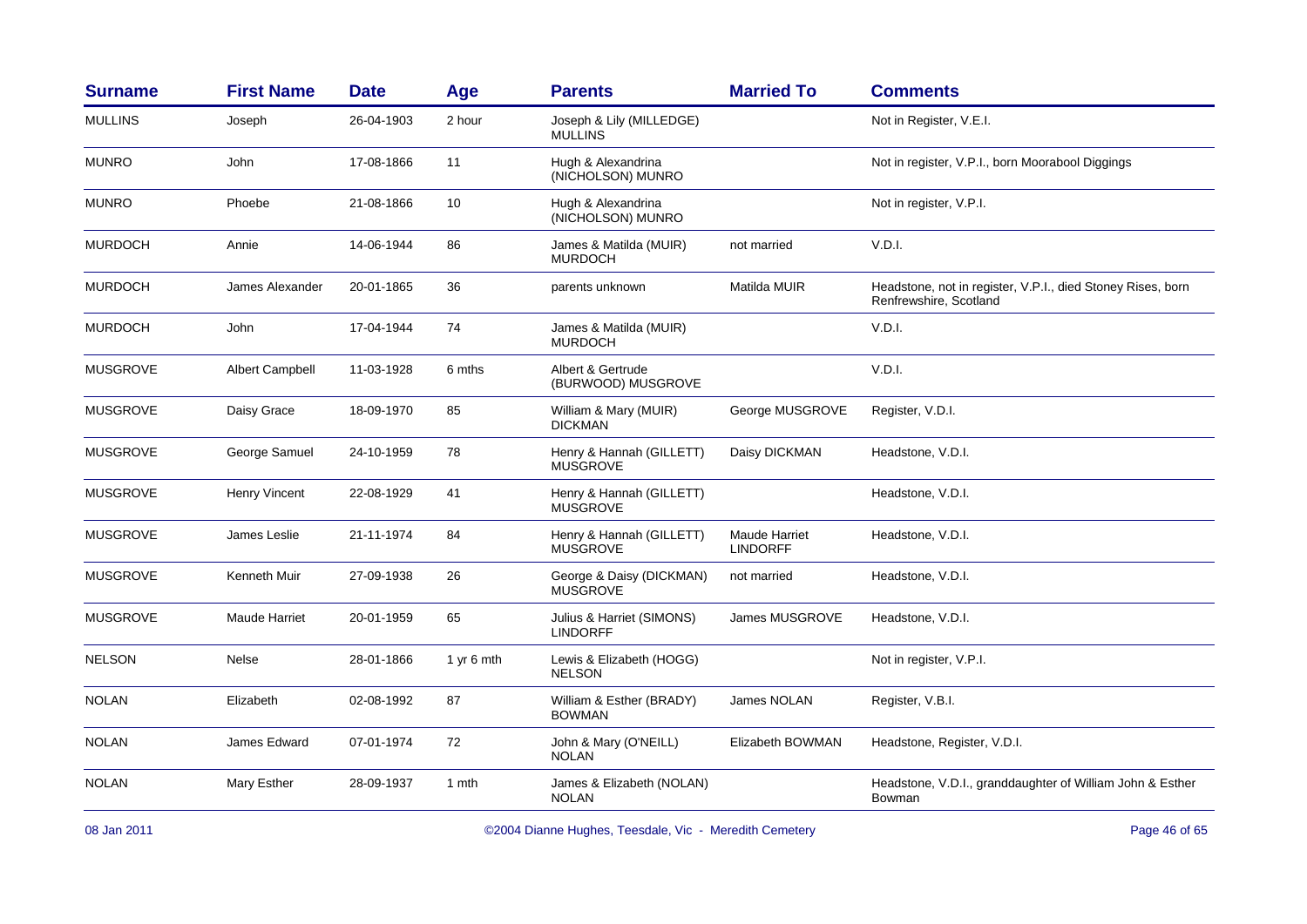| <b>Surname</b>   | <b>First Name</b>    | <b>Date</b> | Age    | <b>Parents</b>                                | <b>Married To</b>                 | <b>Comments</b>                                                 |
|------------------|----------------------|-------------|--------|-----------------------------------------------|-----------------------------------|-----------------------------------------------------------------|
| O'BRIEN          | Anastasia            | 16-10-1996  | 82     | John & Elizabeth<br>(McNAMARA) McKEE          | <b>Thomas MARTIN</b>              | Headstone, Register                                             |
| <b>O'BRIEN</b>   | Annie                | 14-05-1912  | 89     | parents unknown                               | Cornelius O'BRIEN                 | Headstone, V.E.I.                                               |
| <b>O'BRIEN</b>   | Cornelius            | 22-09-1894  | 72     | Patrick & Anastasia (BYRNE)<br><b>O'BRIEN</b> | Annie CAHILL                      | Headstone, not in register, V.F.I.                              |
| O'BRIEN          | James                | 15-09-1920  | 57     | Cornelius & Ann (CAHILL)<br>O'BRIEN           | Margaret Ellen<br><b>MILLEDGE</b> | Headstone, G.W.I.                                               |
| O'BRIEN          | James Joseph         | 27-05-1984  | 76     | James & Margaret<br>(MILLEDGE) O'BRIEN        | Nina Mary                         | Headstone                                                       |
| <b>O'BRIEN</b>   | John Cornelius       | 02-03-1960  | 35     | James & Margaret<br>(MILLEDGE) O'BRIEN        | not married                       | Headstone, V.D.I.                                               |
| <b>O'BRIEN</b>   | Margaret Ellen       | 19-04-1952  | 79     | Henry & Ellen (McDONALD)<br><b>MILLEDGE</b>   | James Leslie O'BRIEN              | Headstone, V.D.I.                                               |
| O'BRIEN          | Martin               | 24-09-1922  | 61     | Cornelius & Annie (CAHILL)<br>O'BRIEN         | not married                       | Headstone, V.D.I.                                               |
| O'BRIEN          | <b>Thomas Martin</b> | 30-12-1992  | 92     | James & Margaret<br>(MILLEDGE) O'BRIEN        | Anastasia BRYNE                   | Headstone Register, V.B.I., died Ballarat                       |
| O'BRIEN          | William              | 07-12-1884  | 74     | Patrick & Anastasia (BYRNE)<br>O'BRIEN        |                                   | Not in register, V.P.I.Geelong Advertiser                       |
| <b>O'BRIEN</b>   | William              | 09-08-1939  | 80     | Cornelius & Annie (CAHILL)<br>O'BRIEN         | not married                       | Headstone, V.D.I.                                               |
| O'BRYAN          | James                | 12-10-1884  | 70     | Patrick & Anastasia (BYRNE)<br><b>O'BRIEN</b> |                                   | Headstone, V.P.I.                                               |
| <b>OCKENDON</b>  | Jonathan             | 01-01-1879  | 54     | Thomas & Margaret (WELLS)<br><b>OCKENDON</b>  | Jane BOTTLE                       | Not in Register, V.P.I., born Sussex died Moorabool<br>Diggings |
| <b>O'CONNOR</b>  | Eliza                | 28-12-1900  | 73     |                                               |                                   | not on V.F.I.                                                   |
| O'DONNELL        | Stella               | 11-06-1926  | 33     | James & Margaret<br>(MILLEDGE) O'BRIEN        | John O'DONNELL                    | Headstone, V.D.I.                                               |
| <b>O'FARRELL</b> | John                 | 28-12-1871  | 26     | Martin & Bridget (KANE)<br><b>O'FARRELL</b>   | Margaret DOWIE                    | Receipt Book, V.D.I., born Clare, Ireland, died Stoney Rises    |
| <b>O'FARRELL</b> | Margaret             | 23-02-1871  | s/born | John & Margaret (DOWIE)<br><b>O'FARRELL</b>   |                                   | Receipt Book, not on V.P.I.                                     |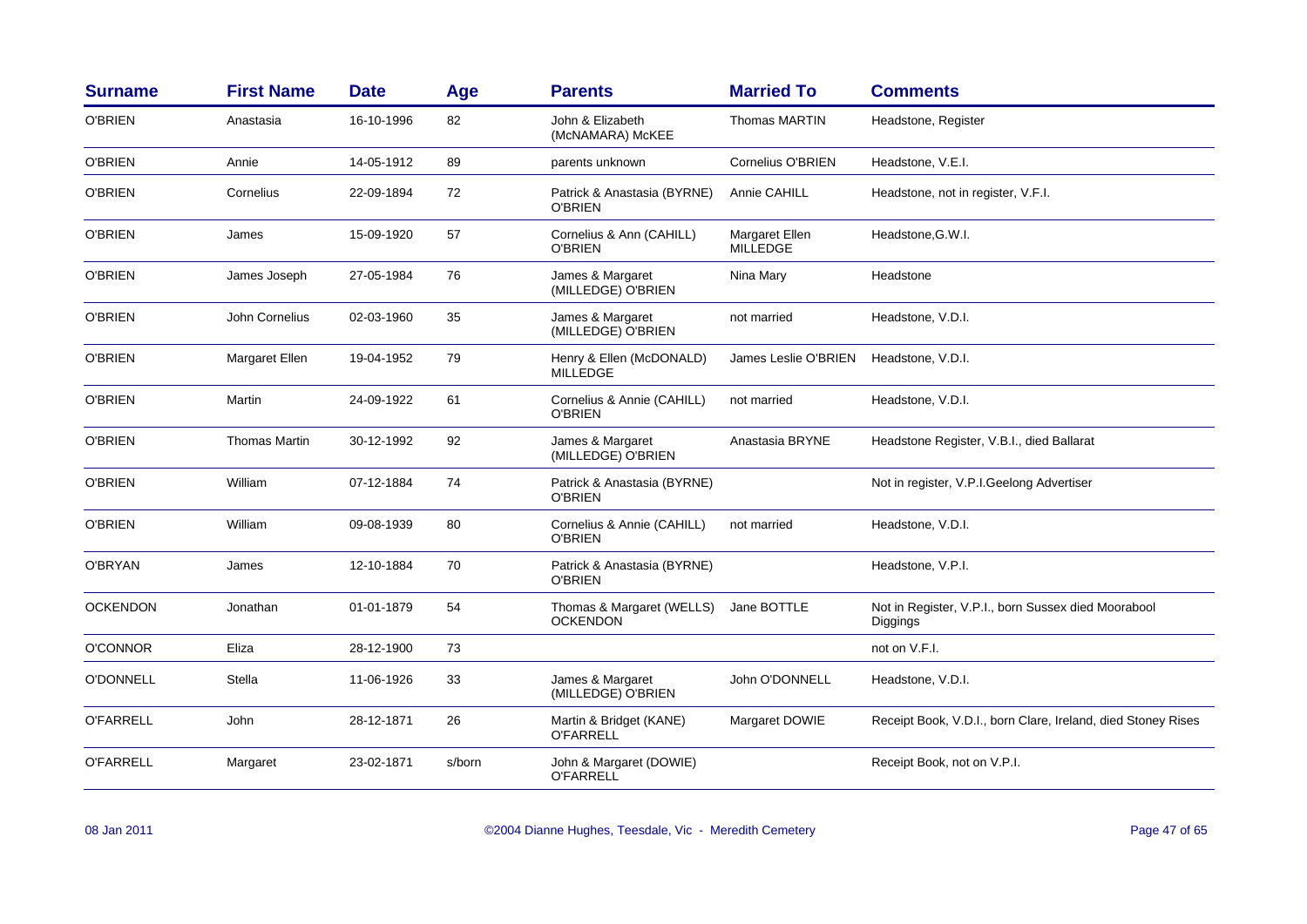| <b>Surname</b>  | <b>First Name</b>       | <b>Date</b> | Age          | <b>Parents</b>                                                  | <b>Married To</b>      | <b>Comments</b>                                             |
|-----------------|-------------------------|-------------|--------------|-----------------------------------------------------------------|------------------------|-------------------------------------------------------------|
| <b>O'KEEFE</b>  | Patrick                 | 20-08-1879  | 76           | Andrew & Honora (RYAN)<br><b>O'KEEFE</b>                        | not married            | Headstone, not in register, V.P.I. Geelong Advertiser       |
| <b>O'NEILL</b>  | Mary Jane               | 04-04-1912  | 62           | Michael & Mary Jane<br>(RANDALL) WARD                           |                        | V.E.I.                                                      |
| <b>O'REILLY</b> | Edward                  | 23-04-1911  | 86           | unknown & unknown<br>(FIITZPATRICK) O'REILLY                    | Mary LEGG              | Headstone, V.E.I.                                           |
| <b>O'REILLY</b> | Mary                    | 23-06-1918  | 80           | unknown LEGG & mother<br>unknown                                | <b>Edward O'REILLY</b> | Headstone, not on G.W.I.                                    |
| <b>O'REILLY</b> | Patrick Henry           | 03-09-1906  | 42           | father unknown, mother<br>(HARRINGTON) O'REILLY                 |                        | V.E.I.                                                      |
| <b>OSBORNE</b>  | John                    | 16-07-1909  | 12           | William & Jane OSBORNE                                          |                        | V.E.I.                                                      |
| <b>PARKER</b>   | <b>Thomas Eccleston</b> | 04-08-1865  | 3 mths       | Henry & Mary Ann<br>(ECCLESTON) PARKER                          |                        | Not in Register, V.P.I.                                     |
| PARKINSON       | Matilda                 | 11-12-1866  | 4            | William & Louisa<br>(SIMMONDS) PARKINSON                        |                        | Not in Register, V.P.I.                                     |
| <b>PATERSON</b> | Dora Frances            | 11-09-1869  | $\mathbf{1}$ | Francis & Hannah (VAREY)<br><b>PATERSON</b>                     |                        | Receipt Book, V.P.I.                                        |
| <b>PATON</b>    | Neil                    | 08-04-1862  | 5 days       | Donald & Mary (MARTIN)<br><b>PATON</b>                          |                        | not in register, V.P.I.                                     |
| <b>PAYNE</b>    | Amelia Maria            | 12-12-1874  | 9            | James & Clara (BUIST)<br><b>PAYNE</b>                           |                        | Receipt Book, V.P.I.                                        |
| <b>PAYNE</b>    | Frances                 | 07-10-1875  | 1 yr 5 mth   | James & Clara (BUIST)<br><b>PAYNE</b>                           |                        | Not in register, V.P.I.                                     |
| <b>PAYNE</b>    | Hannah                  | 06-01-1877  | 14d          | James & Clara (BUIST)<br><b>PAYNE</b>                           |                        | Not in register, V.P.I.                                     |
| <b>PAYNE</b>    | John Frederick          | 13-08-1963  | 49           | Frederick & Margaret<br>(HARPER) PAYNE                          | Rita Eileen WILSON     | Headstone, Register, V.D.I.                                 |
| <b>PAYNE</b>    | Susan Margaret          | 29-07-1970  | 19           | John Frederick & Rita Eileen<br>(WILSON) PAYNE                  |                        | Headstone, V.D.I.                                           |
| <b>PEARCE</b>   | James                   | 11-08-1855  | 5wk          | Joseph & Mary Annie<br>(SAINSBURY) PEARCE                       |                        | Not in register, V.P.I., died Bunniyong father a wheelright |
| <b>PEARCE</b>   | Sarah Ann               | 09-12-1911  | 39           | Henry & Jane (TILLY) HODGE Thomas John PEARCE Headstone, V.E.I. |                        |                                                             |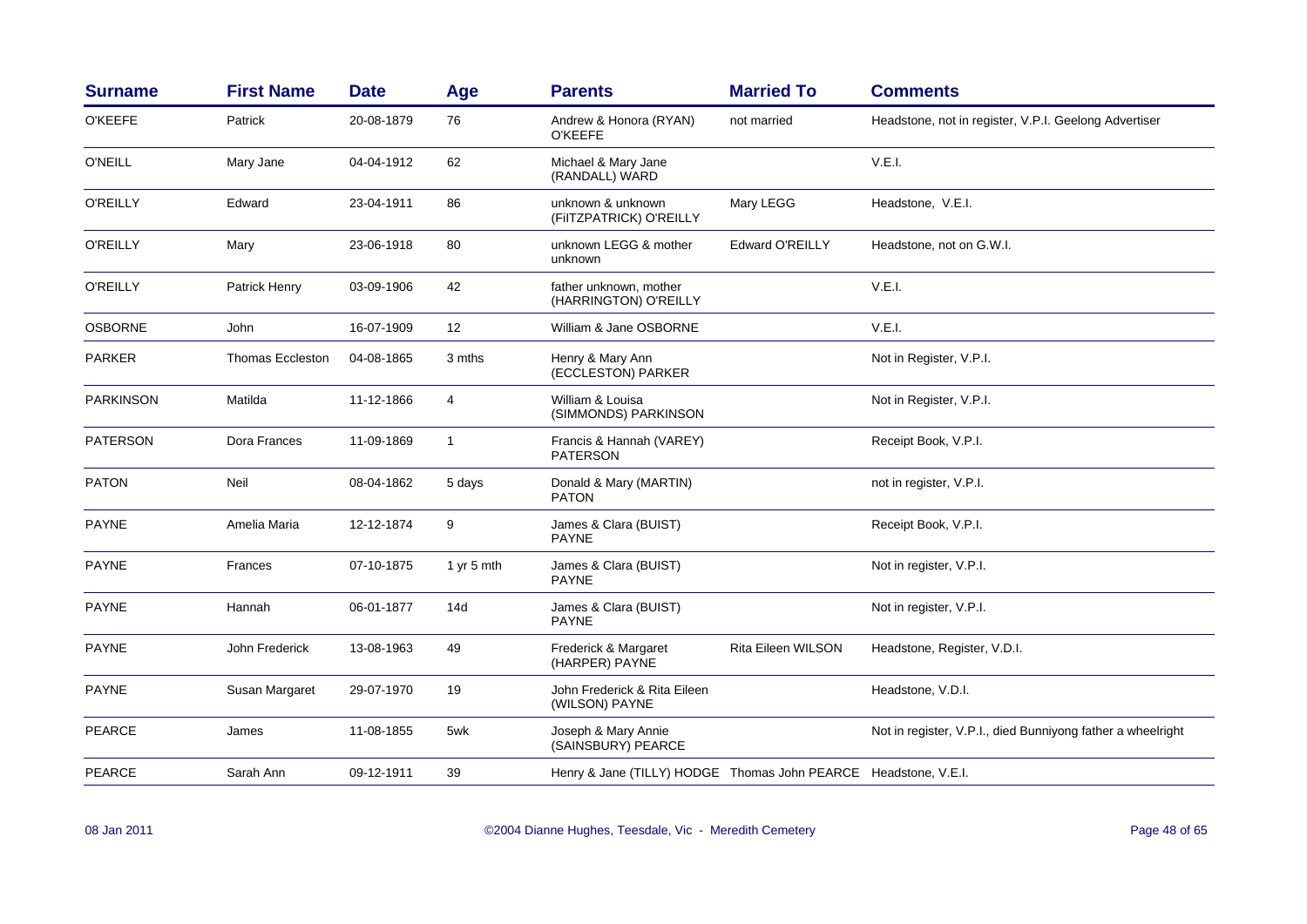| <b>Surname</b>    | <b>First Name</b>       | <b>Date</b> | Age    | <b>Parents</b>                                      | <b>Married To</b>                              | <b>Comments</b>                                                                                          |
|-------------------|-------------------------|-------------|--------|-----------------------------------------------------|------------------------------------------------|----------------------------------------------------------------------------------------------------------|
| <b>PEARSON</b>    | <b>Edward Mason</b>     | 12-10-1920  | 64     | Charles Kelvey & Sarah<br>(MASON) PEARSON           | not married                                    | Headstone, G.W.I.                                                                                        |
| <b>PECKHAM</b>    | Edward                  | 21-05-1865  | 55     | parents unknown                                     |                                                | Not in register, V.P.I.                                                                                  |
| <b>PECKHAM</b>    | Edward                  | 01-06-1865  | 55     | parents unknown                                     | unknown                                        | Police Files P.R.O., found dead near Stoney Rises & Burnt<br>Bridge on the 1.6.1865, elderly & destitute |
| <b>PENNYCUICK</b> | John Mitchell           | 24-08-1890  | 59     | Benjamin PENNYCUICK &<br>mother unknown             |                                                | Not in register, V.F.I.                                                                                  |
| <b>PERDRISAT</b>  | Norman James            | 15-06-1993  | 67     | William & Florence (O'BRIEN)<br>PERDRISAT           | <b>Molly Therese</b><br><b>GALLAGHER</b>       | Register                                                                                                 |
| <b>PETERSON</b>   | William                 | 18-02-1865  | 3 mths | Charles & Helen<br>(CAVENDISH/CAVANAGH)<br>PETERSON |                                                | V.P.I., died Mt. Doran                                                                                   |
| <b>PHILLIPS</b>   | <b>Catherine Willis</b> | 04-04-1956  | 67     | William & Catherine<br>(CAMBRIDGE) WISEMAN          | <b>Ernest PHILLIPS</b>                         | Headstone, V.D.I.                                                                                        |
| <b>PHILLIPS</b>   | Dorothy Linda           | 11-05-1975  | 57     | Ernest & Catherine<br>(WISEMAN) PHILLIPS            | not married                                    | Headstone, Register, V.D.I.                                                                              |
| <b>PHILLIPS</b>   | Ernest                  | 01-01-1964  | 90     | John & Ann (DRAPER)<br>PHILLIPS                     | Catherine WISEMAN                              | Headstone, V.D.I.                                                                                        |
| <b>PHILLIPS</b>   | Herbert                 | 11-11-1949  | 53     | John & Ann (DRAPER)<br><b>PHILLIPS</b>              | not married                                    | Headstone, V.D.I.                                                                                        |
| <b>PODGER</b>     | Donald                  | 02-09-1870  | 12     | Charles & Berry (BARNETT)<br><b>PODGER</b>          |                                                | Receipt Book, V.P.I., born Steiglitz                                                                     |
| <b>PODGER</b>     | George Laurence         | 18-09-1889  | 86     | George PODGER & mother<br>unknown                   | 1. Jane Unknown 2.<br><b>Elizabeth BARNARD</b> | V.F.I., family history from Cheryl Henderson, Emerald                                                    |
| POLWARTH          | Alison Kirkwood         | 08-02-1915  | 87     | James & Isabella (BALD)<br><b>KIRKWOOD</b>          | George POLWARTH                                | Headstone, G.WI., Geelong Advertiser                                                                     |
| <b>POLWARTH</b>   | George                  | 12-05-1915  | 86     | Thomas & Margaret<br>(HARDIE) POLWARTH              | Allison KIRKWOOD                               | Headstone, G.WI., Geelong Advertiser                                                                     |
| <b>POMFREY</b>    | George                  | 21-01-1862  | 50     | parents unknown                                     | unknown                                        | Not in register, V.P.I., died in mining accident Dolleys Creek                                           |
| POO               | He Hee                  | 13-05-1867  | 54     | parents unknown                                     | unknown                                        | Not in register, V.P.I.                                                                                  |
| <b>POTTER</b>     | Emma                    | 08-02-1866  | 4 mths | Thomas & Margaret<br>(HEWITT) POTTER                |                                                | Not in register, V.P.I.                                                                                  |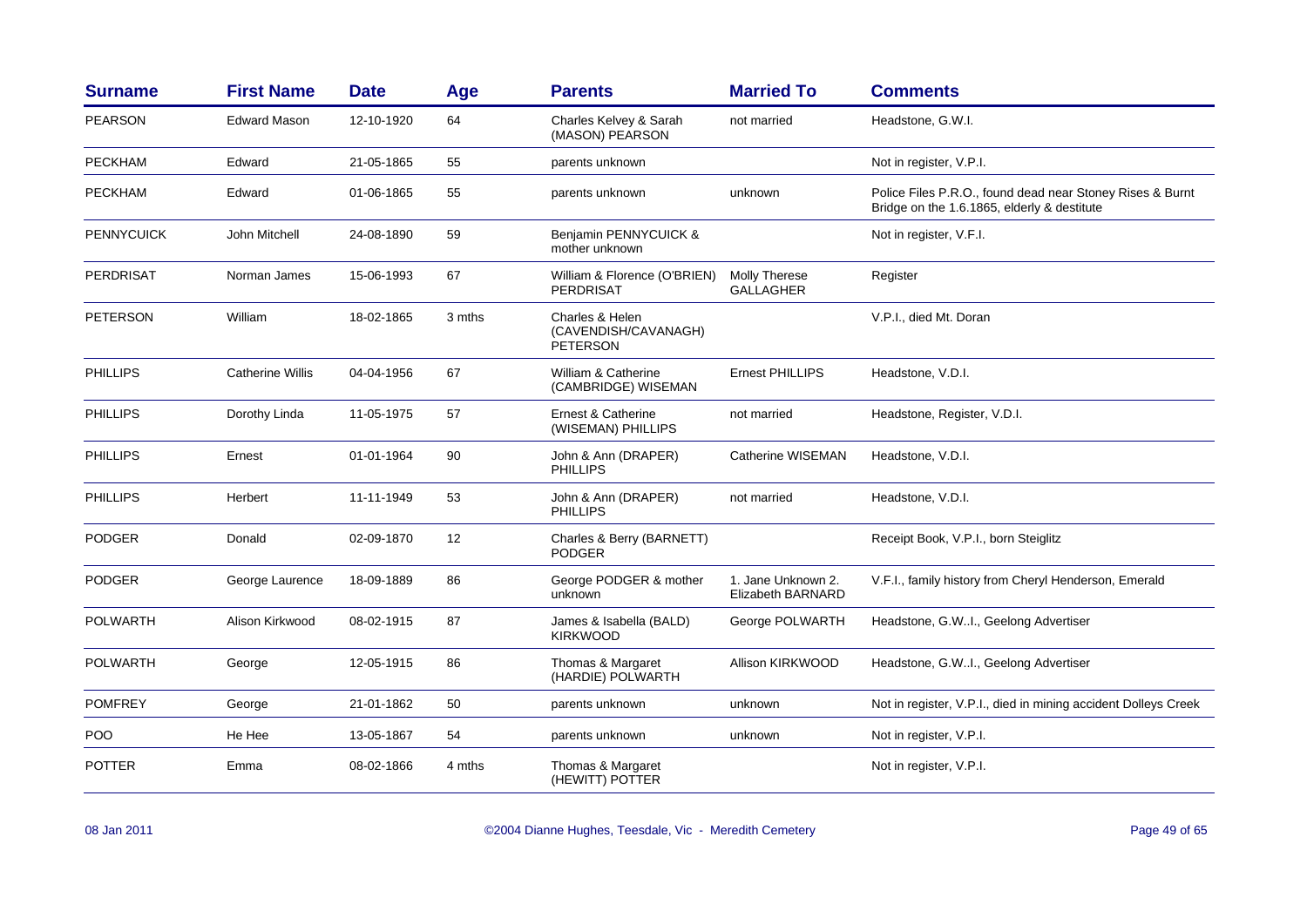| <b>Surname</b>  | <b>First Name</b>        | <b>Date</b> | Age        | <b>Parents</b>                               | <b>Married To</b>                    | <b>Comments</b>                                                                                       |
|-----------------|--------------------------|-------------|------------|----------------------------------------------|--------------------------------------|-------------------------------------------------------------------------------------------------------|
| <b>POTTER</b>   | John James               | 19-08-1865  | 1 yr 6 mth | Thomas & Margaret<br>(HEWITT) POTTER         |                                      | Not in register, V.P.I.                                                                               |
| <b>POTTER</b>   | Margaret                 | 02-11-1865  | 35         | father unknown HEWITT &<br>mother unknown    | Thomas POTTER                        | Not in register, V.P.I., born Dumphrieshire, Scotland                                                 |
| <b>POTTER</b>   | William                  | 12-05-1886  | 29         | Thomas & Margaret<br>(BOWMAN) POTTER         |                                      | Not in register, V.P.I.                                                                               |
| <b>PRIMROSE</b> | Margaret Ann             | 24-05-1871  | 14         | William & Anne (ANDERSON)<br><b>PRIMROSE</b> |                                      | Receipt Book, V.P.I.                                                                                  |
| <b>PURCELL</b>  | <b>William Patrick</b>   | 13-03-1879  | 34         | John & Ellen (FITZGERALD)<br><b>PURCELL</b>  | Elizabeth Jessie<br><b>BAMBRIDGE</b> | V.P.I., died of gunshot wound inflicted by Thomas Dawson,<br>Geelong Advertiser                       |
| <b>QUIGLEY</b>  | <b>Bridget</b>           | 01-12-1910  | 54         | Lawrence & Bridget MAHER                     | Lawrence QUIGLEY                     | Headstone, V.E.I., died Steiglitz                                                                     |
| <b>QUIGLEY</b>  | Lawrence                 | 21-06-1923  | 86         | Martin & Mary (HAYES)<br><b>QUIGLEY</b>      | <b>Bridget MAHER</b>                 | Headstone, V.D.I.                                                                                     |
| <b>QUIGLEY</b>  | Patrick                  | 22-03-1920  | 50         | Lawrence & Bridget (MAHER)<br>QUIGLEY        | not married                          | Headstone, G.W.I, Geelong Advertiser                                                                  |
| QUINN           | Emma Sylvia              | 16-03-1955  | 70         | parents unknown                              | not married                          | Headstone, V.D.I.                                                                                     |
| <b>RADDON</b>   | <b>Robert Dare</b>       | 13-10-1864  | 37         | Robert & Harriet (DARE)<br><b>RADDON</b>     | not married                          | Headstone, not in register, V.P.I., a shepherd on<br>Borhoneyghurk, born Seaton Devon England         |
| <b>RALPH</b>    | John                     | 08-07-1867  | 5 mths     | James & Mary (HUNTER)<br><b>RALPH</b>        |                                      | Not in register, V.P.I. died Lal Lal                                                                  |
| <b>RANDALL</b>  | <b>Charles Frederick</b> | 20-01-1926  | 57         | James & Ellen (MORONEY)<br><b>RANDALL</b>    | Mary Ann CAHILL                      | Headstone, V.D.I.                                                                                     |
| <b>RANDALL</b>  | James Edward             | 20-06-1904  | 84         | parents unknown                              | <b>Ellen MORONEY</b>                 | Headstone, not in register, V.E.I.                                                                    |
| <b>RANDALL</b>  | James Edwin              | 05-06-1978  | 92         | James & Elizabeth (WEBB)<br>RANDALL          | not married                          | Headstone, V.D.I., brother of Margaret McCormack                                                      |
| RANDALL         | Mary Ann                 | 08-05-1912  | 44         | John & Mary (CONNOLLY)<br><b>CAHILL</b>      | <b>Charles Frederick</b><br>RANDALL  | Headstone, V.E.I.                                                                                     |
| <b>RICHARDS</b> | John                     | 09-12-1916  | 59         | John & Louisa (DRAYTON)<br><b>RICHARDS</b>   |                                      | G.W.I.                                                                                                |
| <b>RICKETTS</b> | <b>Neil Vincent</b>      | 08-06-1999  | 26         | Gary & Heather RICKETTS                      | not married                          | Register, headstone                                                                                   |
| <b>RIDGEWAY</b> | John                     | 28-09-1878  | 54         | John & Elizabeth RIDGEWAY                    | <b>Martha Sellars BAKER</b>          | Headstone, not in register, V.P.I born Shropshire, England,<br>Geelong Advertiser, died Borhoneyghurk |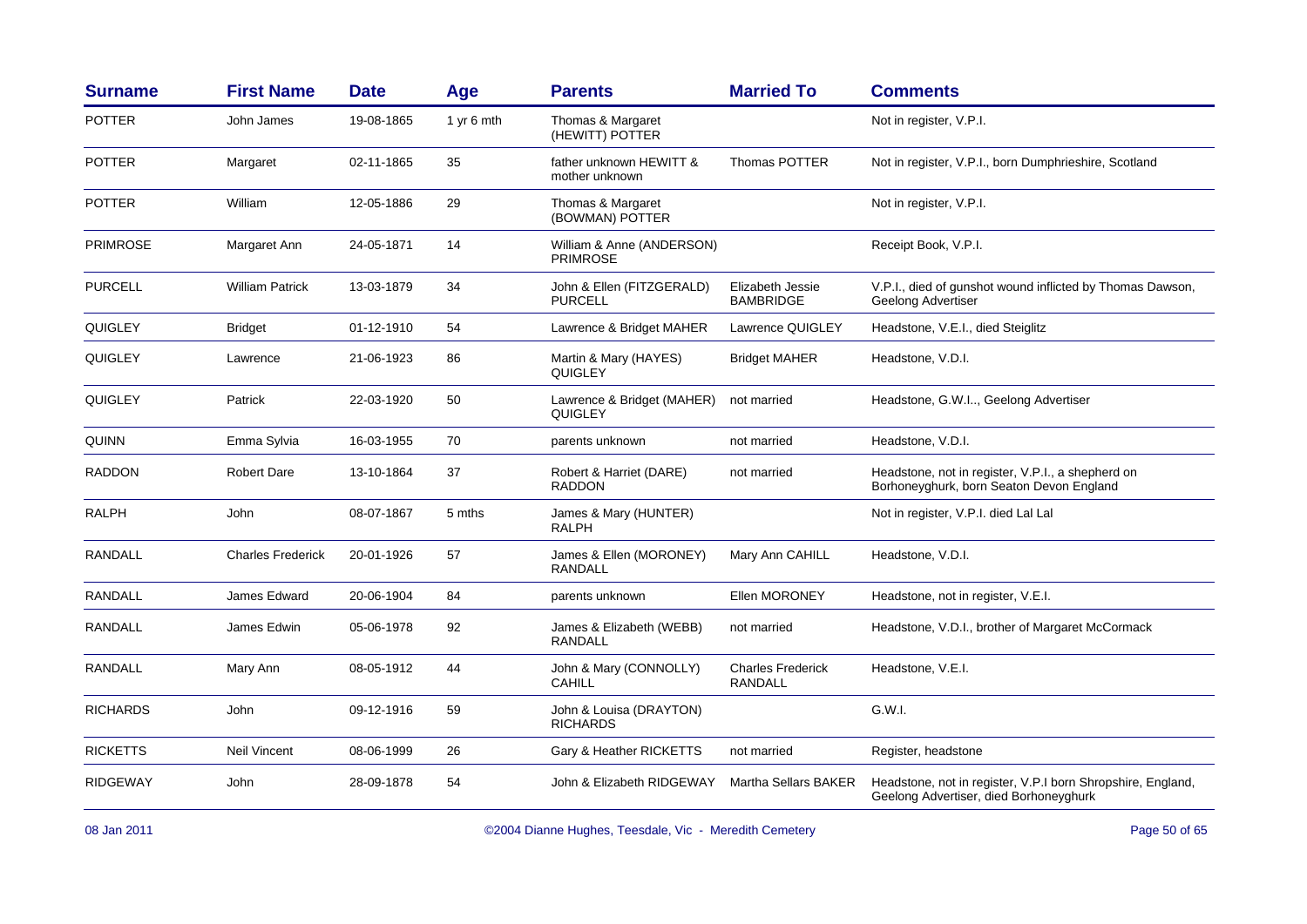| <b>First Name</b> | <b>Date</b> | Age        | <b>Parents</b>                                      | <b>Married To</b>                       | <b>Comments</b>                                                                                          |
|-------------------|-------------|------------|-----------------------------------------------------|-----------------------------------------|----------------------------------------------------------------------------------------------------------|
| Martha            | 31-07-1913  | 87         | Samuel & Mahala (WELSH)<br>BAKER                    | <b>John RIDGEWAY</b>                    | Headstone, V.E.I.                                                                                        |
| Alexander         | 06-03-1867  | 1 yr 9 mth | Eric & Mary Ann (DAVIDSON)<br><b>RISTROM</b>        |                                         | Not in register, V.P.I., died Morrison                                                                   |
| Joseph Thomas     | 01-06-1871  | 16         | Nicholas & Sebina<br>(WILLIAMS) ROACH               |                                         | Receipt Book V.P.I., born Cornwall                                                                       |
| John              | 18-08-1952  | 82         | William & Mary (ADAMS)<br><b>ROBBINS</b>            | Maria MURDOCH                           | Headstone, V.D.I.                                                                                        |
| Maria             | 03-07-1943  | 86         | James & Matilda (MUIR)<br><b>MURDOCH</b>            | John ROBBINS                            | Headstone, V.D.I.                                                                                        |
| Catherine Louise  | 20-09-1978  | 85         | Edward William & Esther<br>Margaret (DOBBS) PERKINS |                                         | Headstone Register, V.D.I.born 13 Dec 1892                                                               |
| Daisy Elizabeth   | 03-08-1910  | 17         | William & Eliza (MAY)<br><b>ROBERTSON</b>           |                                         | Headstone, V.E.I.                                                                                        |
| Eileen Ellen      | 02-09-1951  | 30         | William & Olive (REYNOLDS)<br><b>ROBERTSON</b>      | not married                             | Headstone, V.D.I.                                                                                        |
| Elsie Joan        | 07-10-2003  | 83         | Alfred & Elsie (SYNOT)<br><b>WELLS</b>              | George Angus<br><b>ROBERTSON</b>        | Register, Geelong Advertiser 11/10/2003                                                                  |
| George Angus      | 09-10-1983  | 70         | William & Alice (REYNOLDS)<br><b>ROBERTSON</b>      | Elsie Joan WELLS                        | Headstone                                                                                                |
| Olive             | 14-04-1945  | 55         | John & Emily (BATH)<br><b>REYNOLDS</b>              | William Reginald<br><b>ROBERTSON</b>    | Headstone, V.D.I.                                                                                        |
| William Reginald  | 26-06-1969  | 84         | William & Lillian (MAYO)<br><b>ROBERTSON</b>        | Olive REYNOLDS                          | Headstone, Register, V.D.I.                                                                              |
| William Reginald  | 30-01-1978  | 85         | George & Mary (REDDIE)<br><b>ROBERTSON</b>          | Alice REYNOLDS                          | Headstone, Register, V.D.I.born 17 Sep 1891                                                              |
| Eliza             | 24-11-1872  | 52         | James & Prudence<br><b>ARMSTRONG</b>                |                                         | V.P.I.                                                                                                   |
| Jane              | 14-01-1872  | 40         | parents unknown                                     | <b>William Henry</b><br><b>ROBINSON</b> | V.P.I., born England, this entry appears on the V.P.I., as<br>WHITE, Jane                                |
| Robert            | 11-09-1878  | 70         | parents unknown                                     | not married                             | Not in Register, V.P.I., found dead on the road between<br>Steiglitz & Meredith, Reg of B.D.M., Meredith |
| William           | 15-10-1879  | 62         | William ROGERS & mother<br>unknown                  | not married                             | Not in register, V.P.I., born Bath, England 30 yrs in Q'land,<br>Geelong Advertiser                      |
|                   |             |            |                                                     |                                         |                                                                                                          |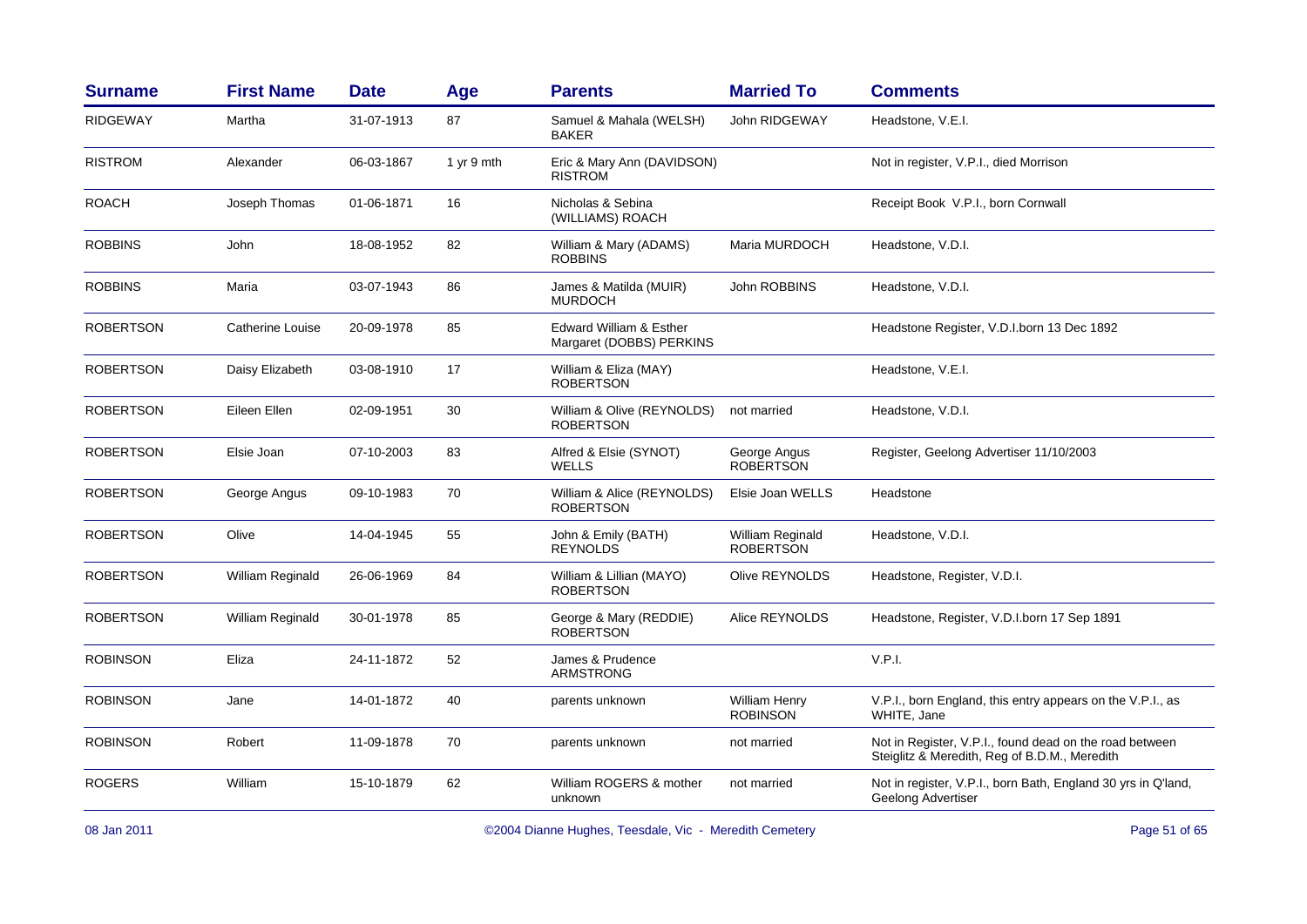| <b>Surname</b>  | <b>First Name</b>       | <b>Date</b> | Age            | <b>Parents</b>                                   | <b>Married To</b>                          | <b>Comments</b>                                |
|-----------------|-------------------------|-------------|----------------|--------------------------------------------------|--------------------------------------------|------------------------------------------------|
| <b>ROWETT</b>   | Thomas                  | 13-03-1903  | 5 mths         | William & Sarah (HAM)<br><b>ROWETT</b>           |                                            | Not in register, V.E.I.                        |
| <b>ROYCROFT</b> | Joseph Arthur<br>Thomas | 11-01-1968  | 63             | Joseph & Annie (CALANDER)<br><b>ROYCROFT</b>     | Daisy May FULLER                           | Headstone, Register, V.D.I.                    |
| <b>RULE</b>     | Robert Mute Taylor      | 13-04-1865  | 1 yr 4 mths    | Joseph & Elizabeth<br>(TAYLOR) RULE              |                                            | Not in Register, V.P.I.                        |
| <b>RUSSELL</b>  | Daniel                  | 22-08-1878  | 60             | parents unknown                                  | Ellen BARTLETT                             | Not in Register, V.P.I., died Elaine           |
| <b>RUSSELL</b>  | William                 | 04-07-1919  |                | George & Mary (ECCLES)<br><b>RUSSELL</b>         |                                            | G.W.I.                                         |
| <b>RYAN</b>     | <b>Bridget</b>          | 26-06-1867  | 46             | George & Bridget<br>(BRENNAN) RYAN               | George RYAN                                | Not in register, V.P.I., died Lal Lal Diggings |
| <b>RYAN</b>     | Dennis James            | 06-11-1970  | 72             | John & Johanna (HOGAN)<br>RYAN                   | Gertrude Agnes<br><b>MOONEY</b>            | Headstone, V.D.I.                              |
| <b>RYAN</b>     | Gertrude Agnes          | 18-05-1965  | 55             | John & Mary (TUDOR)<br><b>MOONEY</b>             | Dennis James RYAN                          | Headstone, V.D.I.                              |
| <b>RYAN</b>     | Johanna Mary            | 18-11-1940  | 74             | Patrick & Joanna<br>(MORRISSEY) HOGAN            | John Joseph RYAN                           | Headstone, V.D.I.                              |
| <b>RYAN</b>     | John                    | 11-08-1964  | 58             | <b>Richard &amp; Catherine</b><br>(GELLECK) RYAN | Mary TUDOR                                 | Register, V.D.I.                               |
| <b>RYAN</b>     | John Joseph             | 14-10-1941  | 86             | James & Johanna<br>(SHANAHRAN) RYAN              | Joanna HOGAN                               | Headstone, V.D.I.                              |
| <b>RYAN</b>     | unnamed                 | 14-04-1872  | s/b            | John & Joanna (HOGAN)<br><b>RYAN</b>             |                                            | Receipt Book                                   |
| <b>SAFE</b>     | Margaret                | 23-02-1884  | 75             | parents unknown                                  | William SAFE                               | Receipt Book, V.P.I., died Geelong             |
| <b>SAFFIN</b>   | <b>Esther Caroline</b>  | 15-09-1984  | 78             | Frederick & Martha<br><b>MIRTSCHIN</b>           | William SAFFIN                             | Headstone born 9.7.1907                        |
| <b>SAFFIN</b>   | William Henry           | 08-09-1990  | 77             | George & Catherine<br>(ANNETT) SAFFIN            | <b>Esther Caroline</b><br><b>MIRTSCHIN</b> | Headstone V.B.I. Born 10.9.1912                |
| SAGE            | Mary Ellen              | 12-01-1890  | 45             | James & Ann HARRIS                               | William Henry SAGE                         | Not in register, V.F.I.                        |
| <b>SALES</b>    | <b>Blanche Annie</b>    | 03-06-1864  | $\overline{2}$ | Richard & Emily (LAWS)<br><b>SALES</b>           |                                            | Not in register, V.P.I.                        |
| SALT            | James                   | 31-08-1860  | 55             | parents unknown                                  | unmarried                                  | Not in Register, V.P.I., died Clarendon        |
|                 |                         |             |                |                                                  |                                            |                                                |

08 Jan 2011

©2004 Dianne Hughes, Teesdale, Vic - Meredith Cemetery entitled and the extendio page 52 of 65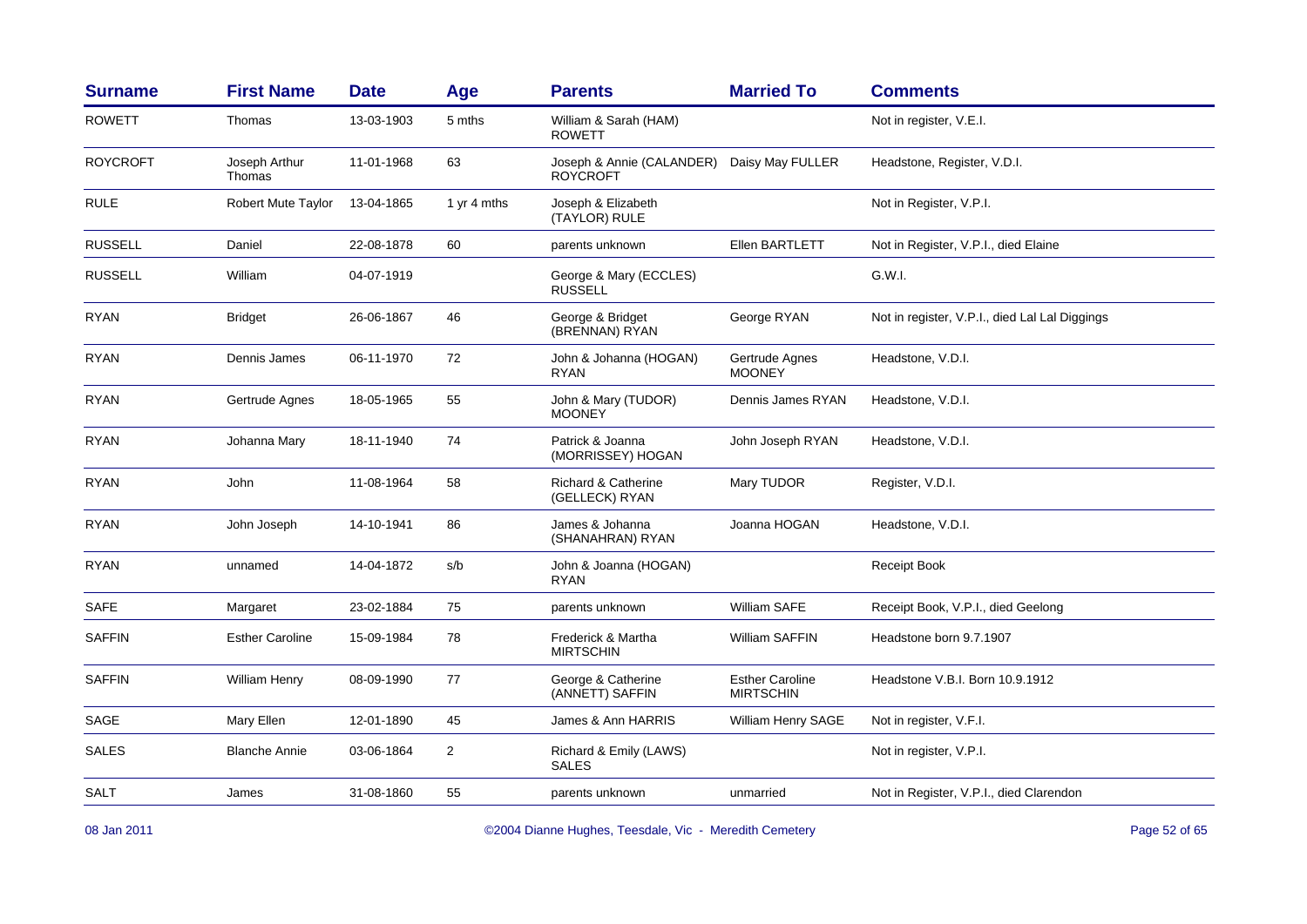| <b>Surname</b>    | <b>First Name</b>        | <b>Date</b> | Age     | <b>Parents</b>                                  | <b>Married To</b>                   | <b>Comments</b>                         |
|-------------------|--------------------------|-------------|---------|-------------------------------------------------|-------------------------------------|-----------------------------------------|
| <b>SANDERS</b>    | Edmond                   | 13-08-1872  | 53      | Parents unknown                                 | unmarried                           | Receipt book, V.P.I., born Tasmania     |
| SARE              | William                  | 04-04-1867  | 28      | Thomas Henry & Elizabeth<br><b>SARE</b>         |                                     | Not in register V.P.I., born Guernsey   |
| <b>SCHEFFERLE</b> | Alfred                   | 01-12-1933  | 56      | Leo & Wilhelmina<br>(BAENSCH) SCHEFFERLE        |                                     | V.D.I.                                  |
| <b>SCHEFFERLE</b> | John Leo                 | 23-05-1952  | 79      | Leo & Wilhelmina<br>(BAENSCH) SCHEFFERLE        | Sarah Florence<br><b>AUSTIN</b>     | Headstone, V.D.I.                       |
| <b>SCHEFFERLE</b> | Leo                      | 01-02-1936  | 93      | Parents unknown                                 | Pauline Wilhemina<br><b>BAENSCH</b> | V.D.I.                                  |
| <b>SCHEFFERLE</b> | Louis                    | 23-10-1929  | 45      | Leo & Wilhelmina<br>(BAENSCH) SCHEFFERLE        | not married                         | V.D.I.                                  |
| <b>SCHEFFERLE</b> | Maria                    | 01-04-1896  | 44      | Leo & Wilhelmina<br>(BAENSCH) SCHEFFERLE        | not married                         | Not in register, V.F.I.                 |
| <b>SCHEFFERLE</b> | Pauline Wilhemina        | 30-03-1895  | 44      | John and Anne (FAULK)<br><b>BAENSCH</b>         | Leo SCHEFFERLE                      | Not in register, V.F.I.                 |
| <b>SCHEFFERLE</b> | Robenia                  | 10-08-1969  | 95      | William & Mary (MUIR)<br><b>DICKMAN</b>         | William SCHEFFERLE                  | Headstone, V.D.I.                       |
| <b>SCHEFFERLE</b> | Robina Mena              | 11-07-1998  | 84      | William & Robina (DICKMAN)<br><b>SCHEFFERLE</b> | not married                         | Headstone, Register, Geelong Advertiser |
| <b>SCHEFFERLE</b> | Sarah Florence           | 14-01-1981  | 78      | James & Sarah (LOWNE)<br><b>AUSTIN</b>          | John Leo<br><b>SCHEFFERLE</b>       | Headstone                               |
| <b>SCHEFFERLE</b> | <b>William Frederick</b> | 27-07-1982  | 75      | William & Robina (DICKMAN)<br><b>SCHEFFERLE</b> | not married                         | Headstone, V.B.I.                       |
| <b>SCHEFFERLE</b> | William Joseph           | 25-02-1952  | 78      | Leo & Wilhelmina<br>(BAENSCH) SCHEFFERLE        | Robenia DICKMAN                     | Headstone, V.D.I.                       |
| <b>SCOTT</b>      | Jessie                   | 07-07-1871  | 14 days | John & Robina (CUMMING)<br><b>SCOTT</b>         |                                     | Receipt Book, V.P.I., died Elaine       |
| <b>SCOTT</b>      | John                     | 01-08-1870  | s/born  | John & Robina (CUMMING)<br><b>SCOTT</b>         |                                     | Receipt Book, not on V.P.I.             |
| <b>SCOTT</b>      | <b>Robert Bruce</b>      | 15-05-1874  | 7 mths  | John & Robina (CUMMING)<br><b>SCOTT</b>         |                                     | Receipt Book, V.P.I.                    |
| <b>SEARLE</b>     | Isabella Hannah          | 02-08-1917  | 5       | John & Annie Wylie<br>(SIMPSON) SEARLE          |                                     | Headstone, G.W.I., born West Melbourne  |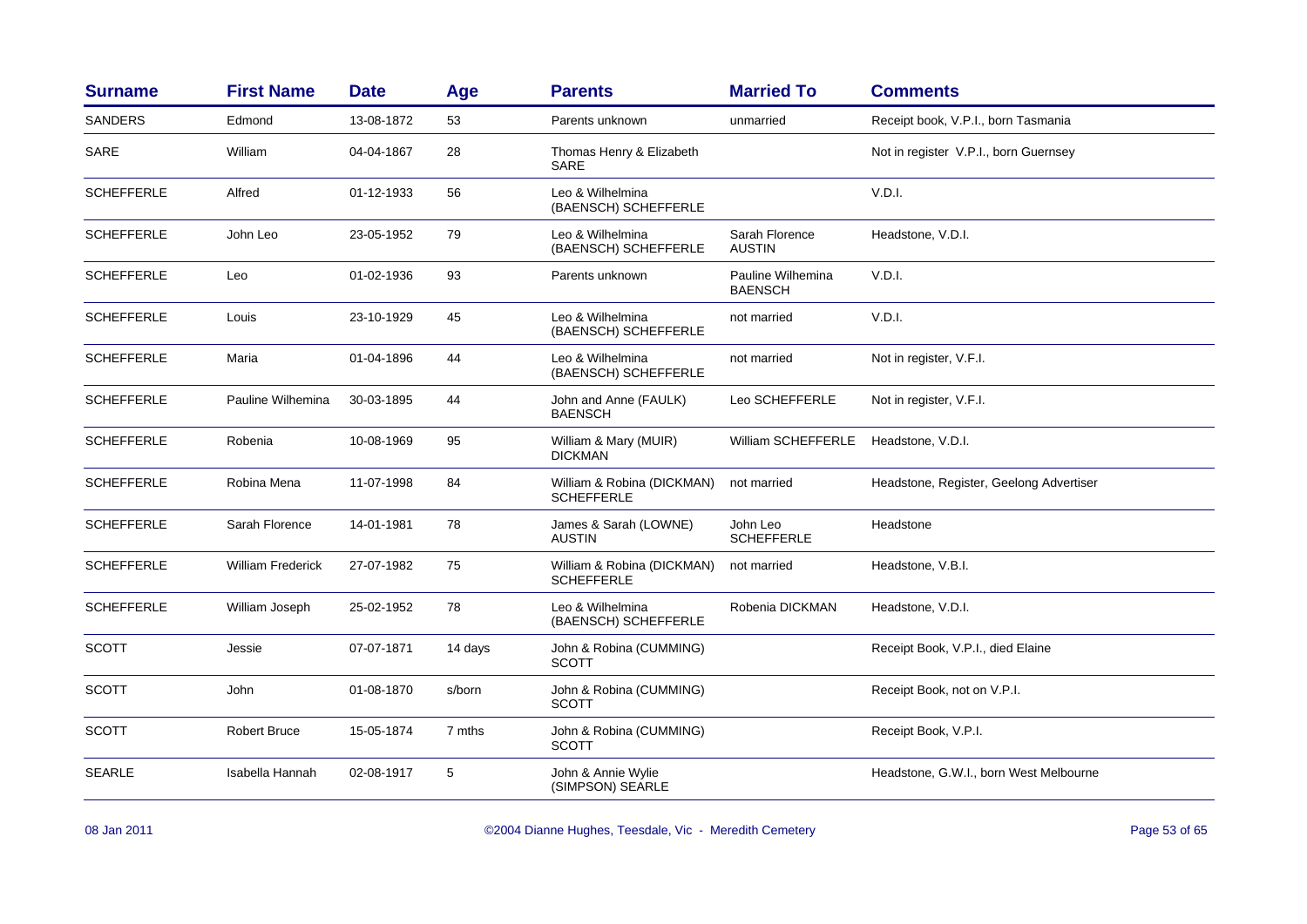| <b>Surname</b>  | <b>First Name</b>     | <b>Date</b> | Age | <b>Parents</b>                               | <b>Married To</b>                       | <b>Comments</b>            |
|-----------------|-----------------------|-------------|-----|----------------------------------------------|-----------------------------------------|----------------------------|
| <b>SELLARS</b>  | Alice Gertrude        | 23-05-1978  | 81  | William & Martha (STEER)<br>CRAIG            | <b>Richard Ernest</b><br><b>SELLARS</b> | Headstone, V.D.I.          |
| <b>SELLARS</b>  | Edith                 | 08-01-1941  | 81  | Ralph & Ann (WILLIAMS)<br><b>LONGTOFT</b>    | <b>Richard Baker</b><br><b>SELLARS</b>  | Headstone, V.D.I.          |
| <b>SELLARS</b>  | Eileen May            | 16-07-1963  | 63  | Richard Baker & Edith<br>(LONGTOFT) SELLARS  | not married                             | Headstone, V.D.I.          |
| <b>SELLARS</b>  | <b>Ernest Richard</b> | 25-09-1963  | 76  | Richard & Edith (LONGTOFT)<br><b>SELLARA</b> | Alice Gertrude CRAIG                    | Headstone, V.D.I.          |
| <b>SELLARS</b>  | <b>Richard Baker</b>  | 11-12-1921  | 65  | Richard & Martha (BAKER)<br><b>SELLARS</b>   | <b>Edith LONGTOFT</b>                   | Headstone, V.D.I.          |
| <b>SELLARS</b>  | <b>Robert Ernest</b>  | 05-11-1976  | 80  | Ernest & Allison (CRAIG)<br><b>SELLARS</b>   | Jean BAYNARD                            | Headstone, V.D.I.          |
| <b>SELLARS</b>  | Thomas Ralph          | 05-08-1909  | 26  | Richard & Edith (LONGTOFT)<br><b>SELLARS</b> | not married                             | V.E.I.                     |
| <b>SEOK</b>     | Kam                   | 19-11-1863  | 24  | parents unknown                              |                                         | Not in Register, V.P.I.    |
| <b>SHARKEY</b>  | Martin Joseph         | 09-10-1972  | 80  | Patrick & Susan (BOURKE)<br><b>SHARKEY</b>   | not married                             | Headstone, V.D.I.          |
| <b>SHARKEY</b>  | Patrick               | 03-09-1941  | 81  | Thomas & Mary (McKEON)<br><b>SHARKEY</b>     | Susan BOURKE                            | Headstone, V.D.I.          |
| <b>SHARKEY</b>  | Susan                 | 30-01-1939  | 75  | Martin & Bridget<br>(MULQUEENEY) BOURKE      | Patrick SHARKEY                         | Headstone, V.D.I.          |
| <b>SHEARMAN</b> | Daniel                | 22-12-1886  | 67  | parents unknown                              | Mary O'BRIEN                            | Not in register, V.P.I.    |
| SHEARMAN        | Mary                  | 04-06-1893  | 72  | Patrick & Anastasia (BYRNE)<br>O'BRIEN       | Daniel SHEARMAN                         | V.F.I.                     |
| <b>SHELL</b>    | <b>Bridget</b>        | 01-08-1916  | 87  | Thomas & Ann (FLYNN)<br><b>KELLY</b>         | <b>William SHELL</b>                    | G.W.I., Geelong Advertiser |
| <b>SHELL</b>    | Jessie Isobel         | 29-09-1968  | 44  | Ernest & Louise (FRIDAY)<br><b>REID</b>      | William Walter SHELL                    | Headstone, V.D.I.          |
| <b>SHELL</b>    | John                  | 27-08-1892  | 10  | Alfred & Ann (HARRIS)<br>SHELL               |                                         | Not in register, V.F.I.    |
| <b>SHELL</b>    | John Henry Leslie     | 12-11-1951  | 59  | Albert & Martha (GROVES)<br>SHELL            | Sarah LOWNE                             | Headstone, V.D.I.          |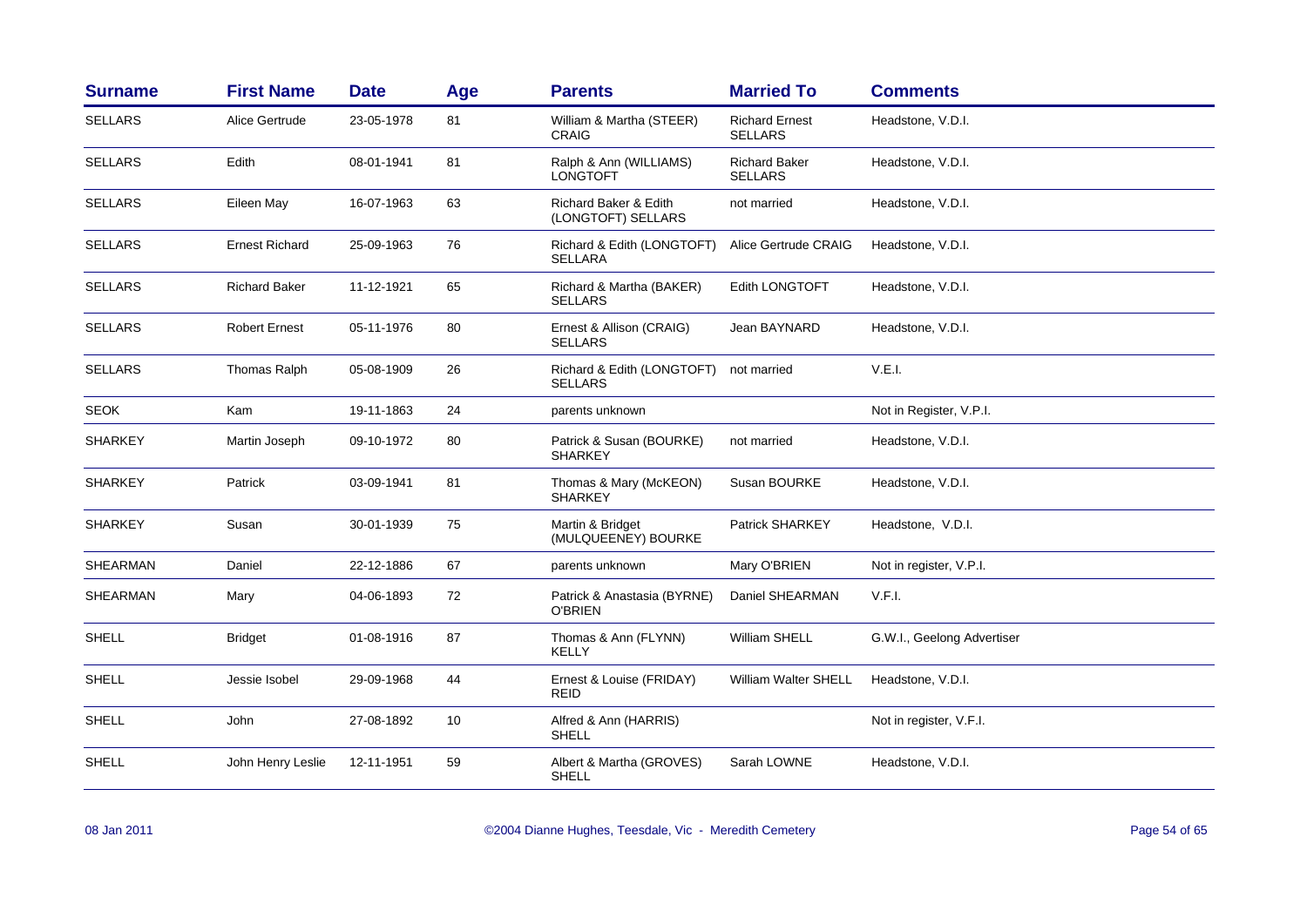| <b>Surname</b>  | <b>First Name</b>     | <b>Date</b> | Age          | <b>Parents</b>                              | <b>Married To</b>                      | <b>Comments</b>                          |
|-----------------|-----------------------|-------------|--------------|---------------------------------------------|----------------------------------------|------------------------------------------|
| <b>SHELL</b>    | Rose Christina        | 03-04-1889  | 1 mth        | Alexander & Martha<br>(GROVES) SHELL        |                                        | Not in register, V.F.I.                  |
| SHELL           | Roy Edward            | 06-10-1944  | 13           | John & Sarah (LOWNE)<br><b>SHELL</b>        |                                        | V.D.I., inquest, burnt in fire at Manse  |
| <b>SHELL</b>    | Sarah Elizabeth       | 14-11-1981  | 84           | William & Ellen (AUSTIN)<br><b>LOWNE</b>    | Henry SHELL                            | Headstone                                |
| <b>SHELL</b>    | <b>William Walter</b> | 13-09-1984  | 62           | John & Sarah (LOWNE)<br><b>SHELL</b>        | Jessie Isabella REID                   | Headstone                                |
| <b>SIMMONS</b>  | Henry                 | 30-12-1902  | 62           | parents unknown                             | unknown if married                     | Not in register, V.E.I.                  |
| <b>SLOCOMBE</b> | Ann Jane              | 09-09-1957  | 79           | Alfred & Henrietta (HODGE)<br>WELLS         | George SLOCOMBE                        | Headstone, V.D.I.                        |
| <b>SLOCOMBE</b> | Edna Charlotte        | 09-12-1962  | 53           | Robert & Mary (CAMERON)<br>HODGE            | Leslie George<br><b>SLOCOMBE</b>       | Headstone, V.D.I.                        |
| <b>SLOCOMBE</b> | George                | 06-01-1944  | 81           | George & Charlotte<br>(SUSSON) SLOCOMBE     | Ann Jane WELLS                         | Headstone, V.D.I.                        |
| <b>SLOCOMBE</b> | Leslie Gordon         | 24-04-1962  | 62           | George & Ann (WELLS)<br><b>SLOCOMBE</b>     | Edna Charlotte HODGE Headstone, V.D.I. |                                          |
| <b>SMITH</b>    | Alice                 | 12-12-1899  | 42           | unknown HALFPENNY &<br>mother unknown       | Phillip SMITH                          | Headstone, V.F.I., born Ireland          |
| <b>SMITH</b>    | Catherine             | 17-10-1900  | 17           | Phillip & Alice (HALFPENNY)<br><b>SMITH</b> |                                        | V.F.I., parents desceased                |
| <b>SMITH</b>    | George                | 14-09-1886  | 52           | Thomas and Jane SMITH                       | Jane WATT                              | Not in register, V.D.I.                  |
| <b>SMITH</b>    | Jane                  | 17-04-1867  | 32           | John & Marion (WHITE)<br><b>WATT</b>        | George SMITH                           | Not in Register, V.P.I.                  |
| <b>SMITH</b>    | Joseph                | 13-03-1863  | 1 yr 10 mth  | Joseph & Sarah (PHILLIPS)<br><b>SMITH</b>   |                                        | Not in Register, V.P.I.                  |
| <b>SMITH</b>    | Joyce Therese         | 01-01-1927  | 1 yr $2$ mth | William & Eileen<br>(GARDINER) SMITH        |                                        | Headstone, V.D.I.                        |
| <b>SMITH</b>    | Martha                | 21-02-1872  | 40           | James & Rachel (GILMORE)<br>HILL            | Thomas SMITH                           | V.P.I.                                   |
| <b>SMITH</b>    | Millicent             | 05-01-1998  | 58           |                                             |                                        | Register, headstone, died Grafton N.S.W. |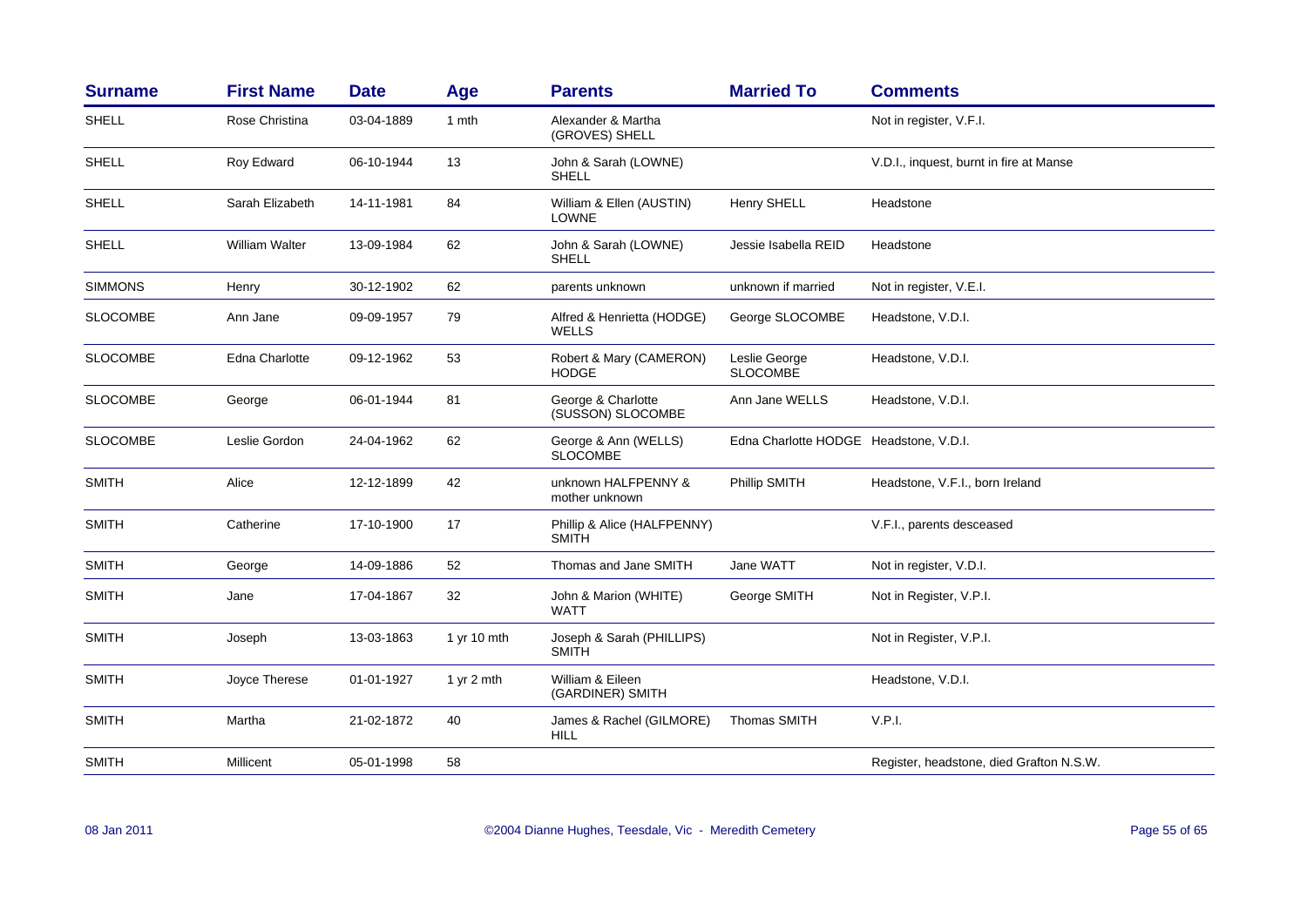| <b>Surname</b>  | <b>First Name</b> | <b>Date</b> | Age        | <b>Parents</b>                              | <b>Married To</b>                  | <b>Comments</b>                                    |
|-----------------|-------------------|-------------|------------|---------------------------------------------|------------------------------------|----------------------------------------------------|
| <b>SMITH</b>    | Philip            | 16-09-1886  | 1 yr 1 mth | Phillip & Alice (HALFPENNY)<br><b>SMITH</b> |                                    | V.P.I.                                             |
| <b>SMITH</b>    | Philip            | 18-02-1892  | 31         | James & Mary Ann SMITH                      | Alice HALFPENNY                    | Headstone, V.F.I.                                  |
| <b>SMITH</b>    | Thomas            | 22-01-1868  | 7 mths     | Thomas & Martha (HILL)<br><b>SMITH</b>      |                                    | Not in Register, V.P.I.                            |
| <b>SMITH</b>    | Thomas            | 12-08-1872  | 45         | Parents unknown                             | Martha HILL                        | V.P.I. born Ireland                                |
| <b>SMITH</b>    | Thomas            | 01-08-1888  | 4 mths     | Philip & Alice (HALFPENNY)<br><b>SMITH</b>  |                                    | V.P.I.                                             |
| <b>SMITH</b>    | William Philip    | 30-07-1920  | 2 days     | Philip & Alice (HALFPENNY)<br><b>SMITH</b>  |                                    | G.W.I.                                             |
| SOUTHALL        | Benjamin          | 23-01-1860  | 5          | Thomas & Eliza (HUGHES)<br>SOUTHALL         |                                    | Not in Register, V.D.I.                            |
| <b>SPECKMAN</b> | Honor             | 21-03-1884  | 76         | John POKENHAM & mother<br>unknown           | John SPECKMAN                      | Receipt Book, V.P.I.                               |
| <b>SPECKMAN</b> | James             | 05-10-1884  | 70         | parents unknown                             | Honor POKENHAM                     | Receipt Book, V.D.I.                               |
| <b>SPICER</b>   | Sarah Jane        | 26-04-1919  | 70         | parents unknown                             | William Joseph<br><b>SPICER</b>    | G.W.I., Geelong Advertiser, born Kilkenny, Ireland |
| <b>SPICER</b>   | William Joseph    | 15-08-1915  | 67         | Joseph & Elizabeth SPICER                   |                                    | Sarah Jane CROUYAN G.W.I., Geelong Advertiser      |
| <b>SPICER</b>   | Zella             | 14-03-1890  | 15 days    | William & Sarah (CROUYAN)<br><b>SPICER</b>  |                                    | Not in register, V.F.I.                            |
| <b>SPRING</b>   | William           | 31-07-1917  | 78         | Phillip SPRING & mother<br>unknown          | <b>Helen Charlotte</b><br>SHEPPARD | G.W.I.                                             |
| <b>STAFFORD</b> | Annie             | 17-11-1945  | 79         | John YOUNG & mother<br>unknown              | John William<br><b>STAFFORD</b>    | Headstone, V.D.I.                                  |
| <b>STAFFORD</b> | Caroline Jane     | 31-03-1947  | 59         | Robert & Cherie<br>(PENNYFATHER) SMITH      | Edwin STAFFORD                     | Headstone, V.D.I.                                  |
| <b>STAFFORD</b> | Daniel            | 27-11-1877  | 1 day      | John William & Mary<br>(PRENDER) STAFFORD   |                                    | Receipt book, V.P.I.                               |
| <b>STAFFORD</b> | Edwin             | 11-08-1928  | 59         | John William & Mary<br>(PRENDER) STAFFORD   | Caroline SMITH                     | Headstone, V.D.I.                                  |
| <b>STAFFORD</b> | James             | 20-12-1928  | 56         | John & Mary (PRENDER)<br><b>STAFFORD</b>    | not married                        | Headstone, V.D.I.                                  |
|                 |                   |             |            |                                             |                                    |                                                    |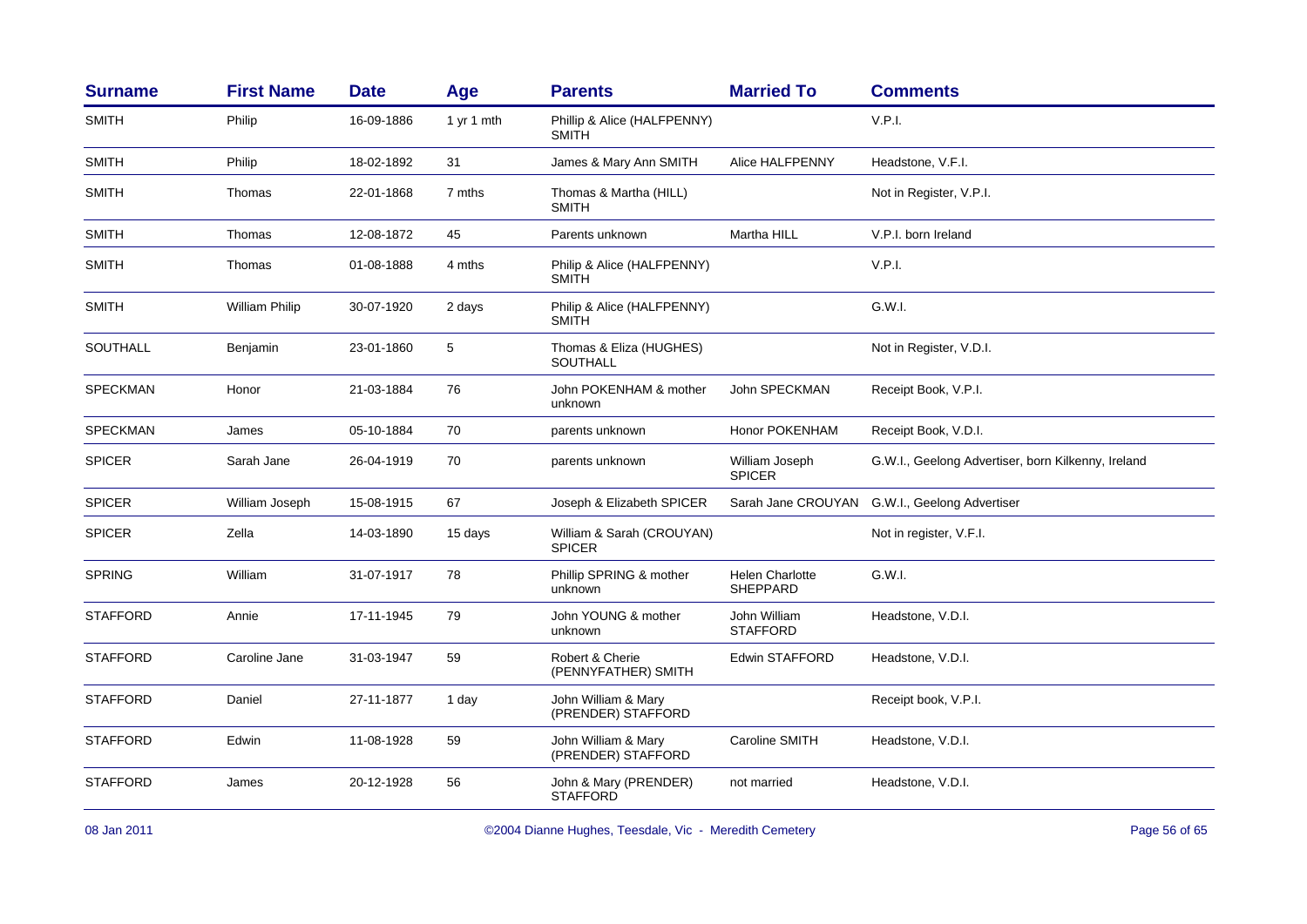| <b>Surname</b>     | <b>First Name</b>      | <b>Date</b> | Age            | <b>Parents</b>                              | <b>Married To</b>             | <b>Comments</b>                                             |
|--------------------|------------------------|-------------|----------------|---------------------------------------------|-------------------------------|-------------------------------------------------------------|
| <b>STAFFORD</b>    | James Keith            | 19-01-1909  | 28 hours       | Edwin & Caroline (SMITH)<br><b>STAFFORD</b> |                               | Headstone, V.E.I.                                           |
| <b>STAFFORD</b>    | John William           | 10-06-1939  | 78             | John & Mary (PRENDER)<br><b>STAFFORD</b>    | Annie YOUNG                   | Headstone, V.D.I.                                           |
| <b>STANLEY</b>     | William James          | 16-02-1966  | 66             | William & Mary (MAVRIS)<br><b>STANLEY</b>   | not married                   | Headstone, V.D.I.                                           |
| <b>STEWART</b>     | Mary Ann               | 02-06-1861  | 4              | Allan & Isabella (ROSS)<br><b>STEWART</b>   |                               | Not in Register, V.P.I.                                     |
| <b>STOTT</b>       | James                  | 05-05-1865  | 9 mths         | William & Alice (MURPHY)<br><b>STOTT</b>    |                               | Not in Register, V.P.I.                                     |
| <b>STOTT</b>       | Selina                 | 08-05-1862  | $\overline{4}$ | John & Robina (CUMMING)<br><b>STOTT</b>     |                               | Not in register, V.P.I.                                     |
| <b>STOW</b>        | <b>Bridget</b>         | 06-12-1890  | 78             | Owen & Bridget (SHEILS)<br><b>TRAINER</b>   | <b>Robert STOW</b>            | Headstone, V.F.I.                                           |
| <b>STOW</b>        | Joanna                 | 30-10-1973  | 77             | John & Joanna (HOGAN)<br><b>RYAN</b>        | Matthew STOW                  | Headstone, V.D.I.                                           |
| <b>STOW</b>        | Julia                  | 14-11-1884  | $\mathbf{1}$   | John and Catherine (REID)<br><b>STOW</b>    |                               | Not in register, V.P.I.died Royal Hotel, Geelong Advertiser |
| <b>STOW</b>        | <b>Leonard Charles</b> | 03-03-1897  | 3 mths         | Patrick & Mary (KIRBY)<br><b>STOW</b>       |                               | Not in register, V.F.I.                                     |
| <b>STOW</b>        | Mary Ann               | 04-04-1930  | 69             | John & Mary (REID) REILLY                   | Robert STOW                   | V.D.I., born County Cavan, Ireland                          |
| <b>STOW</b>        | Matthew Joseph         | 03-01-1967  | 74             | Robert & Mary (REILLY)<br><b>STOW</b>       | Joanna RYAN                   | Headstone, V.D.I.                                           |
| <b>STOW</b>        | Robert                 | 21-10-1918  | 68             | Robert & Bridget (TRAINOR)<br><b>STOW</b>   | Mary Ann REILLY               | G.W.I., Geelong Advertiser                                  |
| <b>STOW</b>        | Robert George          | 07-05-1890  | 73             | parents unknown                             | <b>Bridget TRAINOR</b>        | Headstone, V.F.I.                                           |
| <b>SUMMERFIELD</b> | Jane Tilley            | 07-10-1926  | 59             | Henry & Jane (TILLEY)<br><b>HODGE</b>       | John SUMMERFIELD              | Headstone, V.D.I.                                           |
| <b>SUTHERLAND</b>  | Grace Arrabella        | 18-10-1944  | 92             | JamesTonkin & Ann<br><b>MATTHEWS</b>        | James McFarlane<br>SUTHERLAND | Headstone, V.D.I.                                           |
| <b>SUTHERLAND</b>  | James McFarland        | 05-03-1903  | 56             | Isaac & Margaret<br>(BUCHANAN) SUTHERLAND   | Grace Arabella<br>MATTHEWS    | Headstone, not in register, V.E.I.                          |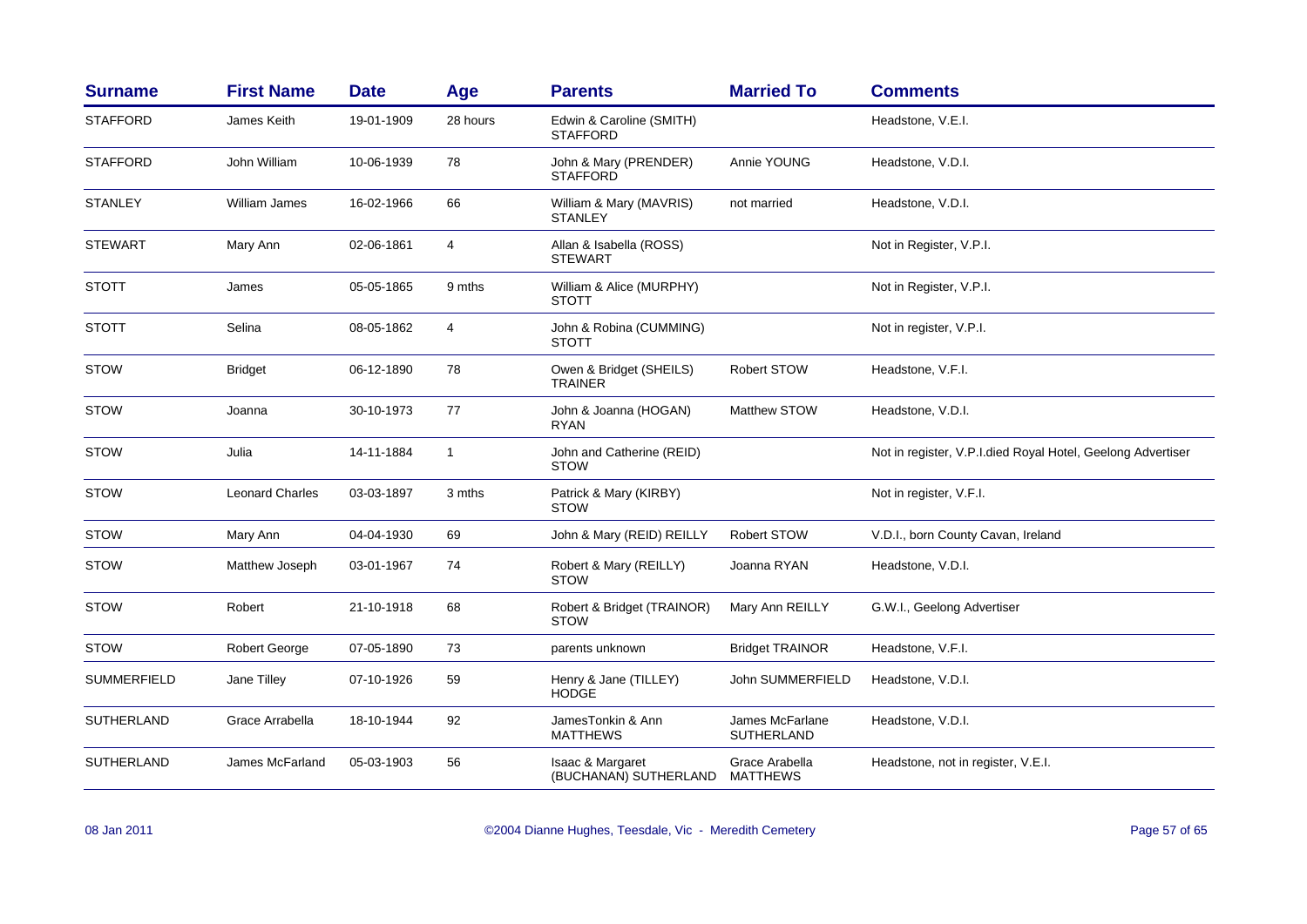| SUTHERLAND       | <b>Robert William</b>     | 02-10-1908 |          |                                                              |                                   |                                                |
|------------------|---------------------------|------------|----------|--------------------------------------------------------------|-----------------------------------|------------------------------------------------|
|                  |                           |            | 37       | James McFarlane & Grace<br>Arabella (MATTHEWS)<br>SUTHERLAND | not married                       | Headstone, V.E.I.                              |
| <b>SWAIN</b>     | Isabella                  | 01-01-1870 | 45       | Parents unknown                                              | George SWAIN                      | Not in Register, V.P.I. died Moorabool Digings |
| <b>SWAIN</b>     | Isabella                  | 05-05-1870 | 45       | parents unknown                                              | George SWAIN                      | Receipt book, Not on V.P.I.                    |
| SWALLOW          | Richard                   | 31-08-1859 | 30       | Parents unknown                                              |                                   | Not in register, V.P.I.                        |
| <b>SYMINGTON</b> | Minnie Gertrude           | 13-04-1865 | 13 mths  | Alexander & Maria<br>(STARLING) SYMINGTON                    |                                   | Not in Register, V.D.I.                        |
| <b>TAN</b>       | Sue                       | 17-11-1864 | 30       | parents unknown                                              |                                   | Not in Register, V.D.I.                        |
| <b>TANNER</b>    | Albert Jonas              | 12-01-1920 | 30       | George & Anna (CHOWNS)<br><b>TANNER</b>                      | <b>Beatrice SPICER</b>            | Headstone, G.W.I.                              |
| <b>TANNER</b>    | <b>Beatrice Veronica</b>  | 16-05-1911 | 24       | William & Sarah (CRONIN)<br><b>SPICER</b>                    | Albert Jonas TANNER               | V.E.I.                                         |
| <b>TANNER</b>    | unnamed baby              | 16-05-1911 | 48 hours | Albert & Beatrice (SPICER)<br><b>TANNER</b>                  |                                   | Register, V.E.I.                               |
| <b>TAYLOR</b>    | Ann                       | 06-09-1901 | 68       | parents unknown                                              | William Henry TAYLOR V.F.I.       |                                                |
| <b>TAYLOR</b>    | Edwin                     | 21-07-1897 | 69       | Thomas & Thomasin<br>(CLEAVE) TAYLOR                         | Elizabeth Jane<br><b>RIDGEWAY</b> | Not in index, V.F.I.                           |
| <b>TAYLOR</b>    | Elizabeth Jane            | 05-08-1905 | 70       | unknown RIDGEWAY &<br>mother unknown                         | <b>William TAYLOR</b>             | V.E.I., of Bamgamie.                           |
| <b>TAYLOR</b>    | Faye Elizabeth            | 08-01-1962 | 2 days   | Roy & Joan (MATTHEWS)<br><b>TAYLOR</b>                       |                                   | Headstone, V.D.I.                              |
| <b>TAYLOR</b>    | Margaret                  | 30-09-1876 | 30       | William & Ann<br>(McNAUGHTON) TAYLOR                         | not married                       | V.P.I., died Bunniyong                         |
| <b>TAYLOR</b>    | <b>William Young</b>      | 21-03-1908 | 79       | John & Agnes (YOUNG)<br><b>TAYLOR</b>                        | Ann McNAUGHTON                    | V.E.I.                                         |
| <b>THOMPSON</b>  | William                   | 20-01-1866 | 9 days   | Jonathan & Elizabeth<br>(BARKLEY) THOMPSON                   |                                   | Not in register, V.P.I.                        |
| <b>THOMPSON</b>  | William George<br>Charles | 17-11-1888 | 3 days   | Augustus & Amelia<br>(LINFORD) THOMPSON                      |                                   | Not in Register, V.P.I.                        |
| <b>THURSTON</b>  | John                      | 27-05-1921 | 53       | Henry & Agnes (VEITCH)<br><b>THURSTON</b>                    | Margaret BEATON                   | V.D.I.                                         |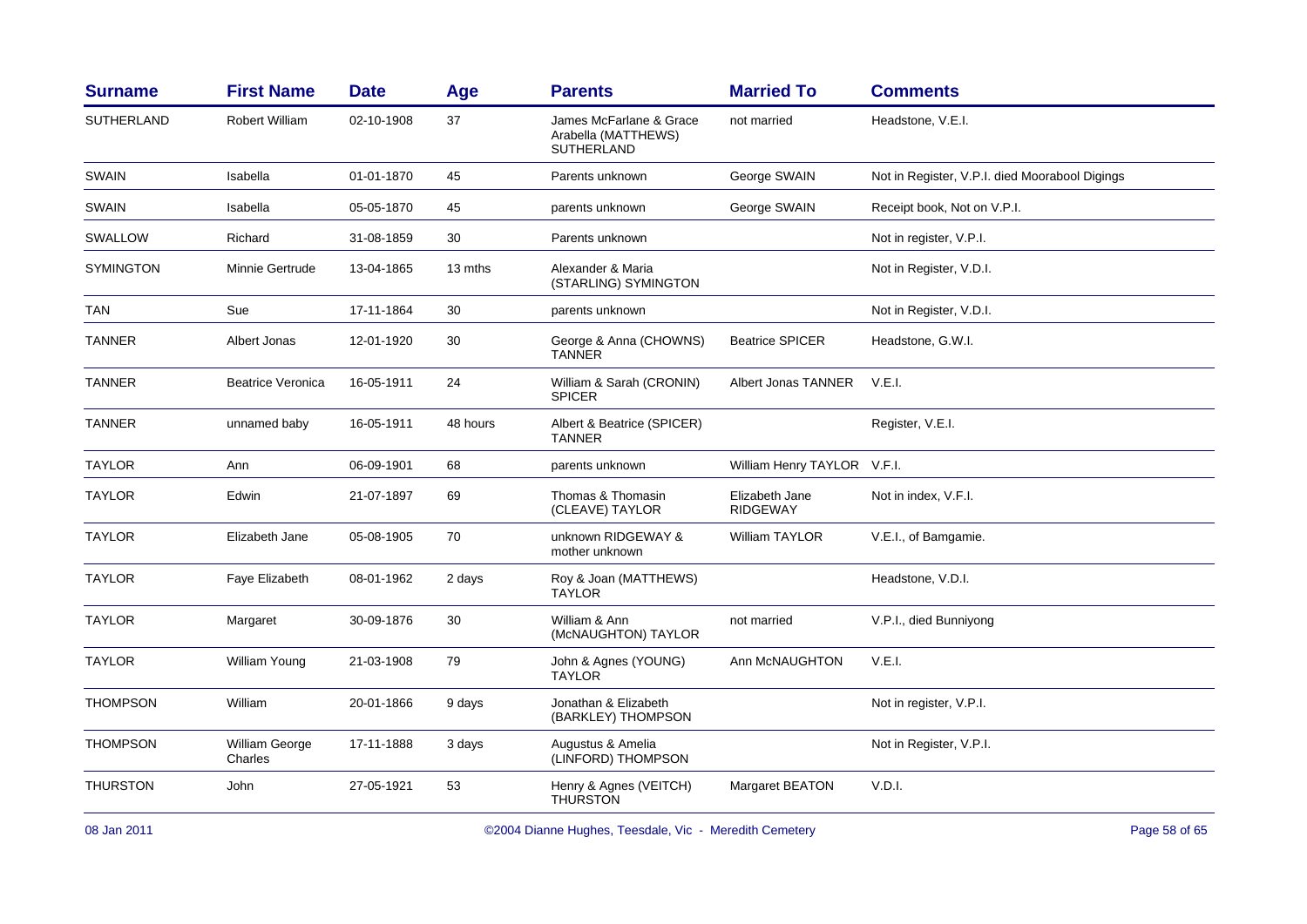| <b>Surname</b>   | <b>First Name</b>              | <b>Date</b> | Age    | <b>Parents</b>                                | <b>Married To</b>                  | <b>Comments</b>                                                           |
|------------------|--------------------------------|-------------|--------|-----------------------------------------------|------------------------------------|---------------------------------------------------------------------------|
| <b>THURSTON</b>  | Margaret                       | 09-05-1945  | 78     | Angus & Catherine<br>(McKINNON) BEATON        | John THURSTON                      | V.D.I.                                                                    |
| <b>TOMLINSON</b> | Joseph                         | 10-03-1877  | 25     | John & Grace (McKENZIE)<br><b>TOMLINSON</b>   |                                    | Not in register, V.P.I.                                                   |
| <b>TOMLINSON</b> | William                        | 08-02-1865  | 39     | James & Mary TOMLINSON                        | Catherine ASHTON                   | Not in Register, V.P.I., died Tea-Tree Creek, born<br>Derbyshire, England |
| <b>TOMLINSON</b> | William                        | 13-03-1865  | 6 mths | William & Catherine<br>(ASHTON) TOMLINSON     |                                    | Not in Register, V.P.I., died Morrisons                                   |
| <b>TOOHEY</b>    | John                           | 07-12-1940  | 72     | John & Margaret<br>(SINGLETON) TOOHEY         | not married                        | V.D.I.                                                                    |
| <b>TOOHEY</b>    | <b>Margaret Frances</b>        | 19-11-1906  | 34     | John & Margaret<br>(SINGLETON) TOOHEY         | not married                        | V.E.I.                                                                    |
| <b>TOOMEY</b>    | Dennis                         | 14-07-1956  | 72     | Thomas & Annie (BOURKE)<br><b>TOOMEY</b>      | Evangelina St Clair<br><b>HALL</b> | V.D.I.                                                                    |
| <b>TOOMEY</b>    | Evangelina St.Clair            | 11-06-1953  | 72     | William & Mary (MUIR) HALL                    | Dennis TOOMEY                      | Headstone, V.D.I.                                                         |
| <b>TRIGG</b>     | Alfred James Ernest 14-07-1948 |             | 66     | William James & Hannah<br>Amelia (HALE) TRIGG | not married                        | Register, V.D.I., Geelong Advertiser                                      |
| <b>TRIGG</b>     | Angelina<br>(annis)Amelia      | 26-05-1936  | 76     | Henry PONTING & mother<br>unknown             | William James TRIGG                | V.D.I.                                                                    |
| <b>TRIGG</b>     | Lavina Rose                    | 01-09-1896  | 4 mths | <b>Edith Amelia TRIGG</b>                     |                                    | Not in register, V.F.I.                                                   |
| <b>TRIGG</b>     | Myrtle Pearl Irene             | 05-01-1892  | 6 wks  | Edith Amelia TRIGG                            |                                    | Not in register, V.F.I.                                                   |
| <b>TRIGG</b>     | Percy                          | 08-06-1935  | 35     | Edith Amelia TRIGG                            |                                    | V.D.I.                                                                    |
| <b>TRIGG</b>     | Ruby Hale Victoria             | 03-11-1917  | 24     | William James & Hannah<br>Amelia (HALE) TRIGG | not married                        | G.W.I., Geelong Advertiser                                                |
| <b>TURNER</b>    | Thomas                         | 18-07-1869  | 87     | Thomas & Ann (COLLYER)<br><b>TURNER</b>       |                                    | Receipt Book, V.P.I., born Derbyshire, England                            |
| <b>TWITE</b>     | Henry                          | 01-01-1887  | 45     | James & Mary (PARKER)<br><b>TWITE</b>         |                                    | Not in register, V.P.I.                                                   |
| <b>UNDERHILL</b> | Daniel                         | 08-09-1858  | 20     | Parents unknown                               | not married                        | V.P.I., born Gloucestershire England                                      |
| <b>UNDERWOOD</b> | Richard                        | 12-07-1950  | 83     | Charles & Mary (NORMAN)<br><b>UNDERWOOD</b>   |                                    | Annie Louise WERNER V.D.I., Geelong Advertiser                            |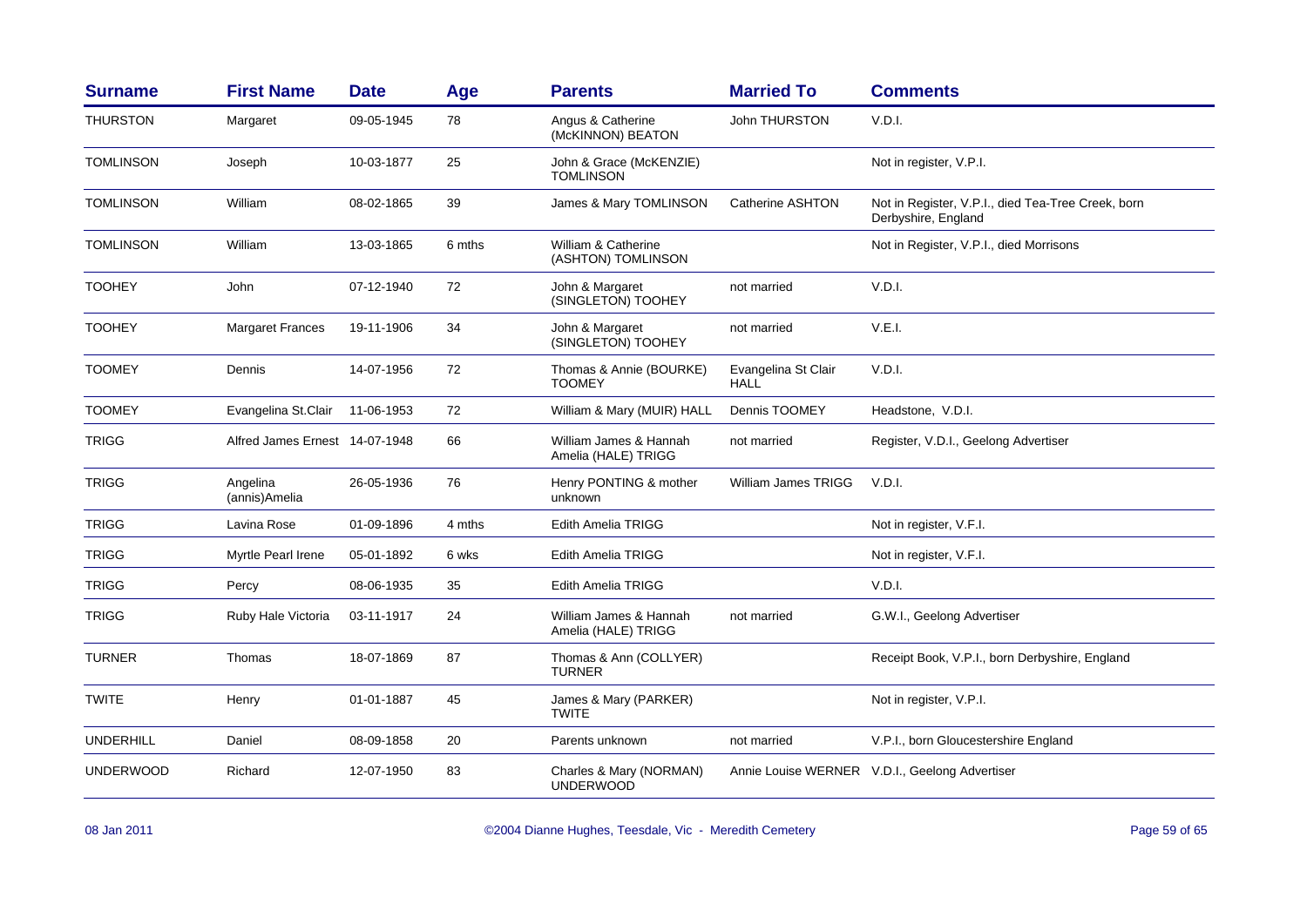| <b>Surname</b> | <b>First Name</b> | <b>Date</b> | Age            | <b>Parents</b>                                        | <b>Married To</b> | <b>Comments</b>                                                            |
|----------------|-------------------|-------------|----------------|-------------------------------------------------------|-------------------|----------------------------------------------------------------------------|
| <b>UNKNOWN</b> | male              | 19-11-1915  | adult          | parents unknown                                       | unknown           | (found dead)                                                               |
| <b>UNKNOWN</b> | Newborn           | 04-02-1888  | stillborn      |                                                       |                   | found dead in garden in residence of the late Mary Lewis,<br>Borhoneyghurk |
| VAN BEUCHISAN  | Peter Andrew      | 08-07-1967  | 11 mths        | Rudolph & Coral<br>(McDONALD) VAN<br><b>BEUCHISAN</b> |                   | Headstone, V.D.I.                                                          |
| <b>VURLOT</b>  | Alexander         | 11-08-1868  | $\overline{c}$ | Alexander & Susan<br>(VENVILLE) VURLOT                |                   | Not in Register, V.P.I.                                                    |
| <b>WALKER</b>  | Annie Emily       | 28-05-1864  | 11 wks         | Charles & Fanny<br>(GRAINOR/GRINNON)<br>WALKER        |                   | Not in Register, V.P.I.                                                    |
| WALKER         | Frederick Jacob   | 09-05-1866  | 11days         | Charles & Fanny<br>(GRAINOR/GRINNON)<br><b>WALKER</b> |                   | Not in Register V.P.I., born Morrisons                                     |
| <b>WALKER</b>  | Hannah            | 13-05-1869  | 7 mths         | Charles & Fanny<br>(GRAINOR/GRINNON)<br>WALKER        |                   | Receipt Book, V.P.I.                                                       |
| <b>WALSH</b>   | Andrew            | 22-10-1871  | 11 mths        | Thomas & Mary (HURLEY)<br>WALSH                       |                   | Receipt Book, V.P.I. under WELSH, died Stoney Rises                        |
| <b>WALSH</b>   | Edward John       | 15-11-1877  | 6 mths         | Thomas & Mary (HURLEY)<br><b>WALSH</b>                |                   | Headstone, not in register, V.P.I.                                         |
| <b>WALSH</b>   | Honora            | 01-03-1865  | $\overline{c}$ | Thomas & Mary (HURLEY)<br><b>WALSH</b>                |                   | Headstone, not in register, V.P.I.                                         |
| WALSH          | Honora (Nora)     | 22-05-1947  | 79             | Thomas & Mary (HURLEY)<br><b>WALSH</b>                | not married       | Headstone, V.D.I.                                                          |
| <b>WALSH</b>   | John              | 12-02-1865  | $\overline{2}$ | Thomas & Mary (HURLEY)<br><b>WALSH</b>                |                   | Headstone, V.P.I.                                                          |
| <b>WALSH</b>   | Joseph            | 24-06-1872  | 3 wks          | Thomas & Bridget (QQUINN)<br><b>WALSH</b>             |                   | Receipt Book, V.P.I.                                                       |
| WALSH          | Joseph            | 29-06-1872  | $\overline{7}$ | Michael & Margaret (HOGAN)<br><b>WALSH</b>            |                   | Not in Register, V.P.I., died Mt.Doran                                     |
| <b>WALSH</b>   | Maria             | 04-04-1904  | 43             | Thomas & Mary (HURLEY)<br><b>WALSH</b>                | not married       | Headstone, V.E.I.                                                          |
| WALSH          | Mary              | 17-06-1918  | 81             | Edward HURLEY & mother<br>unknown                     | Thomas WALSH      | Headstone, G.W.I.                                                          |

©2004 Dianne Hughes, Teesdale, Vic - Meredith Cemetery entitled and the extendio of 65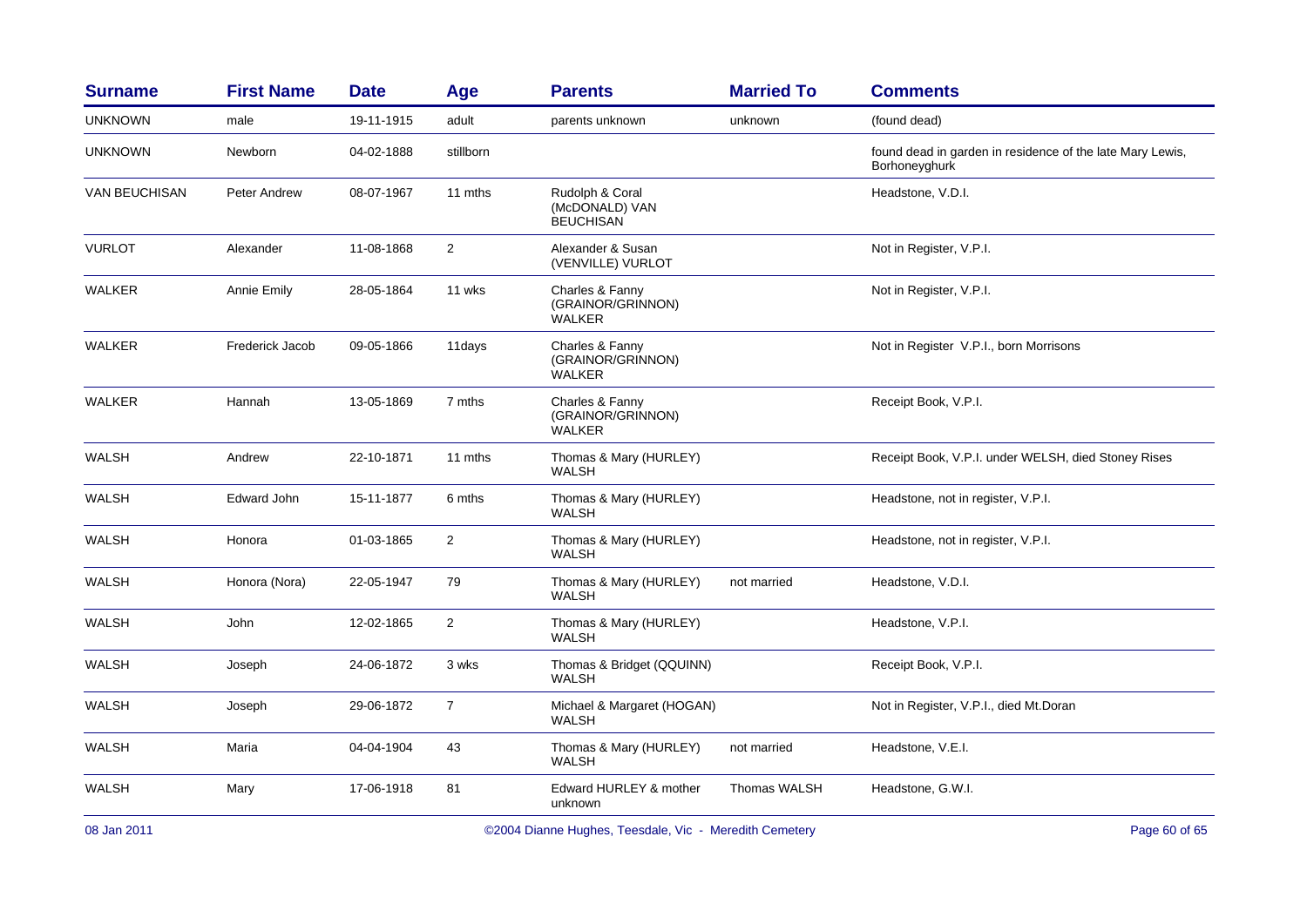| <b>Surname</b> | <b>First Name</b>     | <b>Date</b> | Age            | <b>Parents</b>                               | <b>Married To</b>                     | <b>Comments</b>                                |
|----------------|-----------------------|-------------|----------------|----------------------------------------------|---------------------------------------|------------------------------------------------|
| <b>WALSH</b>   | Mary                  | 03-06-1923  | 56             | Patrick & Mary WALSH                         | not married                           | V.D.I.                                         |
| WALSH          | Simond Edward         | 20-10-1950  | 72             | Thomas & Mary (HURLEY)<br><b>WALSH</b>       | not married                           | Headstone, V.D.I.                              |
| WALSH          | Teresa                | 09-06-1923  | 53             | Thomas & Mary (HURLEY)<br><b>WALSH</b>       | not married                           | Headstone, V.D.I.                              |
| WALSH          | Thomas                | 30-12-1910  | 78             | Thomas & Mary (DAVIS)<br>WALSH               | Mary HURLEY                           | Headstone, V.E.I.                              |
| WARD           | Dudley Michael        | 25-11-1948  | 40             | Ernest & Lucy (GRANT)<br><b>WARD</b>         | Mary Jean BOWERS                      | Headstone, V.D.I., Geelong Advertiser          |
| <b>WARD</b>    | James Ernest          | 03-04-1947  | 71             | Joseph and Jemima (FLETT)<br>WARD            | Lucy Margaret RICH                    | Headstone, V.D.I.                              |
| <b>WARD</b>    | Jane                  | 01-03-1890  | 80             | parents unknown                              | <b>William WARD</b>                   | Headstone, V.F.I., husband Blacksmith Meredith |
| WARD           | Joseph                | 07-07-1920  | 73             | Michael & Mary WARD                          | not married                           | G.W.I., Geelong Advertiser                     |
| <b>WARD</b>    | Lucy Margaret         | 24-03-1950  | 75             | Grahame & Elizabeth<br>(SQUIRES) RICH        | <b>James Ernest WARD</b>              | Headstone, V.D.I.                              |
| <b>WARD</b>    | Mary Jean             | 05-01-1997  | 87             | Archibald & Flora May<br>(COURT) BOWERS      | Dudley Michael WARD                   | <b>Headstone Register</b>                      |
| WARD           | Michael               | 07-04-1905  | 90             | Michael WARD & mother<br>unknown             | Jane                                  | Headstone V.E.I. blacksmith at Meredith        |
| <b>WATERS</b>  | Lillian               | 05-03-1871  | $1$ yr $9$ mth | Henry & Jane (BORLAND)<br><b>WATERS</b>      |                                       | Receipt Book, V.P.I.                           |
| <b>WATERS</b>  | Maria                 | 14-01-1866  | 10 mths        | Henry & Jane (BORLAND)<br>WATERS             |                                       | Not in register, V.P.I.,                       |
| <b>WATTS</b>   | Ann                   | 19-04-1930  | 60             | William & Catherine<br><b>BENNETT</b>        | John Joseph WATTS                     | V.D.I.                                         |
| <b>WATTS</b>   | <b>Edward Charles</b> | 08-11-1975  | 70             | Richard & Catherine (HEHIR)<br><b>WATTS</b>  | Julia Hannah EVANS                    | Headstone, V.D.I*                              |
| <b>WATTS</b>   | John Joseph           | 25-11-1947  | 82             | Richard & Catherine (BARRY)<br><b>WATTS</b>  | Ann BENNETT                           | V.D.I.                                         |
| <b>WATTS</b>   | Julia Hannah          | 09-11-1970  | 67             | Theophilus & Margaret (Dunn)<br><b>EVANS</b> | <b>Edward Charles</b><br><b>WATTS</b> | Headstone, V.D.I.                              |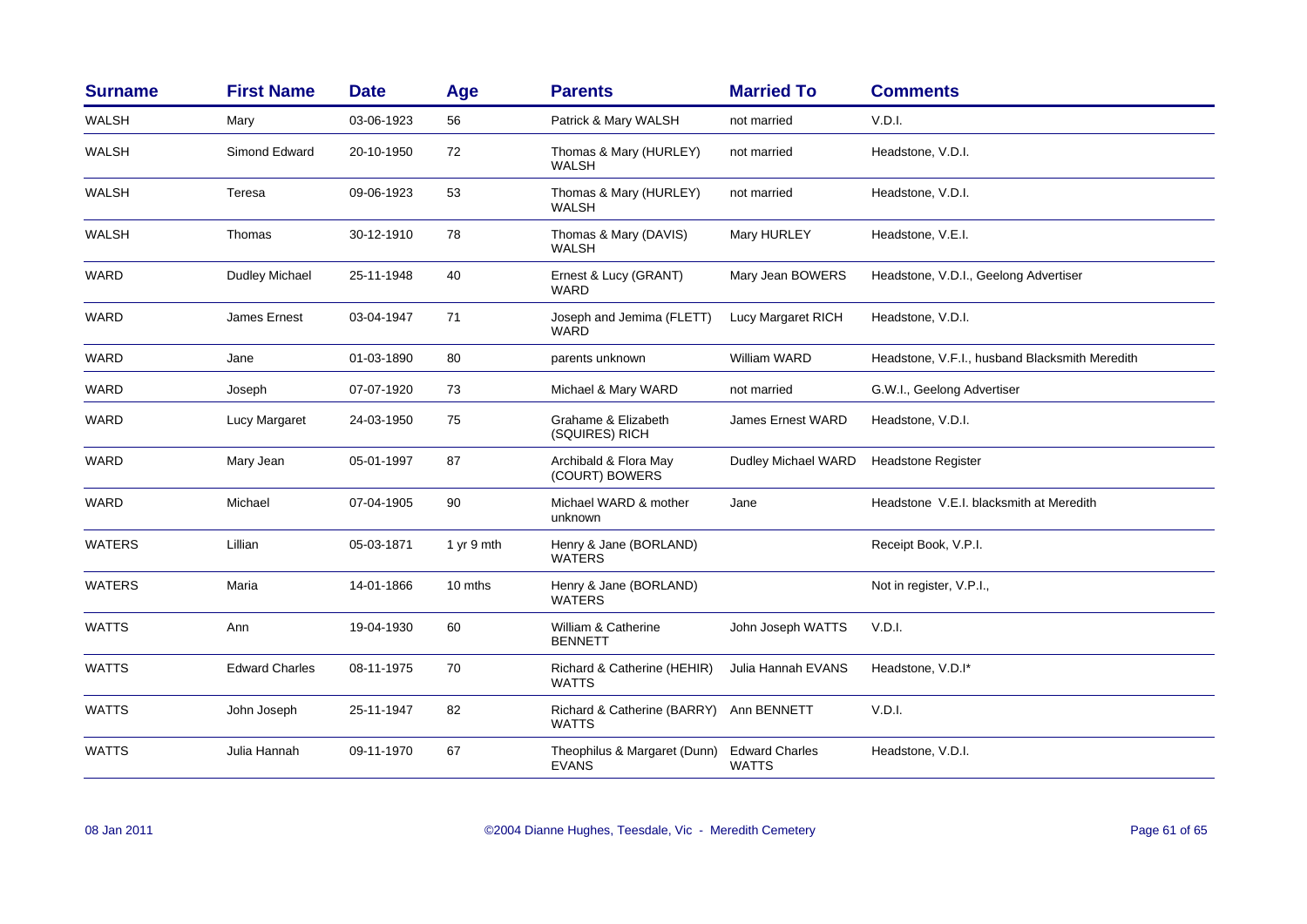| <b>Surname</b>   | <b>First Name</b> | <b>Date</b> | Age          | <b>Parents</b>                                      | <b>Married To</b>                 | <b>Comments</b>                                                                         |
|------------------|-------------------|-------------|--------------|-----------------------------------------------------|-----------------------------------|-----------------------------------------------------------------------------------------|
| <b>WATTS</b>     | Leslie Joseph     | 15-02-1909  | 1 yr 6 mth   | Richard & Catherine (BARRY)<br>WATTS                |                                   | V.E.I.                                                                                  |
| <b>WATTS</b>     | Mary              | 06-10-1885  | 79           | unknown HUBBARD &<br>mother unknown                 | <b>Richard WATTS</b>              | V.P.I.                                                                                  |
| <b>WATTS</b>     | Richard           | 29-05-1899  | 65           | Richard & Mary (HUBBARD)<br>WATTS                   | <b>Catherine BERRY</b>            | V.F.I., Sexton at Meredith Cemetery                                                     |
| <b>WATTS</b>     | Richard           | 26-06-1901  | 100          | parents unknown                                     | Mary HERBERT                      | V.E.I.                                                                                  |
| <b>WATTS</b>     | Richard           | 22-11-1925  | 56           | <b>Richard and Catherine</b><br>(BARRY) WATTS       | Mary HUBBARD                      | V.D.I.                                                                                  |
| <b>WATTS</b>     | Robert            | 07-03-1869  | 46           | parents unknown                                     |                                   | Receipt Book, V.P.I., 40 years in Victoria, born Scotland,<br>name spelt WARR in V.P.I. |
| <b>WATTS</b>     | William           | 30-09-1938  | 71           | Richard & Catherine (BARRY)<br>WATTS                | not married                       | V.D.I.                                                                                  |
| <b>WEIGHTMAN</b> | Percival          | 06-06-1947  | 63           | John & Isabell<br>(BAINSBRIDGE)<br><b>WEIGHTMAN</b> | Alice Sarah PUMLER                | V.D.I., Geelong Advertiser                                                              |
| <b>WELLS</b>     | Alfred            | 13-11-1924  | 74           | Thomas & Elizabeth<br>(BROWN) WELLS                 | Henrietta HODGE                   | Headstone, V.D.I.                                                                       |
| WELLS            | Elizabeth Ellen   | 08-12-1965  | 77           | Frederick & Blanche<br>(ELLIOTT) WORLAND            | Henry Thomas WELLS                | Headstone, V.D.I.                                                                       |
| <b>WELLS</b>     | Henrietta         | 15-04-1943  | 82           | Henry & Jane (TILLEY)<br><b>HODGE</b>               | Alfred WELLS                      | Headstone, V.D.I.                                                                       |
| <b>WELLS</b>     | Henry Thomas      | 04-09-1958  | 74           | Alfred & Henrietta (HODGE)<br>WELLS                 | Elizabeth Ellen<br><b>WORLAND</b> | Headstone, V.D.I.                                                                       |
| <b>WELLS</b>     | Richard           | 28-01-1869  | 3 days       | Alfred & Henrietta (HODGE)<br><b>WELLS</b>          |                                   | Receipt Book, Not on V.P.I.                                                             |
| <b>WHITE</b>     | Jane              | 14-01-1872  | 40           | parents unknown                                     | William Henry WHITE               | V.P.I.                                                                                  |
| <b>WHITE</b>     | Jessie            | 11-01-1863  | $\mathbf{1}$ | William & Mary Ann<br>(SUMMERS) WHITE               |                                   | Not in register, V.P.I.                                                                 |
| <b>WHITE</b>     | Mary Anne         | 28-03-1864  | 25           | Richard & Mary SUMMERS                              | William WHITE                     | Not in Register, V.P.I.                                                                 |
| <b>WHITE</b>     | William           | 17-09-1895  | 68           | William & Elizabeth WHITE                           |                                   | Not in Register, V.F.I.                                                                 |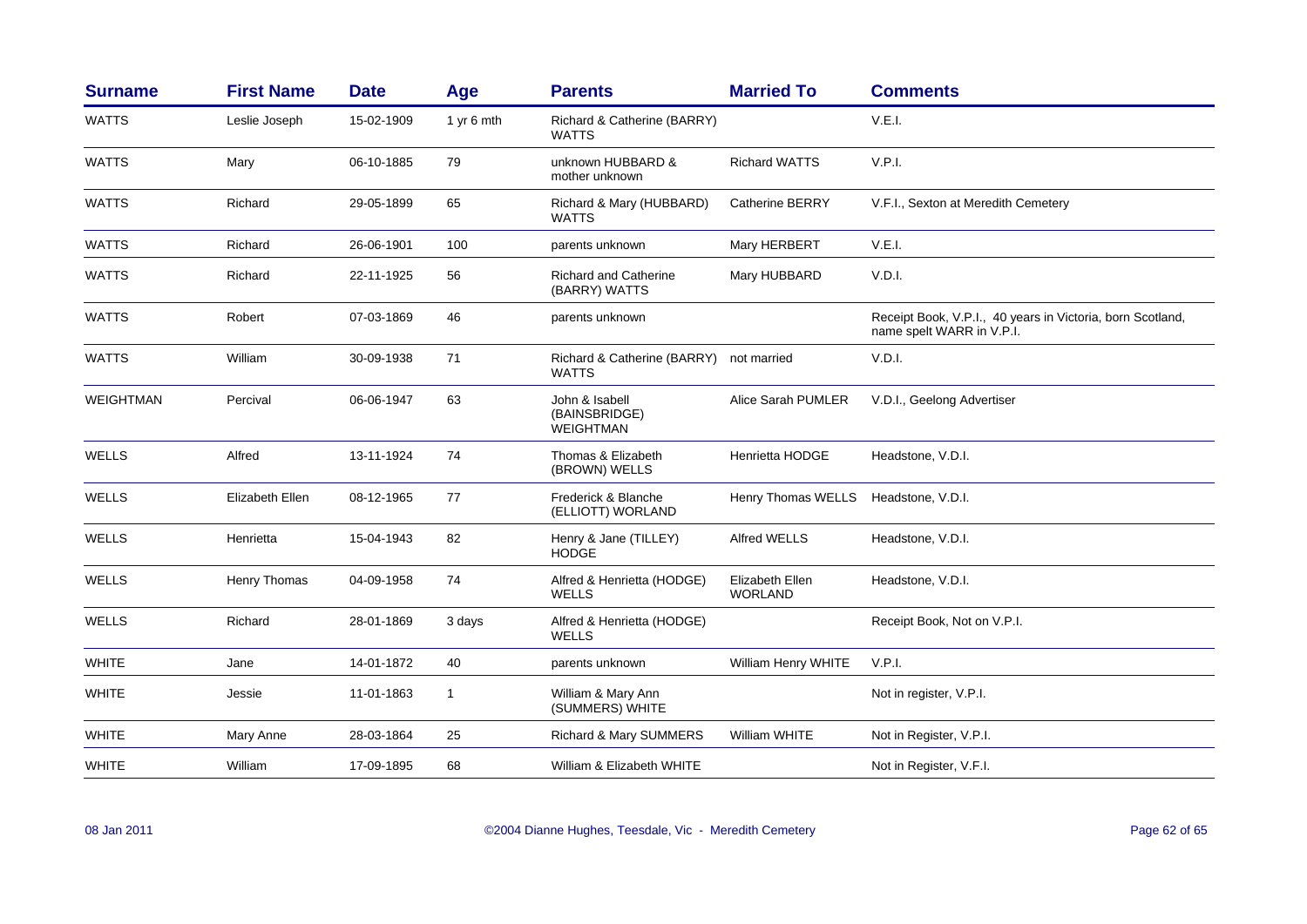| <b>Surname</b>    | <b>First Name</b>     | <b>Date</b> | Age     | <b>Parents</b>                               | <b>Married To</b>                   | <b>Comments</b>                                                  |
|-------------------|-----------------------|-------------|---------|----------------------------------------------|-------------------------------------|------------------------------------------------------------------|
| <b>WHITE</b>      | William               | 20-03-1900  | 70      | Thomas & Mary (SHEILDS)<br><b>WHITE</b>      | Mary Ann SUMM                       | V.F.I.                                                           |
| <b>WICKING</b>    | Elizabeth             | 13-07-1950  | 76      | Thomas & Elizabeth<br>(FOGARTY) MINOGUE      | <b>Ethelbert WICKING</b>            | Headstone, V.D.I., died South Melbourne                          |
| <b>WICKING</b>    | <b>Ethelbert King</b> | 07-05-1942  | 67      | Thomas & Emily (GARD)<br><b>WICKING</b>      | Elizabeth MINOGUE                   | Headstone, V.D.I.                                                |
| <b>WILKINSON</b>  | Ellen                 | 19-11-1892  | 54      | William & Mary (BROWN)<br><b>KARNEY</b>      | William WILKINSON                   | V.F.I.                                                           |
| <b>WILKINSON</b>  | William               | 11-06-1865  | 11 mths | Joseph & Jane (SEWELL)<br><b>WILKINSON</b>   |                                     | Not in Register, V.P.I.                                          |
| <b>WILKINSON</b>  | William               | 20-09-1906  | 81      | Thomas & Grace (COULTER)<br><b>WILKINSON</b> | Ellen KARNEY                        | V.E.I.                                                           |
| <b>WILLIAMS</b>   | Bella                 | 02-01-1901  | 40      | parents unknown                              |                                     | V.F.I., died Elaine.                                             |
| <b>WILLIAMS</b>   | <b>Bridget</b>        | 28-10-1884  | 63      | Patrick & Catherine (MAHON)<br><b>MAHON</b>  |                                     | Not in Register, V.P.I.                                          |
| <b>WILLIAMS</b>   | Robert                | 15-04-1865  | 10 mths | Edward & Emma<br>(HEYWOOD) WILLIAMS          |                                     | Not in Register, V.P.I.                                          |
| <b>WILLIAMSON</b> | Albert                | 21-04-1940  | 66      | Ambrose & Lucy (CHARLES)<br>WILLIAMSON       | Evelyn Elizabeth<br><b>ROBINSON</b> | died at Cargarie V.D.I., wife buried Eastern Cemetery<br>Geelong |
| WILLIAMSON        | Cain                  | 12-11-1864  | 30      | parents unknown                              |                                     | Not in Register, V.P.I.                                          |
| <b>WISEMAN</b>    | Catherine             | 29-11-1918  | 54      | John & Martha (BAKER)<br><b>CAMBRIDGE</b>    | William WISEMAN                     | Headstone, G.W.I.                                                |
| <b>WISEMAN</b>    | Cecil John            | 03-03-1932  | 13      | Samuel & Hilda (CRAIG)<br><b>WISEMAN</b>     |                                     | Headstone. V.D.I.                                                |
| <b>WISEMAN</b>    | Hilda                 | 16-11-1975  | 77      | William & unknown (STEER)<br><b>CRAIG</b>    | Samuel WISEMAN                      | Headstone, V.D.I.                                                |
| <b>WISEMAN</b>    | Isabella Paterson     | 23-06-1940  | 78      | Andrew & Isabella (LITHEAD)<br>SCOTT         | William WISEMAN                     | Headstone, V.D.I.                                                |
| <b>WISEMAN</b>    | Norman                | 22-06-1918  | infant  | Herbert & Faith (CARR)<br><b>WISEMAN</b>     |                                     | G.W.I.                                                           |
| <b>WISEMAN</b>    | Samuel John           | 09-03-1964  | 74      | William & Catherine<br>(CAMBRIDGE) WISEMAN   | <b>Hilda CRAIG</b>                  | Headstone, V.D.I.                                                |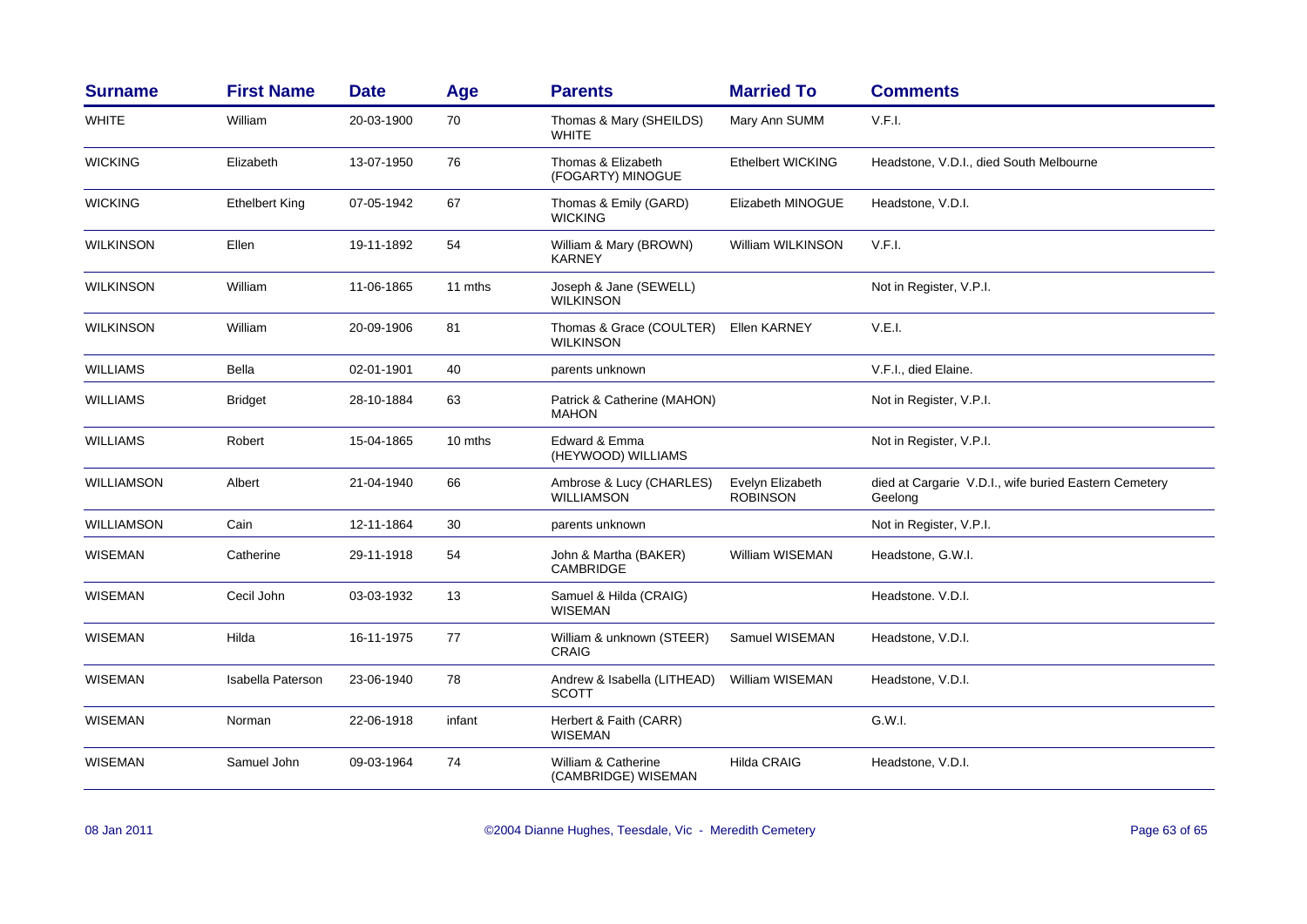| <b>Surname</b> | <b>First Name</b>               | <b>Date</b> | Age         | <b>Parents</b>                              | <b>Married To</b>                              | <b>Comments</b>                                                               |
|----------------|---------------------------------|-------------|-------------|---------------------------------------------|------------------------------------------------|-------------------------------------------------------------------------------|
| <b>WISEMAN</b> | William                         | 20-08-1947  | 82          | Samuel & Jane<br>(McDOUGALL) WISEMAN        | 1. Catherine<br>CAMBRIDGE 2.<br>Isabella SCOTT | Headstone, V.D.I., Geelong Advertiser                                         |
| <b>WISEMAN</b> | <b>William Stanley</b>          | 20-09-1991  | 74          | Samuel & Hilda (CRAIG)<br><b>WISEMAN</b>    | Alvie                                          | Register                                                                      |
| WISSELL        | Gregory William                 | 08-06-1995  | 8           | William & Joyce WISSELL                     |                                                | Register, died in a car accident at Gheringhap, headstone                     |
| <b>WISSELL</b> | Joyce Daphne                    | 14-06-1995  | 38          |                                             | William WISSELL                                | Register, died in a car accident at Gheringhap, headstone                     |
| <b>WOLFF</b>   | Joseph Hubertus                 | 25-10-1893  | 10 mths     | Herman & Elizabeth (BRADY)<br><b>WOLFF</b>  |                                                | Not in register, V.F.I.                                                       |
| <b>WOOD</b>    | <b>Evaline Eunice</b>           | 20-05-1889  | 5 mths      | Walter & Isabella (BOOLEY)<br><b>WOOD</b>   |                                                | Not in register, V.F.I.                                                       |
| <b>WOOD</b>    | James Smith                     | 15-02-1906  | 49          | James & Agnes (ESSON)<br><b>WOOD</b>        |                                                | V.E.I., Station Master, Elaine born Ireland                                   |
| <b>WOOD</b>    | Mary                            | 03-06-1871  | 70          | parents unknown                             | Charles WOOD                                   | Receipt Book, not on V.P.I. born Tasmania, died Tasmania,<br>died Green Hills |
| <b>WRIGHT</b>  | <b>Bertie Charles</b>           | 10-01-1894  | 1 yr 10 mth | William & Mary (DOYLE)<br><b>WRIGHT</b>     |                                                | V.F.I. died at Cargarie of measles                                            |
| <b>WYSE</b>    | <b>Mary Parline</b>             | 11-03-1865  | 1 yr 10 mth | George & Ann (LOGAN)<br><b>WYSE</b>         |                                                | Not in register, V.P.I.                                                       |
| <b>YEARING</b> | Jane Campbell<br>(Jessie)       | 30-06-1913  | 47          | Joseph & Janet (HART)<br><b>YEARING</b>     | not married                                    | V.E.I.                                                                        |
| <b>YEARING</b> | Janet Cavandish                 | 03-12-1919  | 77          | John & Isabella (CAMPBELL)<br><b>HART</b>   | Joseph YEARING                                 | G.W.I.                                                                        |
| <b>YEARING</b> | Joseph                          | 05-06-1909  | 78          | parents unknown                             | Janet Cavandish HART V.E.I.                    |                                                                               |
| <b>YOUNG</b>   | Eleanor                         | 21-04-1893  | 31          | William & Ellen (DOWNEY)<br><b>McFADDEN</b> | James YOUNG                                    | V.F.I., born South Australia                                                  |
| <b>YOUNG</b>   | <b>Grahame Meredith</b>         | 18-06-1985  | 94          | James Hay & Eleanor<br>(McFADDEN) YOUNG     | not married                                    | Headstone, V.B.I.                                                             |
| <b>YOUNG</b>   | Grantola Harry<br>Talbot (Bill) | 02-02-1992  | 74          | Alexander & Eleanor<br>(TANNER) YOUNG       | Joyce Lillian<br><b>BURROWS</b>                | <b>Headstone Register</b>                                                     |
| <b>YOUNG</b>   | James Hay                       | 12-02-1922  | 27          | James Hay & Eleanor<br>(McFADDEN) YOUNG     | not married                                    | V.D.I.                                                                        |